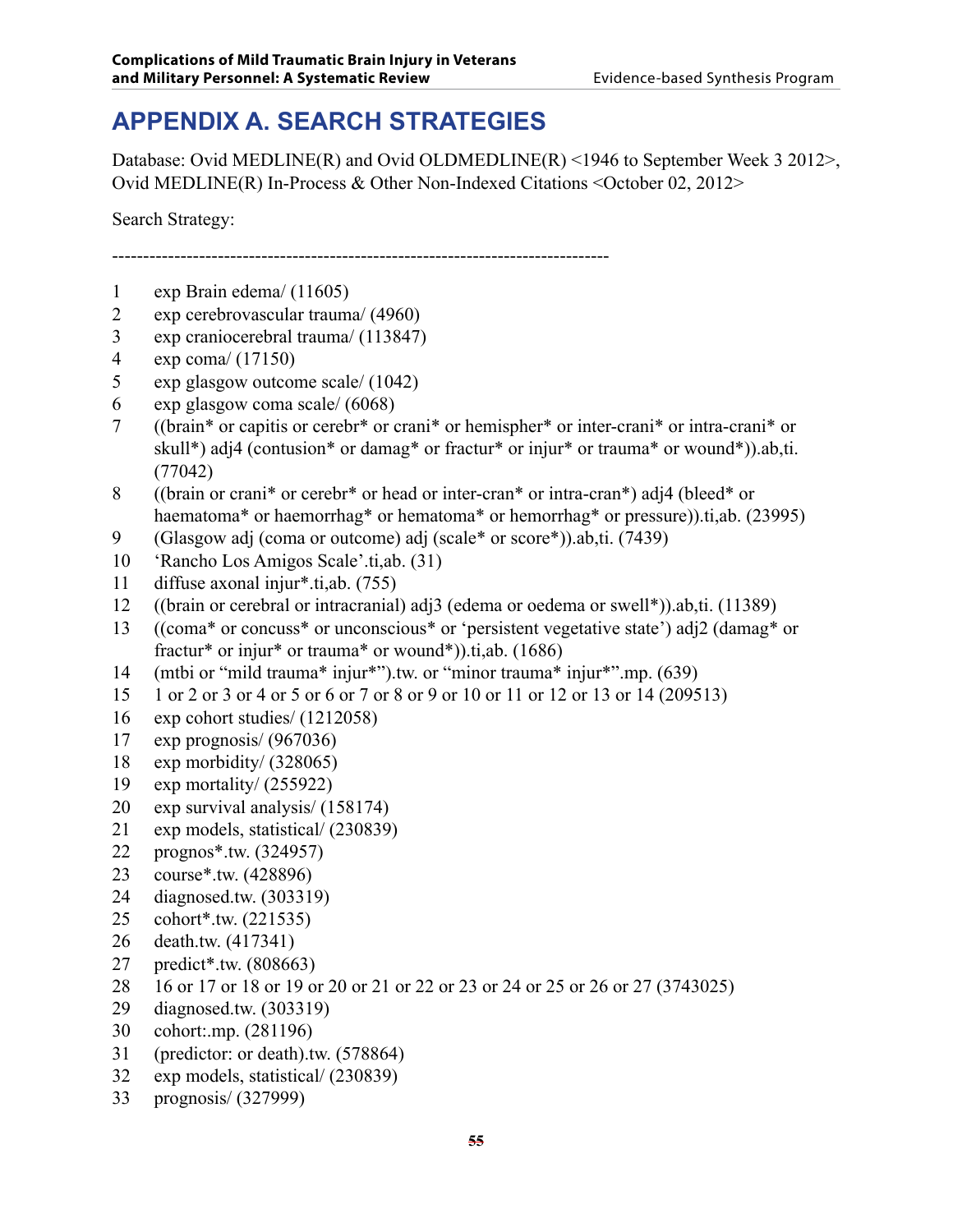- 29 or 30 or 31 or 32 or 33 (1494750)
- 28 or 34 (3743144)
- 15 and 35 (67135)
- exp rehabilitation, vocational/ (8852)
- exp employment/ (49891)
- exp work/ (12406)
- sick leave/ (3365)
- absenteeism/ (6861)
- exp occupational health/ (23070)
- exp occupational medicine/ (21574)
- exp disabled persons/ (43220)
- "recovery of function"/ (25824)
- exp human activities/ (291441)
- exp self care/ (36358)
- activities of daily living.tw. (13206)
- (dressing or feeding or eating or toilet\$ or bathing or mobil\$ or driving or public transport\$).tw. (409253)
- ((daily or domestic or house or home) adj5 (activit\$ or task\$ or skill\$ or chore\$)).tw. (34321)
- ("work status" or "work capacity").tw. (4948)
- (unemployment or re-employment or underemployment or "job retention").ti,ab. (6217)
- (return\* adj2 school).tw. (428)
- 37 or 38 or 39 or 40 or 41 or 42 or 43 or 44 or 45 or 46 or 47 or 48 or 49 or 50 or 51 or 52 or 53 (884984)
- 15 and 54 (12268)
- exp dementia/ (109281)
- Delirium/ or exp Delirium, Dementia, Amnestic, Cognitive Disorders/ (165121)
- dement\*.mp. or alzheimer\*.tw. (137451)
- exp Parkinsonian Disorders/ (53442)
- parkinson\*.tw. (67897)
- 56 or 57 or 58 or 59 or 60 (263117)
- 15 and 61 (10666)
- 36 or 55 or 62 (80547)
- animals/ not (humans/ and animals/) (3693774)
- 63 not 64 (72473)
- limit 65 to (danish or english or french or norwegian or spanish or swedish) (62699)
- limit 66 to yr="2001 -Current" (36478)
- exp "Outcome Assessment (Health Care)"/ (605282)
- (intervention\* adj3 stud\*).tw. (23915)
- 68 or 69 (626005)
- 15 and 70 (12781)
- 71 not 64 (12055)
- limit 72 to (yr="2001 -Current" and (danish or english or french or norwegian or swedish)) (8537)
- 67 or 73 (36658)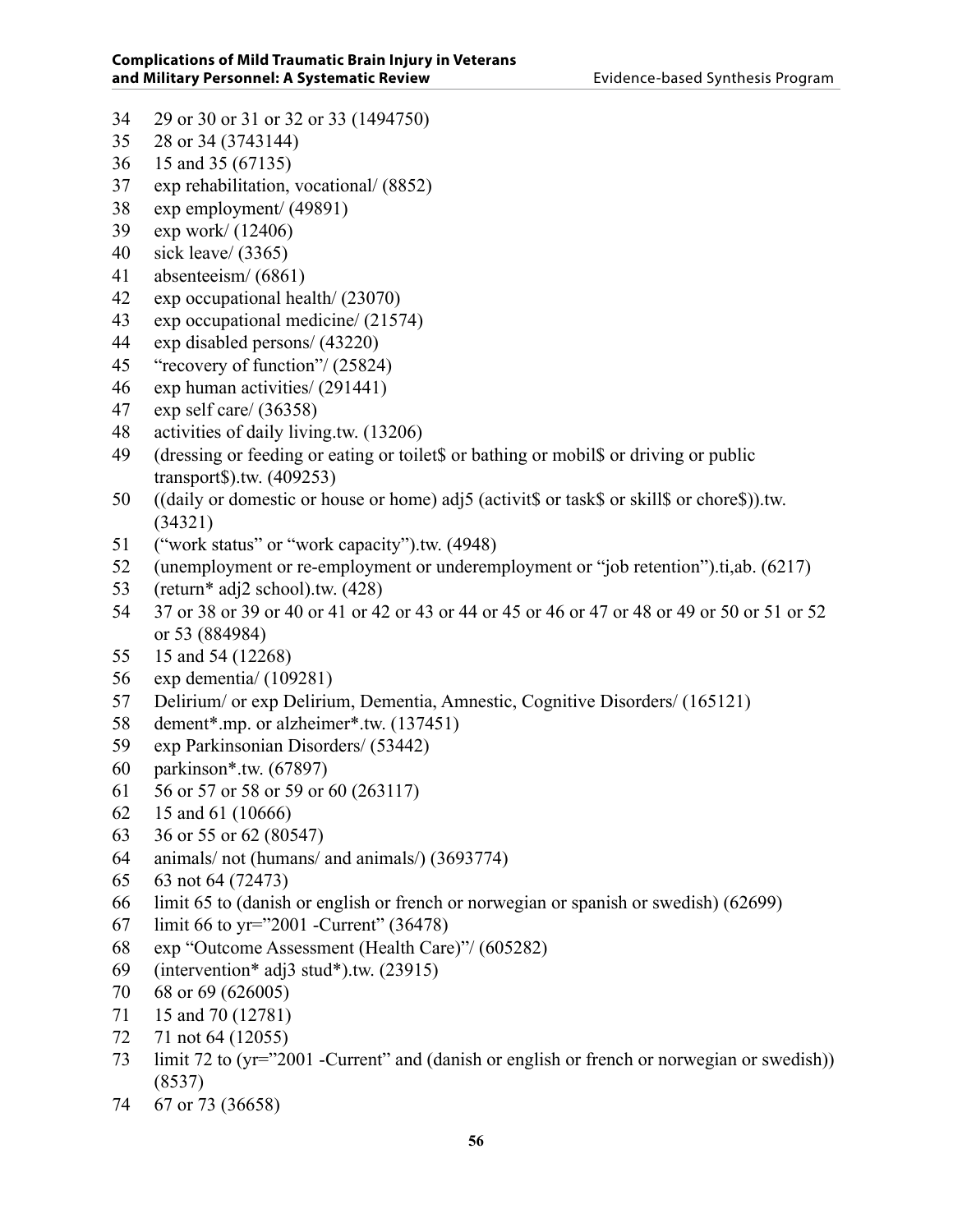- randomized controlled trial.pt. (337763)
- Randomized controlled trial/ (337763)
- Randomized Controlled Trials as Topic/ (83241)
- Double-Blind Method/ (117191)
- clinical trial.pt. (474276)
- "double blind:".mp. (143695)
- placebos/ (31353)
- placebo:.mp. (158293)
- random:.mp. (788646)
- 75 or 76 or 77 or 78 or 79 or 80 or 81 or 82 or 83 (1069355)
- 15 and 84 (10248)
- review/ (1739065)
- (medline or medlars or pubmed or grateful med or CINAHL or scisearch or psychinfo or psycinfo or psychlit or psyclit or handsearch\* or hand search\* or manual\* search\* or electronic database\* or bibliographic database\* or embase or lilacs or scopus or web of science).mp. (74569)
- 86 and 87 (48085)
- meta-analysis.mp. (59484)
- meta-analysis as topic/ (12450)
- meta-analysis/ (36480)
- systematic review\*.tw. (38103)
- cochrane database\*.jn. (9039)
- 88 or 89 or 90 or 91 or 92 or 93 (112607)
- 15 and 94 (1435)
- 96 exp brain neoplasms/ (111650)
- 97 (cancer\* or neoplasm\* or tumor\* or malign\*).mp. and brain.tw. (75605)
- exp Glioma/ (55756)
- 96 or 97 or 98 (164154)
- 15 and 99 (9656)
- exp pain/ (283152)
- exp chronic disease/ (210066)
- 101 and 102 (20005)
- (chronic\* adj3 pain\*).mp. (32890)
- 103 or 104 (40897)
- 15 and 105 (366)
- exp sports/ (100542)
- exp recreation/ (116143)
- (return\* adj3 play\*).tw. (803)
- 107 or 108 or 109 (116607)
- 15 and 110 (3782)
- exp mental disorders/ (880032)
- 15 and 112 (15929)
- exp disability evaluation/ (35932)
- exp "Outcome Assessment (Health Care)"/ (605282)
- disab:.tw. (119042)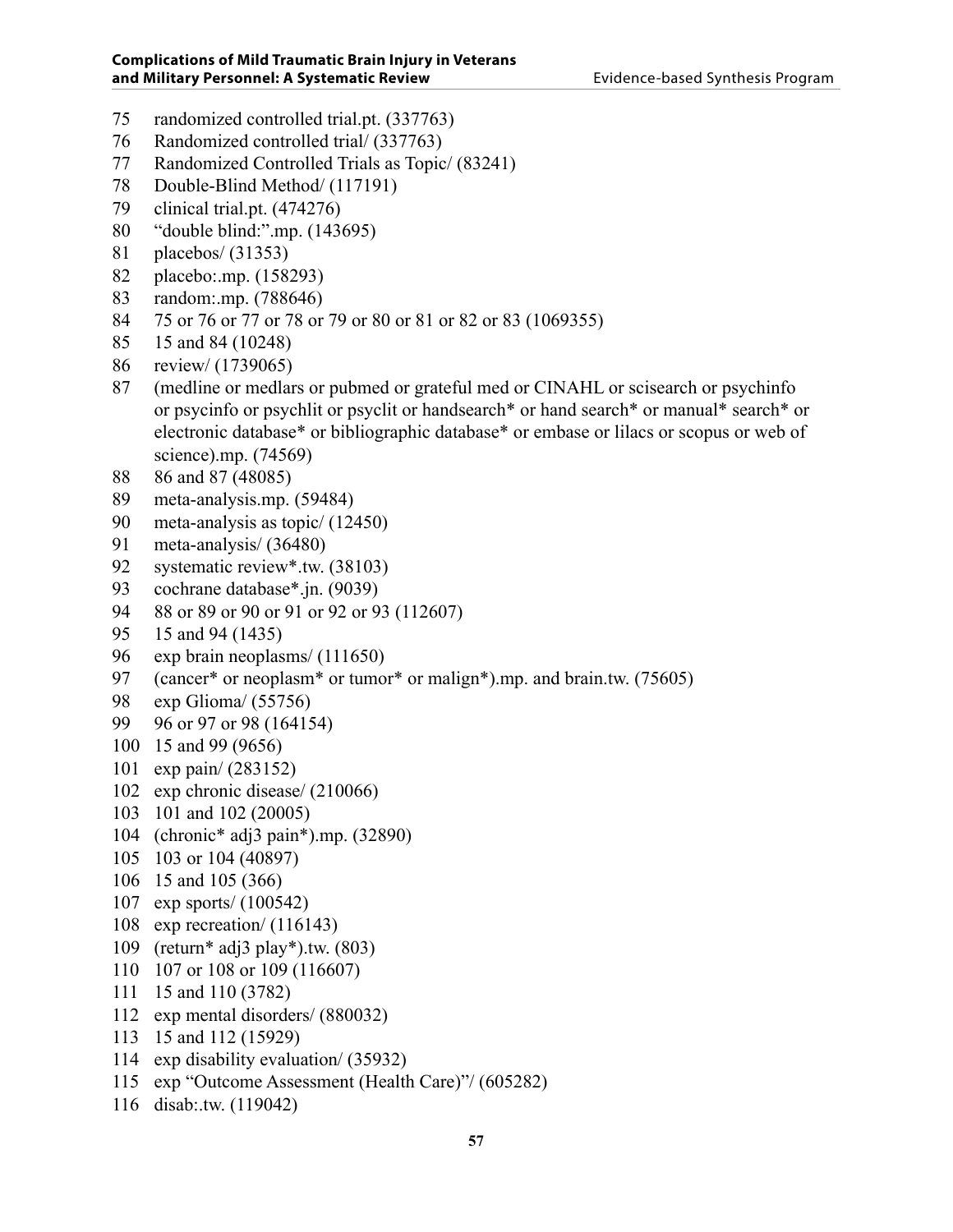- 114 or 115 or 116 (728782)
- 15 and 117 (17459)
- 74 or 85 or 95 or 100 or 106 or 111 or 113 or 118 (68980)
- limit 119 to (english language and yr="2001 -Current" and (danish or english or french or norwegian or swedish)) (43016)
- animals/ not (humans/ and animals/) (3693774)
- 120 not 121 (39793)
- exp "United States Department of Veterans Affairs"/ or exp Veterans Health/ or exp Hospitals, Veterans/ or exp Veterans Disability Claims/ or exp Veterans/ (15311)
- veteran.mp. (2331)
- veterans.mp. (23349)
- VA.mp. (16805)
- VA.in. (58986)
- VAMC.mp. (285)
- VAMC.in. (2086)
- exp Military Medicine/ or exp "United States Department of Defense"/ or exp Naval Medicine/ (30814)
- exp Hospitals, Military/ (3861)
- exp Military Facilities/ (3901)
- (army or navy or air force or marines or coast guard).mp. [mp=title, abstract, original title, name of substance word, subject heading word, protocol supplementary concept, rare disease supplementary concept, unique identifier] (15842)
- military.mp. or exp Military Personnel/ (22947)
- soldier.mp. (1480)
- soldiers.mp. (5245)
- 123 or 124 or 125 or 126 or 127 or 128 or 129 or 130 or 131 or 132 or 133 or 134 or 135 or 136 (151164)
- 122 and 137 (1170)
- traumatic brain injury.mp. or exp Brain Injuries/ (48119)
- tbi.mp. (10831)
- 139 or 140 (51178)
- 137 and 141 (1468)
- 138 or 142 (1977)
- from 143 keep 1-1977 (1977)

\*\*\*\*\*\*\*\*\*\*\*\*\*\*\*\*\*\*\*\*\*\*\*\*\*\*\*

The above search strategy was applied to two additional databases on Oct. 3, 2012, with the following yield: PsycINFO=961

Cochrane Register of Controlled Trials (OVID)=46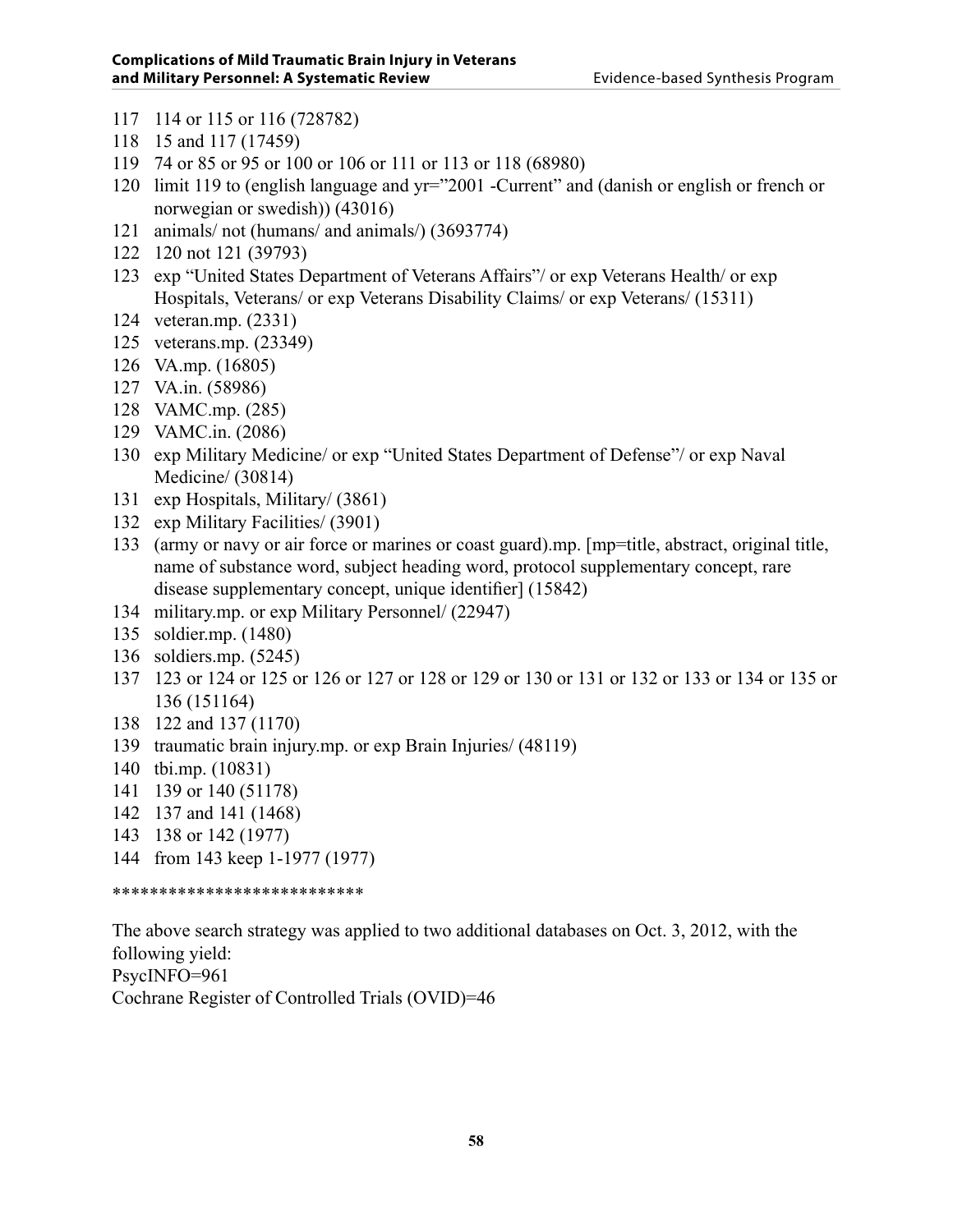# **APPENDIX B. STUDY SELECTION FORM**

|    | 1. Language: Is the full text of the article in English?                                                                                                                                                                                                                                                                                                                                                                                                                                                                                                                                                                                                                                                                                                                                                    |
|----|-------------------------------------------------------------------------------------------------------------------------------------------------------------------------------------------------------------------------------------------------------------------------------------------------------------------------------------------------------------------------------------------------------------------------------------------------------------------------------------------------------------------------------------------------------------------------------------------------------------------------------------------------------------------------------------------------------------------------------------------------------------------------------------------------------------|
|    |                                                                                                                                                                                                                                                                                                                                                                                                                                                                                                                                                                                                                                                                                                                                                                                                             |
|    |                                                                                                                                                                                                                                                                                                                                                                                                                                                                                                                                                                                                                                                                                                                                                                                                             |
| 2. | Population: Is the population adult, human participants who are Veterans or members of<br>the military from any country? Studies that do not differentiate between adult and child<br>populations, or between Veteran/military and civilian populations, will be excluded.<br>NoCode X2. Add code B if retaining for background/discussion. STOP                                                                                                                                                                                                                                                                                                                                                                                                                                                            |
|    | 3. Publication type: Does the article present original study data, or is it a systematic-review or<br>meta-analysis? Narrative or non-systematic reviews, letters, editorials, and commentaries will<br>be excluded.                                                                                                                                                                                                                                                                                                                                                                                                                                                                                                                                                                                        |
|    |                                                                                                                                                                                                                                                                                                                                                                                                                                                                                                                                                                                                                                                                                                                                                                                                             |
|    | NoCode X3. Add code B if retaining for background/discussion. STOP                                                                                                                                                                                                                                                                                                                                                                                                                                                                                                                                                                                                                                                                                                                                          |
|    | 4. Case definition: Does the article stratify/examine mTBI separately from moderate to severe<br>TBI cases? Participants can consist of a mixed group of TBI severity (mild, moderate or<br>severe) only if the results are stratified by severity and the mTBI subjects can be clearly<br>identified. Studies that include mixed groups of TBI severity and do not differentiate between<br>mild, moderate and severe TBI in their analysis will be excluded. Patients must be clearly<br>described as having mTBI, Post-Concussive Syndrome, or concussion; if none of these terms<br>are used, patients must be clearly defined as falling within the definition of mTBI from the<br>VA/DoD Clinical Practice Guideline for Management of Concussion/Mild Traumatic Brain<br>Injury (2009) listed below. |
|    | NoCode X4. Add code B if retaining for background/discussion. STOP                                                                                                                                                                                                                                                                                                                                                                                                                                                                                                                                                                                                                                                                                                                                          |
|    | 5. Systematic review: Is the article a systematic review or meta-analysis of primary studies?                                                                                                                                                                                                                                                                                                                                                                                                                                                                                                                                                                                                                                                                                                               |
|    | 6. Sample size: Is the article a primary study with a sample size of at least 30 mTBI cases?                                                                                                                                                                                                                                                                                                                                                                                                                                                                                                                                                                                                                                                                                                                |
|    | No Code X6. Add code B if retaining for background/discussion. STOP                                                                                                                                                                                                                                                                                                                                                                                                                                                                                                                                                                                                                                                                                                                                         |
| 7. | Applicability: Does the study report outcomes addressed in our Key Questions (e.g., health,<br>cognitive, etc. for KQ1; or factors <i>associated</i> with outcomes in KQ1; or cost/utilization)?<br>NoCode X7. Add code B if retaining for background/discussion. STOP                                                                                                                                                                                                                                                                                                                                                                                                                                                                                                                                      |
| 8. | Intervention studies: Is the study an intervention study?                                                                                                                                                                                                                                                                                                                                                                                                                                                                                                                                                                                                                                                                                                                                                   |
|    |                                                                                                                                                                                                                                                                                                                                                                                                                                                                                                                                                                                                                                                                                                                                                                                                             |
|    |                                                                                                                                                                                                                                                                                                                                                                                                                                                                                                                                                                                                                                                                                                                                                                                                             |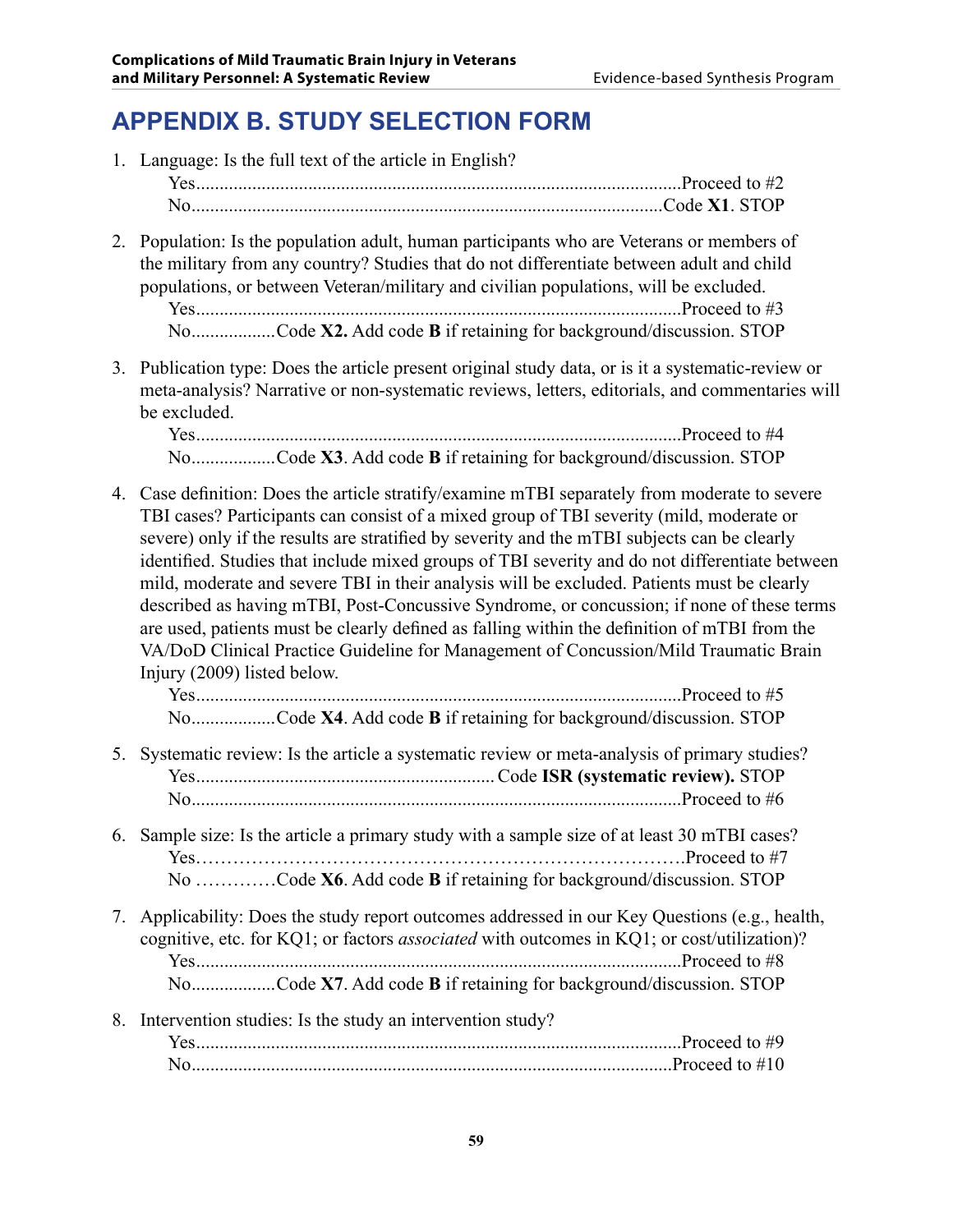- 9. Intervention outcomes: Does the intervention study report outcomes not influenced by intervention participation (e.g., baseline and/or control group outcome data)? Yes......................................................................................................Proceed to #10 No..................Code **X8**. Add code **B** if retaining for background/discussion. STOP
- 10. VA/DoD mTBI definition: Does the study define mTBI participants as meeting the VA/ DoD Clinical Practice Guideline for Management of Concussion/Mild Traumatic Brain Injury (2009) definition of mTBI (listed below) with the exception of including/excluding/ not reporting positive imaging results? Studies may use a different mTBI definition, but all criteria with the exception of positive imaging must fall within the VA/DoD definition. Yes......................................................................Code **IPS (primary study)**. STOP

No................Code **X10.** Add code **B** if retaining for background/discussion. STOP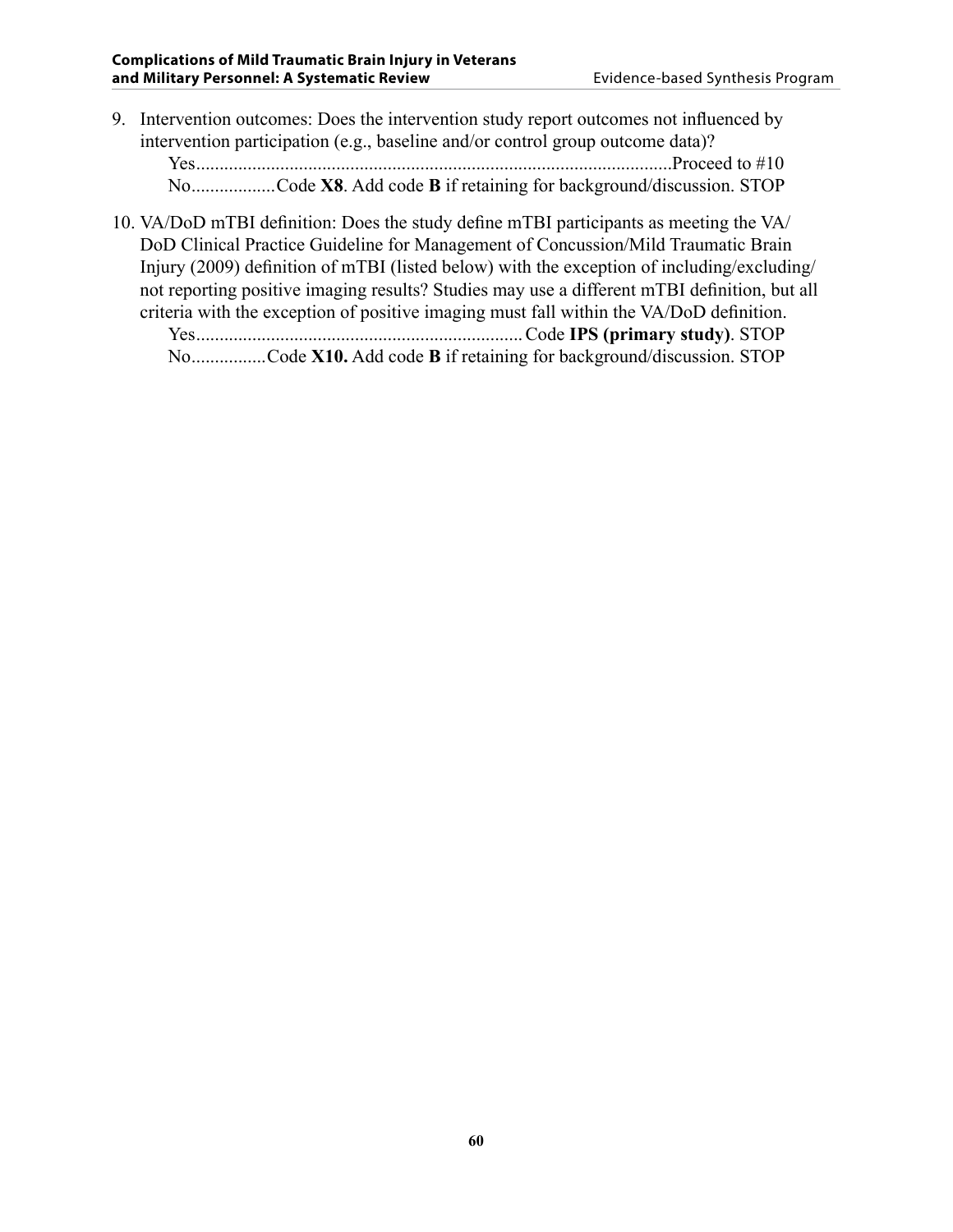# **APPENDIX C. Definition of mTBI from the VA/DoD Clinical Practice Guideline for Management of Concussion/Mild Traumatic Brain Injury (2009)**

### **1.1 Definition of Traumatic Brain Injury**

A traumatically induced structural injury and/or physiological disruption of brain function as a result of an external force that is indicated by new onset or worsening of at least one of the following clinical signs, immediately following the event:

- Any period of loss of or a decreased level of consciousness (LOC)
- Any loss of memory for events immediately before or after the injury (post-traumatic amnesia<sup>6</sup>)
- Any alteration in mental state at the time of the injury (confusion, disorientation, slowed thinking, etc.) (Alteration of consciousness/mental state<sup>5</sup>)
- Neurological deficits (weakness, loss of balance, change in vision, praxis, paresis/plegia, sensory loss, aphasia, etc.) that may or may not be transient
- Intracranial lesion

External forces may include any of the following events: the head being struck by an object, the head striking an object, the brain undergoing an acceleration/deceleration movement without direct external trauma to the head, a foreign body penetrating the brain, forces generated from events such as a blast or explosion, or other forces yet to be defined.

The above criteria define the event of a TBI. Not all individuals exposed to an external force will sustain a TBI, but any person who has a history of such an event with immediate manifestation of any of the above signs and symptoms can be said to have had a TBI.

### **1.2 Severity of Brain Injury Stratification**

TBI is further categorized as to severity into mild, moderate, or severe based on the length of LOC, AOC, or PTA (see Table A-1). Acute injury severity is determined at the time of the injury.

- The patient is classified as mild/moderate/severe if s/he meets any of the criteria in Table A-1 within a particular severity level. If a patient meets criteria in more than one category of severity, the higher severity level is assigned.
- If it is not clinically possible to determine the brain injury level of severity because of medical complications (e.g., medically induced coma), other severity markers are required to make a determination of the severity of the brain injury.
- Abnormal structural imaging (e.g., Magnetic Resonance Imaging or Computed Tomography Scanning) attributed to the injury will result in the individual being considered clinically to have greater than mild injury.

In addition to traditional imaging studies, other imaging techniques such as functional magnetic resonance imaging, diffusion tensor imaging, positron emission tomography scanning; electrophysiological testing such as electroencephalography; and neuropsychological or other standardized testing of function have been used in the evaluation of persons with TBIs, but are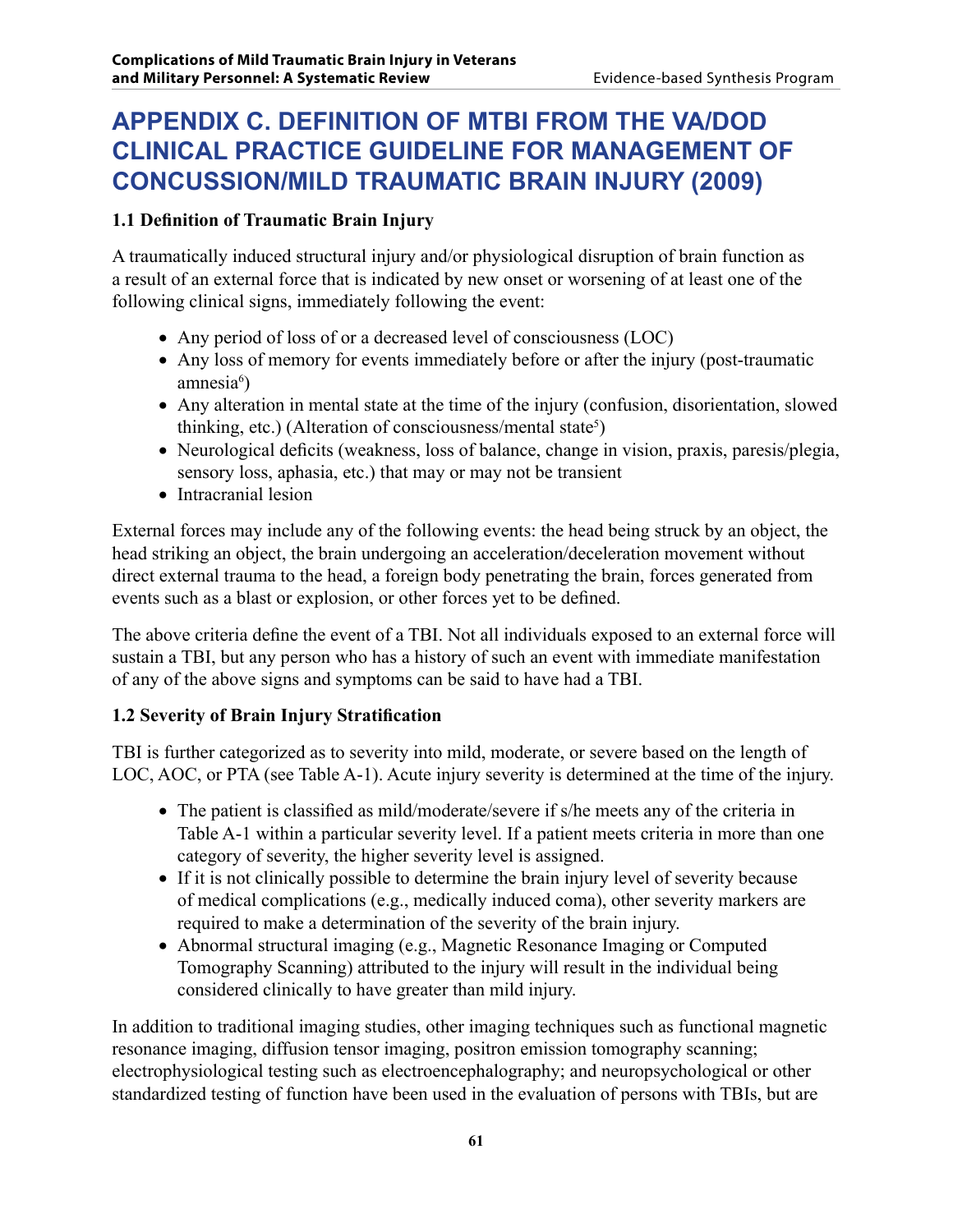not considered in the currently accepted criteria for measuring severity at the time of the acute injury outlined in Table A -1.

The severity level has prognostic value, but does not necessarily predict the patient's ultimate level of functioning. There is substantial evidence that the epidemiology, pathophysiology, natural history, and prognosis for concussion/mTBI are different than for moderate and severe TBI. For example, moderate and severe TBI are often associated with objective evidence of brain injury on brain scan or neurological examination (e.g., neurological deficits) and objective deficits on neuropsychological testing, whereas these evaluations are frequently not definitive in persons with concussion/mTBI. The natural history and prognosis of moderate and severe TBI are much more directly related to the nature and severity of the injury in moderate and severe TBI, whereas factors unrelated to the injury (such as co-existing mental disorders) have been shown to be the strong predictors of symptom persistence after a concussion/mTBI.

| Criteria                     | <b>Mild</b>       | Moderate                                       | <b>Severe</b>      |  |
|------------------------------|-------------------|------------------------------------------------|--------------------|--|
| Structural imaging           | Normal            | Normal or abnormal                             | Normal or abnormal |  |
| Loss of Consciousness        | $0-30$ min        | $>$ 30 min and $<$ 24                          | $>$ 24 hrs         |  |
| (LOC)                        |                   | hrs                                            |                    |  |
| Alteration of consciousness/ | a moment up to 24 | $>$ 24 hours. Severity based on other criteria |                    |  |
| mental state (AOC)           | hrs               |                                                |                    |  |
| Post-traumatic amnesia       | $0-1$ day         | $> 1$ and $< 7$ days                           | $>$ 7 days         |  |
| (PTA)                        |                   |                                                |                    |  |
| Glasgow Coma Scale (best     | $13 - 15$         | $9-12$                                         | $\leq 9$           |  |
| available score in first 24  |                   |                                                |                    |  |
| hours)                       |                   |                                                |                    |  |

**Table A-1. Classification of TBI Severity**

**Return to Contents**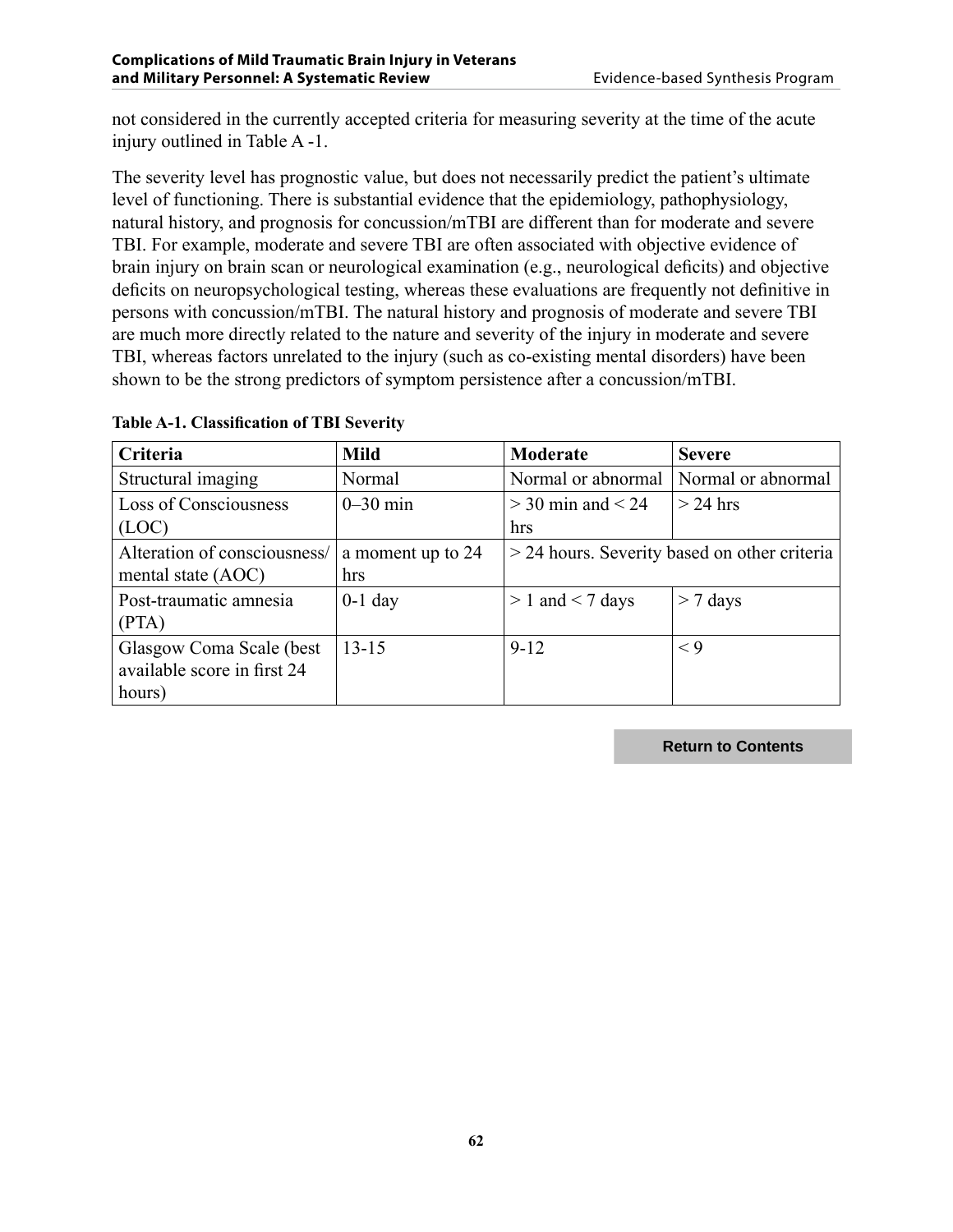# **APPENDIX D. Excluded studies that did not meet mTBI definition criteria**

| <b>Author, Year</b>                                           | <b>Definition</b>                                                                                                                                                                                                                                                                                                                                                                                                                                                                                                                                                                                                                                                                                                                                                                                                                                                                                                                                  | <b>Patients</b><br>with<br>Abnormal<br>Imaging | <b>Citation</b>                               | How<br>Assessed                          |
|---------------------------------------------------------------|----------------------------------------------------------------------------------------------------------------------------------------------------------------------------------------------------------------------------------------------------------------------------------------------------------------------------------------------------------------------------------------------------------------------------------------------------------------------------------------------------------------------------------------------------------------------------------------------------------------------------------------------------------------------------------------------------------------------------------------------------------------------------------------------------------------------------------------------------------------------------------------------------------------------------------------------------|------------------------------------------------|-----------------------------------------------|------------------------------------------|
| Adams, Larson,<br>Corrigan, et al.,<br>2012 <sup>1</sup>      | Length of LOC classified as $\leq 1$ minute,<br>1-20 minutes, or $>$ 20 minutes. Used the<br>Health Related Behaviors Among Active<br>Duty Military Personnel Survey response<br>categories: "The HRB Survey symptom<br>response groups permit recoding LOC<br>as up to 20 minutes and greater than<br>20 minutes. This provides insufficient<br>information to code LOC using the<br>American Congress of Rehabilitation<br>Medicine's definition of mild TBI."                                                                                                                                                                                                                                                                                                                                                                                                                                                                                   | <b>NR</b>                                      | Kay, Harrington,<br>Adams, et al., 1993       | Self-report<br>survey                    |
| Arbisi, Polusny,<br>Erbes, et al., 2011 <sup>2</sup>          | Adapted from the Defense and Veterans<br>Brain Injury Center screening tool: yes<br>to last item "dazed, confused, see stars,<br>get knocked out or lose consciousness"<br>classified as mTBI. No participants<br>reported "receiving treatment while in<br>Iraq for a TBI or were removed from<br>assigned duties as a result of exposure to<br>blast or other form of head trauma."                                                                                                                                                                                                                                                                                                                                                                                                                                                                                                                                                              | <b>NR</b>                                      | Schwab et al., 2007                           | Self-report<br>mailed ques-<br>tionnaire |
| Armistead-Jehle,<br>$2010^3$                                  | "Screened positive on the VHA TBI<br>screens" for "possible mTBI." "All<br>patients suffered at most a mild TBI,<br>as none reported loss of consciousness of<br>more than 30 minutes or posttraumatic<br>amnesia of 24 hours or more."                                                                                                                                                                                                                                                                                                                                                                                                                                                                                                                                                                                                                                                                                                            | <b>NR</b>                                      | US Department of<br>Veterans Affairs,<br>2007 | Self-report                              |
| Bazarian,<br>Donnelly, Peterson,<br>et al., 2012 <sup>4</sup> | "Mild TBI diagnosis was determined<br>by in-person interview using a 22-item<br>questionnaire developed to establish<br>the nature, probability, and severity of<br>deployment-related TBI among OEF/OIF<br>veterans. The interview followed previously<br>published TBI diagnostic criteria, which<br>include confirmation of a possible<br>TBI event, confirmation of alteration<br>of consciousness, and confirmation of<br>postconcussion symptoms. On the basis<br>of the standardized clinical interview,<br>interviewers rated the likelihood of mild<br>TBI according to a 6-point scale: "not at<br>all likely," "very unlikely," "somewhat<br>unlikely," "somewhat likely," "very likely,"<br>and "almost certainly." These likelihood<br>categories were used in all analyses.<br>However, for descriptive purposes,<br>subjects were defined as having mild TBI<br>if interviewers rated them "very likely" or<br>"almost certainly."" | <b>NR</b>                                      | Lew, Poole, &<br>Vanderploeg, 2007            | Clinical<br>interview                    |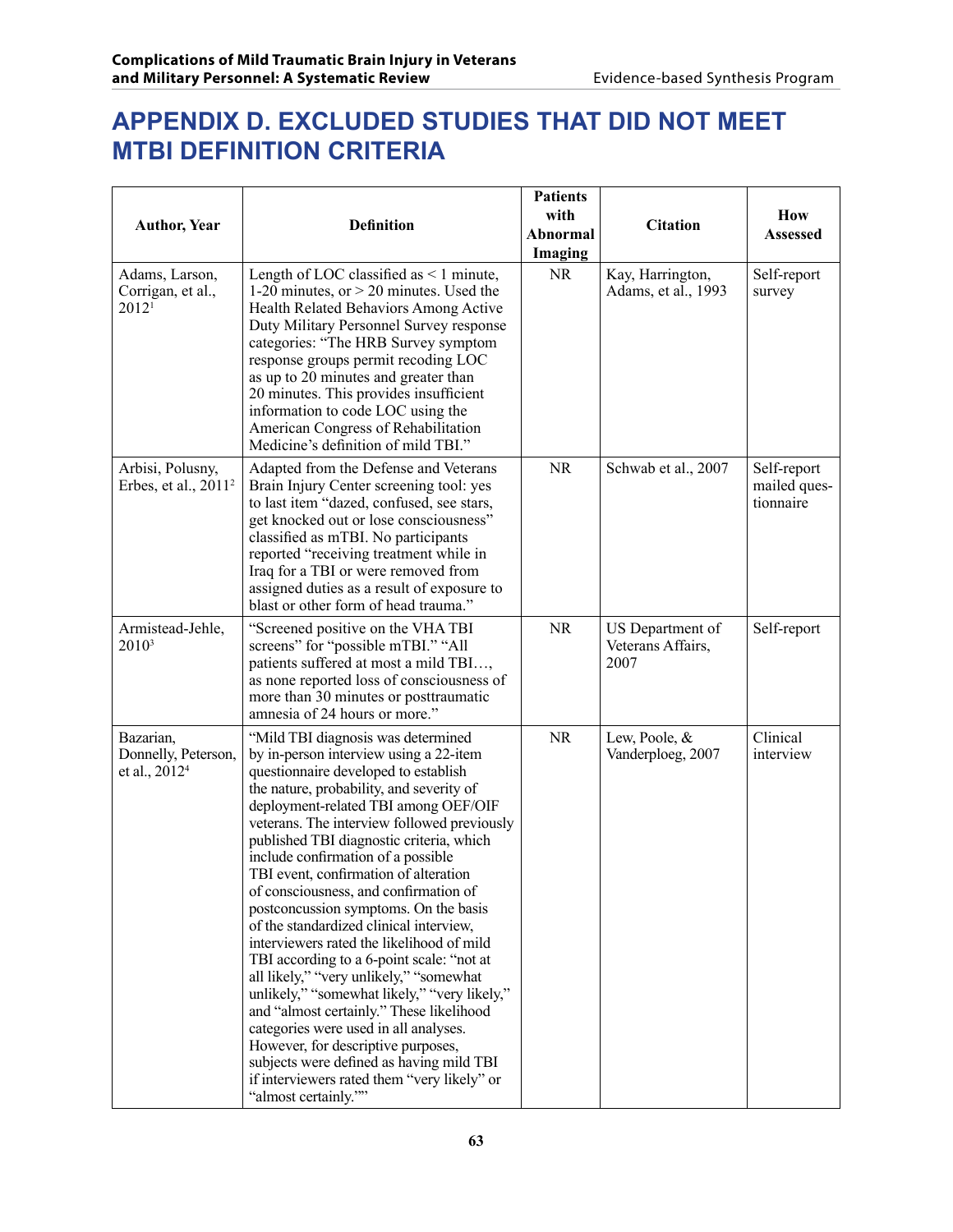| <b>Author, Year</b>                                                                  | <b>Definition</b>                                                                                                                                                                                                                                                                                                                                                                                                                                                                                                                                                                   | <b>Patients</b><br>with<br><b>Abnormal</b><br>Imaging | <b>Citation</b>                                                                                                                                                                                          | How<br><b>Assessed</b>                                                  |
|--------------------------------------------------------------------------------------|-------------------------------------------------------------------------------------------------------------------------------------------------------------------------------------------------------------------------------------------------------------------------------------------------------------------------------------------------------------------------------------------------------------------------------------------------------------------------------------------------------------------------------------------------------------------------------------|-------------------------------------------------------|----------------------------------------------------------------------------------------------------------------------------------------------------------------------------------------------------------|-------------------------------------------------------------------------|
| Booth-Kewley,<br>Highfill-McRoy,<br>Larson, et al.,<br>20125                         | "Mild TBI symptoms were assessed using<br>a set of questions that asked participants<br>whether they had received an injury to the<br>head during their most recent deployment<br>that involved 'being dazed, confused, or<br>'seeing stars" or 'not remembering the<br>injury, or losing consciousness (knocked<br>out).' A participant was classified as having<br>a positive TBI screen if any of the three<br>questions elicited a positive response."                                                                                                                          | <b>NR</b>                                             | <b>Centers for Disease</b><br>Control and<br>Prevention & World<br>Health Organization<br>definitions adapted<br>by the Defense and<br>Veterans Brain Injury<br>Center working group<br>for military use | Self-report<br>survey                                                   |
| Brenner, Terrio,<br>Homaifar, et al.,<br>2010 <sup>6</sup>                           | Warrior Administered Retrospective<br>Casualty Assessment Tool (WARCAT) and<br>Brief Trauma Brain Injury Screen. "All 45<br>participants whose test scores were included<br>in analyses had a history of blast exposure<br>with alteration of or loss of consciousness<br>(LOC)." "The nature of the most serious<br>mTBIs reported were: $n = 30$ , altered<br>consciousness only; $n = 12$ , up to 1-min<br>LOC; and $n = 3$ , one to 20-min LOC."                                                                                                                                | <b>NR</b>                                             | <b>Soldier Readiness</b><br>Process, 2007;<br>Schwab et al., 2007                                                                                                                                        | Chart<br>review,<br>self-report<br>survey, and<br>clinical<br>interview |
| Brenner, Ivins,<br>Schwab, Warden,<br>Nelson, Jaffee, &<br>Terrio, 2010 <sup>7</sup> | As described in Terrio et al., 2009: Warrior<br><b>Administered Retrospective Casualty</b><br>Assessment Tool (WARCAT) and Brief<br>Trauma Brain Injury Screen                                                                                                                                                                                                                                                                                                                                                                                                                      | <b>NR</b>                                             | <b>Soldier Readiness</b><br>Process, 2007;<br>Schwab et al., 2007                                                                                                                                        | Chart<br>review,<br>self-report<br>survey, and<br>clinical<br>interview |
| Cameron,<br>Marshall,<br>Sturdivant, &<br>Lincoln, $20118$                           | "Incident cases of mTBI were operationally<br>defined according to the administrative<br>case definition proposed by the Centers<br>for Disease Control and Prevention (CDC)<br>for research purposes and include ICD-<br>9-CM codes for skull fracture (800.00,<br>800.5, 801.0, 801.5, 803.0, 803.5, 804.0,<br>and 804.5), concussion (850.0, 850.1,<br>850.5, and 850.9), intracranial injury of<br>unspecified nature (854.0), and head injury<br>unspecified (959.01). In addition to the four<br>digit codes listed, all subordinate five-digit<br>codes were also included." | <b>NR</b>                                             | <b>Centers for Disease</b><br>Control and<br>Prevention, 2003                                                                                                                                            | Chart review                                                            |
| Carlson, Kehle,<br>Meis, et al., 2011 <sup>9</sup>                                   | "Included studies must have assessed<br>participants for a "probable" TBI (identified<br>using self-report screening instruments) or<br>diagnosed TBI history."                                                                                                                                                                                                                                                                                                                                                                                                                     | <b>NR</b>                                             | <b>NR</b>                                                                                                                                                                                                | <b>NA</b>                                                               |
| Clement &<br>Kennedy, 2003 <sup>10</sup>                                             | LOC<60 minutes with no neurological<br>findings                                                                                                                                                                                                                                                                                                                                                                                                                                                                                                                                     | Excluded                                              | <b>NR</b>                                                                                                                                                                                                | Chart review                                                            |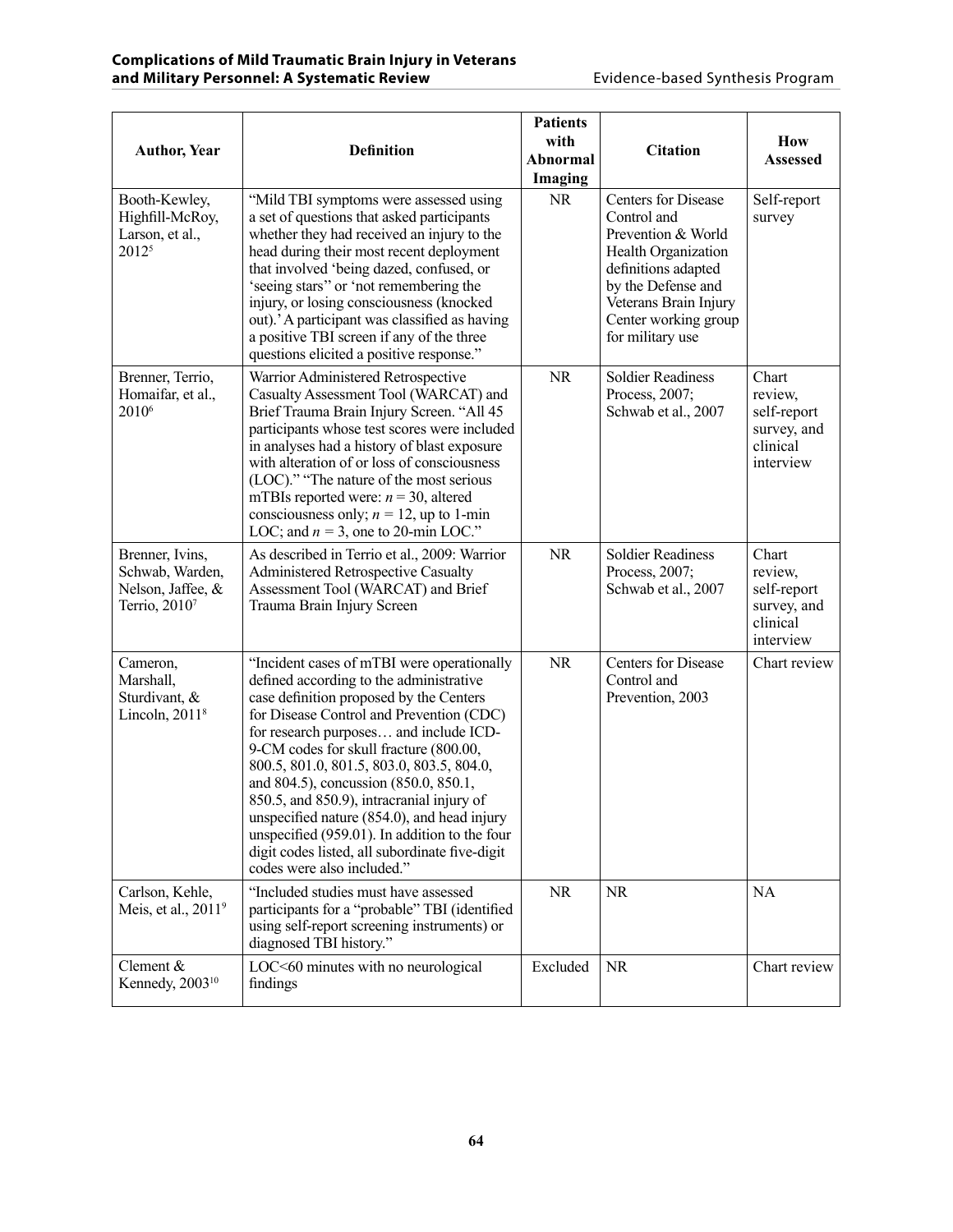| <b>Author, Year</b>                                                | <b>Definition</b>                                                                                                                                                                                                                                                                                                                                                                                                                                                                                                                                                                   | <b>Patients</b><br>with<br>Abnormal<br>Imaging | <b>Citation</b>              | How<br><b>Assessed</b>             |
|--------------------------------------------------------------------|-------------------------------------------------------------------------------------------------------------------------------------------------------------------------------------------------------------------------------------------------------------------------------------------------------------------------------------------------------------------------------------------------------------------------------------------------------------------------------------------------------------------------------------------------------------------------------------|------------------------------------------------|------------------------------|------------------------------------|
| Dougherty,<br>MacGregor, Han,<br>et al., 2011 <sup>11</sup>        | International Classification of Diseases, 9th<br>Revision (ICD-9) codes 800.0-801.9, 803.0-<br>804.9, 850.0-854.1. "The Abbreviated<br>Injury Scale (AIS) was used to describe<br>the severity of brain injury Due to a<br>small number of TBI observations with<br>scores of 4 (severe injury) and 5 (critical<br>injury) in the present study, TBI severity<br>was classified as follows: $0 = No$ TBI, $1 =$<br>minor, $2 =$ moderate and $3 - 5 =$ serious to<br>critical. Service members with AIS scores<br>of 6 were not eligible for inclusion in the<br>study."            | <b>NR</b>                                      | Gennarelli & Wodzin,<br>2005 | Chart review                       |
| Drake, Gray,<br>Yoder, et al., 2000 <sup>12</sup>                  | "Subjects were consecutive MTBI<br>patients meeting specific inclusion<br>criteria a documented TBI classified by<br>accepted criteria as a mild TBI." No specific<br>mTBI definition noted.                                                                                                                                                                                                                                                                                                                                                                                        | <b>NR</b>                                      | <b>NR</b>                    | Self-report<br>and chart<br>review |
| Eskridge, 2011 <sup>13</sup>                                       | "Clinical diagnosis codes from the<br>International Classification of Diseases, 9th<br>Revision (ICD-9) were assigned to each<br>injury In addition to the assigning of<br>diagnosis codes, severity of each injury is<br>accessed with two different standardized<br>measures of injury severity; the Abbreviated<br>Injury Scale (AIS) and the Injury Severity<br>Scale (ISS) The ISS for each blast<br>episode was documented and categorized<br>into one of four severity levels; mild (ISS<br>1-3), moderate (ISS 4-8), serious (ISS 9-15)<br>and severe (ISS 16 and higher)." | <b>NR</b>                                      | <b>NR</b>                    | Chart review                       |
| Fear, Jones,<br>Groom, et al.,<br>200914                           | "Criteria for identification include<br>confusion or disorientation, loss of<br>consciousness lasting less than 30 min or<br>post-traumatic amnesia lasting less than<br>24 h." However, description of population<br>studied only states, "we have examined<br>the prevalence of symptoms thought to<br>be a consequence of mTBI," with unclear<br>description of how mTBI was determined.                                                                                                                                                                                         | <b>NR</b>                                      | Holm, et al., 2005           | Chart review                       |
| Ferrier-Auerbach,<br>Erbes, Polusny, et<br>al., 2009 <sup>15</sup> | "Three items adapted from the Defense<br>and Veterans Brain Injury Center (DVBIC)<br>Blast Exposure Screening Questionnaire<br>(1) Were you ever so close to a blast that<br>you could feel the blast wave (such as<br>heat or pressure) or afterward had trouble<br>hearing or problems with attention or<br>memory? (2) Did you have any injuries<br>from a blast, vehicle crash, bullet/shrapnel<br>or fall? (3) Did any injury cause you to<br>be dazed/confused, 'see stars,' get knocked<br>out, or lose consciousness?"                                                      | <b>NR</b>                                      | Schwab et al., 2007          | Self-report<br>survey              |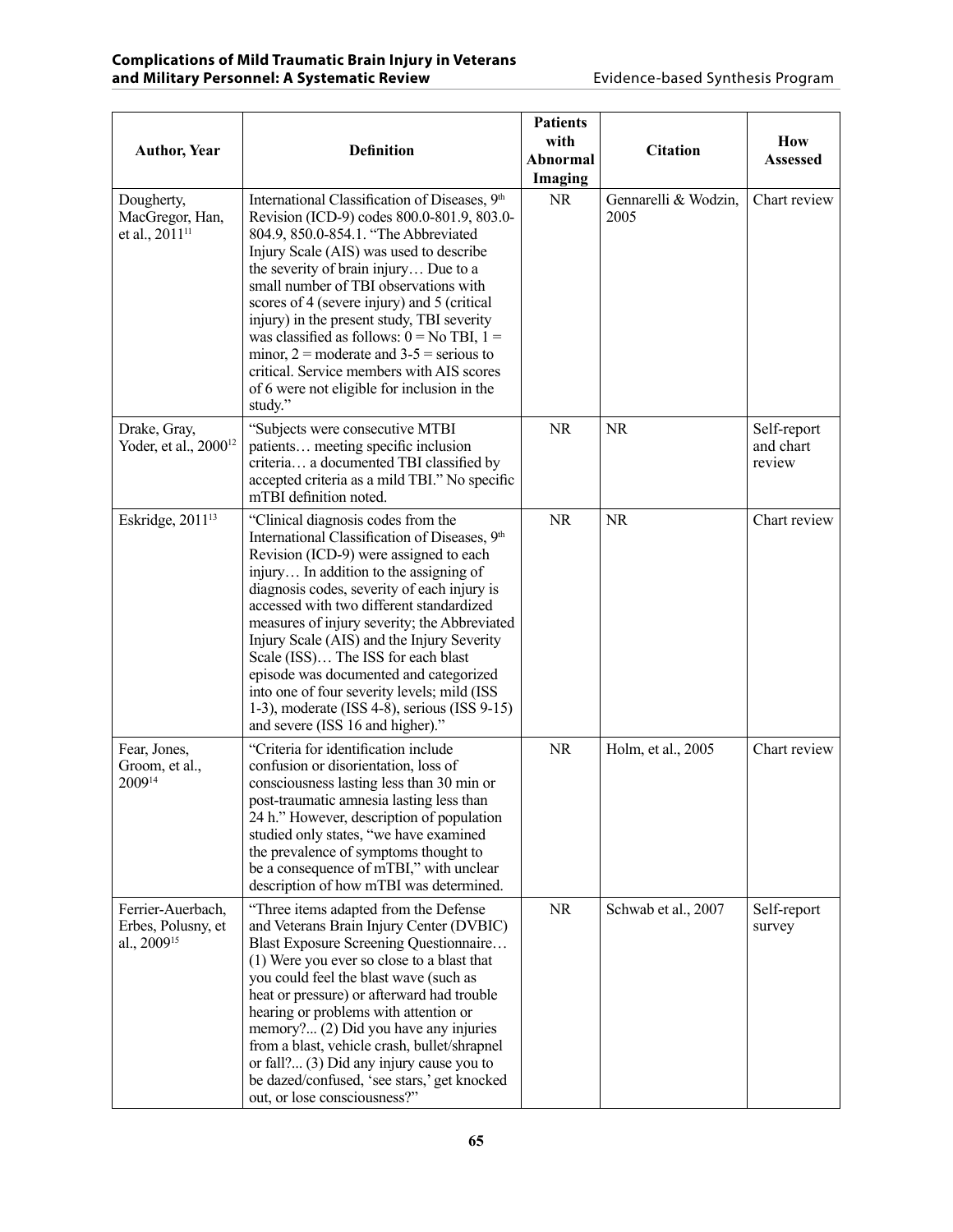| <b>Author, Year</b>                                                      | <b>Definition</b>                                                                                                                                                                                                                                                                                                                                                                                                | <b>Patients</b><br>with<br><b>Abnormal</b><br>Imaging | <b>Citation</b>                                                                                                                                                           | How<br><b>Assessed</b>                                                    |
|--------------------------------------------------------------------------|------------------------------------------------------------------------------------------------------------------------------------------------------------------------------------------------------------------------------------------------------------------------------------------------------------------------------------------------------------------------------------------------------------------|-------------------------------------------------------|---------------------------------------------------------------------------------------------------------------------------------------------------------------------------|---------------------------------------------------------------------------|
| French, Lange,<br>Iverson, Ivins, et<br>al., 2012 <sup>16</sup>          | $LOC < 15$ mins; $PTA < 24$ hours; absence<br>of intracranial abnormality on computed<br>tomography or magnetic resonance imaging<br>scan                                                                                                                                                                                                                                                                        | Excluded                                              | Used VA/DoD<br>criteria, but data<br>limited to LOC < 15<br>minute categories.                                                                                            | Chart review                                                              |
| Gottshall, Gray,<br>Drake, et al.,<br>200717                             | Definition: GCS 13-15. One patient<br>identified as having an open head injury.<br>LOC categorized as 31-60 (1 patient), and<br>$> 60$ minutes (one patient), and up to 20<br>minutes (all remaining patients).                                                                                                                                                                                                  | <b>NR</b>                                             | American Academy<br>of Neurology, 1997                                                                                                                                    | Clinical<br>presentation<br>(to ED or<br><b>Battalion Aid</b><br>Station) |
| Helfer, Jordan,<br>Lee, et al., 2011 <sup>18</sup>                       | ICD-9CM codes 850.0, 850.11, 850.12,<br>850.2, 850.3, 850.4, 850.5, 850.9, 959.01,<br>V15.52                                                                                                                                                                                                                                                                                                                     | NR.                                                   | US Dept of Health<br>and Human Services,<br>2008                                                                                                                          | Chart review                                                              |
| Heltemes,<br>Dougherty,<br>MacGregor, &<br>Galarneau, 2011 <sup>19</sup> | International Classification of Diseases,<br>9th Revision, Clinical Modification (ICD-<br>9-CM) codes 800.0-801.9, 803.0-804.9,<br>850.0-854.1.                                                                                                                                                                                                                                                                  | <b>NR</b>                                             | <b>Centers for Disease</b><br>Control and<br>Prevention, 2003                                                                                                             | Chart review                                                              |
| Hoffer, Balaban,<br>Gottshall, et al.,<br>2010 <sup>20</sup>             | "Definitive diagnosis of mild traumatic<br>brain as defined by the 2007 Joint Service<br>Surgeon General's Definition"                                                                                                                                                                                                                                                                                           | <b>NR</b>                                             | <b>Assistant Secretary</b><br>of Defense:<br>Memorandum on<br>Traumatic Brain<br>Injury: Definition and<br>Reporting. Available<br>at http://www.<br>pdhealth.mil/TBI.asp | In theater<br>clinical<br>evaluation                                      |
| Hoffer, Donaldson,<br>Gottshall, et al.,<br>200921                       | No specific mTBI definition listed.                                                                                                                                                                                                                                                                                                                                                                              | <b>NR</b>                                             | <b>NR</b>                                                                                                                                                                 | Clinical<br>interview                                                     |
| Hoge, McGurk,<br>Thomas, et al.,<br>200822                               | Positive response to three questions: LOC,<br>being dazed and confused, seeing stars or<br>not remembering the injury. However, "four<br>Soldiers reported LOC lasting longer than<br>30 minutes. Although technically they were<br>considered to have a moderate TBI they<br>were not excluded because the number was<br>low and it was not possible to verify the<br>self-report data on any of the subjects". | <b>NR</b>                                             | DVBIC, 2006; CDC,<br>2003                                                                                                                                                 | Self-report                                                               |
| Ivins, Schwab,<br>Baker, & Warden,<br>2003 <sup>23</sup>                 | "Head injury for which any LOC or any<br>alteration of mental state without LOC<br>was reported." Reports rates of concussion<br>grades separately, though the categories are<br>divided by $LOC < 20$ minutes and $LOC$<br>between 20-59 minutes.                                                                                                                                                               | <b>NR</b>                                             | Kay et al., 1993                                                                                                                                                          | Chart review                                                              |
| Ivins, Schwab,<br>Baker, & Warden,<br>2006 <sup>24</sup>                 | ICD-9CM codes 800.00-801.99, 803.00-<br>804.99, and 850.0-854.19 and AIS severity<br>codes of minor or moderate.                                                                                                                                                                                                                                                                                                 | <b>NR</b>                                             | Kay et al., 1993;<br>Thurman & Guerrero,<br>1999                                                                                                                          | Chart review                                                              |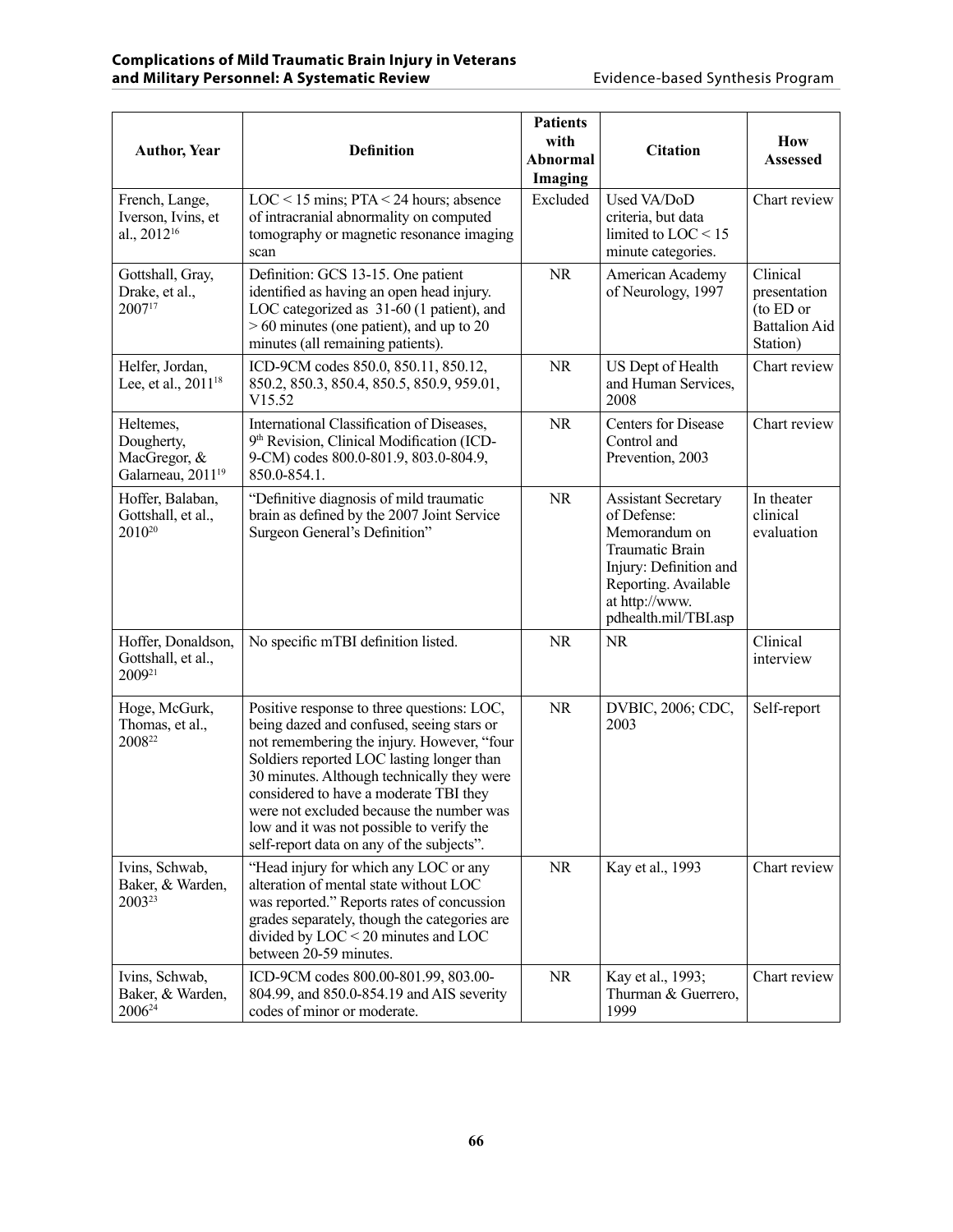| <b>Author, Year</b>                                         | <b>Definition</b>                                                                                                                                                                                                                                                                                                                                                                                                                                                                                            | <b>Patients</b><br>with<br>Abnormal<br>Imaging | <b>Citation</b>                                                                                 | How<br>Assessed                                      |
|-------------------------------------------------------------|--------------------------------------------------------------------------------------------------------------------------------------------------------------------------------------------------------------------------------------------------------------------------------------------------------------------------------------------------------------------------------------------------------------------------------------------------------------------------------------------------------------|------------------------------------------------|-------------------------------------------------------------------------------------------------|------------------------------------------------------|
| Ivins, Kane, &<br>Schwab, 2009 <sup>25</sup>                | Brief Traumatic Brain Injury Screen<br>(BTBIS); LOC criteria < 20 mins.<br>Additional computerized survey<br>administered; however, it appears that<br>only those with $LOC < 20$ minutes were<br>included in the further assessment.<br>Brief Traumatic Brain Injury Screen<br>(BTBIS); Patients who screened positive<br>for TBI and had $LOC \le 20$ minutes and/or<br>possible PTA $\le$ = 24 hours were identified<br>as having MTBI with LOC or possible PTA                                           | <b>NR</b>                                      | Kay et al., 1993;<br>Thurman & Guerrero,<br>1999                                                | Chart review                                         |
| Ivins, 2010 <sup>26</sup>                                   | Mapped ICD-9 CM diagnoses to the<br>Abbreviated Injury Scale (AIS): ICD-9CM<br>codes 800.00-801.99, 803.00-804.99, and<br>850.0-854.19 and AIS severity codes of<br>minor or moderate. Combines mild and<br>moderate into one category.                                                                                                                                                                                                                                                                      | <b>NR</b>                                      | Kay et al., 1993;<br>Thurman & Guerrero,<br>1999                                                | Chart review                                         |
| Lange, Pancholi,<br>Bhagwat, et al.,<br>2012 <sup>27</sup>  | "PTA < 24 hours and LOC < 15 minutes."<br>"It was our preference to use a LOC<br>criterion of $<$ 30 minutes, consistent with<br>commonly used diagnostic criteria<br>However, the available information<br>regarding LOC was limited to categorical<br>data that did not allow us to differentiate<br>between LOC greater or lower than 30<br>min."                                                                                                                                                         | Included                                       | Carroll et al., 2004;<br>Management of<br>Concussion/mTBI<br>Working Group,<br>2009; ACRM, 1993 | Chart review                                         |
| Lange, Pancholi,<br>Brickell, et al.,<br>2012 <sup>28</sup> | $LOC < 15$ mins; $PTA < 24$ hours                                                                                                                                                                                                                                                                                                                                                                                                                                                                            | Included                                       | Used VA/DoD<br>criteria, but data<br>limited to $LOC < 15$<br>minute categories.                | Chart review<br>and clinical<br>interview            |
| Lange, Brickell,<br>French, et al.,<br>2012 <sup>29</sup>   | Uncomplicated: PTA<24 hours, LOC <<br>15 mins, negative imaging; complicated:<br>positive imaging. "It was our preference to<br>use an LOC criterion of 30 min to classify<br>MTBI consistent with commonly used<br>military and civilian diagnostic criteria.<br>However, the available information<br>regarding LOC was limited to categorical<br>data that did not allow us to differentiate<br>between LOC greater or less than 30 min<br>(i.e., available data = $LOC < 15$ min and<br>LOC 16-60 min)." | Excluded                                       | Used VA/DoD<br>criteria, but data<br>limited to $LOC < 15$<br>minute categories.                | Routine<br>comprehen-<br>sive clinical<br>evaluation |
| Lew, Garvert,<br>Pogoda, et al.,<br>200930                  | Mild TBI was defined as an initial GCS<br>score of 13 to 15, PTA duration of $\leq 1$ day,<br>or LOC duration of <1 hour                                                                                                                                                                                                                                                                                                                                                                                     | <b>NR</b>                                      | <b>NR</b>                                                                                       | Chart review<br>and clinical<br>evaluation           |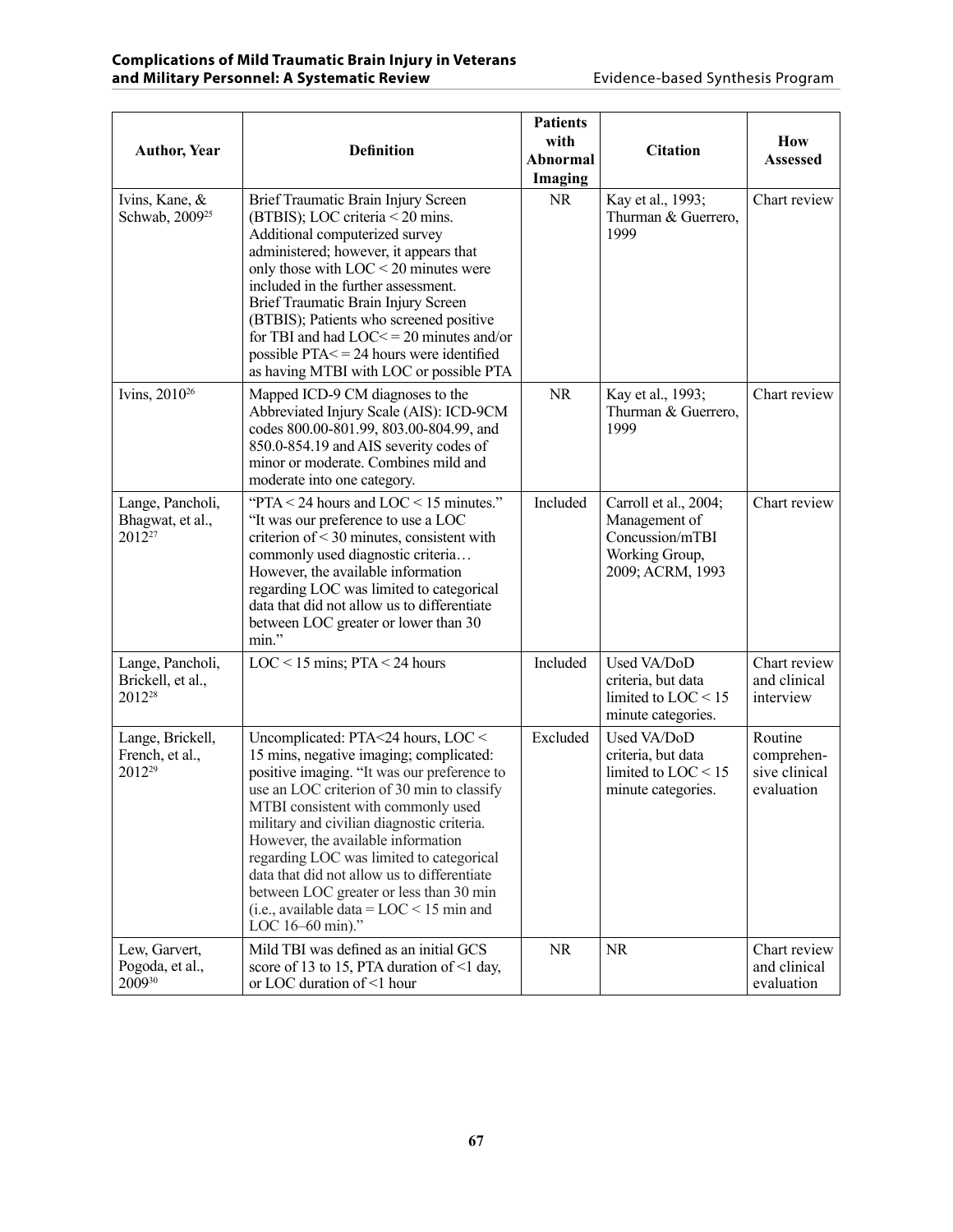| <b>Author, Year</b>                                            | <b>Definition</b>                                                                                                                                                                                                                                                                                                                                                                                                                                                                                                                                                                                                                                                                                                                                                                                                                                                                                                      | <b>Patients</b><br>with<br>Abnormal<br>Imaging | <b>Citation</b>                                | How<br><b>Assessed</b> |
|----------------------------------------------------------------|------------------------------------------------------------------------------------------------------------------------------------------------------------------------------------------------------------------------------------------------------------------------------------------------------------------------------------------------------------------------------------------------------------------------------------------------------------------------------------------------------------------------------------------------------------------------------------------------------------------------------------------------------------------------------------------------------------------------------------------------------------------------------------------------------------------------------------------------------------------------------------------------------------------------|------------------------------------------------|------------------------------------------------|------------------------|
| Luis, Venderploeg,<br>& Curtiss, 2003 <sup>31</sup>            | "During the interview, participants were<br>asked, among many others, the following<br>three questions: 1) since your discharge<br>from active duty, have you been injured in a<br>MVA? 2) Since your discharge from active<br>duty have you injured your head (HI)? and<br>(3) Did you lose consciousness as a result<br>of the head injury?"<br>Analysis by LOC group but time of LOC<br>not specified.                                                                                                                                                                                                                                                                                                                                                                                                                                                                                                              | <b>NR</b>                                      | <b>NR</b>                                      | Self-report            |
| MacGregor, 2007 <sup>32</sup>                                  | "An ICD-9 code in the following ranges<br>was defined as a TBI ( $n = 124$ ): 800.0-<br>801.9 (fractures of the vault or base of the<br>skull); 803.0-804.9 (other and unqualified<br>and multiple fractures of the skull); and<br>850.0-854.1 (intracranial injury, including<br>concussion, contusion, laceration, and<br>hemorrhage) Severity of TBI was<br>indicated with the Abbreviated Injury Scale<br>(AIS). The AIS ranges from 1 (relatively<br>minor) to 6 (currently untreatable),<br>and is determined separately for each<br>different body region. Severity of TBI was<br>determined by maximum AIS score for the<br>head region – head AIS 1-2 indicated mild<br>TBI, head AIS 3-5 indicated moderate-<br>severe TBI. A majority of TBI identified via<br>CHAMPS did not have a head AIS score<br>present; in this case the TBI was assumed<br>to be of mild severity due to a closed head<br>injury." | <b>NR</b>                                      | ICD-9-CM, 2005                                 | Chart review           |
| MacGregor,<br>Dougherty, $\&$<br>Galarneau, 2011 <sup>33</sup> | International Classification of Diseases, 9th<br>Revision (ICD-9) codes 800.0-801.9, 803.0-<br>804.9, 850.0-854.1. "The AIS was used to<br>describe the severity of these injuries and<br>the injuries were scored according to the<br>following scale: 0, no injury; 1 minor; 2,<br>moderate; 3, serious; 4, severe; 5, critical; 6,<br>fatal injury. As per previous literature, each<br>participant was categorized by the severity<br>of their highest (or maximum) AIS Head<br>score as mild (AIS score $= 1-2$ ), moderate<br>$(AIS score = 3)$ , or severe $(AIS score =$<br>$4-6$ ).                                                                                                                                                                                                                                                                                                                           | <b>NR</b>                                      | Ommaya, Ommaya,<br>Dannenberg, et al.,<br>1996 | Chart review           |
| MacGregor,<br>Dougherty,<br>Morrison, et al.,<br>201134        | "A concussion was defined by the ICD-<br>9-CM code of 850.0-850.9. Severity of<br>concussion was defined using the AIS."                                                                                                                                                                                                                                                                                                                                                                                                                                                                                                                                                                                                                                                                                                                                                                                               | <b>NR</b>                                      | <b>NR</b>                                      | Chart review           |
| MacGregor,<br>Shaffer, Dougherty,<br>et al. 2010 <sup>35</sup> | ICD-9 codes 800-801.9, 803-804.9, and<br>850-854.1; Abbreviated Injury Scale (AIS)<br>score $1-2$ = "mild," $3-5$ = "moderate to<br>severe"                                                                                                                                                                                                                                                                                                                                                                                                                                                                                                                                                                                                                                                                                                                                                                            | <b>NR</b>                                      | Ommaya et al., 1996                            | Chart review           |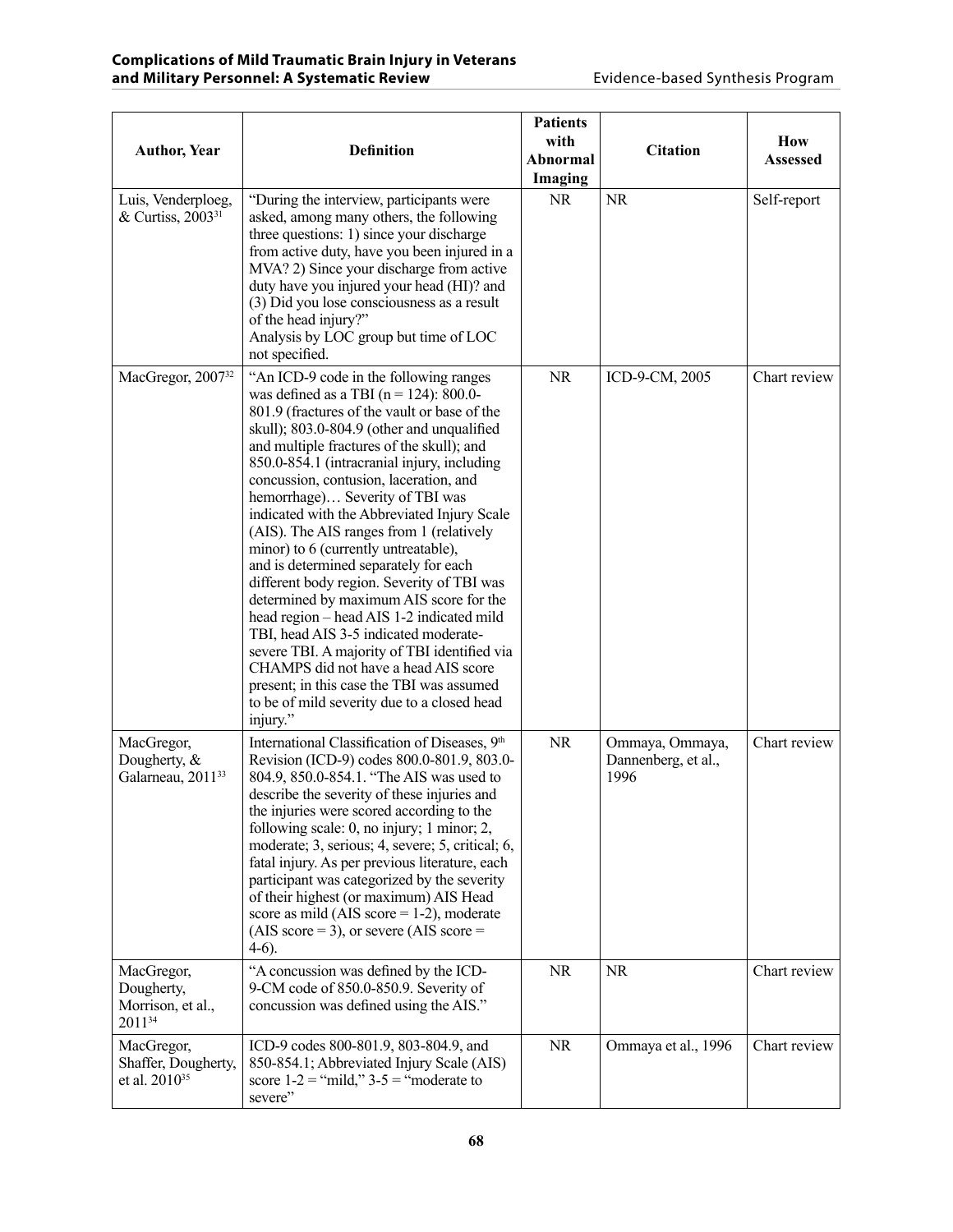| <b>Author, Year</b>                                             | <b>Definition</b>                                                                                                                                                                                                                                                                                                                                                                                                                                                                                                                                                                        | <b>Patients</b><br>with<br>Abnormal<br>Imaging | <b>Citation</b>                                        | How<br><b>Assessed</b>                                |
|-----------------------------------------------------------------|------------------------------------------------------------------------------------------------------------------------------------------------------------------------------------------------------------------------------------------------------------------------------------------------------------------------------------------------------------------------------------------------------------------------------------------------------------------------------------------------------------------------------------------------------------------------------------------|------------------------------------------------|--------------------------------------------------------|-------------------------------------------------------|
| McGuire,<br>Marsh, Sowin, &<br>Robinson, 2012 <sup>36</sup>     | "LOC less than 30 min or amnesia less than<br>60 min"                                                                                                                                                                                                                                                                                                                                                                                                                                                                                                                                    | <b>NR</b>                                      | Annegers et al., 1998                                  | <b>NR</b>                                             |
| Mora, Ritenour,<br>Wade, et al., 2009 <sup>37</sup>             | "Consciousness status to determine mTBI<br>was queried using both codes from ICD and<br>Abbreviated Injury Scale for indications of<br>trauma to the head, concussive injuries, and<br>indications of consciousness at the time of<br>injury. A loss of consciousness served as the<br>definition for mTBI.                                                                                                                                                                                                                                                                              | <b>NR</b>                                      | <b>NR</b>                                              | Chart review                                          |
| Morgan,<br>Lockwood,<br>Steinke, et al.,<br>201238              | No clear mTBI definition.                                                                                                                                                                                                                                                                                                                                                                                                                                                                                                                                                                | <b>NR</b>                                      | <b>NR</b>                                              | Self-report<br>screening<br>and clinical<br>interview |
| Nelson, Weiser,<br>Giford, et al.,<br>201139                    | "The Brief Traumatic Brain Injury Screen<br>was used to identify cases (probable mTBI)<br>and controls (no mTBI). Individuals were<br>placed in the "probable mTBl" group if<br>they endorsed an injury (reported at least<br>one injury on the BTBIS) and indicated that<br>they had lost consciousness for a defined<br>period of time (ranging from less than 1<br>minute to longer than 20 minutes) following<br>the injury.<br>Those who did not report an injury or a loss<br>of consciousness (LOC) for any amount of<br>time following an injury acted as the control<br>group." | <b>NR</b>                                      | Defense and Veterans<br>Brain Injury Center<br>(DVBIC) | Chart review                                          |
| Olson-Madden,<br>Forster, Huggins,<br>& Schneider,<br>201240    | "Injury severity data were coded as either<br>mild (alteration in consciousness or loss<br>of consciousness $\leq$ = 30 minutes) or<br>moderate/severe (loss of consciousness ><br>30 minutes)."                                                                                                                                                                                                                                                                                                                                                                                         | <b>NR</b>                                      | Kay et al., 1993                                       | Clinical<br>interview                                 |
| Ommaya,<br>Ommaya,<br>Dannenberg, et al.,<br>199641             | "Head-injury-related discharge diagnosis<br>(800.00-801.99, 803.00-804.99, and<br>850.0-854.19)." Injury Severity Scale and<br>Abbreviated Injury Scale were calculated.                                                                                                                                                                                                                                                                                                                                                                                                                 | <b>NR</b>                                      | <b>NR</b>                                              | Chart review                                          |
| Ommaya, Salazar,<br>Dannenberg, et al.,<br>199642               | "Records with a head-injury hospital-<br>related discharge diagnosis (800.00-801.99,<br>803.00-804.99, and 850.0-854.19) were<br>identified as described in a previous study."<br>"Maximum Abbreviated Injury Score (AIS)<br>head and Injury Severity Score (ISS) were<br>computed using the ICD-9 map. Mild TBI<br>was defined as maximum AIS head equal<br>to $1$ or $2$ "                                                                                                                                                                                                             | NR.                                            | <b>NR</b>                                              | Clinical<br>records                                   |
| Pietrzak, Johnson,<br>Goldstein, Malley,<br>Southwick<br>200943 | "Positive mTBI screen" based on<br>endorsement of all 4 items on the DVBIC<br>questionnaire                                                                                                                                                                                                                                                                                                                                                                                                                                                                                              | <b>NR</b>                                      | GAO, 2008 &<br><b>DVBIC, 2006</b>                      | Self-report<br>survey                                 |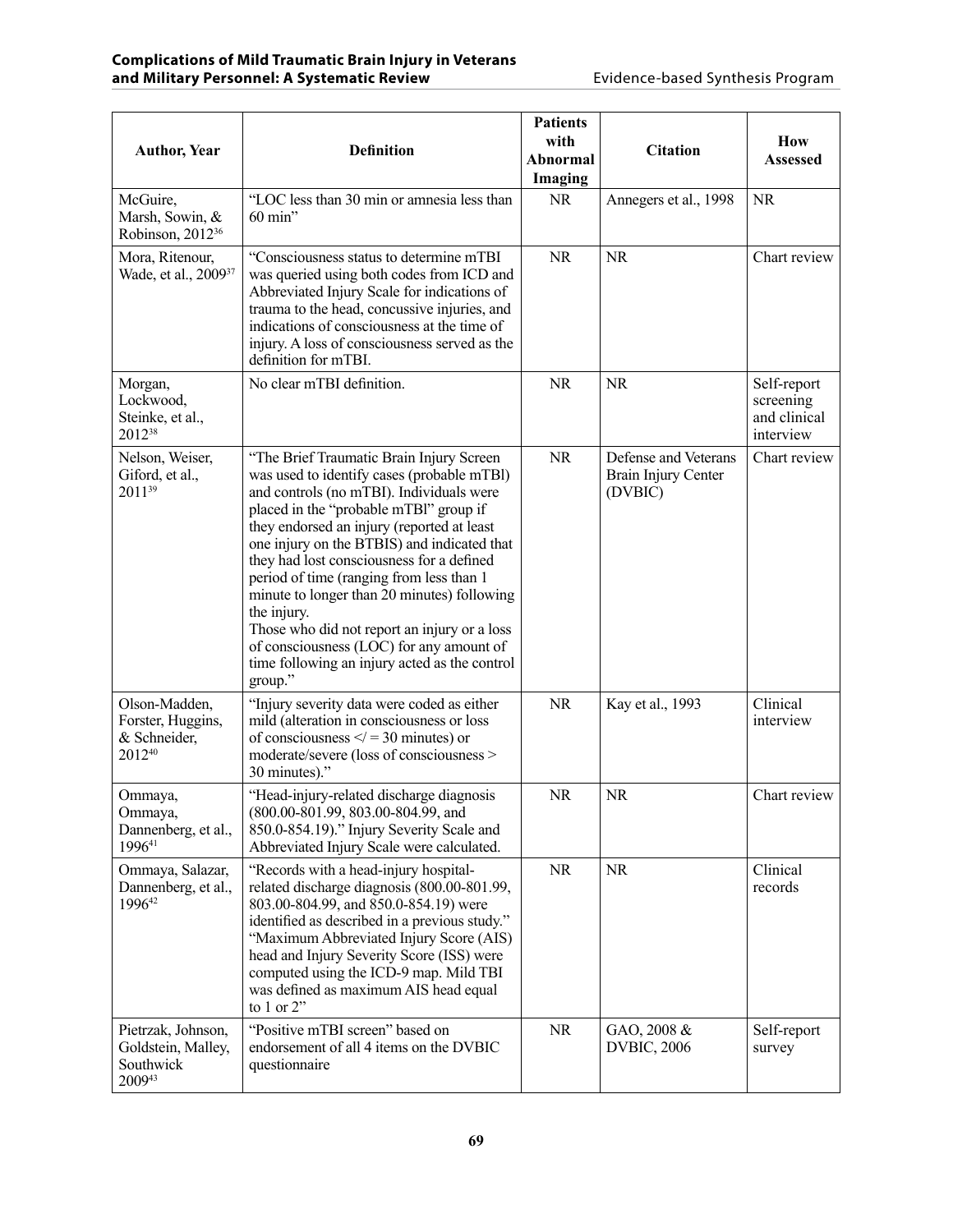| <b>Author, Year</b>                                                                      | <b>Definition</b>                                                                                                                                                                                                                                                                                                                                                                                                                                                                                                                                                                                                                                                         | <b>Patients</b><br>with<br>Abnormal<br>Imaging | <b>Citation</b>                                | How<br><b>Assessed</b>                                           |
|------------------------------------------------------------------------------------------|---------------------------------------------------------------------------------------------------------------------------------------------------------------------------------------------------------------------------------------------------------------------------------------------------------------------------------------------------------------------------------------------------------------------------------------------------------------------------------------------------------------------------------------------------------------------------------------------------------------------------------------------------------------------------|------------------------------------------------|------------------------------------------------|------------------------------------------------------------------|
| Plassman, Havlik,<br>Steffens, et al.,<br>200044                                         | " $1)$ mild injury = loss of consciousness<br>or posttraumatic amnesia for less than<br>30 minutes, with no skull fracture; 2)<br>moderate injury $=$ loss of consciousness or<br>post-traumatic amnesia for more than 30<br>minutes but less than 24 hours, and/or a<br>skull fracture; and 3) severe injury = loss of<br>consciousness or post-traumatic amnesia for<br>more than 24 hours."                                                                                                                                                                                                                                                                            | <b>NR</b>                                      | Frankowski,<br>Annengers, &<br>Whitman, 1985   | Chart review                                                     |
| Polusny, Kehle,<br>Nelson, Erbes,<br>Arbisi, Thuras,<br>201145                           | Injury with altered mental status or LOC<br>(items 1-3 on DVBIC screen)                                                                                                                                                                                                                                                                                                                                                                                                                                                                                                                                                                                                   | <b>NR</b>                                      | Schwab et al., 2007                            | Self-report<br>in theater, 1<br>month prior<br>to return<br>home |
| Roebuck-Spencer,<br>Vincent, Twille, et<br>al., 2012 <sup>46</sup>                       | "Although data on recency and severity of<br>injury were not available in this dataset,<br>TBIs reported in this study are presumed<br>to be mild in nature given that Service<br>Members were still on active duty. Mild<br>TBI was defined as such when individuals<br>reported an injury event accompanied<br>by an alteration of consciousness. This<br>included endorsement of at least one of<br>the following: feeling dazed or confused,<br>experiencing loss of consciousness (LOC),<br>or experiencing loss of memory for the<br>injury or posttraumatic amnesia (PTA) for<br>the event."                                                                       | <b>NR</b>                                      | <b>NR</b>                                      | Self-report<br>screening<br>tool                                 |
| Romesser, Shen,<br>Reblin, Kircher,<br>Allen, Roberts, &<br>Marchand, 2011 <sup>47</sup> | "History of military-related concussion<br>during a VHA TBI secondary evaluation."<br>Excluded if "self-report suggested a history<br>of a moderate or severe TBI (i.e., if they<br>endorsed loss of consciousness more than<br>30 minutes)."                                                                                                                                                                                                                                                                                                                                                                                                                             | <b>NR</b>                                      | <b>NR</b>                                      | Clinical<br>interview                                            |
| Rona, Jones, Fear,<br>et al., 2012 <sup>48</sup>                                         | "Possible mTBI was assessed using a<br>modified version of the BTBIS A second<br>item asked about possible symptoms<br>associated with the injury. These were<br>losing consciousness; being dazed or<br>confused; not remembering the injury;<br>concussion (e.g., headache, dizziness); head<br>injury, and none of these. Participants were<br>asked to tick all that applied. Self-report of<br>the duration of any loss of consciousness<br>was also obtained, we eliminated one<br>participant from the analysis who reported<br>prolonged loss of consciousness<br>Participants who endorsed at least one of<br>these symptoms were classified as having<br>mTBI." | NR                                             | Iverson, Langlois,<br>McCrea, & Kelly,<br>2009 | Self-report<br>question-<br>naire                                |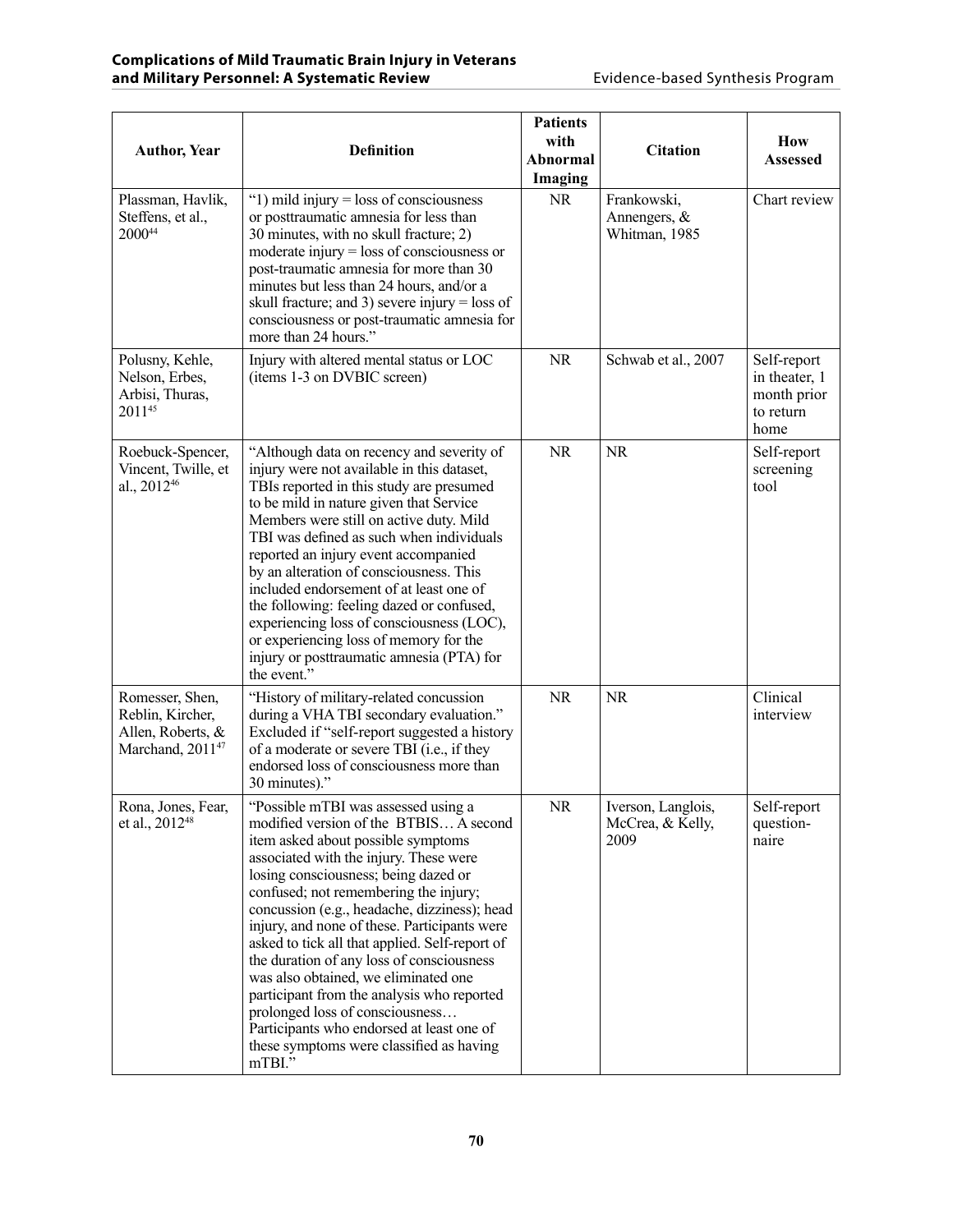| <b>Author, Year</b>                                 | <b>Definition</b>                                                                                                                                                                                                                                                                                                                                                                                                                                                                                                                                                                                                                                                                                                                                                                                                                                                                                                                                                               | <b>Patients</b><br>with<br><b>Abnormal</b><br>Imaging | <b>Citation</b>                                                                                | How<br><b>Assessed</b>            |
|-----------------------------------------------------|---------------------------------------------------------------------------------------------------------------------------------------------------------------------------------------------------------------------------------------------------------------------------------------------------------------------------------------------------------------------------------------------------------------------------------------------------------------------------------------------------------------------------------------------------------------------------------------------------------------------------------------------------------------------------------------------------------------------------------------------------------------------------------------------------------------------------------------------------------------------------------------------------------------------------------------------------------------------------------|-------------------------------------------------------|------------------------------------------------------------------------------------------------|-----------------------------------|
| Rona, Jones, Fear,<br>et al., 2012 <sup>49</sup>    | "Possible mTBI was assessed using a<br>modified version of the BTBIS, which<br>included an item exploring possible causes<br>of injury (blast, shrapnel fragments, bullet,<br>fall, and vehicle accident and other).<br>Participants could state that they had not<br>suffered an injury during deployment.<br>A second item asked about possible<br>symptoms associated with the injury. These<br>were losing consciousness; being dazed<br>or confused; not remembering the injury;<br>concussion (e.g., headache, dizziness); head<br>injury; and none of these. Participants were<br>asked to tick all that applied. Self-report of<br>the duration of any loss of consciousness<br>was also obtained, we eliminated 1<br>participant from the analysis who reported<br>prolonged loss of consciousness (which<br>would be classified traumatic brain injury,<br>not mTBI). Participants who endorsed at<br>least one of these symptoms were classified<br>as having mTBI." | <b>NR</b>                                             | Iverson, Langlois,<br>McCrea, & Kelly,<br>2009                                                 | Self-report<br>question-<br>naire |
| Schneiderman,<br>Braver & Kang,<br>200850           | Three-item Brief Traumatic Brain Injury<br>Screen                                                                                                                                                                                                                                                                                                                                                                                                                                                                                                                                                                                                                                                                                                                                                                                                                                                                                                                               | <b>NR</b>                                             | Defense and Veterans<br>Brain Injury Center                                                    | Self-report<br>survey             |
| Skopp,<br>Trofimovich,<br>Grimes, et al.,<br>201251 | mild TBI (subset of all TBI codes):<br>310.2, 800.00-800.02, 800.06, 800.09,<br>800.50, 800.52, 801.00, 801.01, 801.02,<br>801.06, 801.09, 801.50, 801.51, 801.52,<br>803.00-803.02, 803.06, 803.09, 803.50,<br>803.51, 803.52, 804.00, 804.01, 804.02,<br>804.06, 804.09, 804.50, 804.51, 804.52,<br>850.0, 805.1, 850.11, 850.9, 959.01,<br>V15.52, V15.5_7, V15.5_C, V15.52_2,<br>V15.52 2, V15.52 7, V15.52 C                                                                                                                                                                                                                                                                                                                                                                                                                                                                                                                                                               | <b>NR</b>                                             | DoD standard TBI<br>surveillance case<br>definition to ascertain<br>TBI status and<br>severity | Chart review                      |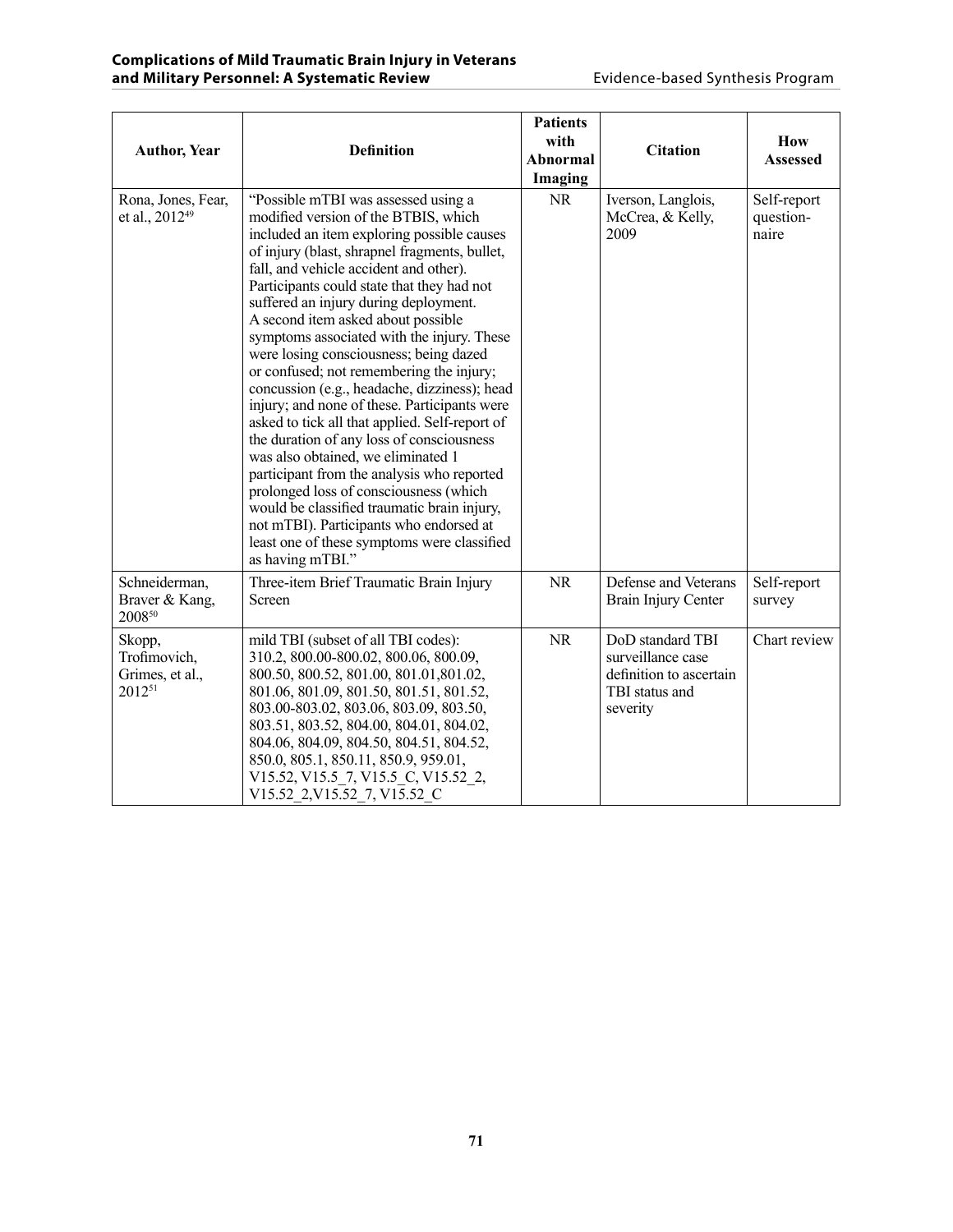| <b>Author, Year</b>                                            | <b>Definition</b>                                                                                                                                                                                                                                                                                                                                                                                                                                                                                                                                                                                                                                                                                                                                                                                                                                                                                                                                                        | <b>Patients</b><br>with<br>Abnormal<br>Imaging | <b>Citation</b>                     | How<br>Assessed       |
|----------------------------------------------------------------|--------------------------------------------------------------------------------------------------------------------------------------------------------------------------------------------------------------------------------------------------------------------------------------------------------------------------------------------------------------------------------------------------------------------------------------------------------------------------------------------------------------------------------------------------------------------------------------------------------------------------------------------------------------------------------------------------------------------------------------------------------------------------------------------------------------------------------------------------------------------------------------------------------------------------------------------------------------------------|------------------------------------------------|-------------------------------------|-----------------------|
| Theeler, Flynn, &<br>Erickson, $2010^{52}$                     | "2-question screen followed by a<br>10-question screen The first question<br>asks if, while deployed, the soldier was<br>exposed to or near a blast, improvised<br>explosive device (IED) explosion, car<br>bomb, suicide explosion, or exposed to<br>any other combat event or resulted in<br>a blow or jolt to the head. The second<br>question asks if the soldier was involved<br>in a motor vehicle accident, a fall, a sports<br>accident, or any other event that caused<br>a blow to the head or resulted in a neck<br>whiplash. If the soldier answers yes to<br>either question 1 or 2, 10 more questions<br>asking about loss of consciousness, dazed<br>sensation after the event, and neurologic or<br>behavioral sequelae following the event are<br>administered. This questionnaire is scored<br>in a standardized manner from 0 to 39. The<br>case definition for concussion constituted<br>a score of 5 or greater on the 2-plus-10<br>questionnaire." | <b>NR</b>                                      | <b>NR</b>                           | Self-report<br>survey |
| Theeler, Flynn, &<br>Erickson, 2012 <sup>53</sup>              | No specific criteria: 2-question followed by<br>a 10-question screen if the soldier answers<br>yes to either of the first 2 questions. This<br>questionnaire is scored in a standardized<br>manner from 0 to 39; the score from the<br>2-plus-10 questionnaire will herein be<br>called the TBI Score                                                                                                                                                                                                                                                                                                                                                                                                                                                                                                                                                                                                                                                                    | <b>NR</b>                                      | Theeler, Flynn, &<br>Erickson, 2010 | Self-report<br>survey |
| Vanderploeg,<br>Belanger, &<br>Curtiss, 2009 <sup>54</sup>     | "Have you injured your head? Did you<br>lose consciousness as a result of the head<br>injury?" "those individuals who required<br>hospitalization after their head injury (n<br>$=$ 40) were excluded." "head injury with<br>altered consciousness" were classified as<br>mild TBI.                                                                                                                                                                                                                                                                                                                                                                                                                                                                                                                                                                                                                                                                                      | <b>NR</b>                                      | <b>NR</b>                           | Clinical<br>interview |
| Vanderploeg,<br>Curtiss &<br>Belanger, 2005 <sup>55</sup>      | "During the interview, participants were<br>asked, among many others, the following<br>three questions: 1) Since your discharge<br>from active duty, have you been injured in a<br>MVA? 2) Since your discharge from active<br>duty have you injured your head (HI)? and<br>3) Did you lose consciousness as a result of<br>the head injury?"                                                                                                                                                                                                                                                                                                                                                                                                                                                                                                                                                                                                                            | <b>NR</b>                                      | <b>NR</b>                           | Self-report           |
| Vanderploeg,<br>Curtiss, Duchnick,<br>Luis, 2003 <sup>56</sup> | Positive responses to following questions:<br>"Since discharge from active duty, have you<br>been injured in a MVA?"; "Since discharge<br>from active duty, have you injured your<br>head (from any cause)?"; and "Did you<br>lose consciousness as a result of the head<br>injury?"                                                                                                                                                                                                                                                                                                                                                                                                                                                                                                                                                                                                                                                                                     | <b>NR</b>                                      | <b>NR</b>                           | Self-report<br>survey |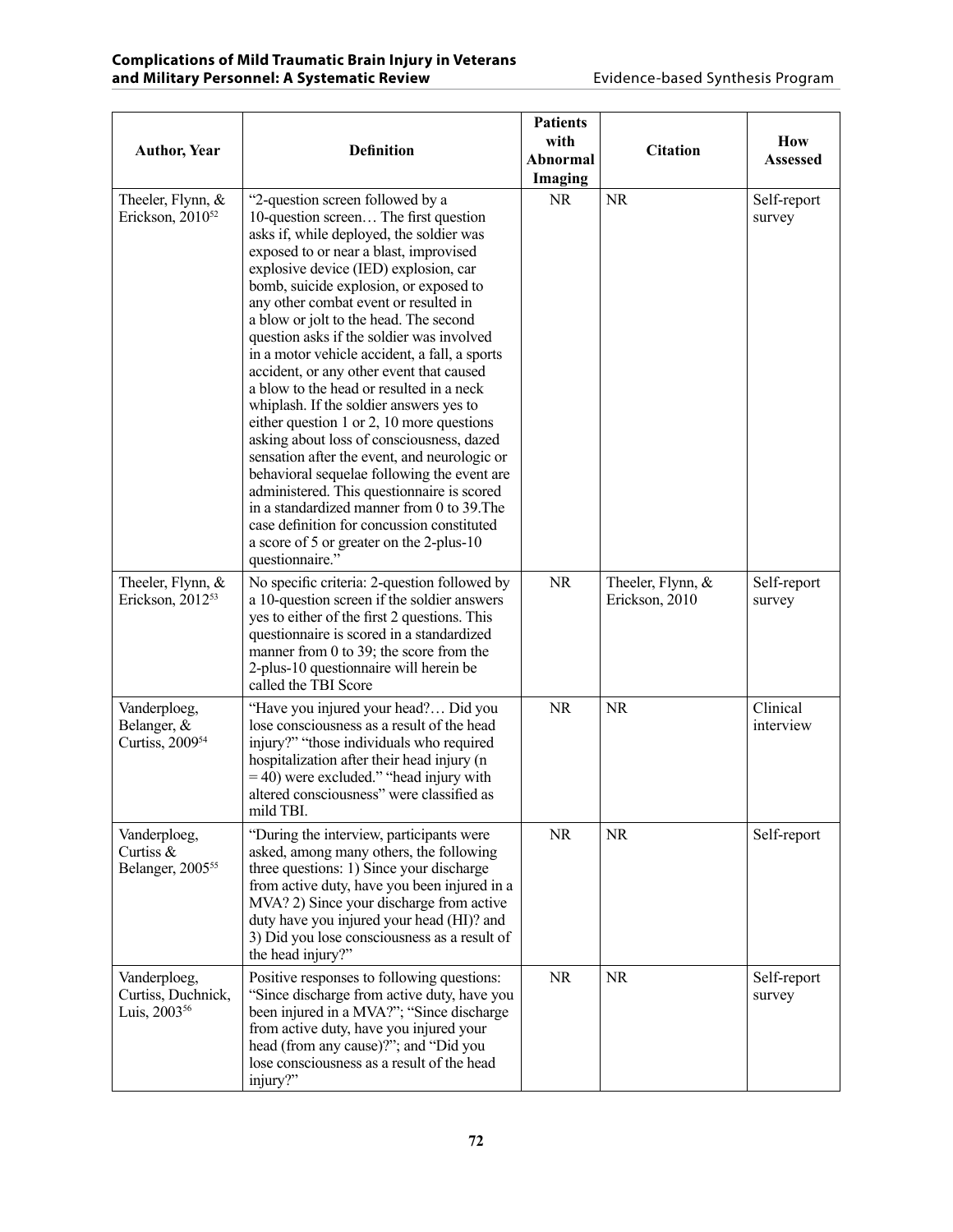| <b>Author, Year</b>                                            | <b>Definition</b>                                                                                                                                                                                                                                                                                                                                                                                                                                                                                                                                                                                                                                                                                                                                                                                                                                                                                                                                                                                                                                                            | <b>Patients</b><br>with<br>Abnormal<br>Imaging | <b>Citation</b>                                                                       | How<br><b>Assessed</b> |
|----------------------------------------------------------------|------------------------------------------------------------------------------------------------------------------------------------------------------------------------------------------------------------------------------------------------------------------------------------------------------------------------------------------------------------------------------------------------------------------------------------------------------------------------------------------------------------------------------------------------------------------------------------------------------------------------------------------------------------------------------------------------------------------------------------------------------------------------------------------------------------------------------------------------------------------------------------------------------------------------------------------------------------------------------------------------------------------------------------------------------------------------------|------------------------------------------------|---------------------------------------------------------------------------------------|------------------------|
| Vasterling, Brailey,<br>Proctor, et al.,<br>201257             | "Congruent with reports showing stronger<br>associations between clinical outcomes<br>and TBI following loss of consciousness<br>v. altered consciousness, only those pre- to<br>post-deployment interval injuries resulting<br>in loss of consciousness were queried."                                                                                                                                                                                                                                                                                                                                                                                                                                                                                                                                                                                                                                                                                                                                                                                                      | <b>NR</b>                                      | <b>NR</b>                                                                             | Self-report<br>survey  |
| Wilk, Herrell,<br>Wynn, Riviere, &<br>Hoge, 2012 <sup>58</sup> | "Injury resulted in being dazed, confused,<br>or seeing stars, not remembering the injury,<br>or losing consciousness (knocked out)."                                                                                                                                                                                                                                                                                                                                                                                                                                                                                                                                                                                                                                                                                                                                                                                                                                                                                                                                        | <b>NR</b>                                      | DoD/VA Brain<br>Injury Center Brief<br><b>Traumatic Brain</b><br><b>Injury Screen</b> | Self-report<br>survey  |
| Wilk, Thomas,<br>McGurk, et al.,<br>2010 <sup>59</sup>         | "Injury resulted in being dazed, confused,<br>or seeing stars, not remembering the injury,<br>or losing consciousness (knocked out)."                                                                                                                                                                                                                                                                                                                                                                                                                                                                                                                                                                                                                                                                                                                                                                                                                                                                                                                                        | NR.                                            | DoD/VA Brain<br>Injury Center Brief<br>Traumatic Brain<br>Injury Screen               | Self-report<br>survey  |
| Yurkiewicz,<br>Lappan, Neely, et<br>al., 2012 <sup>60</sup>    | "Defense and Veterans Brain Injury Center<br>(DVBIC) assesses TBI severity after a<br>blast event or motor vehicle accident,<br>answers questions about evacuation and<br>in-theater clinical care and medication, and<br>provides recommendations on headache<br>management and vision, hearing, vestibular,<br>and neurologic issues. Successes of the<br>program include a stratified headache<br>protocol for primary care providers and<br>an early management protocol for mild<br>TBI and posttraumatic headache stratified<br>headache protocol."<br>"We reviewed consults sent to the<br>neurology group from October 2006 to<br>December 2010 and consults sent to the<br>TBI group from March 2008 to December<br>2010. Microsoft Excel spreadsheets were<br>constructed to organize and analyze data<br>regarding number of consultations, response<br>times, location of origin, branch of service,<br>clinical images transmitted, anatomic<br>location of complaint, type of injury,<br>workup recommended, and treatment and<br>evacuation recommendations." | <b>NR</b>                                      | <b>DVBIC Brief</b><br>Traumatic Brain<br>Injury Screen                                | Chart review           |

*Note.* None of the studies reported information on assessor blinding of study hypotheses when assessing mTBI.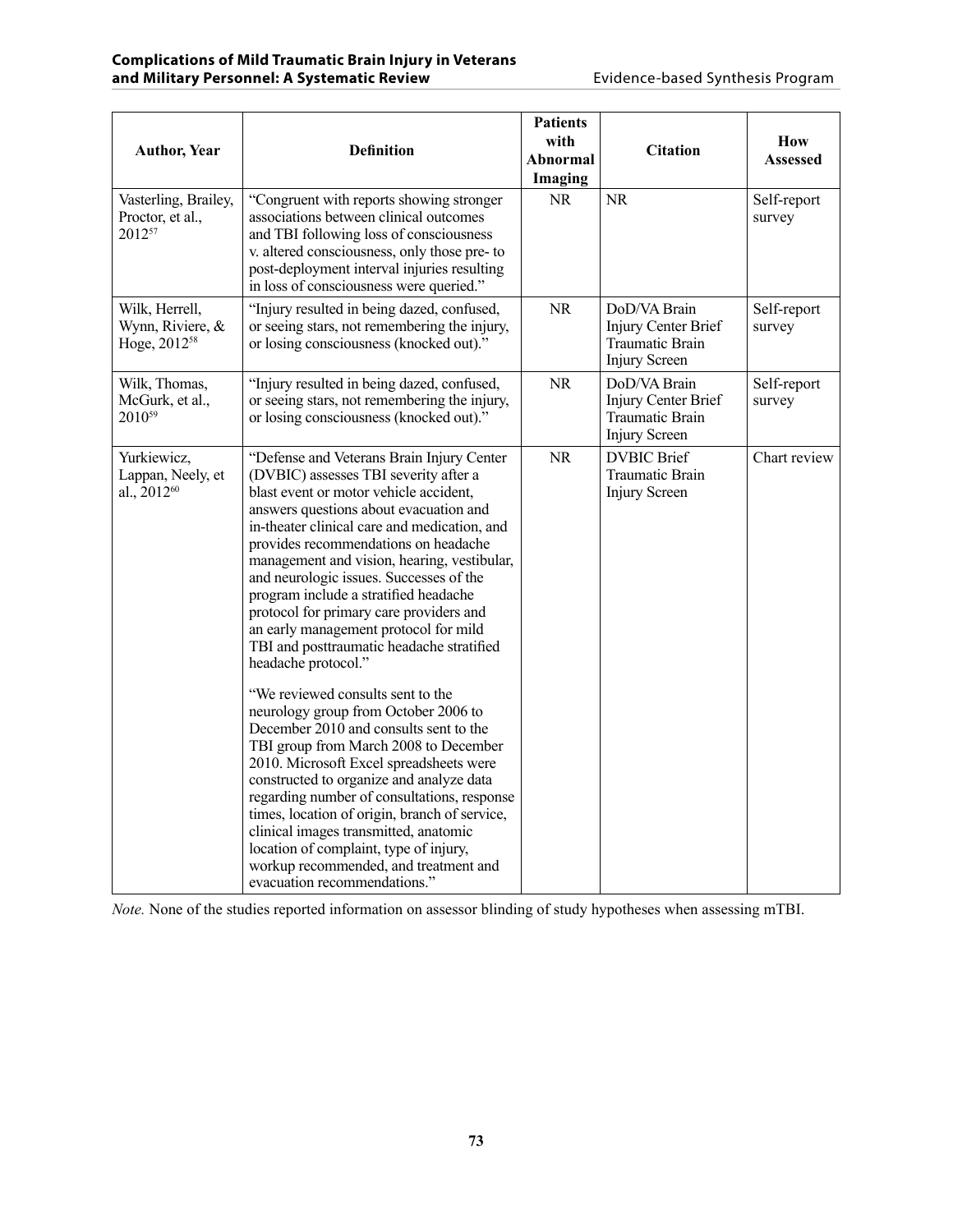### **Bibliography of studies excluded for not meeting mTBI definition criteria**

- 1. Adams RS, Larson MJ, Corrigan JD, Horgan CM, Williams TV. Frequent binge drinking after combat-acquired traumatic brain injury among active duty military personnel with a past year combat deployment. *J Head Trauma Rehabil.* Sep 2012;27(5):349-360.
- 2. Arbisi PA, Polusny MA, Erbes CR, Thuras P, Reddy MK. The Minnesota Multiphasic Personality Inventory-2 Restructured Form in National Guard soldiers screening positive for posttraumatic stress disorder and mild traumatic brain injury. *Psychol Assess.* Mar 2011;23(1):203-214.
- 3. Armistead-Jehle P. Symptom validity test performance in U.S. veterans referred for evaluation of mild TBI. *Appl Neuropsychol.* Jan 2010;17(1):52-59.
- 4. Bazarian JJ, Zhu T, Blyth B, Borrino A, Zhong J. Subject-specific changes in brain white matter on diffusion tensor imaging after sports-related concussion. *Magn Reson Imaging.*  Feb 2012;30(2):171-180.
- 5. Booth-Kewley S, Highfill-McRoy RM, Larson GE, Garland CF, Gaskin TA. Anxiety and depression in marines sent to war in iraq and afghanistan. *J Nerv Ment Dis.* Sep 2012;200(9):749-757.
- 6. Brenner LA, Terrio H, Homaifar BY, et al. Neuropsychological test performance in soldiers with blast-related mild TBI. *Neuropsychology.* Mar 2010;24(2):160-167.
- 7. Brenner LA, Ivins BJ, Schwab K, et al. Traumatic brain injury, posttraumatic stress disorder, and postconcussive symptom reporting among troops returning from iraq. *J Head Trauma Rehabil.* Sep-Oct 2010;25(5):307-312.
- 8. Cameron KL, Marshall SW, Sturdivant RX, Lincoln AE. Trends in the incidence of physician-diagnosed mild traumatic brain injury among active duty U.S. military personnel between 1997 and 2007. *J Neurotrauma.* May 2012;29(7):1313-1321.
- 9. Carlson KF, Kehle SM, Meis LA, et al. Prevalence, assessment, and treatment of mild traumatic brain injury and posttraumatic stress disorder: a systematic review of the evidence. *J Head Trauma Rehabil.* Mar-Apr 2011;26(2):103-115.
- 10. Clement PF, Kennedy JE. Wechsler Adult Intelligence Scale-third edition characteristics of a military traumatic brain injury sample. *Mil Med.* Dec 2003;168(12):1025-1028.
- 11. Dougherty AL, MacGregor AJ, Han PP, Heltemes KJ, Galarneau MR. Visual dysfunction following blast-related traumatic brain injury from the battlefield. *Brain Inj.* 2011;25(1):8- 13.
- 12. Drake AI, Gray N, Yoder S, Pramuka M, Llewellyn M. Factors predicting return to work following mild traumatic brain injury: A discriminant analysis. *The Journal of Head Trauma Rehabilitation.* Oct 2000;15(5):1103-1112.
- 13. Eskridge SL. Combat-related blast injuries: Injury types and outcomes. *Dissertation Abstracts International: Section B: The Sciences and Engineering.* 2012;72(7-B):3929.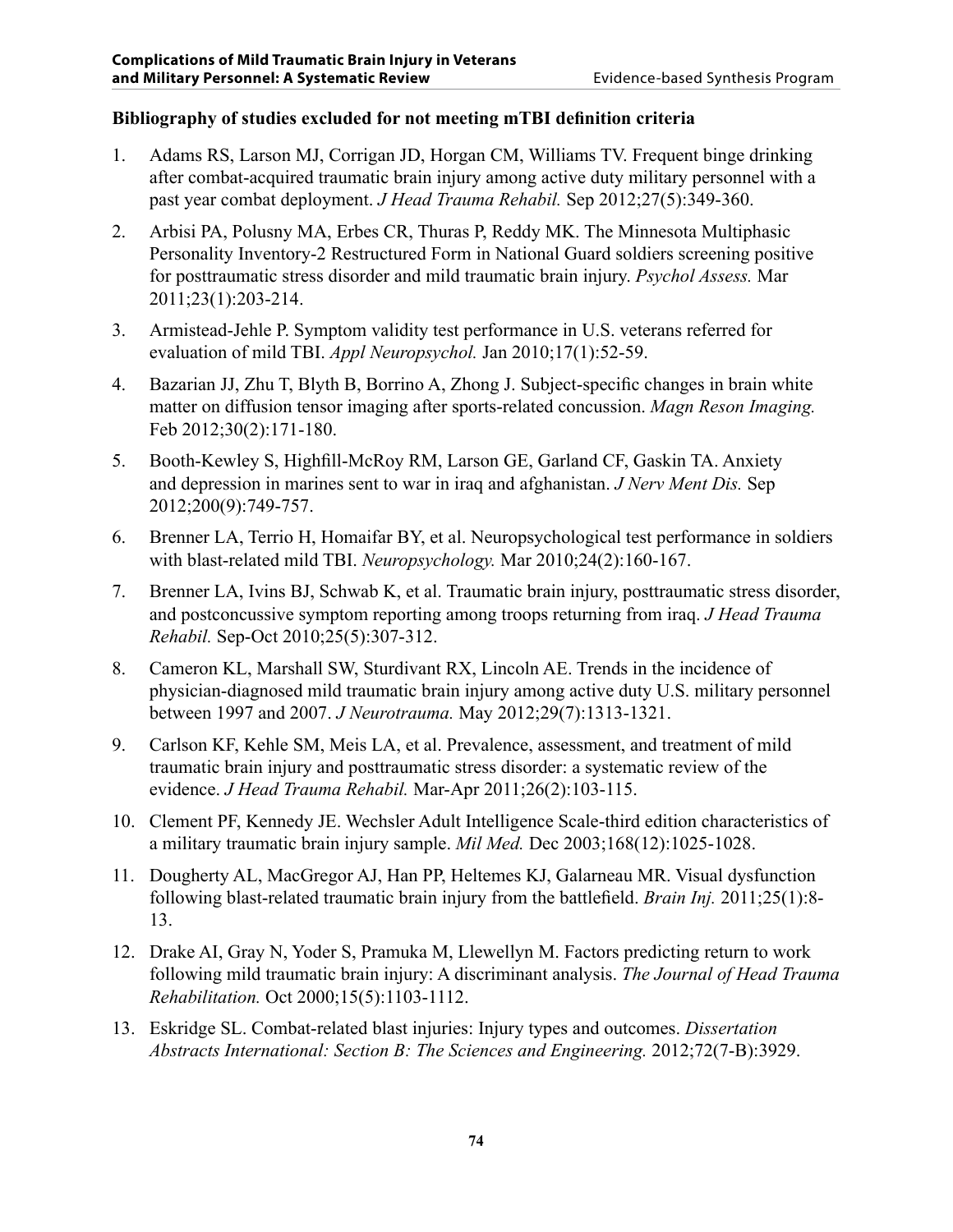- 14. Fear N, Jones E, Groom M, et al. Symptoms of post-concussional syndrome are nonspecifically related to mild traumatic brain injury in UK Armed Forces personnel on return from deployment in Iraq: An analysis of self-reported data. *Psychological Medicine.*  Aug 2009;39(8):1379-1387.
- 15. Ferrier-Auerbach AG, Erbes CR, Polusny MA, Rath CM, Sponheim SR. Predictors of emotional distress reported by soldiers in the combat zone. *J Psychiatr Res.* May 2010;44(7):470-476.
- 16. French LM, Lange RT, Iverson GL, Ivins B, Marshall K, Schwab K. Influence of bodily injuries on symptom reporting following uncomplicated mild traumatic brain injury in US military service members. *J Head Trauma Rehabil.* Jan-Feb 2012;27(1):63-74.
- 17. Gottshall KR, Gray NL, Drake AI, Tejidor R, Hoffer ME, McDonald EC. To investigate the influence of acute vestibular impairment following mild traumatic brain injury on subsequent ability to remain on activity duty 12 months later. *Mil Med.* Aug 2007;172(8):852-857.
- 18. Helfer TM, Jordan NN, Lee RB, Pietrusiak P, Cave K, Schairer K. Noise-induced hearing injury and comorbidities among postdeployment U.S. Army soldiers: April 2003-June 2009. *Am J Audiol.* Jun 2011;20(1):33-41.
- 19. Heltemes KJ, Dougherty AL, MacGregor AJ, Galarneau MR. Alcohol abuse disorders among U.S. service members with mild traumatic brain injury. *Mil Med.* Feb 2011;176(2):147-150.
- 20. Hoffer ME, Balaban C, Gottshall K, Balough BJ, Maddox MR, Penta JR. Blast exposure: vestibular consequences and associated characteristics. *Otol Neurotol.* Feb 2010;31(2):232- 236.
- 21. Hoffer ME, Donaldson C, Gottshall KR, Balaban C, Balough BJ. Blunt and blast head trauma: different entities. *Int Tinnitus J.* 2009;15(2):115-118.
- 22. Hoge CW, McGurk D, Thomas JL, Cox AL, Engel CC, Castro CA. Mild traumatic brain injury in U.S. Soldiers returning from Iraq. *N Engl J Med.* Jan 31 2008;358(5):453-463.
- 23. Ivins BJ, Schwab KA, Warden D, et al. Traumatic brain injury in U.S. Army paratroopers: prevalence and character. *J Trauma.* Oct 2003;55(4):617-621.
- 24. Ivins BJ, Schwab KA, Baker G, Warden DL. Hospital admissions associated with traumatic brain injury in the US Army during peacetime: 1990s trends. *Neuroepidemiology.*  2006;27(3):154-163.
- 25. Ivins BJ, Kane R, Schwab KA. Performance on the Automated Neuropsychological Assessment Metrics in a nonclinical sample of soldiers screened for mild TBI after returning from Iraq and Afghanistan: a descriptive analysis. *J Head Trauma Rehabil.* Jan-Feb 2009;24(1):24-31.
- 26. Ivins BJ. Hospitalization associated with traumatic brain injury in the active duty US Army: 2000-2006. *NeuroRehabilitation.* 2010;26(3):199-212.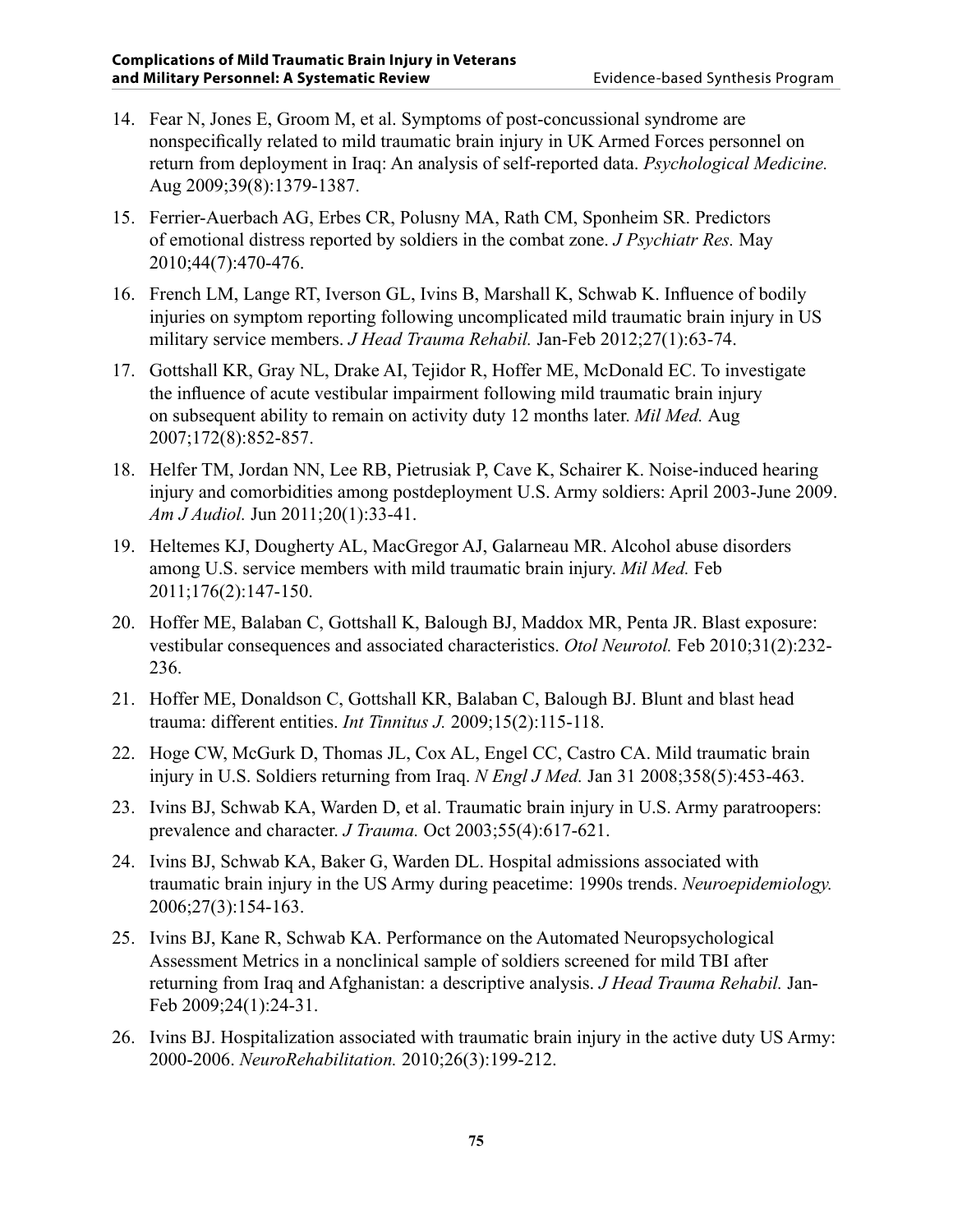- 27. Lange RT, Pancholi S, Bhagwat A, Anderson-Barnes V, French LM. Influence of poor effort on neuropsychological test performance in U.S. military personnel following mild traumatic brain injury. *J Clin Exp Neuropsychol.* 2012;34(5):453-466.
- 28. Lange RT, Pancholi S, Brickell TA, et al. Neuropsychological Outcome from Blast versus Non-blast: Mild Traumatic Brain Injury in U.S. Military Service Members. *J Int Neuropsychol Soc.* May 2012;18(3):595-605.
- 29. Lange RT, Brickell TA, French LM, et al. Neuropsychological Outcome from Uncomplicated Mild, Complicated Mild, and Moderate Traumatic Brain Injury in US Military Personnel. *Arch Clin Neuropsychol.* 2012;27(5):480-494.
- 30. Lew HL, Garvert DW, Pogoda TK, et al. Auditory and visual impairments in patients with blast-related traumatic brain injury: Effect of dual sensory impairment on Functional Independence Measure. *J Rehabil Res Dev.* 2009;46(6):819-826.
- 31. Luis CA, Vanderploeg RD, Curtiss G. Predictors of postconcussion symptom complex in community dwelling male veterans. *J Int Neuropsychol Soc.* Nov 2003;9(7):1001-1015.
- 32. Macgregor AJ. Physical injury and psychological outcomes among United States combat veterans. *Dissertation Abstracts International: Section B: The Sciences and Engineering.*  2007;68(6-B):3665.
- 33. MacGregor AJ, Dougherty AL, Galarneau MR. Injury-specific correlates of combatrelated traumatic brain injury in Operation Iraqi Freedom. *The Journal of Head Trauma Rehabilitation.* Jul-Aug 2011;26(4):312-318.
- 34. MacGregor AJ, Dougherty AL, Morrison RH, Quinn KH, Galarneau MR. Repeated concussion among U.S. military personnel during Operation Iraqi Freedom. *J Rehabil Res Dev.* 2011;48(10):1269-1278.
- 35. MacGregor AJ, Shaffer RA, Dougherty AL, et al. Prevalence and psychological correlates of traumatic brain injury in operation iraqi freedom. *J Head Trauma Rehabil.* Jan-Feb 2010;25(1):1-8.
- 36. McGuire SA, Marsh RW, Sowin TW, Robinson AY. Aeromedical decision making and seizure risk after traumatic brain injury: longitudinal outcome. *Aviat Space Environ Med.*  Feb 2012;83(2):140-143.
- 37. Mora AG, Ritenour AE, Wade CE, Holcomb JB, Blackbourne LH, Gaylord KM. Posttraumatic stress disorder in combat casualties with burns sustaining primary blast and concussive injuries. *J Trauma.* Apr 2009;66(4 Suppl):S178-185.
- 38. Morgan M, Lockwood A, Steinke D, Schleenbaker R, Botts S. Pharmacotherapy regimens among patients with posttraumatic stress disorder and mild traumatic brain injury. *Psychiatric Services.* Feb 2012;63(2):182-185.
- 39. Nelson C, St, Weiser M, Gifford S, Gallimore J, Morningstar A. Knowledge gained from the Traumatic Brain Injury Screen-Implications for treating Canadian military personnel. *Mil Med.* Feb 2011;176(2):156-160.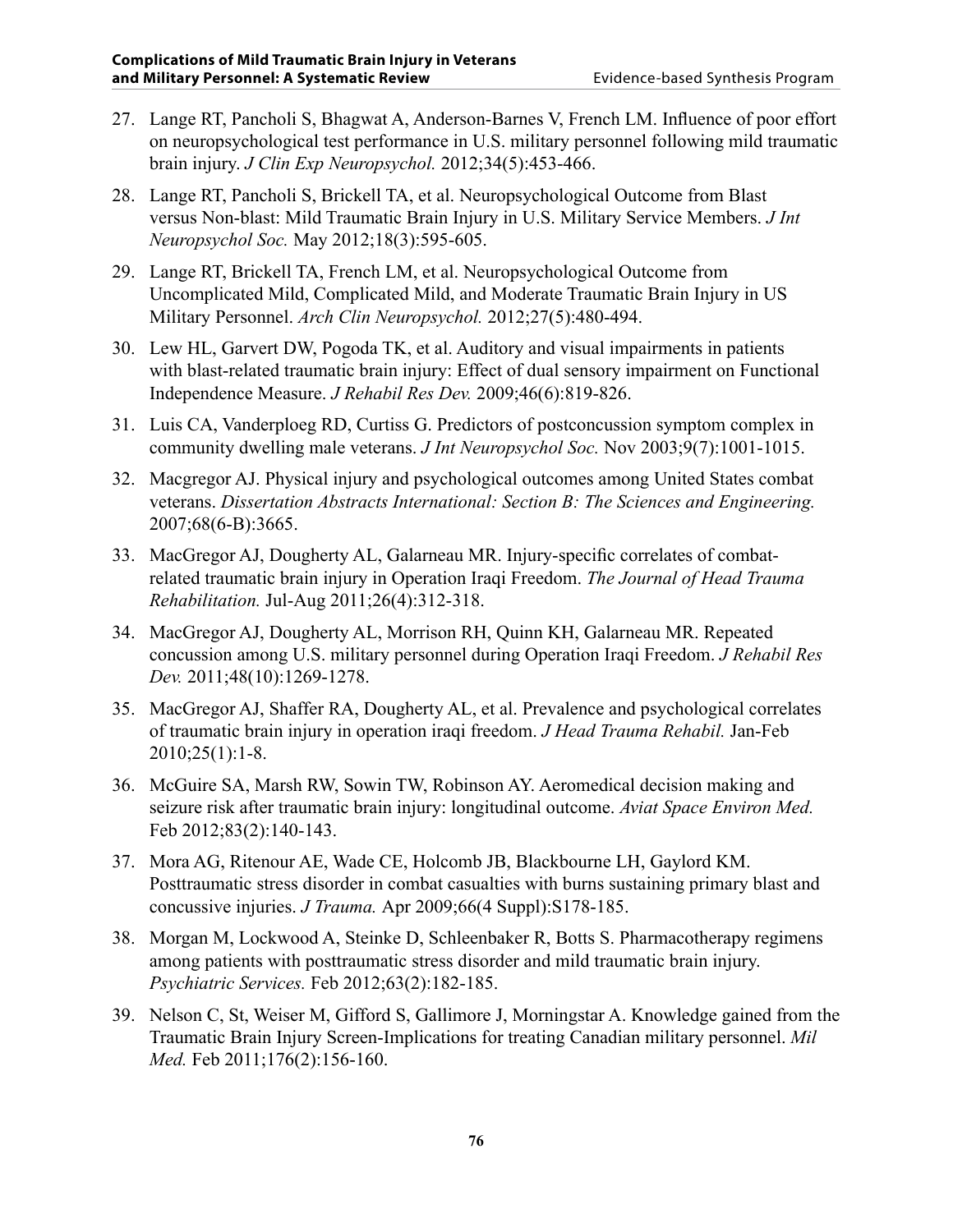- 40. Olson-Madden JH, Forster JE, Huggins J, Schneider A. Psychiatric diagnoses, mental health utilization, high-risk behaviors, and self-directed violence among veterans with comorbid history of traumatic brain injury and substance use disorders. *J Head Trauma Rehabil.* Sep 2012;27(5):370-378.
- 41. Ommaya AK, Ommaya AK, Dannenberg AL, Salazar AM. Causation, incidence, and costs of traumatic brain injury in the U.S. military medical system. *J Trauma.* Feb 1996;40(2):211-217.
- 42. Ommaya AK, Salazar AM, Dannenberg AL, Chervinsky AB, Schwab K. Outcome after traumatic brain injury in the U.S. military medical system. *J Trauma.* Dec 1996;41(6):972- 975.
- 43. Pietrzak RH, Johnson DC, Goldstein MB, Malley JC, Southwick SM. Posttraumatic stress disorder mediates the relationship between mild traumatic brain injury and health and psychosocial functioning in veterans of Operations Enduring Freedom and Iraqi Freedom. *J Nerv Ment Dis.* Oct 2009;197(10):748-753.
- 44. Plassman BL, Havlik RJ, Steffens DC, et al. Documented head injury in early adulthood and risk of Alzheimer's disease and other dementias. *Neurology.* Oct 24 2000;55(8):1158- 1166.
- 45. Polusny MA, Kehle SM, Nelson NW, Erbes CR, Arbisi PA, Thuras P. Longitudinal effects of mild traumatic brain injury and posttraumatic stress disorder comorbidity on postdeployment outcomes in national guard soldiers deployed to Iraq. *Arch Gen Psychiatry.*  Jan 2011;68(1):79-89.
- 46. Roebuck-Spencer TM, Vincent AS, Twillie DA, et al. Cognitive change associated with selfreported mild traumatic brain injury sustained during the OEF/OIF conflicts. *The Clinical Neuropsychologist.* Apr 2012;26(3):473-489.
- 47. Romesser J, Shen S, Reblin M, et al. A preliminary study of the effect of a diagnosis of concussion on PTSD symptoms and other psychiatric variables at the time of treatment seeking among veterans. *Mil Med.* Mar 2011;176(3):246-252.
- 48. Rona RJ, Jones M, Fear NT, et al. Mild traumatic brain injury in UK military personnel returning from Afghanistan and Iraq: cohort and cross-sectional analyses. *J Head Trauma Rehabil.* Jan-Feb 2012;27(1):33-44.
- 49. Rona RJ, Jones M, Fear NT, Sundin J, Hull L, Wessely S. Frequency of mild traumatic brain injury in Iraq and Afghanistan: are we measuring incidence or prevalence? *J Head Trauma Rehabil.* Jan-Feb 2012;27(1):75-82.
- 50. Schneiderman AI, Braver ER, Kang HK. Understanding sequelae of injury mechanisms and mild traumatic brain injury incurred during the conflicts in Iraq and Afghanistan: persistent postconcussive symptoms and posttraumatic stress disorder. *Am J Epidemiol.* Jun 15 2008;167(12):1446-1452.
- 51. Skopp NA, Trofimovich L, Grimes J, Oetjen-Gerdes L, Gahm GA. Relations between suicide and traumatic brain injury, psychiatric diagnoses, and relationship problems, active component, U.S. Armed Forces, 2001-2009. *Msmr.* Feb 2012;19(2):7-11.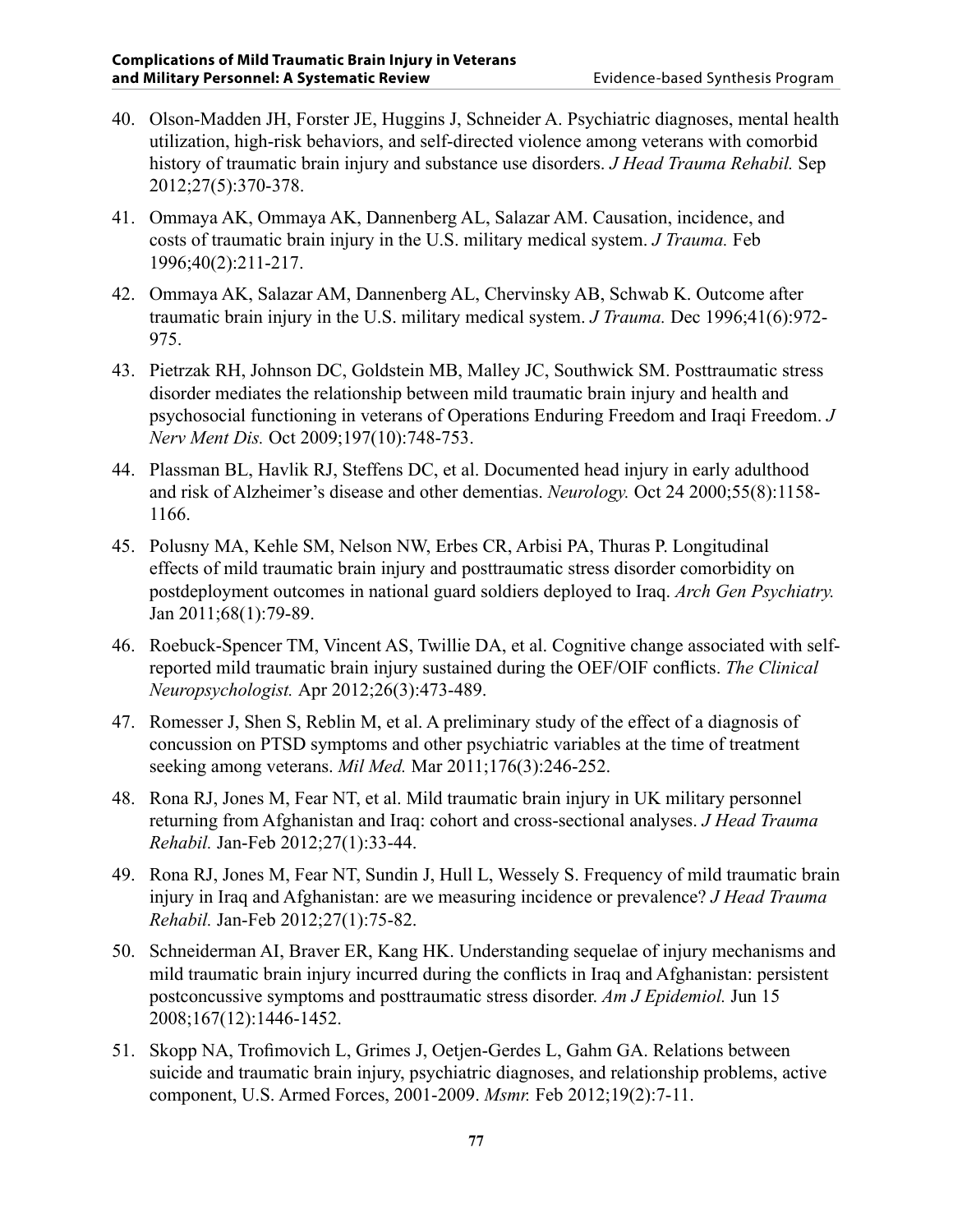- 52. Theeler BJ, Flynn FG, Erickson JC. Headaches after concussion in US soldiers returning from Iraq or Afghanistan. *Headache.* Sep 2010;50(8):1262-1272.
- 53. Theeler BJ, Flynn FG, Erickson JC. Chronic Daily Headache in U.S. Soldiers After Concussion. *Headache.* 2012;52(5):732-738.
- 54. Vanderploeg RD, Belanger HG, Curtiss G. Mild traumatic brain injury and posttraumatic stress disorder and their associations with health symptoms. *Arch Phys Med Rehabil.* Jul 2009;90(7):1084-1093.
- 55. Vanderploeg RD, Curtiss G, Belanger HG. Long-term neuropsychological outcomes following mild traumatic brain injury. *J Int Neuropsychol Soc.* May 2005;11(3):228-236.
- 56. Vanderploeg RD, Curtiss G, Duchnick JJ, Luis CA. Demographic, medical, and psychiatric factors in work and marital status after mild head injury. *J Head Trauma Rehabil.* Mar-Apr 2003;18(2):148-163.
- 57. Vasterling JJ, Brailey K, Proctor SP, Kane R, Heeren T, Franz M. Neuropsychological outcomes of mild traumatic brain injury, post-traumatic stress disorder and depression in Iraq-deployed US Army soldiers. *Br J Psychiatry.* Sep 2012;201:186-192.
- 58. Wilk JE, Herrell RK, Wynn GH, Riviere LA, Hoge CW. Mild traumatic brain injury (concussion), posttraumatic stress disorder, and depression in U.S. soldiers involved in combat deployments: association with postdeployment symptoms. *Psychosom Med.* Apr 2012;74(3):249-257.
- 59. Wilk JE, Thomas JL, McGurk DM, Riviere LA, Castro CA, Hoge CW. Mild traumatic brain injury (concussion) during combat: lack of association of blast mechanism with persistent postconcussive symptoms. *J Head Trauma Rehabil.* Jan-Feb 2010;25(1):9-14.
- 60. Yurkiewicz IR, Lappan CM, Neely ET, et al. Outcomes from a US military neurology and traumatic brain injury telemedicine program. *Neurology.* Sep 18 2012;79(12):1237-1243.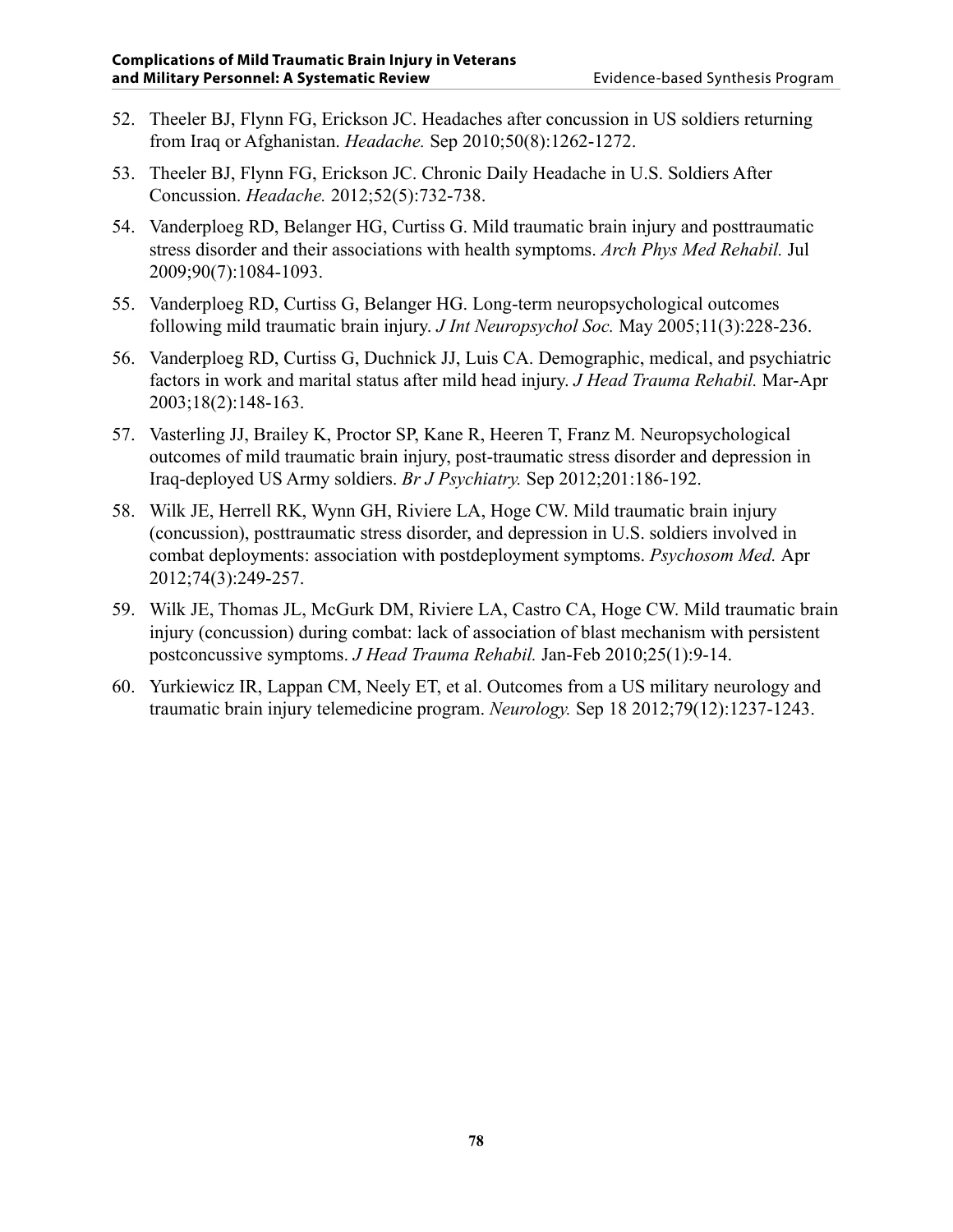# **APPENDIX E. Results of included studies**

### **Cognitive Functioning**

**Table 1a. Language abilities and general fund of verbal knowledge measures in studies of U.S. Veterans and members of the U.S. military with mild TBI**

| Author, year                                                        | <b>Comparison group</b><br>description                    | <b>Outcome measure</b>               | Subscale or test<br>component     | mTBI group<br>Mean (SD) | Comparison<br>group<br>Mean (SD) | p value for<br>comparison | <b>Magnitude of</b><br>effect |
|---------------------------------------------------------------------|-----------------------------------------------------------|--------------------------------------|-----------------------------------|-------------------------|----------------------------------|---------------------------|-------------------------------|
| Nelson, Hoelzle, Doane, et                                          | Axis I disorder                                           | WTAR scaled score                    | $\cdots$                          | 106.7(10.1)             | 105.4(5.7)                       | $''$ NS"                  | <b>NR</b>                     |
| al., 2012 <sup>29</sup>                                             |                                                           | WAIS-III                             | Information scaled score          | 12.8(1.7)               | 11.8(2.1)                        | $''$ NS"                  | <b>NR</b>                     |
|                                                                     | Forensic context                                          | WAIS-III                             | Information scaled score          | 11.97 (1.92)            | 11.58 (1.82)                     | $''$ NS"                  | <b>NR</b>                     |
| Cooper, Chau, Armistead-<br>Jehle, et al., 2012 <sup>16</sup>       | <b>Blast exposed</b>                                      | <b>RBANS</b>                         | Language                          | 97.43 (12.42)           | 92.81 (14.10)                    | $p = 0.187$               | <b>NR</b>                     |
| Drag, Spencer, Walker, et<br>al., 2012 <sup>20</sup>                | LOC and/or PTA                                            | Shipley Institute of Living<br>Scale | <b>Vocabulary Subtest</b>         | 49.15 (7.50)            | 49.15 (6.20)                     | <b>NR</b>                 | <b>NR</b>                     |
| Gordon, Fitzpatrick,<br>Hilsabeck, 2011 <sup>22</sup>               | <b>Mental Health Diagnosis</b><br>other than PTSD         | <b>WTAR</b>                          | $---$                             | 96.8 (10.8)             | 101.7(12.3)                      | <b>NR</b>                 | <b>NR</b>                     |
| Gordon, Fitzpatrick,<br>Hilsabeck. 2011 <sup>22</sup>               | <b>PTSD Diagnosis</b>                                     | <b>WTAR</b>                          | $---$                             | 96.8 (10.8)             | 99.0 (11.2)                      | <b>NR</b>                 | <b>NR</b>                     |
| Belanger, Kretzmer,<br>Venderploeg, & French,<br>2010 <sup>10</sup> | Same population with<br>moderate/severe TBI               | <b>WTAR</b>                          | Estimated Full Scale IQ<br>(FSIQ) | 98.3(9.3)               | 97.6(9.1)                        | $p = .67$                 | <b>NR</b>                     |
| Belanger, Kretzmer, Yoash-<br>Gantz, Pickett, & Tupler,<br>200911   | Same population with<br>moderate/severe TBI               | <b>WTAR</b>                          | Estimated Full Scale IQ<br>(FSIQ) | 98.1 (14.6)             | 96.1 (12.8)                      | $p = .35$                 | <b>NR</b>                     |
| Cooper, Mercado-Couch,<br>Critchfield, et al., 2010 <sup>18</sup>   | Same population without<br>mTBI                           | <b>RBANS</b>                         | Language                          | 92.90 (15.586)          | 93.66 (11.873)                   | $p = 0.732$               | <b>NR</b>                     |
| Nelson, Hoelzle, McGuire,<br>et al., 2010 <sup>30</sup>             | Same population without<br>mTBI; none with poor<br>effort | WAIS-III                             | Information scaled score          | 12.21(2.01)             | 12.26 (2.25)                     | $''$ NS"                  | $d = .22$                     |
| Nelson, Hoelzle, Doane, et                                          | Same population without                                   | WAIS-III                             | Information scaled score          | 12.8(1.7)               | 11.9(2.6)                        | $''$ NS"                  | <b>NR</b>                     |
| al., 2012 <sup>29</sup>                                             | mTBI; none have Axis I                                    | <b>WTAR</b>                          | scaled score                      | 106.7(10.1)             | 106.0(9.2)                       | $''$ NS"                  | <b>NR</b>                     |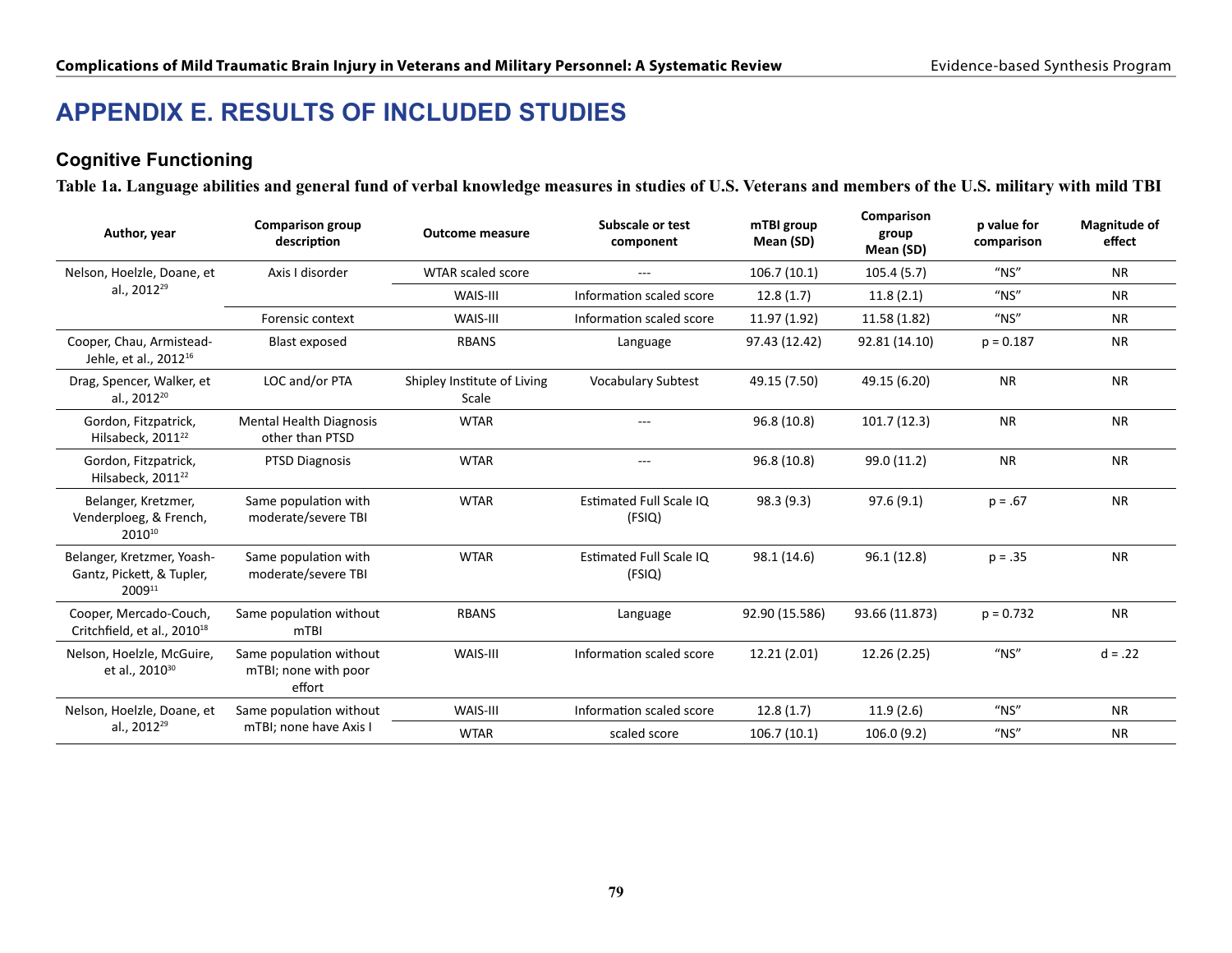|  |  | Table 1b. Visuospatial function in studies of U.S. Veterans and members of the U.S. military with mild TBI |  |  |  |
|--|--|------------------------------------------------------------------------------------------------------------|--|--|--|
|  |  |                                                                                                            |  |  |  |

| Author, year                                                      | <b>Comparison group</b><br>description            | <b>Outcome measure</b>                           | Subscale or test<br>component    | mTBI group<br>Mean (SD) | Comparison<br>group<br>Mean (SD) | p value for<br>comparison | <b>Magnitude of</b><br>effect |
|-------------------------------------------------------------------|---------------------------------------------------|--------------------------------------------------|----------------------------------|-------------------------|----------------------------------|---------------------------|-------------------------------|
| Spencer, et al., 2010 <sup>36</sup>                               | <b>NA</b>                                         | <b>RCFT</b>                                      | <b>Figure Copy</b>               | 33.6(2.9)               | <b>NA</b>                        | <b>NA</b>                 | <b>NA</b>                     |
|                                                                   |                                                   |                                                  | <b>Figure Orientation</b>        | 3.6(1.7)                | NA.                              | <b>NA</b>                 | <b>NA</b>                     |
|                                                                   |                                                   |                                                  | Time to Copy                     | 158.7 (63.5)            | <b>NA</b>                        | <b>NA</b>                 | <b>NA</b>                     |
| Cooper, Mercado-Couch,<br>Critchfield, et al., 2010 <sup>18</sup> | Same population without<br>m <sub>TBI</sub>       | <b>RBANS</b>                                     | Visuospatial/<br>Constructional  | 104.06 (13.382)         | 109.29 (10.47)                   | $p = 0.007$               | <b>NR</b>                     |
| Nelson, Hoelzle, Doane, et                                        | Same population without                           | <b>RCFT</b>                                      | <b>Figure Copy</b>               | 31.3(3.2)               | 32.0(2.1)                        | $''$ NS"                  | <b>NR</b>                     |
| al., 2012 <sup>29</sup>                                           | mTBI; none have Axis I                            | WAIS-III                                         | <b>Block Design scaled score</b> | 12.2(2.6)               | 13.0(2.9)                        | $''$ NS"                  | <b>NR</b>                     |
| Nelson, Hoelzle, Doane, et                                        | Axis I disorder                                   | <b>RCFT</b>                                      | <b>Figure Copy</b>               | 31.3(3.2)               | 31.5(3.0)                        | $"$ NS"                   | <b>NR</b>                     |
| al., 2012 <sup>29</sup>                                           |                                                   | WAIS-III                                         | <b>Block Design scaled score</b> | 12.2(2.6)               | 12.2(3.1)                        | $''$ NS"                  | <b>NR</b>                     |
| Cooper, Chau, Armistead-<br>Jehle, et al., 2012 <sup>16</sup>     | <b>Blast exposed</b>                              | <b>RBANS</b>                                     | Visuospatial/<br>Constructional  | 112.11 (9.70)           | 108.09 (11.80)                   | $p = 0.159$               | <b>NR</b>                     |
| Drag, Spencer, Walker, et<br>al., 2012 <sup>20</sup>              | <b>HADS Anxiety</b>                               | Visual Organization/<br><b>Processing Factor</b> | $\overline{a}$                   | <b>NR</b>               | <b>NR</b>                        | p > .05                   | $r = -.12$                    |
|                                                                   | <b>HADS Depression</b>                            | Visual Organization/<br><b>Processing Factor</b> | ---                              | <b>NR</b>               | ${\sf NR}$                       | p < .001                  | $r = -.25$                    |
|                                                                   | LOC and/or PTA                                    | Visual Organization/<br><b>Processing Factor</b> | ---                              | 49.08 (9.98)            | 50.46 (10.12)                    | $p = .30$                 | <b>NR</b>                     |
|                                                                   |                                                   | <b>RCFT</b>                                      | <b>Figure Copy</b>               | 33.72 (2.64)            | 33.78 (2.38)                     | <b>NR</b>                 | <b>NR</b>                     |
|                                                                   |                                                   |                                                  | Organization                     | 3.64(1.74)              | 3.99(1.81)                       | <b>NR</b>                 | <b>NR</b>                     |
|                                                                   |                                                   |                                                  | Time to Copy                     | 170.51 (63.07)          | 166.17 (74.91)                   | <b>NR</b>                 | <b>NR</b>                     |
| Gordon, Fitzpatrick,<br>Hilsabeck, 2011 <sup>22</sup>             | <b>Mental Health Diagnosis</b><br>other than PTSD | <b>RCFT</b>                                      | <b>Figure Copy</b>               | 32.6(4.9)               | 32.7(4.7)                        | <b>NR</b>                 | <b>NR</b>                     |
| Drag, Spencer, Walker, et<br>al., 2012 <sup>20</sup>              | PCL-M score                                       | Visual Organization/<br><b>Processing Factor</b> | ---                              | <b>NR</b>               | <b>NR</b>                        | p < .05                   | $r = -.18$                    |
| Gordon, Fitzpatrick,<br>Hilsabeck, 2011 <sup>22</sup>             | PTSD Diagnosis                                    | <b>RCFT</b>                                      | <b>Figure Copy</b>               | 32.6 (4.9)              | 32.1(6.0)                        | <b>NR</b>                 | <b>NR</b>                     |
| Spencer et al., 2010 <sup>36</sup>                                | Self-reported slowed                              | <b>RCFT</b>                                      | Figure Copy                      | <b>NR</b>               | <b>NR</b>                        | $"$ NS"                   | $r = -.13$                    |
|                                                                   | thinking/organization                             |                                                  | <b>Figure Orientation</b>        | <b>NR</b>               | <b>NR</b>                        | $"$ NS"                   | $r = -.02$                    |
|                                                                   |                                                   |                                                  | Time to Copy                     | <b>NR</b>               | <b>NR</b>                        | $''$ NS"                  | $r = -.14$                    |
| Drag, Spencer, Walker, et<br>al., 2012 <sup>20</sup>              | Service connected                                 | Visual Organization/<br><b>Processing Factor</b> | ---                              | <b>NR</b>               | NR.                              | $p = .57$                 | <b>NR</b>                     |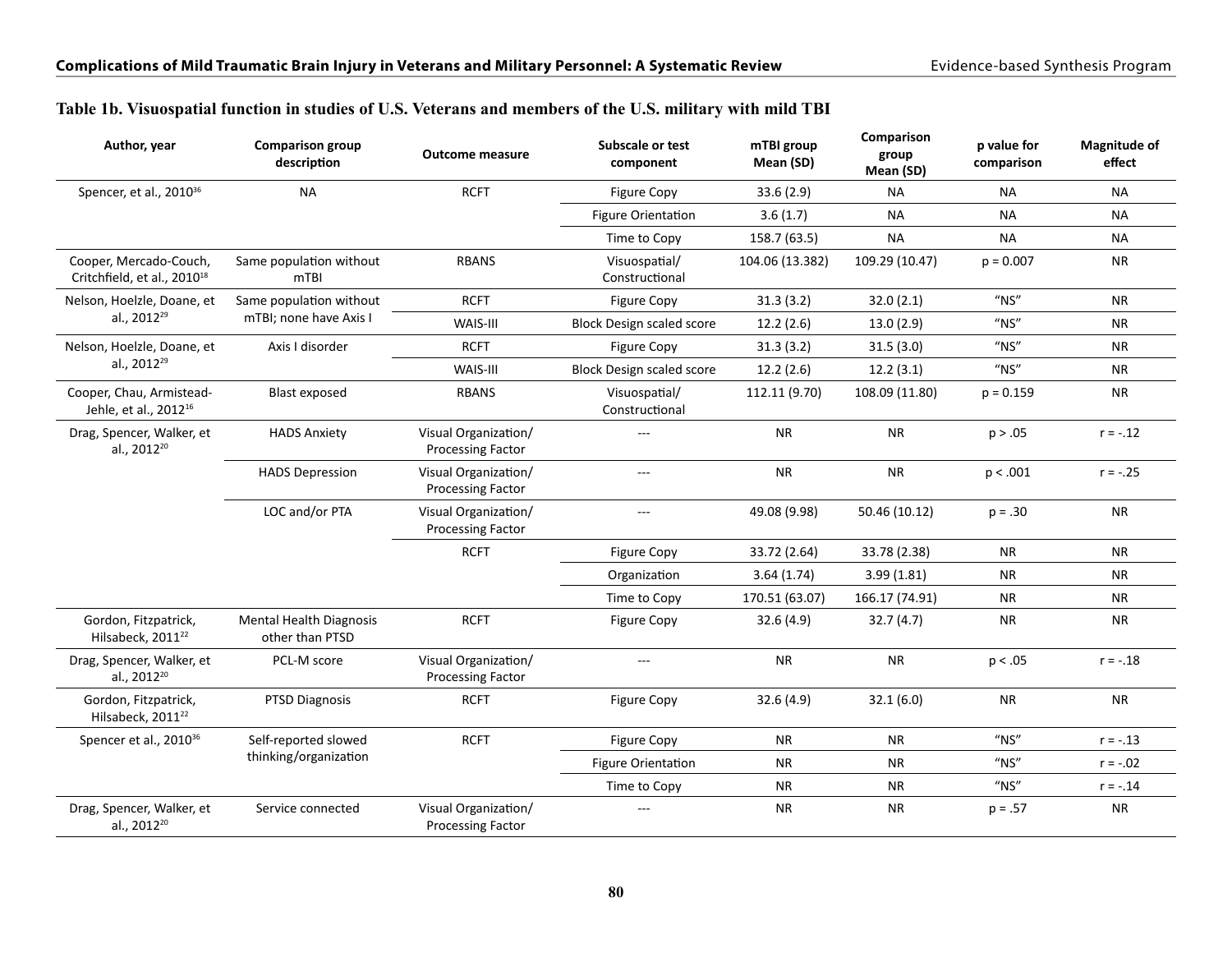|  | Table 1c. Memory functioning in studies of U.S. Veterans and members of the U.S. military with mild TBI |  |
|--|---------------------------------------------------------------------------------------------------------|--|
|  |                                                                                                         |  |

| Author, year                                            | <b>Comparison group</b><br>description | <b>Outcome measure</b> | Subscale or test<br>component           | mTBI group<br>Mean (SD) or<br>Median (IQR) | <b>Comparison group</b><br>Mean (SD) or<br>Median (IQR) | p value for<br>comparison | <b>Magnitude of</b><br>effect |
|---------------------------------------------------------|----------------------------------------|------------------------|-----------------------------------------|--------------------------------------------|---------------------------------------------------------|---------------------------|-------------------------------|
| Nelson, Hoelzle, Doane, et<br>al., 2012 <sup>29</sup>   | Axis I disorder                        | <b>CVLT-II</b>         | Long Delay Free Recall<br>z-score       | 0.5(0.9)                                   | $-0.1(1.1)$                                             | "Significant"             | <b>NR</b>                     |
|                                                         |                                        |                        | Trials 1-5 z-score                      | 0.6(0.9)                                   | 0.1(1.0)                                                | $''$ NS"                  | <b>NR</b>                     |
|                                                         |                                        | <b>RCFT</b>            | Delayed Recall z-score                  | $-0.1(1.3)$                                | $-0.5$ (.98)                                            | $"$ NS"                   | <b>NR</b>                     |
| Belanger, Kretzmer, Yoash-                              | <b>Blast exposure</b>                  | <b>BVMT-R</b>          | Delayed Recall t score                  | 48.6 (12.8)                                | 50.7 (10.7)                                             | $''$ NS"                  | <b>NR</b>                     |
| Gantz, Pickett, & Tupler,                               |                                        |                        | <b>Total Recall t score</b>             | 45.2 (12.3)                                | 50.1(10.1)                                              | $''$ NS"                  | <b>NR</b>                     |
| 200911                                                  |                                        | CVLT-II                | Long Delay Free Recall<br>t-score       | 48.3 (9.1)                                 | 50.5(11.4)                                              | $p = .38$                 | <b>NR</b>                     |
|                                                         |                                        |                        | Total Trials 1-5 t-score                | 52.8 (10.5)                                | 54.0 (8.1)                                              | $p = .38$                 | <b>NR</b>                     |
| Cooper, Chau, Armistead-                                | <b>Blast exposure</b>                  | <b>RBANS</b>           | <b>Immediate Memory</b>                 | 91.70 (11.0)                               | 91.81 (15.67)                                           | $P = 0.994$               | <b>NR</b>                     |
| Jehle, et al., 2012 <sup>16</sup>                       |                                        |                        | Delayed Memory                          | 96.96 (16.59)                              | 95.12 (16.04)                                           | $P = 0.664$               | <b>NR</b>                     |
| Nelson, Hoelzle, McGuire,<br>et al., 2010 <sup>30</sup> | Forensic context                       | <b>CVLT-II</b>         | Long Delay Free Recall<br>z-score       | 0.03(0.99)                                 | $-0.73(1.12)$                                           | $''$ NS"                  | <b>NR</b>                     |
|                                                         |                                        |                        | Trials 1-5 t-score                      | 52.82 (8.61)                               | 46.33 (9.23)                                            | $''$ NS"                  | <b>NR</b>                     |
| Drag, Spencer, Walker, et<br>al., 2012 <sup>20</sup>    | <b>HADS Anxiety</b>                    | <b>Memory Factor</b>   | ---                                     | <b>NR</b>                                  | <b>NR</b>                                               | p < .001                  | $r = -.29$                    |
| Drag, Spencer, Walker, et<br>al., 2012 <sup>20</sup>    | <b>HADS Depression</b>                 | <b>Memory Factor</b>   | ---                                     | <b>NR</b>                                  | <b>NR</b>                                               | p > .05                   | $r = -.15$                    |
| Drag, Spencer, Walker, et                               | LOC and/or PTA                         | <b>Memory Factor</b>   | $\qquad \qquad - -$                     | 49.22 (9.89)                               | 49.61 (10.36)                                           | <b>NR</b>                 | <b>NR</b>                     |
| al., 2012 <sup>20</sup>                                 |                                        | <b>RBANS</b>           | <b>Story Memory Immediate</b><br>Recall | 44.99 (10.19)                              | 48.10 (10.36)                                           | <b>NR</b>                 | <b>NR</b>                     |
|                                                         |                                        |                        | <b>Story Memory Delayed</b><br>Recall   | 45.41 (10.49)                              | 44.98 (10.71)                                           | <b>NR</b>                 | <b>NR</b>                     |
|                                                         |                                        | <b>RCFT</b>            | Immediate Recall                        | 44.43 (12.72)                              | 44.50 (13.65)                                           | <b>NR</b>                 | <b>NR</b>                     |
| Gordon, Fitzpatrick,                                    | <b>Mental Health Diagnosis</b>         | <b>CVLT-II</b>         | Long Delay Free Recall                  | 8.9(3.7)                                   | 8.9(3.9)                                                | <b>NR</b>                 | <b>NR</b>                     |
| Hilsabeck, 2011 <sup>22</sup>                           | other than PTSD                        |                        | Short Delay Free Recall                 | 8.3(3.5)                                   | 8.6(3.9)                                                | <b>NR</b>                 | <b>NR</b>                     |
|                                                         |                                        | <b>CVLT-II</b>         | Total Trials 1-5                        | 43.7 (12.0)                                | 44.6 (13.7)                                             | <b>NR</b>                 | <b>NR</b>                     |
|                                                         |                                        | <b>RCFT</b>            | <b>Immediate Recall</b>                 | 16.4(7.7)                                  | 17.4 (7.2)                                              | <b>NR</b>                 | <b>NR</b>                     |
|                                                         |                                        |                        | Delayed Recall                          | 16.0(7.9)                                  | 17.4(7.2)                                               | <b>NR</b>                 | <b>NR</b>                     |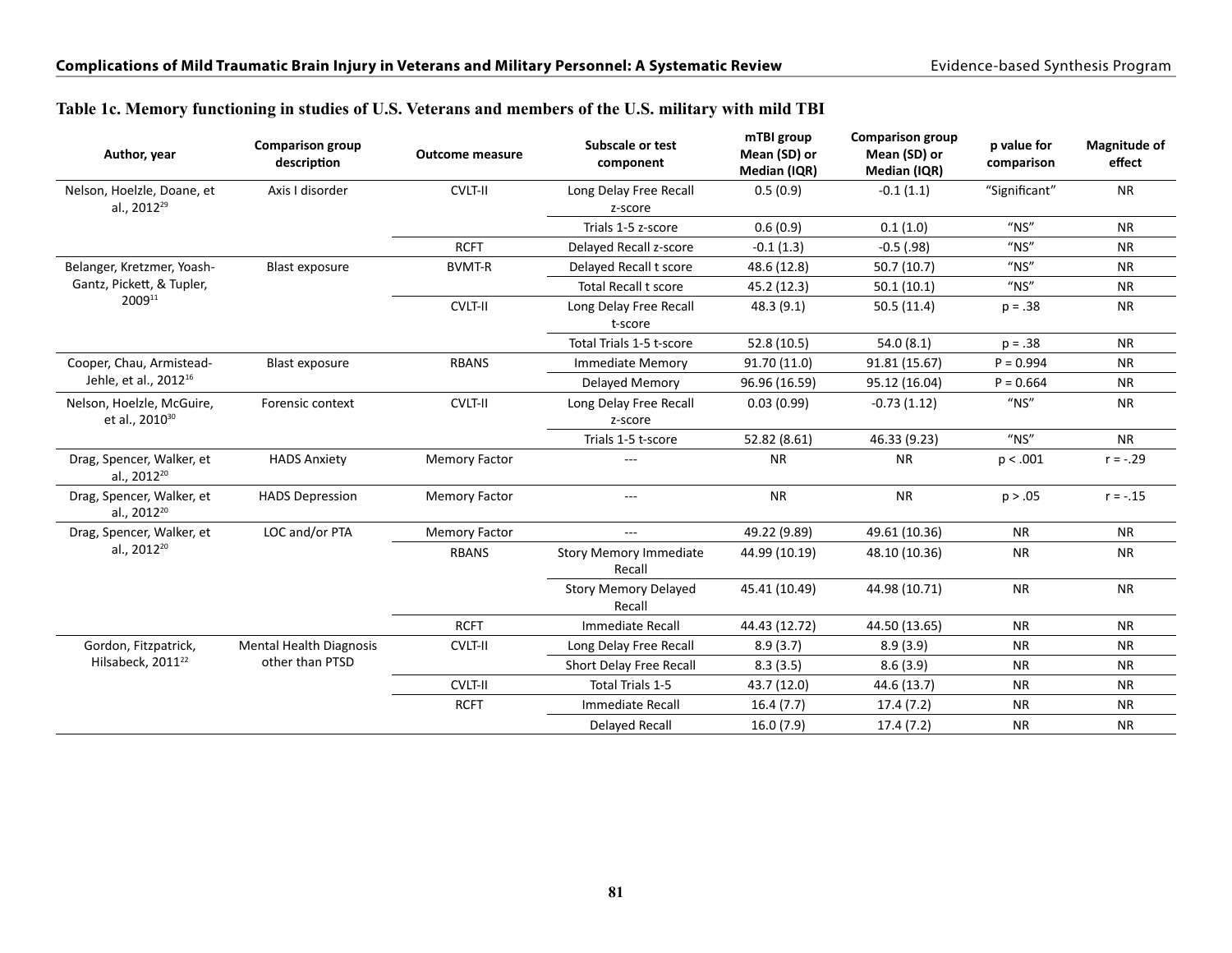| Author, year                                                      | <b>Comparison group</b><br>description                                                                                                           | <b>Outcome measure</b>           | Subscale or test<br>component           | mTBI group<br>Mean (SD) or<br>Median (IQR)                                                   | <b>Comparison group</b><br>Mean (SD) or<br>Median (IQR)                                          | p value for<br>comparison                                                     | <b>Magnitude of</b><br>effect |
|-------------------------------------------------------------------|--------------------------------------------------------------------------------------------------------------------------------------------------|----------------------------------|-----------------------------------------|----------------------------------------------------------------------------------------------|--------------------------------------------------------------------------------------------------|-------------------------------------------------------------------------------|-------------------------------|
| Spencer, et al., 2010 <sup>36</sup>                               | No comparison group                                                                                                                              | <b>RBANS</b>                     | <b>Story Memory Immediate</b><br>Recall | 17.2(3.4)                                                                                    | <b>NA</b>                                                                                        | <b>NA</b>                                                                     | <b>NA</b>                     |
|                                                                   |                                                                                                                                                  |                                  | <b>Story Memory Delayed</b><br>Recall   | 8.4(2.3)                                                                                     | <b>NA</b>                                                                                        | <b>NA</b>                                                                     | <b>NA</b>                     |
|                                                                   |                                                                                                                                                  | <b>RCFT</b>                      | <b>Immediate Recall</b>                 | 19.9 (6.2)                                                                                   | <b>NA</b>                                                                                        | <b>NA</b>                                                                     | <b>NA</b>                     |
|                                                                   |                                                                                                                                                  |                                  | <b>MSP</b> subtest                      | Baseline: 51 (43-53)<br>≤ 72 hours: 44 (38.5- ≤ 72 hours: 50 (44-<br>51)                     | Baseline: 50 (45-55)<br>56)                                                                      | Baseline: $p = .57$<br>$\leq$ 72 hours: p<br>< .001                           | <b>NR</b>                     |
| Drag, Spencer, Walker, et<br>al., 2012 <sup>20</sup>              | PCL-M score                                                                                                                                      | <b>Memory Factor</b>             | $\overline{a}$                          | <b>NR</b>                                                                                    | <b>NR</b>                                                                                        | p < .05                                                                       | $r = -.34$                    |
| Gordon, Fitzpatrick,                                              | <b>PTSD Diagnosis</b>                                                                                                                            | CVLT-II                          | Long Delay Free Recall                  | 8.9(3.7)                                                                                     | 7.6(3.2)                                                                                         | <b>NR</b>                                                                     | <b>NR</b>                     |
| Hilsabeck, 2011 <sup>22</sup>                                     |                                                                                                                                                  |                                  | Short Delay Free Recall                 | 8.3(3.5)                                                                                     | 7.0(3.4)                                                                                         | ${\sf NR}$                                                                    | ${\sf NR}$                    |
|                                                                   |                                                                                                                                                  |                                  | Total Trials 1-5                        | 43.7 (12.0)                                                                                  | 38.7 (11.1)                                                                                      | ${\sf NR}$                                                                    | ${\sf NR}$                    |
|                                                                   |                                                                                                                                                  | <b>RCFT</b>                      | <b>Immediate Recall</b>                 | 16.4(7.7)                                                                                    | 15.7(8.5)                                                                                        | <b>NR</b>                                                                     | <b>NR</b>                     |
|                                                                   |                                                                                                                                                  |                                  | <b>Delayed Recall</b>                   | 16.0(7.9)                                                                                    | 16.1(7.1)                                                                                        | <b>NR</b>                                                                     | <b>NR</b>                     |
| Nelson, Hoelzle, McGuire,<br>et al., 2010 <sup>30</sup>           | Same population of<br>research participants, none                                                                                                | <b>CVLT-II</b>                   | Long Delay Free Recall<br>z-score       | 0.27(0.91)                                                                                   | 0.45(0.81)                                                                                       | $"$ NS"                                                                       | $d = 0.21$                    |
|                                                                   | with poor effort                                                                                                                                 |                                  | Trials 1-5 t-score                      | 54.43 (8.95)                                                                                 | 57.16 (8.04)                                                                                     | $"$ NS"                                                                       | $d = 0.32$                    |
| Belanger, Kretzmer, Yoash-                                        | Same population with                                                                                                                             | <b>BVMT-R</b>                    | <b>Delayed Recall</b>                   | <b>NR</b>                                                                                    | <b>NR</b>                                                                                        | $''$ NS"                                                                      | <b>NR</b>                     |
| Gantz, Pickett, & Tupler,                                         | moderate/ severe TBI                                                                                                                             | <b>BVMT-R</b>                    | <b>Total Recall</b>                     | <b>NR</b>                                                                                    | <b>NR</b>                                                                                        | $''$ NS"                                                                      | <b>NR</b>                     |
| 200911                                                            |                                                                                                                                                  | <b>CVLT-II</b>                   | Long Delay Free Recall                  | <b>NR</b>                                                                                    | <b>NR</b>                                                                                        | p < .05                                                                       | ${\sf NR}$                    |
|                                                                   |                                                                                                                                                  |                                  | Total Trials 1-5                        | <b>NR</b>                                                                                    | <b>NR</b>                                                                                        | p < .01                                                                       | ${\sf NR}$                    |
| Schiehser, Delis, Filoteo, et<br>al., 2011 <sup>35</sup>          | Same population with<br>moderate/ severe TBI                                                                                                     | <b>Memory Composite</b><br>Score | $\overline{a}$                          | 9.0(2.4)                                                                                     | 7.7(2.8)                                                                                         | $p = .04$                                                                     | ${\sf NR}$                    |
| Coldren, Russell, Parish, et<br>al., 2012 <sup>15</sup>           | Same population without<br>mTBI; with minor traumatic<br>injuries not involving the<br>head and noninjured<br>volunteers from same<br>population | <b>ANAM</b>                      | CDD subtest                             | Baseline:<br>42.5 (36.5-50)<br>$5+$ days:<br>49.5 (40-56)<br>$10+$ days:<br>49.5 (40.1-53.1) | Baseline:<br>44 (37-52)<br>$5+$ days:<br>50.3 (44.1-57.8)<br>$10+$ days:<br>50.3 (44.1-57.8)     | Baseline:<br>$p = 0.47$<br>$5+$ days: $p = 0.07$<br>$10+$ days:<br>$p = 0.17$ | <b>NR</b>                     |
|                                                                   |                                                                                                                                                  |                                  | MSP subtest                             | Baseline:<br>51 (43-53)<br>$5+$ days:<br>50.5 (44-58)<br>$10+$ days:<br>51.8 (43.5-57.9)     | Baseline:<br>52 (44.5-57.8)<br>5+ days:<br>51.5 (44.5-57.6)<br>$10+$ days:<br>51.5 (44.5 - 57.6) | Baseline:<br>$p = 0.29$<br>$5+$ days: $p = 0.47$<br>$10+$ days:<br>$p = 0.77$ | <b>NR</b>                     |
| Cooper, Mercado-Couch,<br>Critchfield, et al., 2010 <sup>18</sup> | Same population without<br>TBI                                                                                                                   | <b>RBANS</b>                     | <b>Immediate Memory</b>                 | 95.14 (14.181)                                                                               | 96.49 (14.445)                                                                                   | $p = .589$                                                                    | <b>NR</b>                     |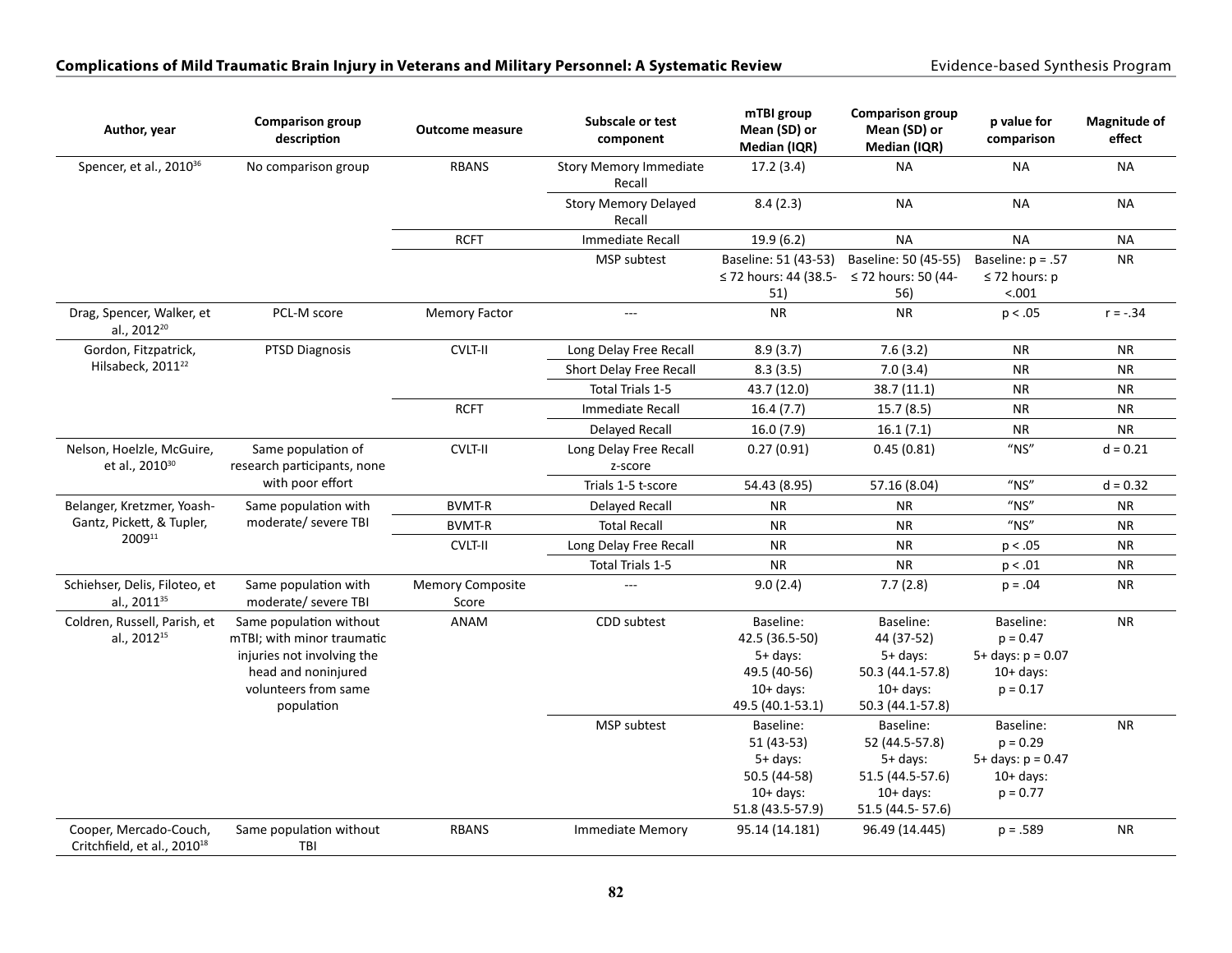| Author, year                                         | <b>Comparison group</b><br>description | <b>Outcome measure</b> | Subscale or test<br>component           | mTBI group<br>Mean (SD) or<br>Median (IQR) | <b>Comparison group</b><br>Mean (SD) or<br>Median (IQR) | p value for<br>comparison | <b>Magnitude of</b><br>effect |
|------------------------------------------------------|----------------------------------------|------------------------|-----------------------------------------|--------------------------------------------|---------------------------------------------------------|---------------------------|-------------------------------|
| Kelly, Coldren, Parish, et al.,                      | Same population without                | ANAM                   | CDD subtest                             | Baseline:                                  | Baseline:                                               | Baseline:                 | <b>NR</b>                     |
| 2012 <sup>24</sup>                                   | mTBI; with minor traumatic             |                        |                                         | 42.5 (35-50)                               | 45 (38-52)                                              | $p = .20$                 |                               |
|                                                      | injuries not involving the             |                        |                                         | $\leq$ 72 hours:                           | $\leq$ 72 hours:                                        | $\leq$ 72 hours:          |                               |
|                                                      | head and noninjured                    |                        |                                         | 42 (35-49.5)                               | 44.75 (39-51)                                           | $p = .04$                 |                               |
|                                                      | volunteers from same<br>population     |                        |                                         |                                            |                                                         |                           |                               |
| Nelson, Hoelzle, Doane, et                           | Same population without                | <b>CVLT-II</b>         | Long Delay Free Recall                  | 0.5(0.9)                                   | 0.6(0.8)                                                | $''$ NS"                  | <b>NR</b>                     |
| al., 2012 <sup>29</sup>                              | mTBI; none have Axis I                 |                        | z-score                                 |                                            |                                                         |                           |                               |
|                                                      |                                        |                        | Trials 1-5 z-score                      | 0.6(0.9)                                   | 0.8(0.8)                                                | $"$ NS"                   | <b>NR</b>                     |
|                                                      |                                        | <b>RCFT</b>            | Delayed Recall z-score                  | $-0.1(1.3)$                                | $-0.3(1.3)$                                             | $"$ NS"                   | <b>NR</b>                     |
|                                                      |                                        |                        | Delayed Memory                          | 96.48 (12.998)                             | 100.42 (12.854)                                         | $p = 0.072$               | <b>NR</b>                     |
| Spencer et al., 2010 <sup>36</sup>                   | Self-reported memory<br>deficits       | <b>RBANS</b>           | <b>Story Memory Immediate</b><br>Recall | <b>NR</b>                                  | <b>NR</b>                                               | $''$ NS"                  | $r = -.05$                    |
|                                                      |                                        |                        | <b>Story Memory Delayed</b><br>Recall   | <b>NR</b>                                  | <b>NR</b>                                               | p < .05                   | $r = -.20$                    |
|                                                      |                                        | <b>RCFT</b>            | Immediate Recall                        | <b>NR</b>                                  | <b>NR</b>                                               | $"$ NS"                   | $r = .08$                     |
| Drag, Spencer, Walker, et<br>al., 2012 <sup>20</sup> | Service connected                      | <b>Memory Factor</b>   | $---$                                   | <b>NR</b>                                  | <b>NR</b>                                               | $p = .17$                 | <b>NR</b>                     |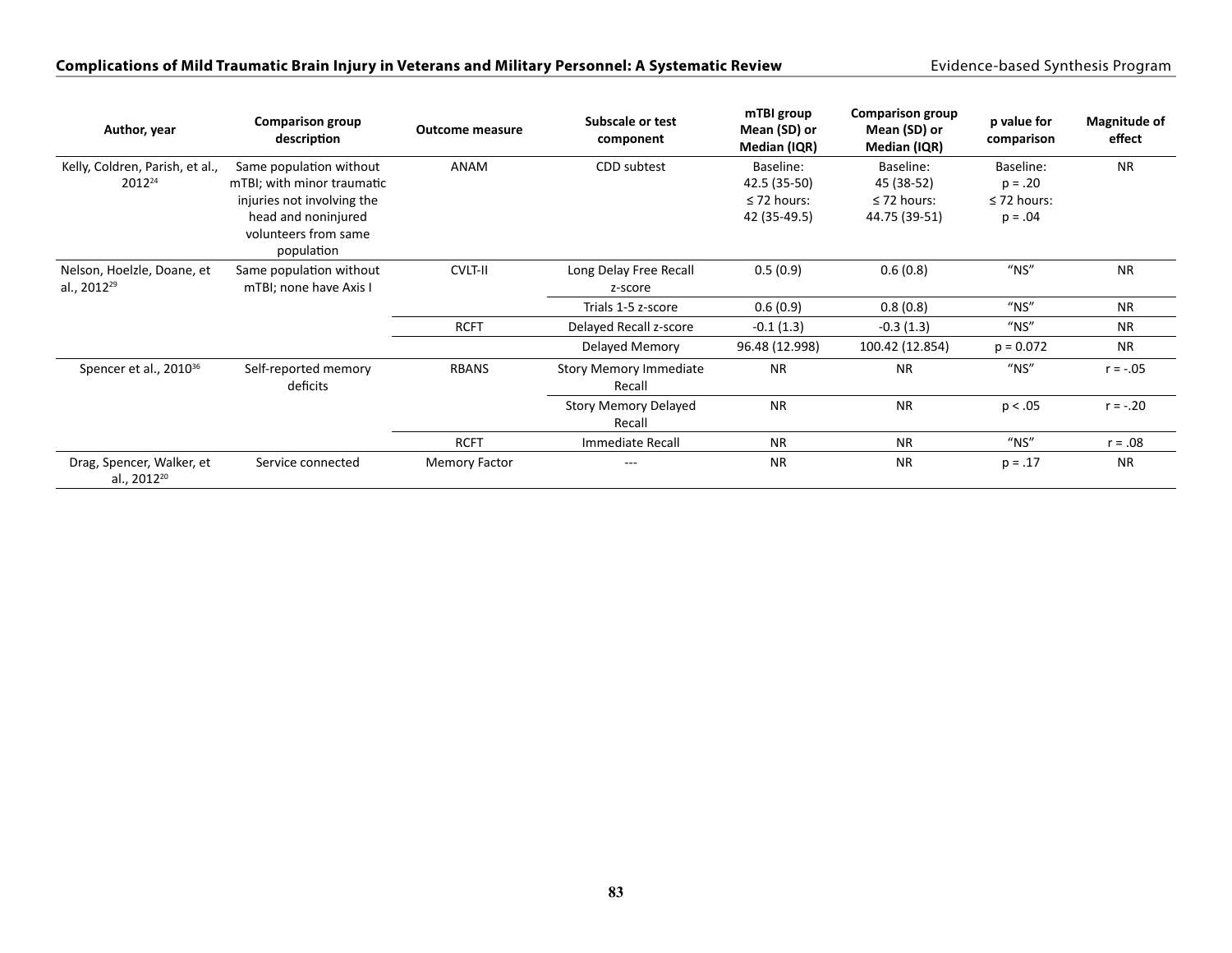| Author, year                                                      | <b>Comparison group</b><br>description                                  | <b>Outcome measure</b>         | Subscale or test<br>component                                                                                                                                                                                                                                                                                                                                                                                                                                                                                                                                                                                                                                                                                                                                                                                                                                                                                                                                                                                                    | mTBI group<br>Mean (SD) or<br>Median (IQR) | Comparison<br>group<br>Mean (SD) or<br>Median (IQR) | p value for<br>comparison               | <b>Magnitude of</b><br>effect |
|-------------------------------------------------------------------|-------------------------------------------------------------------------|--------------------------------|----------------------------------------------------------------------------------------------------------------------------------------------------------------------------------------------------------------------------------------------------------------------------------------------------------------------------------------------------------------------------------------------------------------------------------------------------------------------------------------------------------------------------------------------------------------------------------------------------------------------------------------------------------------------------------------------------------------------------------------------------------------------------------------------------------------------------------------------------------------------------------------------------------------------------------------------------------------------------------------------------------------------------------|--------------------------------------------|-----------------------------------------------------|-----------------------------------------|-------------------------------|
| Nelson, Hoelzle, Doane, et                                        | Axis I disorder                                                         | WAIS-III                       | Digit Span scaled score                                                                                                                                                                                                                                                                                                                                                                                                                                                                                                                                                                                                                                                                                                                                                                                                                                                                                                                                                                                                          | 9.9(2.8)                                   | 9.9(2.1)                                            | $^{\prime\prime}$ NS"                   | <b>NR</b>                     |
| al., 2012 <sup>29</sup>                                           | Forensic context                                                        | WAIS-III                       | Digit Span scaled score<br>9.61(2.55)<br>8.42(2.77)<br>Attention<br>98.89 (16.64)<br>94.78 (14.51)<br><b>NR</b><br><b>NR</b><br>---<br><b>NR</b><br><b>NR</b><br>$---$<br><b>NR</b><br><b>NR</b><br>$---$<br><b>NR</b><br><b>NR</b><br>$\cdots$<br>49.69 (10.91)<br>49.87 (9.69)<br>---<br>50.67 (9.61)<br>49.61 (10.36)<br>---<br>Digit Sequencing<br>9.30(2.76)<br>9.41(2.27)<br>Digit Span Backward<br>9.23(2.54)<br>8.92(2.18)<br>Digits Forward<br>8.64(2.70)<br>8.39(2.63)<br>8.0(1.9)<br>Digit Sequencing<br><b>NA</b><br>Digits Backward<br>7.8(2.1)<br><b>NA</b><br>9.6(2.1)<br><b>NA</b><br>Digits Forward<br><b>NR</b><br>NR.<br>$---$<br><b>NR</b><br><b>NR</b><br>---<br>9.9(2.8)<br>10.9(2.4)<br>Digit Span scaled score<br><b>Mathematical Processing</b><br>Baseline:<br>Baseline:<br>(MTH) subtest<br>51 (42-57.3)<br>50 (42-55)<br>$5+$ days:<br>$5+$ days:<br>50.5 (43-56)<br>52 (44-59.8)<br>$10+$ days:<br>$10+$ days:<br>50.8 (46.3-55.8)<br>52 (44-59.8)<br>Attention<br>84.06 (15.013)<br>89.74 (14.898) | $''$ NS"                                   | <b>NR</b>                                           |                                         |                               |
| Cooper, Chau, Armistead-<br>Jehle, et al., 2012 <sup>16</sup>     | Blast exposure                                                          | <b>RBANS</b>                   |                                                                                                                                                                                                                                                                                                                                                                                                                                                                                                                                                                                                                                                                                                                                                                                                                                                                                                                                                                                                                                  |                                            |                                                     | $p = 0.311$                             | <b>NA</b>                     |
| Drag, Spencer, Walker, et                                         | <b>HADS Anxiety</b>                                                     | <b>Verbal Attention Factor</b> |                                                                                                                                                                                                                                                                                                                                                                                                                                                                                                                                                                                                                                                                                                                                                                                                                                                                                                                                                                                                                                  |                                            |                                                     | p < .05                                 | $r = -.24$                    |
| al., 2012 <sup>20</sup>                                           |                                                                         | <b>Visual Attention Factor</b> |                                                                                                                                                                                                                                                                                                                                                                                                                                                                                                                                                                                                                                                                                                                                                                                                                                                                                                                                                                                                                                  |                                            |                                                     | p > .05                                 | $r = -.12$                    |
|                                                                   | <b>HADS Depression</b>                                                  | <b>Verbal Attention Factor</b> |                                                                                                                                                                                                                                                                                                                                                                                                                                                                                                                                                                                                                                                                                                                                                                                                                                                                                                                                                                                                                                  |                                            |                                                     | p < .05                                 | $r = -.24$                    |
|                                                                   |                                                                         | <b>Visual Attention Factor</b> |                                                                                                                                                                                                                                                                                                                                                                                                                                                                                                                                                                                                                                                                                                                                                                                                                                                                                                                                                                                                                                  |                                            |                                                     | p > .05                                 | $r = -.13$                    |
|                                                                   | LOC and/or PTA                                                          | <b>Verbal Attention Factor</b> |                                                                                                                                                                                                                                                                                                                                                                                                                                                                                                                                                                                                                                                                                                                                                                                                                                                                                                                                                                                                                                  |                                            |                                                     | $p = .91$                               | <b>NR</b>                     |
|                                                                   |                                                                         | <b>Visual Attention Factor</b> |                                                                                                                                                                                                                                                                                                                                                                                                                                                                                                                                                                                                                                                                                                                                                                                                                                                                                                                                                                                                                                  |                                            |                                                     | $p = .50$                               | <b>NR</b>                     |
|                                                                   | LOC and/or PTA                                                          | WAIS-IV                        |                                                                                                                                                                                                                                                                                                                                                                                                                                                                                                                                                                                                                                                                                                                                                                                                                                                                                                                                                                                                                                  |                                            |                                                     | <b>NR</b>                               | <b>NR</b>                     |
|                                                                   |                                                                         |                                |                                                                                                                                                                                                                                                                                                                                                                                                                                                                                                                                                                                                                                                                                                                                                                                                                                                                                                                                                                                                                                  |                                            |                                                     | <b>NR</b>                               | <b>NR</b>                     |
|                                                                   |                                                                         |                                |                                                                                                                                                                                                                                                                                                                                                                                                                                                                                                                                                                                                                                                                                                                                                                                                                                                                                                                                                                                                                                  |                                            |                                                     | <b>NR</b>                               | <b>NR</b>                     |
| Spencer et al., 2010 <sup>36</sup>                                | No comparison group                                                     | WAIS-IV                        |                                                                                                                                                                                                                                                                                                                                                                                                                                                                                                                                                                                                                                                                                                                                                                                                                                                                                                                                                                                                                                  |                                            |                                                     | <b>NA</b>                               | <b>NA</b>                     |
|                                                                   |                                                                         |                                |                                                                                                                                                                                                                                                                                                                                                                                                                                                                                                                                                                                                                                                                                                                                                                                                                                                                                                                                                                                                                                  |                                            |                                                     | NA.                                     | NA.                           |
|                                                                   |                                                                         |                                |                                                                                                                                                                                                                                                                                                                                                                                                                                                                                                                                                                                                                                                                                                                                                                                                                                                                                                                                                                                                                                  |                                            |                                                     | <b>NA</b>                               | <b>NA</b>                     |
| Drag, Spencer, Walker, et                                         | PCL-M score                                                             | <b>Verbal Attention Factor</b> |                                                                                                                                                                                                                                                                                                                                                                                                                                                                                                                                                                                                                                                                                                                                                                                                                                                                                                                                                                                                                                  |                                            |                                                     | p < .05                                 | $r = -.21$                    |
| al., 2012 <sup>20</sup>                                           |                                                                         | Visual Attention Factor        |                                                                                                                                                                                                                                                                                                                                                                                                                                                                                                                                                                                                                                                                                                                                                                                                                                                                                                                                                                                                                                  |                                            |                                                     | p < .05                                 | $r = -.20$                    |
|                                                                   |                                                                         |                                |                                                                                                                                                                                                                                                                                                                                                                                                                                                                                                                                                                                                                                                                                                                                                                                                                                                                                                                                                                                                                                  |                                            |                                                     | $^{\prime\prime}$ NS"                   | <b>NR</b>                     |
| Coldren, Russell, Parish, et<br>al., 2012 <sup>15</sup>           | Same population without<br>mTBI; with minor<br>traumatic injuries not   | ANAM                           |                                                                                                                                                                                                                                                                                                                                                                                                                                                                                                                                                                                                                                                                                                                                                                                                                                                                                                                                                                                                                                  |                                            |                                                     | Baseline:<br>$p = 0.71$                 | <b>NR</b>                     |
|                                                                   | involving the head and<br>noninjured volunteers<br>from same population |                                |                                                                                                                                                                                                                                                                                                                                                                                                                                                                                                                                                                                                                                                                                                                                                                                                                                                                                                                                                                                                                                  |                                            |                                                     | $5+$ days:<br>$p = 0.29$<br>$10+$ days: |                               |
|                                                                   |                                                                         |                                |                                                                                                                                                                                                                                                                                                                                                                                                                                                                                                                                                                                                                                                                                                                                                                                                                                                                                                                                                                                                                                  |                                            |                                                     | $p = 0.51$                              |                               |
| Cooper, Mercado-Couch,<br>Critchfield, et al., 2010 <sup>18</sup> | Same population without<br>m <sub>TBI</sub>                             | <b>RBANS</b>                   |                                                                                                                                                                                                                                                                                                                                                                                                                                                                                                                                                                                                                                                                                                                                                                                                                                                                                                                                                                                                                                  |                                            |                                                     | $p = 0.026$                             | <b>NR</b>                     |

#### **Table 1d. Attention/concentration measures in studies of U.S. Veterans and members of the U.S. military with mTBI**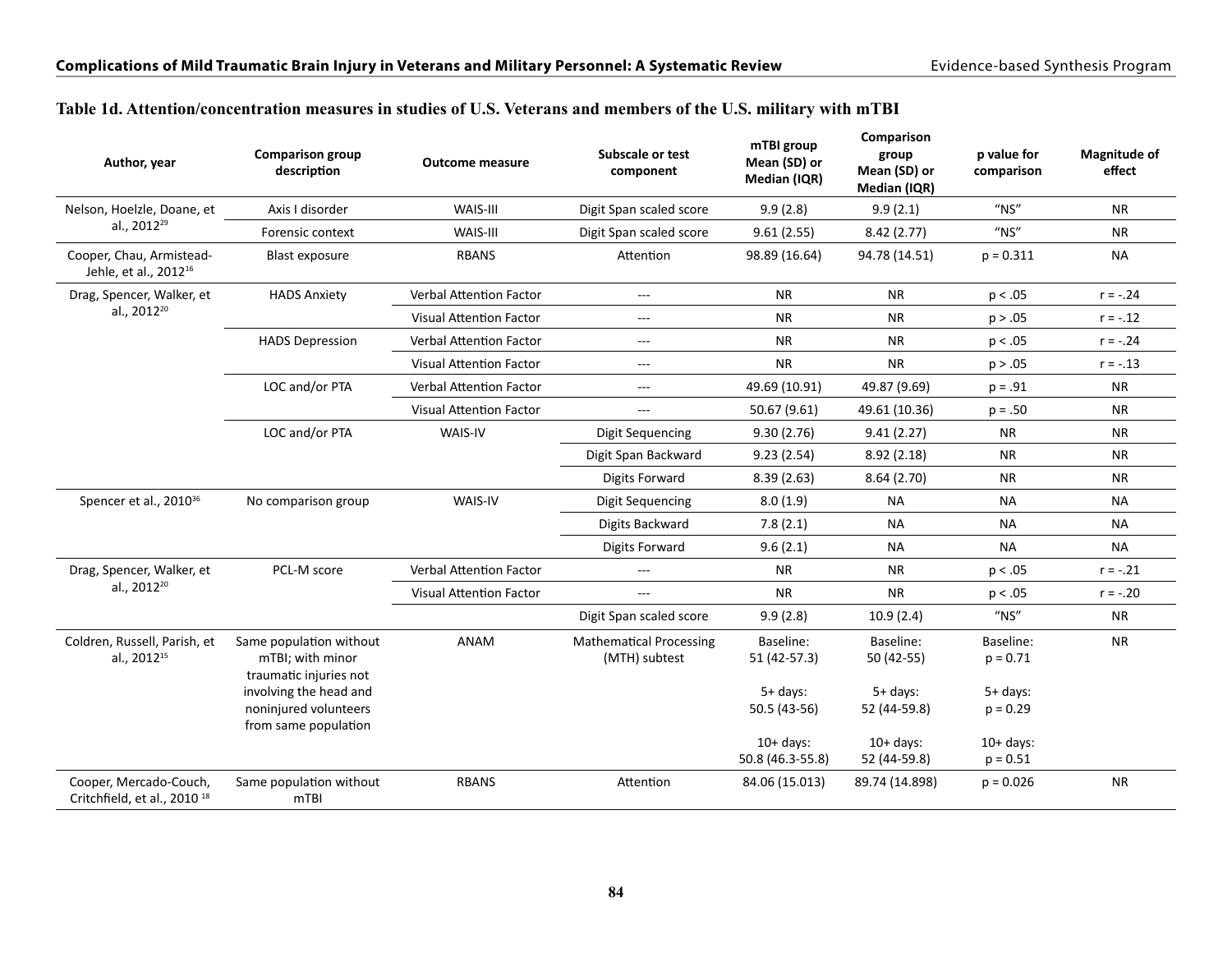| Author, year                                            | <b>Comparison group</b><br>description                                  | <b>Outcome measure</b>         | Subscale or test<br>component                   | mTBI group<br>Mean (SD) or<br>Median (IQR) | Comparison<br>group<br>Mean (SD) or<br>Median (IQR) | p value for<br>comparison     | <b>Magnitude of</b><br>effect |
|---------------------------------------------------------|-------------------------------------------------------------------------|--------------------------------|-------------------------------------------------|--------------------------------------------|-----------------------------------------------------|-------------------------------|-------------------------------|
| Kelly, Coldren, Parish, et<br>al., 2012 <sup>24</sup>   | Same population without<br>mTBI; with minor<br>traumatic injuries not   | ANAM                           | <b>Mathematical Processing</b><br>(MTH) subtest | Baseline:<br>47 (42-57)                    | Baseline:<br>52 (42-55)                             | Baseline:<br>$p = .57$        | <b>NR</b>                     |
|                                                         | involving the head and<br>noninjured volunteers<br>from same population |                                |                                                 | $\leq$ 72 hours:<br>46.7 (40.5-52.5)       | $\leq$ 72 hours:<br>50 (44-56.6)                    | $\leq$ 72 hours:<br>$p = .03$ |                               |
| Nelson, Hoelzle, McGuire,<br>et al., 2010 <sup>30</sup> | Same population without<br>mTBI; none with poor<br>effort               | WAIS-III                       | Digit Span scaled score                         | 10.50 (2.29)                               | 10.65(2.37)                                         | $"$ NS"                       | $d = .06$                     |
| Spencer, et al., 2010 <sup>36</sup>                     | Self-reported attention                                                 | WAIS-IV                        | Digit Sequencing                                | <b>NR</b>                                  | <b>NR</b>                                           | $"$ NS"                       | $r = -.15$                    |
|                                                         | deficits                                                                |                                | Digits Backward                                 | <b>NR</b>                                  | <b>NR</b>                                           | $"$ NS"                       | $r = -.11$                    |
|                                                         |                                                                         |                                | Digits Forward                                  | <b>NR</b>                                  | <b>NR</b>                                           | $''$ NS"                      | $r = -.15$                    |
|                                                         |                                                                         |                                | Digit Sequencing                                | <b>NR</b>                                  | <b>NR</b>                                           | $"$ NS"                       | $r = .00$                     |
|                                                         |                                                                         |                                | Digits Backward                                 | <b>NR</b>                                  | <b>NR</b>                                           | $"$ NS"                       | $r = -.14$                    |
| Drag, Spencer, Walker, et                               | Service connected                                                       | <b>Verbal Attention Factor</b> | $---$                                           | <b>NR</b>                                  | <b>NR</b>                                           | $p = .42$                     | <b>NR</b>                     |
| al., 2012 <sup>20</sup>                                 |                                                                         | <b>Visual Attention Factor</b> | $---$                                           | <b>NR</b>                                  | <b>NR</b>                                           | $p = .17$                     | <b>NR</b>                     |

### **Table 1e. Cognitive processing speed in studies of U.S. Veterans and members of the U.S. military with mild TBI**

| Author, year                                 | <b>Comparison group</b><br>description | <b>Outcome measure</b> | Subscale or test<br>component       | mTBI group<br>Mean (SD) or Median (IQR) | <b>Comparison group</b><br>Mean (SD) or Median (IQR) | p value for<br>comparison              | Magnitude<br>of effect |
|----------------------------------------------|----------------------------------------|------------------------|-------------------------------------|-----------------------------------------|------------------------------------------------------|----------------------------------------|------------------------|
| Nelson, Hoelzle,                             | Axis I disorder                        | Stroop Color and       | Color t-score                       | 49.5 (6.9)                              | 45.8 (7.8)                                           | $^{\prime\prime}$ NS $^{\prime\prime}$ | NR.                    |
| Doane, et al.,                               |                                        | Word Test              | Word t-score                        | 49.4 (9.8)                              | 46.2 (8.6)                                           | $"$ NS"                                | <b>NR</b>              |
| 2012 <sup>29</sup>                           |                                        | Trail Making Test      | Part A t-score                      | 50.0(11.7)                              | 50.5(9.7)                                            | $"$ NS"                                | <b>NR</b>              |
|                                              |                                        | WAIS-III               | Digit Symbol Coding<br>scaled score | 10.9(2.0)                               | 9.8(2.4)                                             | $"$ NS"                                | <b>NR</b>              |
| Belanger, Kretzmer,                          | Blast exposure                         | Trail Making Test      | Part A t-score                      | 45.8 (14.8)                             | 46.2 (11.6)                                          | all $p$ values $> .10$                 | <b>NR</b>              |
| Yoash-Gantz,<br>Pickett, & Tupler,<br>200911 |                                        | WAIS-III               | Digit Symbol Coding<br>scaled score | 8.3(2.7)                                | 8.9(2.5)                                             | all $p$ values $> .10$                 | <b>NR</b>              |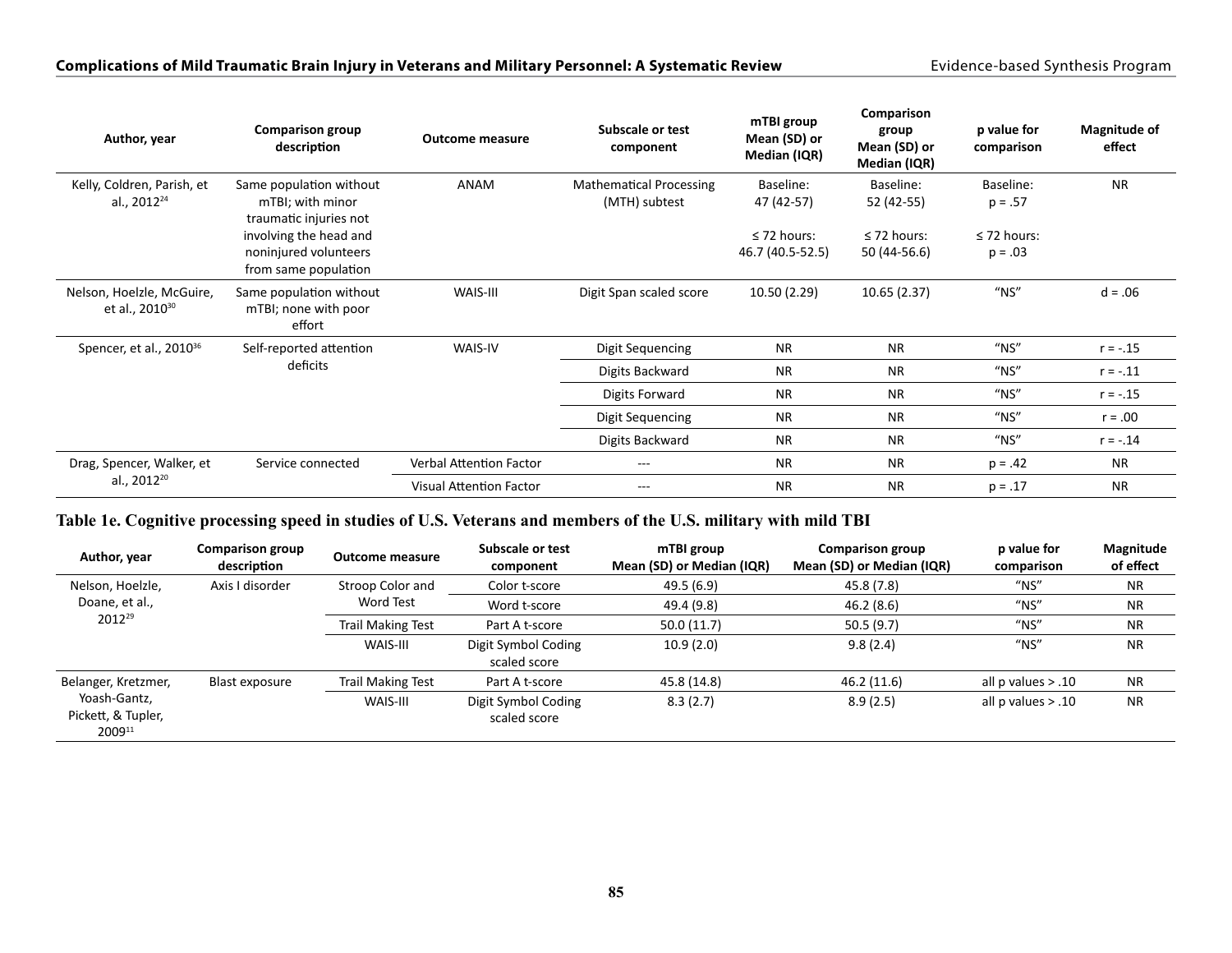| Author, year                                               | <b>Comparison group</b><br>description                                                                                                              | <b>Outcome measure</b>   | <b>Subscale or test</b><br>component             | mTBI group<br>Mean (SD) or Median (IQR)                                     | <b>Comparison group</b><br>Mean (SD) or Median (IQR)                            | p value for<br>comparison                                             | Magnitude<br>of effect |
|------------------------------------------------------------|-----------------------------------------------------------------------------------------------------------------------------------------------------|--------------------------|--------------------------------------------------|-----------------------------------------------------------------------------|---------------------------------------------------------------------------------|-----------------------------------------------------------------------|------------------------|
| Nelson, Hoelzle,                                           | Forensic context                                                                                                                                    | Stroop Color and         | Color t-score                                    | 45.29 (8.60)                                                                | 40.04 (7.00)                                                                    | $''$ NS"                                                              | <b>NR</b>              |
| McGuire, et al.,                                           |                                                                                                                                                     | Word Test                | Word t-score                                     | 45.47 (9.01)                                                                | 39.12 (7.54)                                                                    | $''$ NS"                                                              | <b>NR</b>              |
| 201030                                                     |                                                                                                                                                     | <b>Trail Making Test</b> | Part A t-score                                   | 48.71 (10.44)                                                               | 39.96 (9.78)                                                                    | "Significant"                                                         | <b>NR</b>              |
|                                                            |                                                                                                                                                     | WAIS-III                 | Digit Symbol Coding<br>scaled score              | 9.92(2.53)                                                                  | 7.12(2.53)                                                                      | "Significant"                                                         | <b>NR</b>              |
| Drag, Spencer,<br>Walker, et al.,<br>201220                | LOC and/or PTA                                                                                                                                      | <b>Trail Making Test</b> | Part A                                           | 48.93 (10.83)                                                               | 47.99 (11.04)                                                                   | <b>NR</b>                                                             | <b>NR</b>              |
| Gordon,                                                    | <b>Mental Health Diagnosis</b>                                                                                                                      | Stroop Color &           | Color                                            | 58.8 (12.1)                                                                 | 54.1(11.2)                                                                      | <b>NR</b>                                                             | <b>NR</b>              |
| Fitzpatrick,                                               | other than PTSD                                                                                                                                     | Word Test                | Word                                             | 76.2 (16.5)                                                                 | 77.0 (17.7)                                                                     | <b>NR</b>                                                             | <b>NR</b>              |
| Hilsabeck, 2011 <sup>22</sup>                              |                                                                                                                                                     | <b>Trail Making Test</b> | Part A                                           | 41.8 (15.8)                                                                 | 41.9 (19.1)                                                                     | <b>NR</b>                                                             | <b>NR</b>              |
| Spencer et al.,<br>201036                                  | No comparison group                                                                                                                                 | <b>Trail Making Test</b> | Part A                                           | 29.6(13.1)                                                                  | <b>NA</b>                                                                       | <b>NA</b>                                                             | <b>NA</b>              |
|                                                            |                                                                                                                                                     |                          | <b>Procedural Reaction</b><br>Time (PRT) subtest | Baseline: 52 (43-53)<br>≤ 72 hours: 46 (34.5-54.5)                          | Baseline: 50 (47-58)<br>≤ 72 hours: 52.5 (46.5-59)                              | Baseline: $p = .60$<br>$\leq$ 72 hours: p < .001                      | <b>NR</b>              |
|                                                            |                                                                                                                                                     |                          | Simple Reaction Time<br>(SRT) subtest            | Baseline: 53 (48-55)<br>≤ 72 hours: 44.5 (34.5-52)                          | Baseline: 52 (47-55)<br>≤ 72 hours: 52 (47-55.5)                                | Baseline: $p = .24$<br>$\leq$ 72 hours: p < .001                      | <b>NR</b>              |
| Gordon,                                                    | <b>PTSD Diagnosis</b>                                                                                                                               | Stroop Color &           | Color                                            | 58.8 (12.1)                                                                 | 60.8 (15.3)                                                                     | <b>NR</b>                                                             | <b>NR</b>              |
| Fitzpatrick,                                               |                                                                                                                                                     | Word Test                | Word                                             | 76.2 (16.5)                                                                 | 79.6 (18.2)                                                                     | <b>NR</b>                                                             | <b>NR</b>              |
| Hilsabeck, 2011 <sup>22</sup>                              |                                                                                                                                                     | <b>Trail Making Test</b> | Part A                                           | 41.8 (15.8)                                                                 | 40.1 (15.0)                                                                     | <b>NR</b>                                                             | <b>NR</b>              |
| Coldren, Russell,<br>Parish, et al.,<br>2012 <sup>15</sup> | Same population<br>without mTBI; with<br>minor traumatic injuries                                                                                   | ANAM                     | Code Substitution (CDS)<br>subtest               | Baseline: 46 (39.5-48.5)<br>5+ days: 52.5 (46.5-58)<br>10+ days: 53 (47-60) | Baseline: 48 (43-55)<br>5+ days: 57 (50-63)<br>10+ days: 57 (50-63)             | Baseline: $p = 0.04$<br>$5+$ days: $p = 0.03$<br>10+ days: $p = 0.14$ | <b>NR</b>              |
|                                                            | not involving the<br>head and noninjured<br>volunteers from same                                                                                    |                          | <b>Procedural Reaction</b><br>Time (PRT) subtest | Baseline: 52 (43-57)<br>5+ days: 52 (44.5-58.5)<br>10+ days: 48.8 (42-62.1) | Baseline: 52 (47-58)<br>5+ days: 54 (47-62.5)<br>10+ days: 54 (47-62.5)         | Baseline: $p = 0.77$<br>$5+$ days: $p = 0.13$<br>10+ days: $p = 0.20$ | <b>NR</b>              |
|                                                            | population                                                                                                                                          |                          | Simple Reaction Time<br>(SRT) subtest            | Baseline: 53 (52-55)<br>5+ days: 54 (48-56.5)<br>10+ days: 54.5 (46.6-57.6) | Baseline: 52 (47-58)<br>5+ days: 53.5 (48.8-56.5)<br>10+ days: 53.5 (48.8-56.5) | Baseline: $p = .23$<br>$5 + days: p = .97$<br>10+ days: $p = .71$     | <b>NR</b>              |
| Kelly, Coldren,<br>Parish, et al.,<br>2012 <sup>24</sup>   | Same population<br>without mTBI; with<br>minor traumatic injuries<br>not involving the<br>head and noninjured<br>volunteers from same<br>population | ANAM                     | Code Substitution (CDS)<br>subtest               | Baseline: 44 (37-50)<br>≤ 72 hours: 44 (38.5-51)                            | Baseline: 48 (43-55)<br>≤ 72 hours: 52 (45-57)                                  | Baseline: $p = .02$<br>$\leq$ 72 hours: p < .001                      | <b>NR</b>              |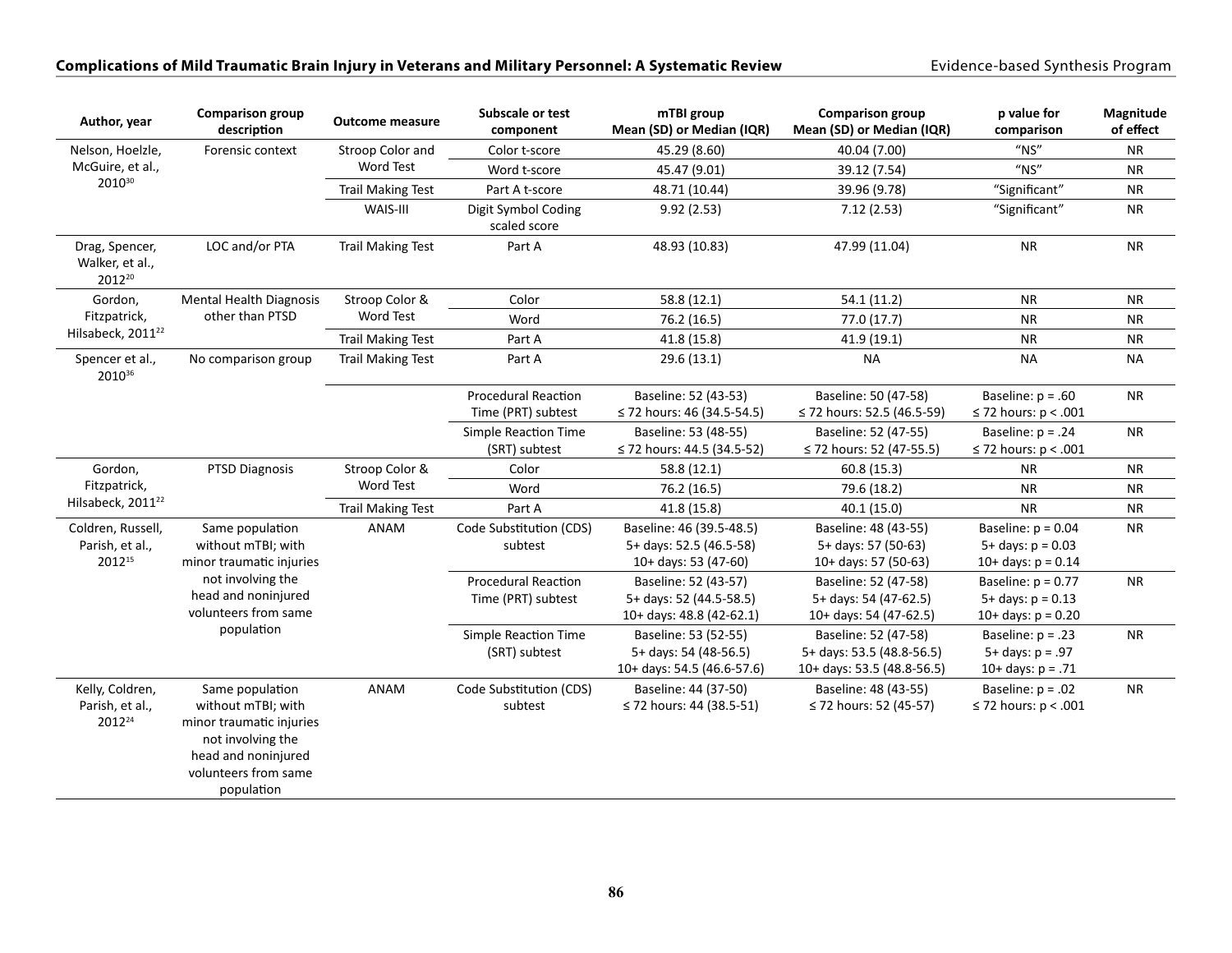| Author, year                                                        | <b>Comparison group</b><br>description                    | <b>Outcome measure</b>               | Subscale or test<br>component       | mTBI group<br>Mean (SD) or Median (IQR) | <b>Comparison group</b><br>Mean (SD) or Median (IQR) | p value for<br>comparison | Magnitude<br>of effect |
|---------------------------------------------------------------------|-----------------------------------------------------------|--------------------------------------|-------------------------------------|-----------------------------------------|------------------------------------------------------|---------------------------|------------------------|
| Nelson, Hoelzle,<br>McGuire, et al.,<br>201030                      | Same population<br>without mTBI; none<br>with poor effort | Stroop Color and<br>Word Test        | Color t-score                       | 46.00 (8.88)                            | 47.26 (6.90)                                         | $"$ NS"                   | $d = 0.16$             |
|                                                                     |                                                           |                                      | Word t-score                        | 46.29 (9.10)                            | 48.58 (8.64)                                         | $"$ NS"                   | $d = 0.26$             |
|                                                                     |                                                           | <b>Trail Making Test</b>             | Part A t-score                      | 48.89 (9.89)                            | 49.61 (11.66)                                        | $''$ NS"                  | $d = 0.10$             |
|                                                                     |                                                           | WAIS-III                             | Digit Symbol Coding<br>scaled score | 10.46 (2.52)                            | 10.35 (2.47)                                         | $"$ NS"                   | $d = 0.04$             |
| Nelson, Hoelzle,<br>Doane, et al.,<br>2012 <sup>29</sup>            | Same population<br>without mTBI: none<br>have Axis I      | Stroop Color and<br><b>Word Test</b> | Color t-score                       | 49.5 (6.9)                              | 48.9 (6.7)                                           | $"$ NS"                   | <b>NR</b>              |
| Swick, Honzel,<br>Larsen, et al.,<br>201237                         | Same population<br>without mTBI;<br>participants had PTSD | Reaction time on a<br>Go/NoGo task   | $- - -$                             | <b>NR</b>                               | <b>NR</b>                                            | p > .7                    | <b>NR</b>              |
| Belanger, Kretzmer,<br>Yoash-Gantz,<br>Pickett, & Tupler,<br>200911 | Same population with<br>moderate/severe TBI               | <b>Trail Making Test</b>             | Part A                              | <b>NR</b>                               | <b>NR</b>                                            | all $p$ values $> .10$    | <b>NR</b>              |
|                                                                     |                                                           | WAIS-III                             | Digit Symbol Coding                 | <b>NR</b>                               | <b>NR</b>                                            | all $p$ values $> .10$    | <b>NR</b>              |
|                                                                     |                                                           |                                      | Word t-score                        | 49.4 (9.8)                              | 48.3(6.6)                                            | $"$ NS"                   | <b>NR</b>              |
|                                                                     |                                                           | <b>Trail Making Test</b>             | Part A t-score                      | 50.0(11.7)                              | 51.8(12.1)                                           | $''$ NS"                  | <b>NR</b>              |
|                                                                     |                                                           | WAIS-III                             | Digit Symbol Coding<br>scaled score | 10.9(2.0)                               | 11.1(2.7)                                            | $"$ NS"                   | <b>NR</b>              |
| Spencer, et al.,<br>201036                                          | Self-reported attention<br>deficits                       | <b>Trail Making Test</b>             | Part A                              | <b>NR</b>                               | <b>NR</b>                                            | $"$ NS"                   | $r = -.03$             |
| Spencer, et al.,<br>2010 <sup>36</sup>                              | Self-reported slowed<br>thinking/organization             | <b>Trail Making Test</b>             | Part A                              | <b>NR</b>                               | <b>NR</b>                                            | $"$ NS"                   | $r = -.09$             |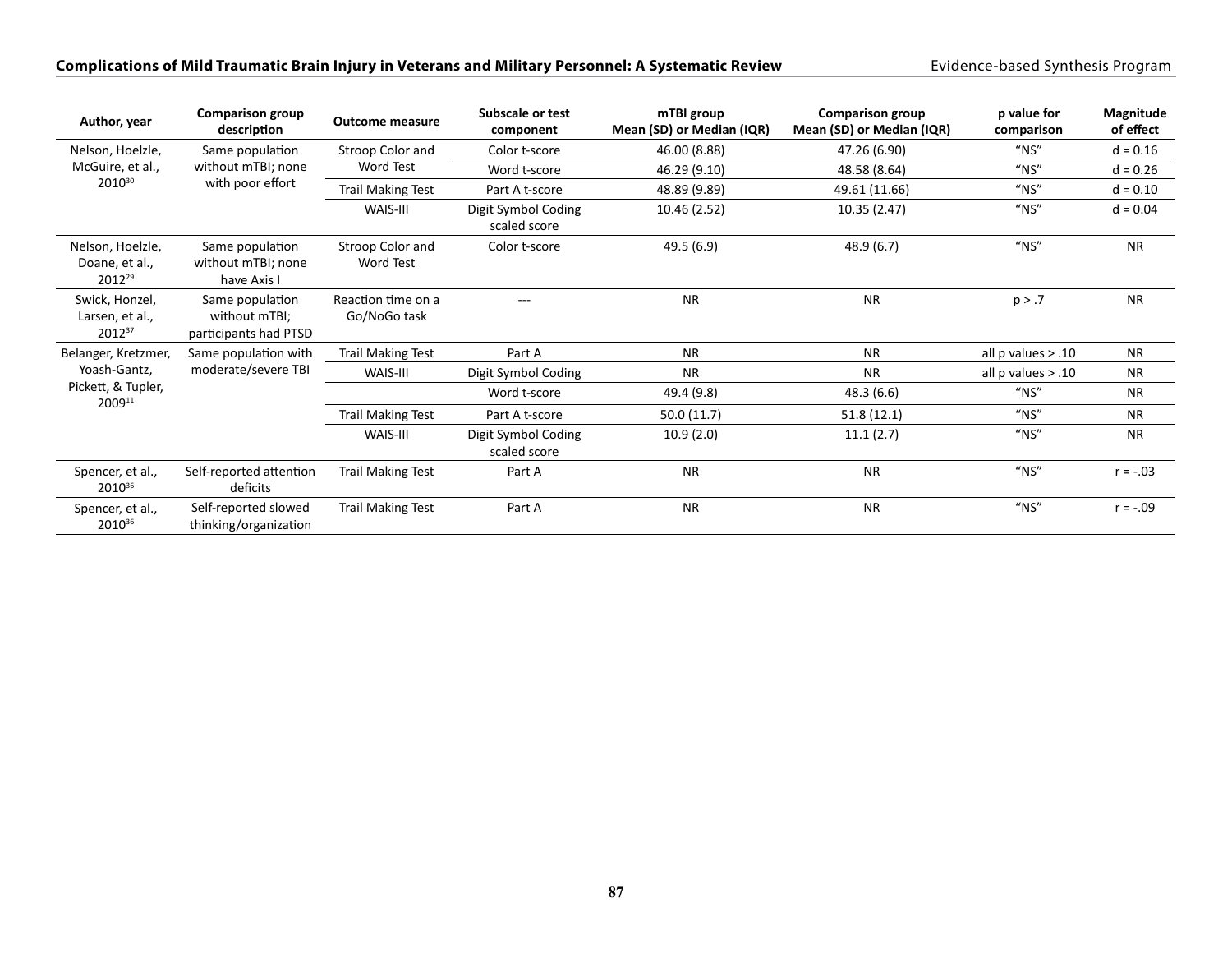Self-reported slowed thinking/organization

#### **Author, year Comparison group description Outcome measure Subscale or test component mTBI group Mean (SD) Comparison group Mean (SD) p value for comparison Magnitude of effect** Belanger, Kretzmer, Yoash-Gantz, Pickett, & Tupler, 200911 Blast exposure Trail Making Test Part B t-score 49.1 (15.0) 45.6 (9.4) all p values > .10 NR Same population with moderate/severe TBI Trail Making Test **Part B** NR NR all p values > .10 NR Drag, Spencer, Walker, et al., 2012<sup>20</sup> LOC and/or PTA Trail Making Test Part B t-score 49.96 (8.35) 48.80 (8.65) NR NR Gordon, Fitzpatrick, Hilsabeck, 2011<sup>22</sup> Mental Health Diagnosis other than PTSD Stroop Color & Word Test Color Word 32.9 (7.9) 30.3 (9.0) NR NR NR Trail Making Test **Part B** 93.0 (38.8) 106.1 (73.2) NR NR PTSD Diagnosis Stroop Color & Word Test Color Word 32.9 (7.9) 30.5 (8.5) NR NR NR Trail Making Test Part B 93.0 (38.8) 95.2 (34.5) NR NR Nelson, Hoelzle, Doane, et al., 2012<sup>29</sup> Axis I disorder COWA t-score --- 46.4 (11.0) 42.7 (9.5) "NS" NR Stroop Color and Word Test Color-Word t-score 51.1 (9.5) 48.3 (9.5) "NS" NR Trail Making Test **Part B t-score** 51.0 (12.1) 48.4 (10.8) "NS" NR Same population without mTBI; none have Axis I COWA t-score --- 46.4 (11.0) 48.9 (9.7) "NS" NR Stroop Color and Word Test Color-Word t-score 51.1 (9.5) 52.6 (7.0) "NS" NR Trail Making Test **Part B t-score** 51.0 (12.1) 53.6 (7.5) "NS" NR Nelson, Hoelzle, McGuire, et al., 2010<sup>30</sup> Forensic context COWA t-score --- 44.79 (10.43) 42.83 (8.52) "NS" NR Stroop Color and Word Test Color-Word t-score 46.95 (9.09) 43.78 (8.10) "NS" NR Trail Making Test Part B t-score 51.45 (10.25) 44.71 (10.22) "NS" NR Same population without mTBI; none with poor effort Stroop Color and Word Test Color-Word t-score 48.86 (9.35) 50.52 (9.22) "NS" d=0.18 COWA t-score 47.04 (8.94) 46.97 (9.69) "NS" d = 0.01 Trail Making Test **Part B t-score** 52.21 (10.20) 52.77 (5.83) NS d = 0.07 Schiehser, Delis, Filoteo, et al., 201135 Same population with moderate/severe TBI Executive Function Composite Score ---10.4 (2.2) 9.5 (3.0) p = .13 NR Spencer, et al., 2010<sup>36</sup> None Trail Making Test Part B 72.8 (34.8) NA NA NA NA NA Self-reported attention deficits Trail Making Test **Part B** NR NR "NS" r = -.01

#### **Table 1f. Executive functioning in studies of U.S. Veterans and members of the U.S. military with mild TBI**

Trail Making Test  $Part B$  NR NR "NS" r = -.01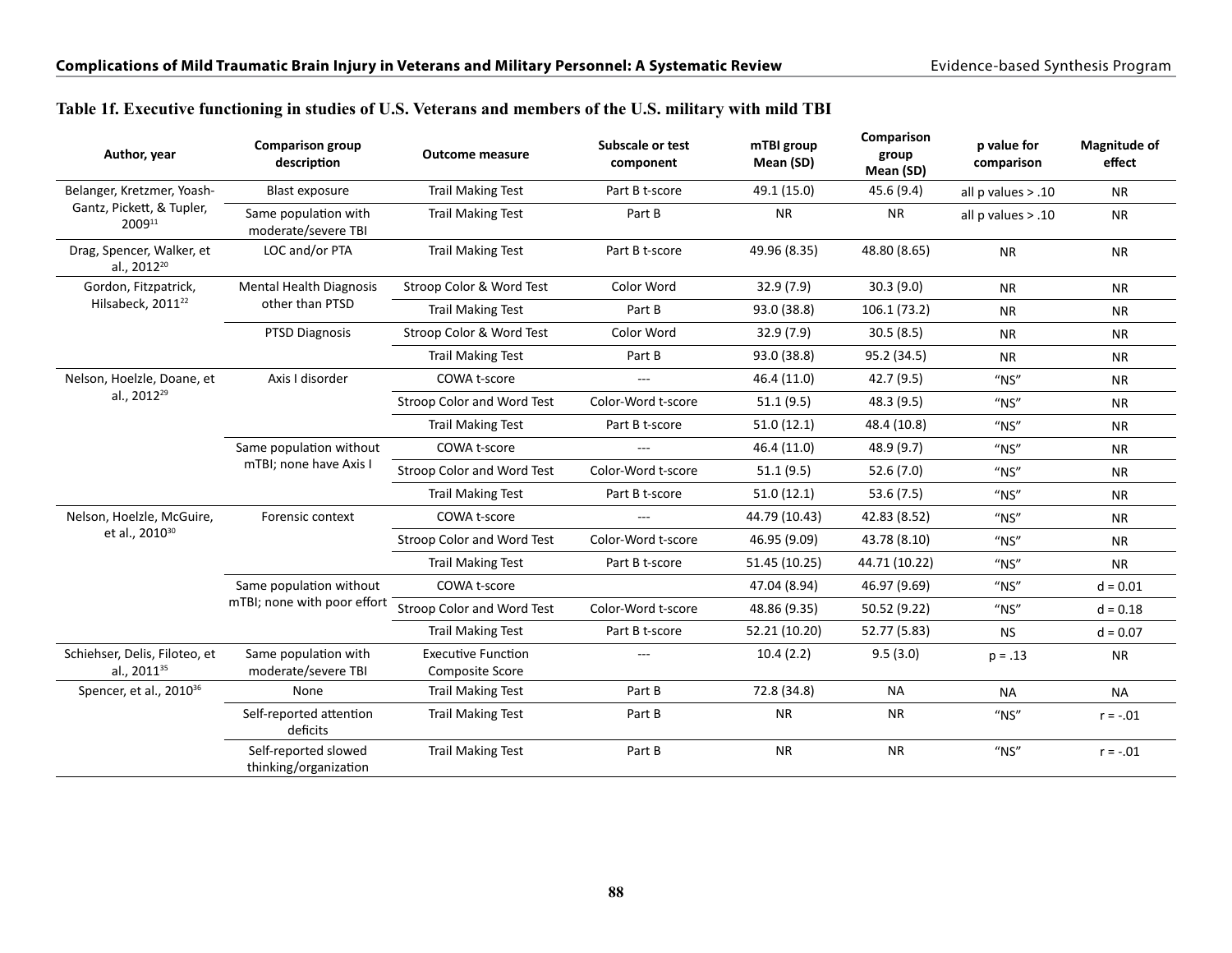| Author, year               | <b>Outcome measure</b>           | Portion or subscale  | <b>Research context</b><br>Mean (SD) | <b>Forensic context</b><br>Mean (SD) | p value for<br>comparison              | Magnitude of<br>effect |
|----------------------------|----------------------------------|----------------------|--------------------------------------|--------------------------------------|----------------------------------------|------------------------|
| Nelson, Hoelzle, McGuire,  | <b>CVLT-II</b>                   | <b>Forced Choice</b> | 15.87 (0.41)                         | 15.50 (1.18)                         | $"$ NS"                                | <b>NR</b>              |
| et al., 2010 <sup>30</sup> | <b>Effort Failures raw score</b> | $---$                | 0.32(0.58)                           | 1.17(0.87)                           | "Significant"                          | <b>NR</b>              |
|                            | <b>Rev FIT</b>                   | Combination          | 28.84 (2.06)                         | 26.13(3.72)                          | "Significant"                          | <b>NR</b>              |
|                            | <b>VSVT</b>                      | Easy Items           | 23.90 (0.31)                         | 22.92 (2.00)                         | "Significant"                          | <b>NR</b>              |
|                            |                                  | Difficult Items      | 22.11 (2.87)                         | 15.63 (6.25)                         | "Significant"                          | <b>NR</b>              |
|                            |                                  | Total Items          | 46.00 (3.08)                         | 38.54 (7.43)                         | "Significant"                          | <b>NR</b>              |
|                            | WAIS-III                         | Reliable Digit Span  | 9.63(1.98)                           | 8.38(1.71)                           | $^{\prime\prime}$ NS $^{\prime\prime}$ | <b>NR</b>              |

#### **Table 1g. Effort and motivation measures in a study of U.S. Veterans with mild TBI evaluated in a research versus forensic context**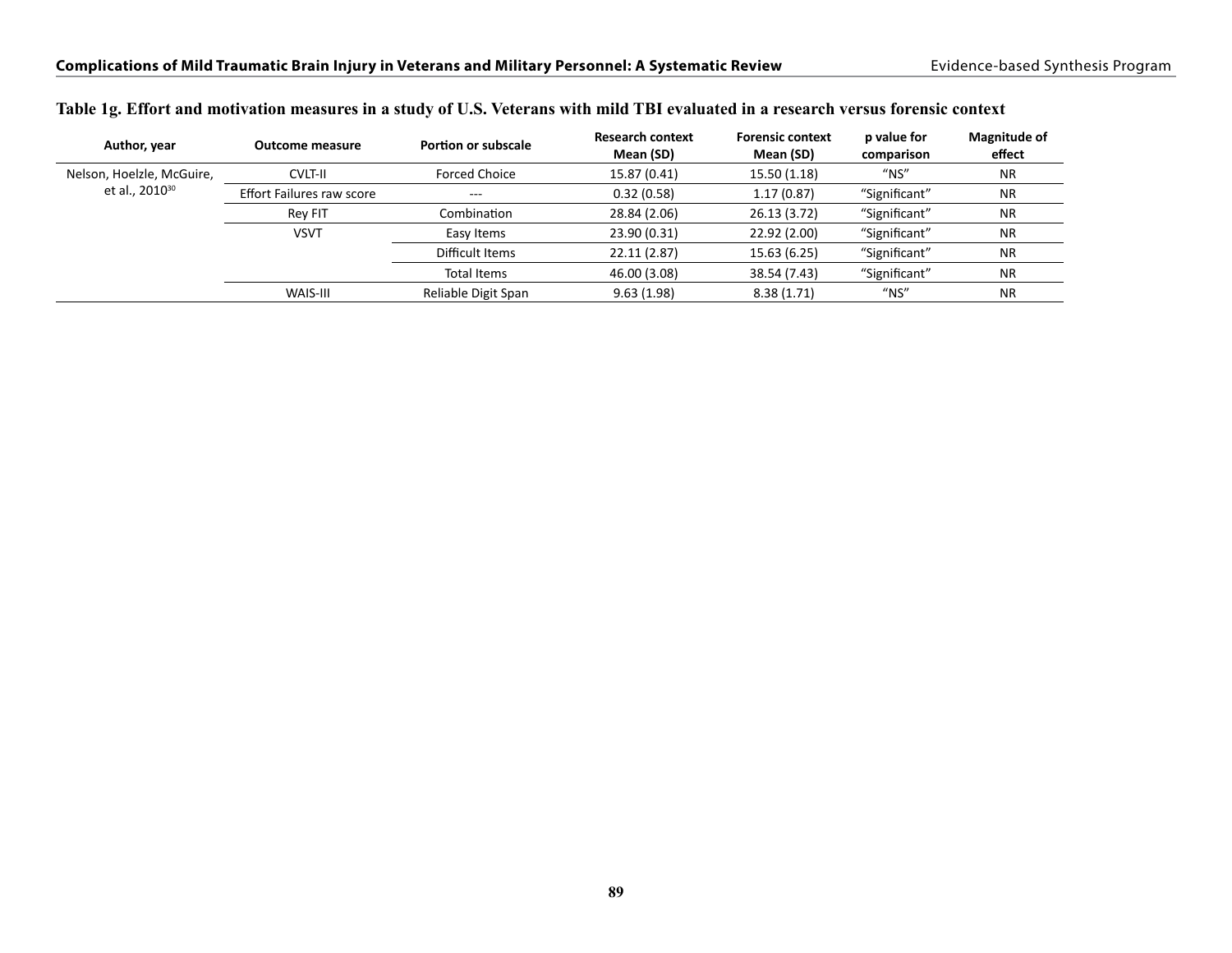| Author, year                                                      | <b>Comparison group</b><br>description                                                                              | <b>Outcome measure</b>                                                                   | Subscale or test<br>component                                                                                 | mTBI group<br>Mean (SD) | Comparison<br>group<br>Mean (SD) | p value for<br>comparison | <b>Magnitude of</b><br>effect |
|-------------------------------------------------------------------|---------------------------------------------------------------------------------------------------------------------|------------------------------------------------------------------------------------------|---------------------------------------------------------------------------------------------------------------|-------------------------|----------------------------------|---------------------------|-------------------------------|
| Cooper, Chau, Armistead-<br>Jehle, et al., 2012 <sup>16</sup>     | Blast exposure                                                                                                      | <b>RBANS</b>                                                                             | <b>Total Score</b>                                                                                            | 98.61 (9.33)            | 94.88 (12.92)                    | $p = 0.211$               | <b>NR</b>                     |
| Cooper, Mercado-Couch,<br>Critchfield, et al., 2010 <sup>18</sup> | Same population without<br>m <sub>TBI</sub>                                                                         | <b>RBANS</b>                                                                             | <b>Total Score</b>                                                                                            | 92.16 (11.932)          | 96.71 (11.672)                   | $p = 0.023$               | <b>NR</b>                     |
| Nelson, Hoelzle, McGuire,<br>et al., 2010 <sup>30</sup>           | Same population without<br>mTBI; none with poor effort                                                              | Overall Test Battery Mean<br>z-score                                                     | $\overline{a}$                                                                                                | 0.00(0.55)              | 0.11(0.42)                       | $"$ NS"                   | $d = 0.22$                    |
| Nelson, Hoelzle, Doane, et<br>al., 2012 <sup>29</sup>             | Same population without<br>mTBI; none have Axis I                                                                   | Overall Test Battery Mean<br>z-score                                                     | $\sim$ $\sim$                                                                                                 | 0.14(0.69)              | 0.26(0.38)                       | $''$ NS"                  | $d = .23$                     |
| Schiehser, Delis, Filoteo, et<br>al., 2011 <sup>35</sup>          | Same population with<br>moderate/severe TBI                                                                         | Attention/Processing Speed<br><b>Composite Score</b>                                     | $\overline{a}$                                                                                                | 9.8(1.9)                | 8.5(2.0)                         | p < .01                   | <b>NR</b>                     |
| Nelson, Hoelzle, Doane, et<br>al., 2012 <sup>29</sup>             | Axis I disorder                                                                                                     | Overall Test Battery Mean<br>z-score                                                     | $\overline{a}$                                                                                                | 0.14(0.69)              | $-.14(.45)$                      | $"$ NS"                   | <b>NR</b>                     |
| Nelson, Hoelzle, McGuire,<br>et al., 2010 <sup>30</sup>           | Forensic context                                                                                                    | <b>Overall Test Battery Mean</b><br>z-score                                              | ---                                                                                                           | $-0.15(0.55)$           | $-0.75(0.52)$                    | "Significant"             | <b>NR</b>                     |
| Ruff, Ruff, & Wang, 2009 <sup>34</sup>                            | Headache intervention<br>involving sleep hygiene,<br>Prazosin, headache and<br>pain education, and group<br>therapy | <b>MOCA</b>                                                                              | ---                                                                                                           | 24.50 (.49)             | 28.60 (.59)                      | p < .001                  | <b>NR</b>                     |
| Ruff, Riechers, Wang, et al.,<br>201232                           | LOC                                                                                                                 | <b>MOCA</b>                                                                              | $\overline{a}$                                                                                                | 28.9 (.32)              | 25.1(.18)                        | p < .001                  | <b>NR</b>                     |
| Gordon, Fitzpatrick,<br>Hilsabeck, 2011 <sup>22</sup>             | <b>Mental Health Diagnosis</b><br>other than PTSD                                                                   | WAIS-III (73 participants<br>administered);<br>WAIS-IV (9 participants<br>administered)  | WAIS-III Vocabulary,<br>Information, Matrix<br>Reasoning, Block Design<br>Subscales;<br>WAIS-IV: all subtests | 97.4 (11.0)             | 100.2 (15.4)                     | <b>NR</b>                 | <b>NR</b>                     |
| Ruff, Ruff, & Wang, 2008 <sup>33</sup>                            | Positive neurological and/<br>or neuropsychological<br>findings                                                     | Number of blast exposures<br>associated with LOC or AOC                                  | ---                                                                                                           | 2.65(.18)               | 4.42 (.23)                       | p < .001                  | <b>NR</b>                     |
|                                                                   |                                                                                                                     | Number of blast exposures<br>associated with LOC only                                    | $---$                                                                                                         | 1.46(0.09)              | 3.91(.20)                        | p < .001                  | <b>NR</b>                     |
| Gordon, Fitzpatrick,<br>Hilsabeck, 2011 <sup>22</sup>             | <b>PTSD Diagnosis</b>                                                                                               | WAIS-III (73 participants<br>administered);<br>WAIS-IV: (9 participants<br>administered) | WAIS-III Vocabulary,<br>Information, Matrix<br>Reasoning, Block Design<br>Subscales;<br>WAIS-IV: all subtests | 97.4(11.0)              | 95.6(13.3)                       | <b>NR</b>                 | <b>NR</b>                     |

### **Table 1h. Total and cross-domain composite scores in studies of U.S. Veterans and members of the U.S. military with mild TBI**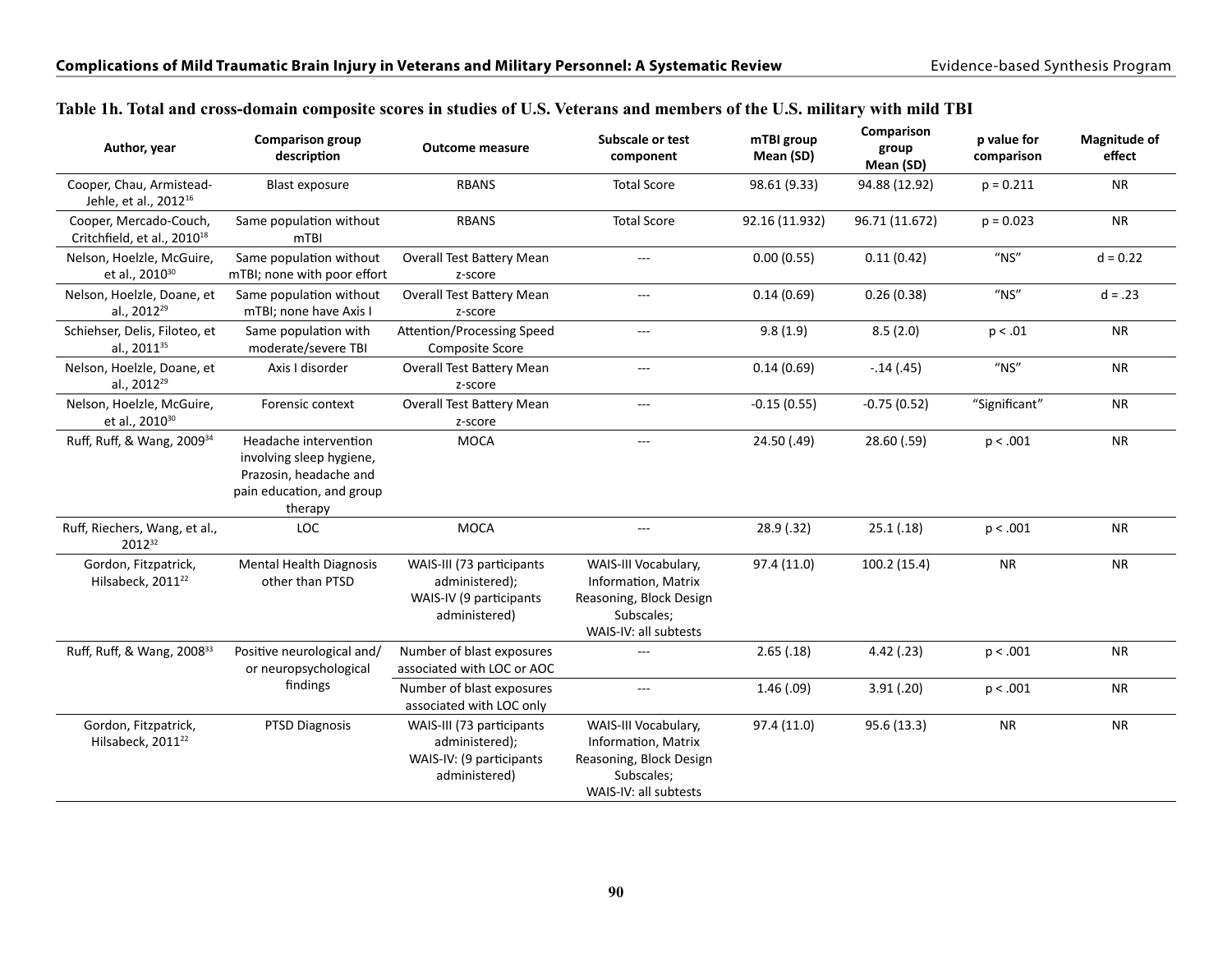| Author, year                                          | <b>Comparison group</b><br>description | <b>Outcome measure</b> | Subscale or test<br>component    | mTBI group<br>Mean (SD) | Comparison<br>group<br>Mean (SD) | p value for<br>comparison | <b>Magnitude of</b><br>effect |
|-------------------------------------------------------|----------------------------------------|------------------------|----------------------------------|-------------------------|----------------------------------|---------------------------|-------------------------------|
| Kennedy, Cullen, Amador,                              | At least one additional AIS            | <b>NSI</b>             | Cognitive Cluster                | 10.01 (4.90)            | 6.88(5.25)                       | p < 0.001                 | <b>NR</b>                     |
| et al., 2010 <sup>25</sup>                            | code                                   |                        | Concentration                    | 2.16(1.17)              | 1.40(1.32)                       | p < 0.001                 | <b>NR</b>                     |
|                                                       |                                        |                        | Decision-Making                  | 1.74(1.22)              | 1.04(1.15)                       | p < 0.001                 | <b>NR</b>                     |
|                                                       |                                        |                        | Memory                           | 2.36(1.16)              | 1.81(1.34)                       | p < 0.001                 | <b>NR</b>                     |
|                                                       |                                        |                        | Slowed Thinking/<br>Organization | 1.89(1.18)              | 1.11(1.21)                       | p < 0.001                 | <b>NR</b>                     |
| Nelson, Hoelzle, Doane, et<br>al., 2012 <sup>29</sup> | Axis I disorder                        | Memory                 | $\overline{a}$                   | 1(5.6)                  | 4(11.8)                          | $^{\prime\prime}$ NS"     | <b>NR</b>                     |
| Belanger, Proctor-Weber,                              | <b>Blast exposure</b>                  | <b>NSI</b>             | Decision-Making                  | <b>NR</b>               | <b>NR</b>                        | p > .002                  | <b>NR</b>                     |
| Kretzmer, et al. 2011 <sup>12</sup>                   |                                        |                        | Memory                           | <b>NR</b>               | <b>NR</b>                        | p > .002                  | <b>NR</b>                     |
|                                                       |                                        |                        | Slowed Thinking/<br>Organization | <b>NR</b>               | <b>NR</b>                        | p > .002                  | <b>NR</b>                     |
| Drag, Spencer, Walker, et                             | <b>HADS Anxiety</b>                    | <b>NSI</b>             | Concentration                    | <b>NR</b>               | <b>NR</b>                        | p < .001                  | $r = .56$                     |
| al., 2012 <sup>20</sup>                               |                                        |                        | Decision-Making                  | <b>NR</b>               | <b>NR</b>                        | p < .001                  | $r = .52$                     |
|                                                       |                                        |                        | Memory                           | <b>NR</b>               | <b>NR</b>                        | p < .001                  | $r = .49$                     |
|                                                       |                                        |                        | Slowed Thinking/<br>Organization | <b>NR</b>               | <b>NR</b>                        | p < .001                  | $r = .58$                     |
|                                                       | <b>HADS Depression</b>                 | <b>NSI</b>             | Concentration                    | <b>NR</b>               | <b>NR</b>                        | p < .001                  | $r = .55$                     |
|                                                       |                                        |                        | Decision-Making                  | <b>NR</b>               | <b>NR</b>                        | p < .001                  | $r = .57$                     |
|                                                       |                                        |                        | Memory                           | <b>NR</b>               | <b>NR</b>                        | p < .001                  | $r = .51$                     |
|                                                       |                                        |                        | Slowed Thinking/<br>Organization | <b>NR</b>               | NR                               | p < .001                  | $r = .62$                     |
|                                                       | LOC and/or PTA                         | <b>NSI</b>             | Concentration                    | 2.08(1.21)              | 2.71(1.12)                       | <b>NR</b>                 | ${\sf NR}$                    |
|                                                       |                                        |                        | Decision-Making                  | 1.59(1.365)             | 2.05(1.36)                       | <b>NR</b>                 | <b>NR</b>                     |
|                                                       |                                        |                        | Memory                           | 2.17(1.16)              | 2.86(1.18)                       | <b>NR</b>                 | <b>NR</b>                     |
|                                                       |                                        |                        | Slowed Thinking/<br>Organization | 1.80(1.32)              | 2.38(1.29)                       | <b>NR</b>                 | <b>NR</b>                     |
| Benge, Pastorek, &                                    | <b>NA</b>                              | <b>NSI</b>             | Concentration                    | 2.31(1.08)              | NA                               | <b>NA</b>                 | <b>NA</b>                     |
| Thornton, 2009 <sup>13</sup>                          |                                        |                        | Decision-Making                  | 1.72(1.12)              | NA                               | <b>NA</b>                 | <b>NA</b>                     |
|                                                       |                                        |                        | Memory                           | 2.50(1.04)              | NA                               | <b>NA</b>                 | <b>NA</b>                     |
|                                                       |                                        |                        | Slowed Thinking/<br>Organization | 1.96(1.18)              | NA                               | <b>NA</b>                 | <b>NA</b>                     |

#### **Table 1i. Self-reported cognitive deficits in studies of U.S. Veterans and members of the U.S. military with mild TBI**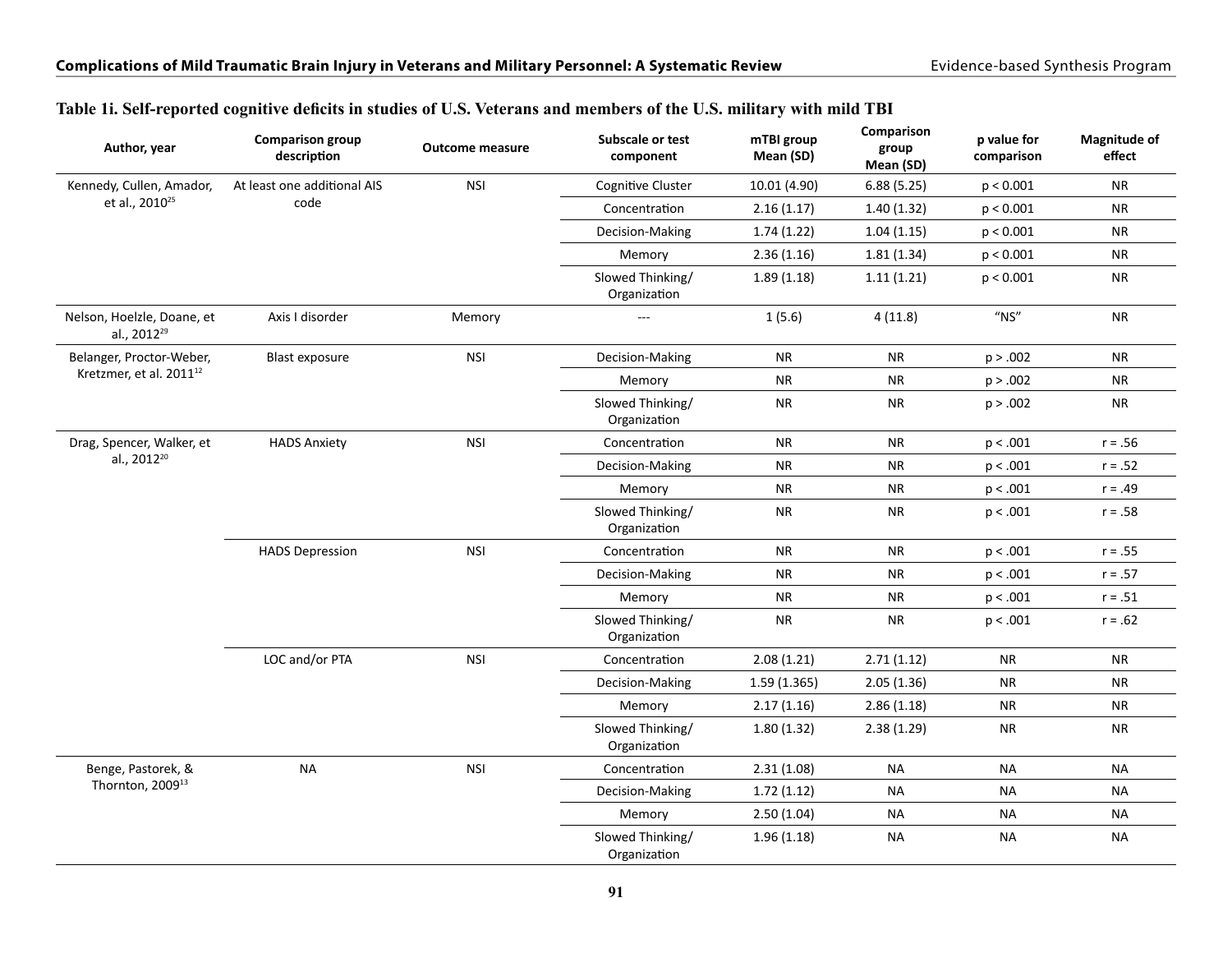#### Complications of Mild Traumatic Brain Injury in Veterans and Military Personnel: A Systematic Review **Exidence-based Synthesis Program**

| Author, year                                             | <b>Comparison group</b><br>description      | <b>Outcome measure</b> | Subscale or test<br>component                                      | mTBI group<br>Mean (SD) | Comparison<br>group<br>Mean (SD) | p value for<br>comparison | Magnitude of<br>effect |
|----------------------------------------------------------|---------------------------------------------|------------------------|--------------------------------------------------------------------|-------------------------|----------------------------------|---------------------------|------------------------|
| Belanger, Proctor-Weber,                                 | PCL score > 50                              | <b>NSI</b>             | Decision-Making                                                    | <b>NR</b>               | <b>NR</b>                        | p < .002                  | <b>NR</b>              |
| Kretzmer, et al. 2011 <sup>12</sup>                      |                                             |                        | Memory                                                             | <b>NR</b>               | <b>NR</b>                        | p < .002                  | <b>NR</b>              |
|                                                          |                                             |                        | Slowed Thinking/<br>Organization                                   | <b>NR</b>               | <b>NR</b>                        | p < .002                  | <b>NR</b>              |
| Cooper, Kennedy, Cullen,                                 | PCL-C ≥60 (controls had<br>$PCL-C \leq 30$  | <b>NSI</b>             | <b>Cognitive Cluster</b>                                           | 3.04(3.40)              | 13.32 (3.90)                     | p < .0001                 | <b>NR</b>              |
| et al., 2011 <sup>17</sup>                               |                                             |                        | Concentration                                                      | 0.47(0.79)              | 2.87(0.88)                       | p < .0001                 | <b>NR</b>              |
|                                                          |                                             |                        | Decision-Making                                                    | 0.33(0.73)              | 2.28(1.13)                       | p < .0001                 | <b>NR</b>              |
|                                                          |                                             |                        | Memory                                                             | 0.95(1.14)              | 3.00(0.91)                       | p < .0001                 | <b>NR</b>              |
|                                                          |                                             |                        | Slowed Thinking/<br>Organization                                   | 0.42(0.81)              | 2.57(0.98)                       | p < .0001                 | <b>NR</b>              |
| Drag, Spencer, Walker, et                                | PCL-M score                                 | <b>NSI</b>             | Concentration                                                      | <b>NR</b>               | <b>NR</b>                        | p < .001                  | $r = .59$              |
| al., 2012 <sup>20</sup>                                  |                                             |                        | Decision-Making                                                    | <b>NR</b>               | <b>NR</b>                        | p < .001                  | $r = .63$              |
|                                                          |                                             |                        | Memory                                                             | <b>NR</b>               | <b>NR</b>                        | p < .001                  | $r = .53$              |
|                                                          |                                             |                        | Slowed Thinking/<br>Organization                                   | <b>NR</b>               | <b>NR</b>                        | p < .001                  | $r = .68$              |
| Schiehser, Delis, Filoteo, et<br>al., 2011 <sup>35</sup> | Same population with<br>moderate/severe TBI | FrSBe                  | Subjective Executive<br>Dysfunction pre- to post-<br>injury change | 10.8(14.2)              | 21.6(18.3)                       | $p = .01$                 | <b>NR</b>              |
| Drag, Spencer, Walker, et                                | Service connected                           | <b>NSI</b>             | Concentration                                                      | <b>NR</b>               | <b>NR</b>                        | p < .05                   | <b>NR</b>              |
| al., 2012 <sup>20</sup>                                  |                                             |                        | Decision-Making                                                    | <b>NR</b>               | <b>NR</b>                        | p < .05                   | <b>NR</b>              |
|                                                          |                                             |                        | Memory                                                             | <b>NR</b>               | <b>NR</b>                        | p < .001                  | <b>NR</b>              |
|                                                          |                                             |                        | Slowed Thinking/<br>Organization                                   | <b>NR</b>               | <b>NR</b>                        | p < .05                   | <b>NR</b>              |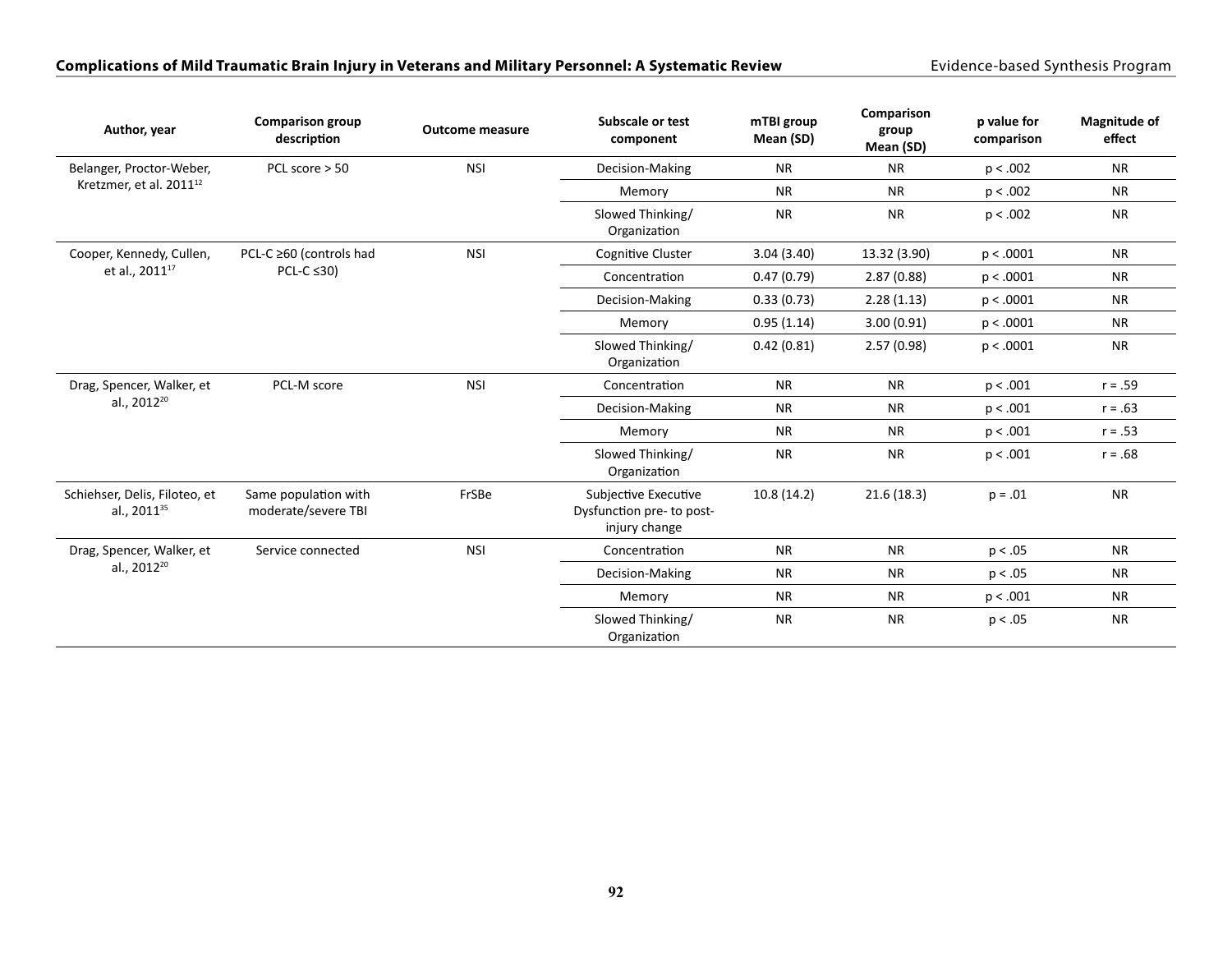## **Physical Health Outcomes**

**Table 2a. Headache outcomes in studies of U.S. Veterans and members of the U.S. military with mild TBI**

| Author, year                                                    | Comparison group description                                                  | <b>Outcome measure</b>                                | mTBI group<br>Mean (SD) or<br>% of subjects | Comparison<br>group<br>Mean (SD) or<br>% of subjects | p value for<br>comparison | <b>Magnitude of</b><br>effect |
|-----------------------------------------------------------------|-------------------------------------------------------------------------------|-------------------------------------------------------|---------------------------------------------|------------------------------------------------------|---------------------------|-------------------------------|
| Kennedy, Cullen, Amador,<br>et al., 2010 <sup>25</sup>          | At least one additional AIS code                                              | NSI: Headaches                                        | 2.71(1.10)                                  | 1.45(1.30)                                           | p < 0.001                 | <b>NR</b>                     |
| Nelson, Hoelzle, Doane, et<br>al., 2012 <sup>29</sup>           | Axis I disorder                                                               | Headache                                              | 6(33.3)                                     | 12 (35.3)                                            | $''$ NS"                  | <b>NR</b>                     |
| Belanger, Proctor-Weber,<br>Kretzmer, et al. 2011 <sup>12</sup> | <b>Blast exposure</b>                                                         | NSI: Headaches                                        | <b>NR</b>                                   | <b>NR</b>                                            | p < .002                  | <b>NR</b>                     |
| Cooper, Chau, Armistead-<br>Jehle, et al., 2012 <sup>16</sup>   | <b>Blast exposure</b>                                                         | HIT-6                                                 | 54.32 (9.44)                                | 56.03 (9.54)                                         | $p = 0.489$               | <b>NR</b>                     |
| Ruff, Ruff, & Wang, 2009 <sup>34</sup>                          | Headache intervention involving                                               | Headache frequency (number per month)                 | 12.40 (.94)                                 | 4.77(0.19)                                           | p < .001                  | <b>NR</b>                     |
|                                                                 | sleep hygiene, Prazosin,<br>headache and pain education,<br>and group therapy | Headache pain level (scale 0-10)                      | 7.28(.27)                                   | 4.08(.19)                                            | p < .001                  | <b>NR</b>                     |
| Benge, Pastorek, &<br>Thornton, 2009 <sup>13</sup>              | <b>NA</b>                                                                     | NSI: Headaches                                        | 2.29(1.04)                                  | <b>NA</b>                                            | <b>NA</b>                 | <b>NA</b>                     |
| Patil, St. Andre, Crisen, et                                    | <b>NA</b>                                                                     | Neurology referral for headaches                      | $82/246 = 33.3%$                            | <b>NA</b>                                            | <b>NA</b>                 | <b>NA</b>                     |
| al., 2011 <sup>31</sup>                                         |                                                                               | Neurology referral for headaches, Chronic daily type  | $11/246 = 4.47%$                            | <b>NA</b>                                            | <b>NA</b>                 | <b>NA</b>                     |
|                                                                 |                                                                               | Neurology referral for headaches, Cluster type        | $1/246 = 0.41%$                             | <b>NA</b>                                            | <b>NA</b>                 | <b>NA</b>                     |
|                                                                 |                                                                               | Neurology referral for headaches, Migraine type       | $25/246 = 10.16%$                           | <b>NA</b>                                            | <b>NA</b>                 | <b>NA</b>                     |
|                                                                 |                                                                               | Neurology referral for headaches, Mixed type          | $8/246 = 3.25%$                             | <b>NA</b>                                            | <b>NA</b>                 | <b>NA</b>                     |
|                                                                 |                                                                               | Neurology referral for headaches, Other type          | $1/246 = 0.41%$                             | NА                                                   | <b>NA</b>                 | NА                            |
|                                                                 |                                                                               | Neurology referral for headaches, Post-traumatic type | $4/246 = 1.63%$                             | <b>NA</b>                                            | <b>NA</b>                 | <b>NA</b>                     |
|                                                                 |                                                                               | Neurology referral for headaches, Tension type        | $6/246 = 2.44%$                             | <b>NA</b>                                            | <b>NA</b>                 | <b>NA</b>                     |
| Theeler & Erickson, 2009 <sup>38</sup>                          | <b>NA</b>                                                                     | Headaches started < 1 week after trauma               | $12/33 = 36%$                               | <b>NA</b>                                            | <b>NA</b>                 | <b>NA</b>                     |
|                                                                 |                                                                               | Headaches started > 1 month after trauma              | $3/33 = 9%$                                 | <b>NA</b>                                            | <b>NA</b>                 | <b>NA</b>                     |
|                                                                 |                                                                               | Headaches started 1 week to 1 month after trauma      | $1/33 = 3%$                                 | <b>NA</b>                                            | <b>NA</b>                 | <b>NA</b>                     |
|                                                                 |                                                                               | Unspecified onset of headache after trauma            | $5/33 = 15%$                                | <b>NA</b>                                            | <b>NA</b>                 | <b>NA</b>                     |
|                                                                 |                                                                               | Worsening of pre-existing headaches                   | $12/33 = 36%$                               | <b>NA</b>                                            | <b>NA</b>                 | <b>NA</b>                     |
| Belanger, Proctor-Weber,<br>Kretzmer, et al. 2011 <sup>12</sup> | PCL score $> 50$                                                              | NSI: Headaches                                        | <b>NR</b>                                   | <b>NR</b>                                            | p < .002                  | <b>NR</b>                     |
| Cooper, Kennedy, Cullen, et<br>al., 2011 <sup>17</sup>          | PCL-C ≥60 (controls had PCL-C<br>$\leq 30$                                    | NSI: Headaches                                        | 1.01(1.15)                                  | 2.79(1.18)                                           | p < .0001                 | <b>NR</b>                     |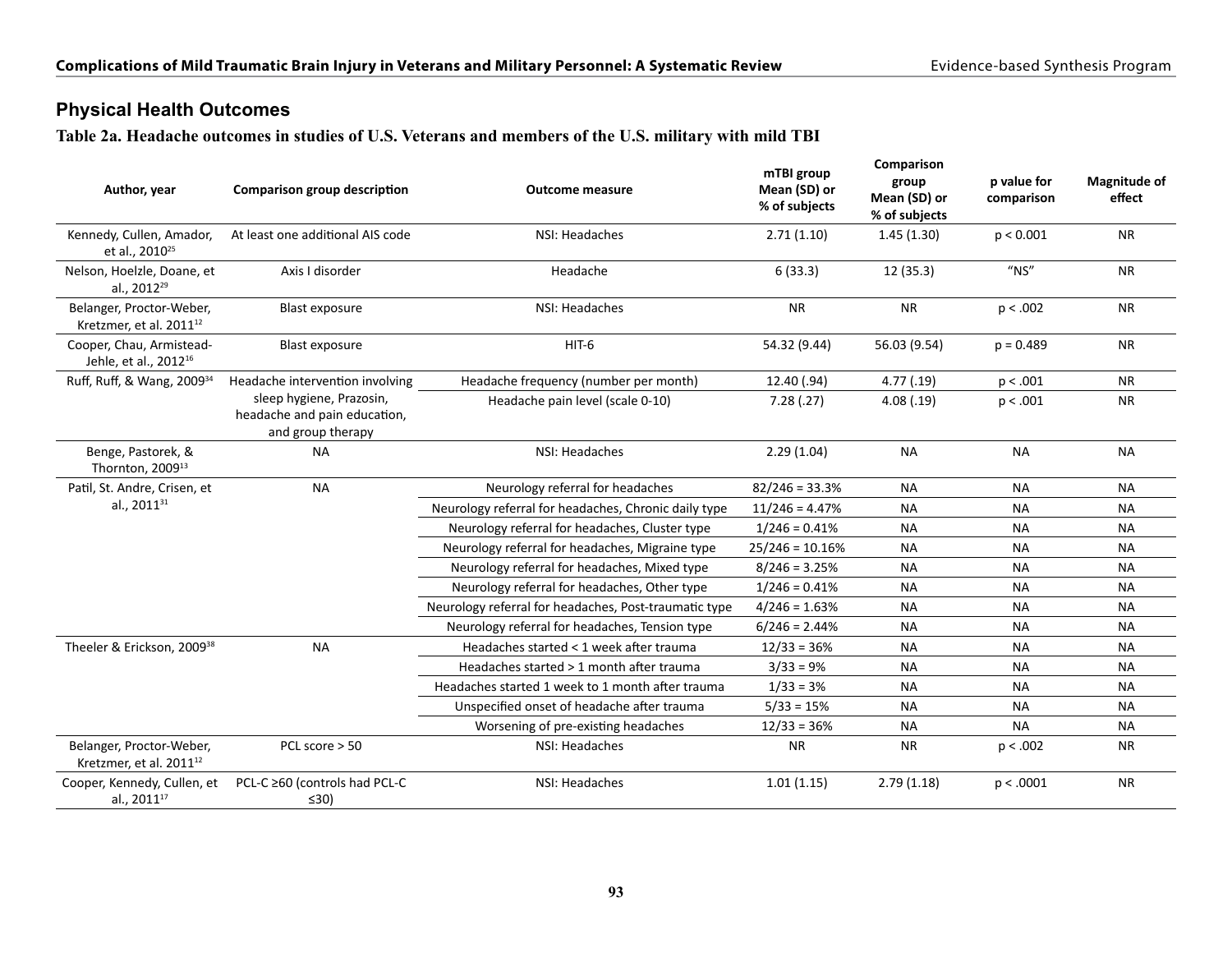#### Complications of Mild Traumatic Brain Injury in Veterans and Military Personnel: A Systematic Review **Exidence-based Synthesis Program**

| Author, year                                            | Comparison group description                  | <b>Outcome measure</b>                                    | mTBI group<br>Mean (SD) or<br>% of subjects | Comparison<br>group<br>Mean (SD) or<br>% of subjects | p value for<br>comparison | <b>Magnitude of</b><br>effect |
|---------------------------------------------------------|-----------------------------------------------|-----------------------------------------------------------|---------------------------------------------|------------------------------------------------------|---------------------------|-------------------------------|
| Ruff, Ruff, & Wang, 2008 <sup>33</sup>                  | Positive neurological and/or                  | Headache frequency: > 10 per month                        | $0/0 = 0\%$                                 | $31/74 = 42%$                                        | p < .001                  | <b>NR</b>                     |
|                                                         | neuropsychological findings                   | Headache frequency: > 4 per month                         | $2/6 = 33%$                                 | $71/74 = 96%$                                        | p < .001                  | <b>NR</b>                     |
|                                                         |                                               | Headache frequency: Daily                                 | $0/0 = 0\%$                                 | $10/14 = 14%$                                        | p < .001                  | <b>NR</b>                     |
|                                                         |                                               | Headache pain level (scale 0-10)                          | 4.33(0.27)                                  | 7.28(.27)                                            | p < .001                  | <b>NR</b>                     |
|                                                         |                                               | Headache: Migraine type                                   | $0/0 = 0\%$                                 | $14/74 = 19%$                                        | p < .001                  | <b>NR</b>                     |
|                                                         |                                               | Headache: Mixed type                                      | $0/0 = 0\%$                                 | $30/74 = 41%$                                        | p < .001                  | <b>NR</b>                     |
|                                                         |                                               | Headache: Tension type                                    | $6/6 = 100%$                                | $30/74 = 41%$                                        | p < .001                  | <b>NR</b>                     |
| Patil, St. Andre, Crisen, et<br>al., 2011 <sup>31</sup> | Referral to Neurology clinic for<br>headaches | NSI: Headache                                             | 1.97(0.91)                                  | 2.87(0.80)                                           | p < .01                   | <b>NR</b>                     |
| Theeler & Erickson, 2009 <sup>38</sup>                  | Same population without mTBI                  | Headache days per month after deployment<br>(days/month)  | 11.9(10.0)                                  | 10.3(8.0)                                            | <b>NR</b>                 | <b>NR</b>                     |
|                                                         |                                               | Headache days per month during deployment<br>(days/month) | 14.5(11.7)                                  | 9.4(9.4)                                             | <b>NR</b>                 | <b>NR</b>                     |
|                                                         |                                               | Headache duration (hours)                                 | 8.8(7.3)                                    | 7.5(5.2)                                             | <b>NR</b>                 | <b>NR</b>                     |
|                                                         |                                               | Headache NOS                                              | $7/33 = 21%$                                | $7/48 = 14%$                                         | <b>NR</b>                 | <b>NR</b>                     |
|                                                         |                                               | Headache severity (0-10 scale)                            | 7.1(1.5)                                    | 7.1(1.2)                                             | <b>NR</b>                 | <b>NR</b>                     |
|                                                         |                                               | Medication overuse headache                               | $4/33 = 12%$                                | $0/48 = 0%$                                          | <b>NR</b>                 | <b>NR</b>                     |
|                                                         |                                               | <b>MIDAS</b>                                              | 30.8 (44.3)                                 | 26.8 (27.5)                                          | <b>NR</b>                 | <b>NR</b>                     |
|                                                         |                                               | Migraine with aura                                        | $8/33 = 24%$                                | $3/48 = 6%$                                          | <b>NR</b>                 | <b>NR</b>                     |
|                                                         |                                               | Migraine without aura                                     | $15/33 = 45%$                               | $30/48 = 62%$                                        | <b>NR</b>                 | <b>NR</b>                     |
|                                                         |                                               | Multiple headache types                                   | $10/33 = 30%$                               | $16/48 = 33%$                                        | <b>NR</b>                 | <b>NR</b>                     |
|                                                         |                                               | Occipital headache                                        | $5/33 = 15%$                                | $3/48 = 6%$                                          | <b>NR</b>                 | <b>NR</b>                     |
|                                                         |                                               | Probable migraine                                         | $3/33 = 9%$                                 | $5/48 = 10%$                                         | <b>NR</b>                 | <b>NR</b>                     |
|                                                         |                                               | Tension-type headache                                     | $5/33 = 15%$                                | $13/48 = 27%$                                        | <b>NR</b>                 | <b>NR</b>                     |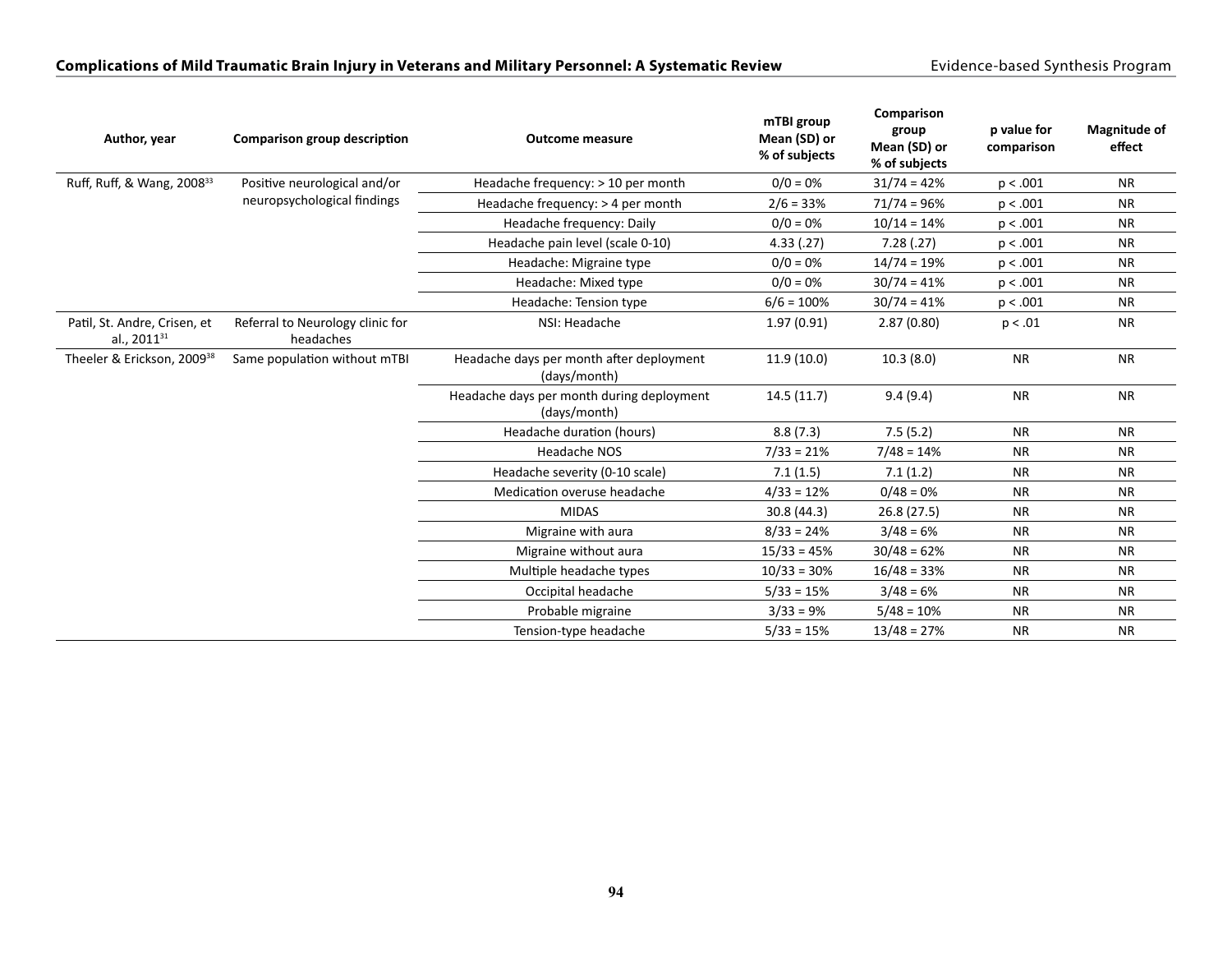#### **Table 2b. Pain outcomes in studies of U.S. Veterans and members of the U.S. military with mild TBI**

| Author, year                                    | Comparison group<br>description             | <b>Outcome measure</b>                                                                                                         | mTBI group       | <b>Comparison group</b> | p value for<br>comparison | <b>Magnitude of effect</b> |
|-------------------------------------------------|---------------------------------------------|--------------------------------------------------------------------------------------------------------------------------------|------------------|-------------------------|---------------------------|----------------------------|
| Barnes, Walter, & Chard,<br>$2012^9$            | Same population<br>without mTBI             | Pain (On a scale of 0 to 10, with 0 as no<br>pain and 10 as the worst pain possible, how<br>would you rate your current pain?) | Median = $3.5$   | Median = $2.0$          | $p = .18$                 | Cohen's $d = .30$          |
| Lew, Pogoda, Hsu, et al.,<br>2010 <sup>27</sup> | Same population with<br>moderate/severe TBI | Pain in the past 30-days                                                                                                       | $112/125 = 90\%$ | $6/6 = 100\%$           | $p = .53$                 | <b>NR</b>                  |

#### **Table 2c. Vestibular outcomes in studies of U.S. Veterans and members of the U.S. military with mild TBI**

| Author, year                                          | Comparison group description                                                                                                                                                                   | <b>Outcome measure</b> | mTBI group<br>Mean (SD) | <b>Comparison group</b><br>Mean (SD) | p value for<br>comparison                            | <b>Magnitude of effect</b> |
|-------------------------------------------------------|------------------------------------------------------------------------------------------------------------------------------------------------------------------------------------------------|------------------------|-------------------------|--------------------------------------|------------------------------------------------------|----------------------------|
| Belanger, Proctor-Weber,                              | <b>Blast exposure</b>                                                                                                                                                                          | NSI: Feeling Dizzy     | <b>NR</b>               | <b>NR</b>                            | p > .002                                             | <b>NR</b>                  |
| Kretzmer, et al. 2011 <sup>12</sup>                   |                                                                                                                                                                                                | NSI: Loss of Balance   | <b>NR</b>               | <b>NR</b>                            | p > .002                                             | <b>NR</b>                  |
|                                                       |                                                                                                                                                                                                | NSI: Poor Coordination | <b>NR</b>               | <b>NR</b>                            | p > .002                                             | <b>NR</b>                  |
|                                                       | PCL score > 50                                                                                                                                                                                 | NSI: Feeling Dizzy     | <b>NR</b>               | <b>NR</b>                            | p < .002                                             | <b>NR</b>                  |
|                                                       |                                                                                                                                                                                                | NSI: Loss of Balance   | <b>NR</b>               | <b>NR</b>                            | p < .002                                             | <b>NR</b>                  |
|                                                       |                                                                                                                                                                                                | NSI: Poor Coordination | <b>NR</b>               | <b>NR</b>                            | p < .002                                             | <b>NR</b>                  |
| Benge, Pastorek, &                                    | <b>NA</b>                                                                                                                                                                                      | NSI: Feeling Dizzy     | 1.47(.86)               | <b>NA</b>                            | <b>NA</b>                                            | <b>NA</b>                  |
| Thornton, 2009 <sup>13</sup>                          |                                                                                                                                                                                                | NSI: Loss of Balance   | 1.32(0.92)              | <b>NA</b>                            | <b>NA</b>                                            | <b>NA</b>                  |
|                                                       |                                                                                                                                                                                                | NSI: Poor Coordination | 1.32(0.93)              | <b>NA</b>                            | <b>NA</b>                                            | <b>NA</b>                  |
| Cooper, Kennedy, Cullen, et                           | PCL-C ≥60 (controls had PCL-C ≤30)                                                                                                                                                             | NSI: Feeling Dizzy     | 0.52(0.81)              | 1.88(1.13)                           | p < .0001                                            | <b>NR</b>                  |
| al., 2011 <sup>17</sup>                               |                                                                                                                                                                                                | NSI: Loss of Balance   | 0.45(0.66)              | 1.89(1.04)                           | p < .0001                                            | <b>NR</b>                  |
|                                                       |                                                                                                                                                                                                | NSI: Poor Coordination | 0.30(0.55)              | 1.98(1.04)                           | p < .0001                                            | <b>NR</b>                  |
| Gottshall, Drake, Gray, et<br>al., 2003 <sup>23</sup> | Control volunteer subjects without TBI.<br>Not explicitly stated whether controls<br>came from the same population as cases,<br>but the controls were evaluated at the<br>same time and place. | DHI                    | <b>NR</b>               | <b>NR</b>                            | $p < .01$ for weeks 1, 2,<br>3, & 4 following injury | <b>NR</b>                  |
|                                                       | Control volunteer subjects without TBI.<br>Not explicitly stated whether controls<br>came from the same population as cases,<br>but the controls were evaluated at the<br>same time and place. | <b>DVAT</b>            | <b>NR</b>               | <b>NR</b>                            | $p < .01$ for week 1<br>$p > .01$ for week 4         | <b>NR</b>                  |
| Kennedy, Cullen, Amador,                              | At least one additional AIS code                                                                                                                                                               | NSI: Feeling Dizzy     | 1.44(1.09)              | 0.94(1.05)                           | p < 0.001                                            | <b>NR</b>                  |
| et al., 2010 <sup>25</sup>                            |                                                                                                                                                                                                | NSI: Loss of Balance   | 1.30(1.08)              | 0.92(0.98)                           | $p = 0.002$                                          | <b>NR</b>                  |
|                                                       |                                                                                                                                                                                                | NSI: Poor Coordination | 1.71(1.05)              | 0.92(1.03)                           | p < 0.001                                            | <b>NR</b>                  |
| Nelson, Hoelzle, Doane, et                            | Axis I disorder                                                                                                                                                                                | Disorientation         | 7(38.9)                 | 13 (38.2)                            | $''$ NS"                                             | <b>NR</b>                  |
| al., 2012 <sup>29</sup>                               |                                                                                                                                                                                                | <b>Dizziness</b>       | 5(27.8)                 | 8(23.5)                              | $''$ NS"                                             | <b>NR</b>                  |
|                                                       |                                                                                                                                                                                                | Imbalance              | 2(11.1)                 | 4(11.8)                              | $''$ NS"                                             | <b>NR</b>                  |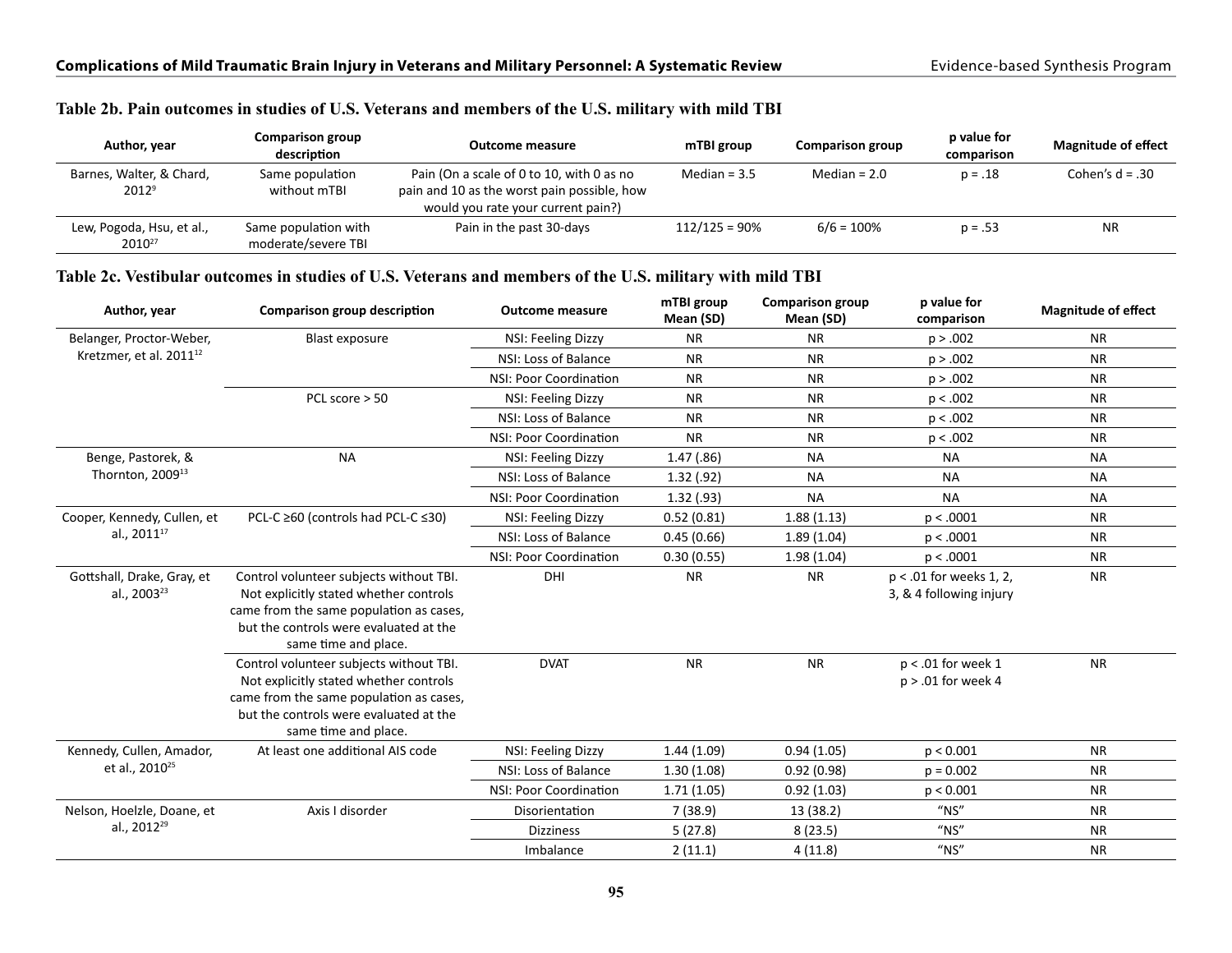| Author, year                                   | Comparison group description     | <b>Outcome measure</b>    | mTBI group | <b>Comparison group</b> | p value for<br>comparison              | <b>Magnitude of effect</b> |
|------------------------------------------------|----------------------------------|---------------------------|------------|-------------------------|----------------------------------------|----------------------------|
| Kennedy, Cullen, Amador, et al.,               | At least one additional AIS code | NSI: Sensitivity to Light | 1.56(1.26) | 0.85(1.22)              | p < 0.001                              | <b>NR</b>                  |
| $2010^{25}$                                    |                                  | NSI: Vision Problems      | 1.18(1.16) | 0.86(1.16)              | $p = 0.022$                            | <b>NR</b>                  |
| Nelson, Hoelzle, Doane, et al.,<br>$2012^{29}$ | Axis I disorder                  | Photophobia               | 4(22.2)    | 6(17.6)                 | $^{\prime\prime}$ NS $^{\prime\prime}$ | <b>NR</b>                  |
| Belanger, Proctor-Weber,                       | Blast exposure                   | NSI: Sensitivity to Light | <b>NR</b>  | <b>NR</b>               | p > .002                               | <b>NR</b>                  |
| Kretzmer, et al. 2011 <sup>12</sup>            |                                  | NSI: Vision Problems      | <b>NR</b>  | <b>NR</b>               | p > .002                               | <b>NR</b>                  |
| Benge, Pastorek, & Thornton,                   | <b>NA</b>                        | NSI: Sensitivity to Light | 1.72(1.17) | <b>NA</b>               | <b>NA</b>                              | <b>NA</b>                  |
| $2009^{13}$                                    |                                  | NSI: Vision Problems      | 1.51(1.07) | <b>NA</b>               | <b>NA</b>                              | <b>NA</b>                  |
| Belanger, Proctor-Weber,                       | PCL score $> 50$                 | NSI: Sensitivity to Light | <b>NR</b>  | <b>NR</b>               | p < .002                               | <b>NR</b>                  |
| Kretzmer, et al., $2011^{12}$                  |                                  | NSI: Vision Problems      | <b>NR</b>  | <b>NR</b>               | p < .002                               | <b>NR</b>                  |
| Cooper, Kennedy, Cullen, et al.,               | PCL-C ≥60 (controls had PCL-C    | NSI: Sensitivity to Light | 0.65(0.99) | 2.06(1.44)              | p < .0001                              | <b>NR</b>                  |
| $2011^{17}$                                    | $\leq 30$                        | NSI: Vision Problems      | 0.51(0.99) | 1.68(1.23)              | p < .0001                              | <b>NR</b>                  |

#### **Table 2d. Vision outcomes in studies of U.S. Veterans and members of the U.S. military with mild TBI**

#### **Table 2e. Hearing outcomes in studies of U.S. Veterans and members of the U.S. military with mild TBI**

| Author, year                              | Comparison group description     | <b>Outcome measure</b> |                           | mTBI group<br>Mean (SD) | <b>Comparison group</b><br>Mean (SD) | p value for<br>comparison              | <b>Magnitude of effect</b> |
|-------------------------------------------|----------------------------------|------------------------|---------------------------|-------------------------|--------------------------------------|----------------------------------------|----------------------------|
| Belanger, Proctor-Weber,                  | Blast exposure                   | <b>NSI</b>             | <b>Hearing Difficulty</b> | <b>NR</b>               | <b>NR</b>                            | p < .002                               | <b>NR</b>                  |
| Kretzmer, et al., 2011 <sup>12</sup>      |                                  |                        | Sensitivity to Noise      | <b>NR</b>               | <b>NR</b>                            | p > .002                               | <b>NR</b>                  |
|                                           | PCL score $>$ 50                 | <b>NSI</b>             | <b>Hearing Difficulty</b> | <b>NR</b>               | <b>NR</b>                            | p < .002                               | <b>NR</b>                  |
|                                           |                                  |                        | Sensitivity to Noise      | <b>NR</b>               | <b>NR</b>                            | p < .002                               | <b>NR</b>                  |
| <b>NA</b><br>Benge, Pastorek, & Thornton, |                                  | <b>NSI</b>             | <b>Hearing Difficulty</b> | 1.88(1.06)              | <b>NA</b>                            | <b>NA</b>                              | <b>NA</b>                  |
| 200913                                    |                                  |                        | Sensitivity to Noise      | 1.85(1.11)              | <b>NA</b>                            | <b>NA</b>                              | <b>NA</b>                  |
| Cooper, Kennedy, Cullen, et al.,          | PCL-C ≥60 (controls had PCL-C    | <b>NSI</b>             | Sensitivity to Noise      | 0.48(0.87)              | 2.50(1.09)                           | p < .0001                              | <b>NR</b>                  |
| 201117                                    | $\leq 30$                        |                        | <b>Hearing Difficulty</b> | 0.70(1.02)              | 2.06(1.11)                           | p < .0001                              | <b>NR</b>                  |
| Kennedy, Cullen, Amador, et al.,          | At least one additional AIS code | <b>NSI</b>             | Sensitivity to Noise      | 1.86(1.17)              | 1.29(1.41)                           | p < 0.001                              | <b>NR</b>                  |
| 2010 <sup>25</sup>                        |                                  |                        | <b>Hearing Difficulty</b> | 1.46(1.12)              | 1.39(1.28)                           | $p = 0.620$                            | <b>NR</b>                  |
| Nelson, Hoelzle, Doane, et al.,           | Axis I disorder                  |                        | Tinnitus                  | 8(44.4)                 | 13 (38.2)                            | $^{\prime\prime}$ NS $^{\prime\prime}$ | <b>NR</b>                  |
| 2012 <sup>29</sup>                        |                                  |                        | Phonophobia               | 4(22.2)                 | 4(11.8)                              | $^{\prime\prime}$ NS $^{\prime\prime}$ | <b>NR</b>                  |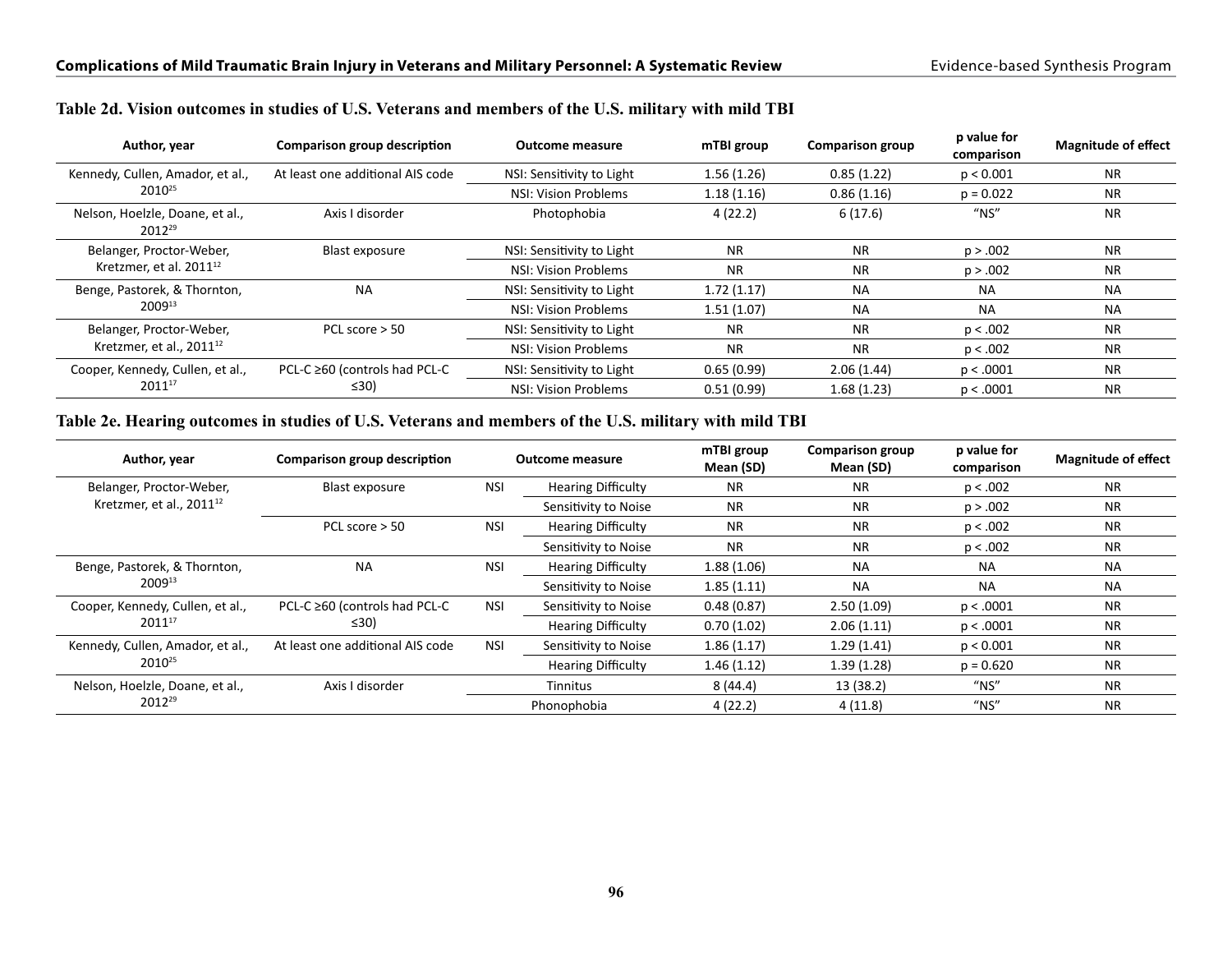| Author, year                                                     | <b>Comparison group</b><br>description      | <b>Outcome measure</b>                        | mTBI group<br>Mean (SD) or<br>% of subjects | Comparison<br>group<br>Mean (SD) or<br>% of subjects | p value for<br>comparison | <b>Magnitude of</b><br>effect |
|------------------------------------------------------------------|---------------------------------------------|-----------------------------------------------|---------------------------------------------|------------------------------------------------------|---------------------------|-------------------------------|
| Kennedy, Cullen, Amador, et al.,<br>2010 <sup>25</sup>           | At least one additional<br>AIS code         | NSI: Numbness or Tingling                     | 1.02(1.08)                                  | 1.22(1.32)                                           | $p = 0.157$               | <b>NR</b>                     |
| Belanger, Proctor-Weber, Kretzmer, et<br>al., 2011 <sup>12</sup> | Blast exposure                              | NSI: Numbness or Tingling                     | <b>NR</b>                                   | <b>NR</b>                                            | p > .002                  | <b>NR</b>                     |
| Ruff, Riechers, Wang, et al., 2012 <sup>32</sup>                 | LOC.                                        | Neurological deficits based on<br>examination | $0/16 = 0%$                                 | $65/125 = 52%$                                       | p < .001                  | <b>NR</b>                     |
| Benge, Pastorek, & Thornton, 2009 <sup>13</sup>                  | <b>NA</b>                                   | NSI: Numbness or Tingling                     | 1.61(1.19)                                  | <b>NA</b>                                            | <b>NA</b>                 | <b>NA</b>                     |
| Belanger, Proctor-Weber, Kretzmer, et<br>al., $2011^{12}$        | PCL score > 50                              | NSI: Numbness or Tingling                     | <b>NR</b>                                   | <b>NR</b>                                            | p < .002                  | <b>NR</b>                     |
| Cooper, Kennedy, Cullen, et al., 2011 <sup>17</sup>              | PCL-C ≥60 (controls had<br>PCL-C $\leq$ 30) | NSI: Numbness or Tingling                     | 0.76(0.96)                                  | 1.83(1.26)                                           | p < .0001                 | <b>NR</b>                     |

#### **Table 2f. Neurological outcomes in studies of U.S. Veterans and members of the U.S. military with mild TBI**

#### **Table 2g. Nausea/appetite outcomes in studies of U.S. Veterans and members of the U.S. military with mild TBI**

| Author, year                                                               | <b>Comparison group</b><br>description |                          | <b>Outcome measure</b>   | mTBI group<br>Mean (SD) | Comparison<br>group<br>Mean (SD) | p value for<br>comparison | Magnitude of<br>effect |
|----------------------------------------------------------------------------|----------------------------------------|--------------------------|--------------------------|-------------------------|----------------------------------|---------------------------|------------------------|
| Belanger, Proctor-Weber, Kretzmer, et                                      | Blast exposure                         | <b>NSI</b>               | Change in Taste or Smell | <b>NR</b>               | <b>NR</b>                        | p > .002                  | <b>NR</b>              |
| al., 2011 <sup>12</sup>                                                    |                                        |                          | Loss of Appetite         | <b>NR</b>               | <b>NR</b>                        | p > .002                  | <b>NR</b>              |
|                                                                            |                                        |                          | Nausea                   | <b>NR</b>               | <b>NR</b>                        | p > .002                  | <b>NR</b>              |
|                                                                            | PCL score $> 50$                       | <b>NSI</b>               | Change in Taste or Smell | <b>NR</b>               | <b>NR</b>                        | p < .002                  | <b>NR</b>              |
|                                                                            |                                        |                          | Loss of Appetite         | <b>NR</b>               | <b>NR</b>                        | p < .002                  | <b>NR</b>              |
|                                                                            |                                        |                          | Nausea                   | <b>NR</b>               | <b>NR</b>                        | p < .002                  | <b>NR</b>              |
| <b>NA</b><br><b>NSI</b><br>Benge, Pastorek, & Thornton, 2009 <sup>13</sup> |                                        | Change in Taste or Smell | 0.82(1.03)               | <b>NA</b>               | <b>NA</b>                        | <b>NA</b>                 |                        |
|                                                                            |                                        |                          | Loss of Appetite         | 1.53(1.13)              | <b>NA</b>                        | <b>NA</b>                 | <b>NA</b>              |
|                                                                            |                                        |                          | Nausea                   | 1.13(1.01)              | <b>NA</b>                        | <b>NA</b>                 | <b>NA</b>              |
| Cooper, Kennedy, Cullen, et al., 2011 <sup>17</sup>                        | PCL-C ≥60 (controls had                | <b>NSI</b>               | Change in Taste or Smell | 0.15(0.60)              | 1.14(1.14)                       | p < .0001                 | <b>NR</b>              |
|                                                                            | PCL-C $\leq$ 30)                       |                          | Loss of Appetite         | 0.50(0.84)              | 2.05(1.10)                       | p < .0001                 | <b>NR</b>              |
|                                                                            |                                        |                          | Nausea                   | 0.31(0.70)              | 1.57(1.12)                       | p < .0001                 | <b>NR</b>              |
| Kennedy, Cullen, Amador, et al.,                                           | At least one additional                | <b>NSI</b>               | Change in Taste or Smell | 0.54(0.92)              | 0.49(0.90)                       | $p = 0.681$               | <b>NR</b>              |
| 2010 <sup>25</sup>                                                         | AIS code                               |                          | Loss of Appetite         | 1.44(1.11)              | 1.13(1.16)                       | $p = 0.026$               | <b>NR</b>              |
|                                                                            |                                        |                          | Nausea                   | 1.12(1.07)              | 0.60(0.94)                       | p < 0.001                 | <b>NR</b>              |
| Nelson, Hoelzle, Doane, et al., 2012 <sup>29</sup>                         | Axis I disorder                        |                          | Nausea                   | 3(16.7)                 | 4 (11.8)                         | $"$ NS"                   | <b>NR</b>              |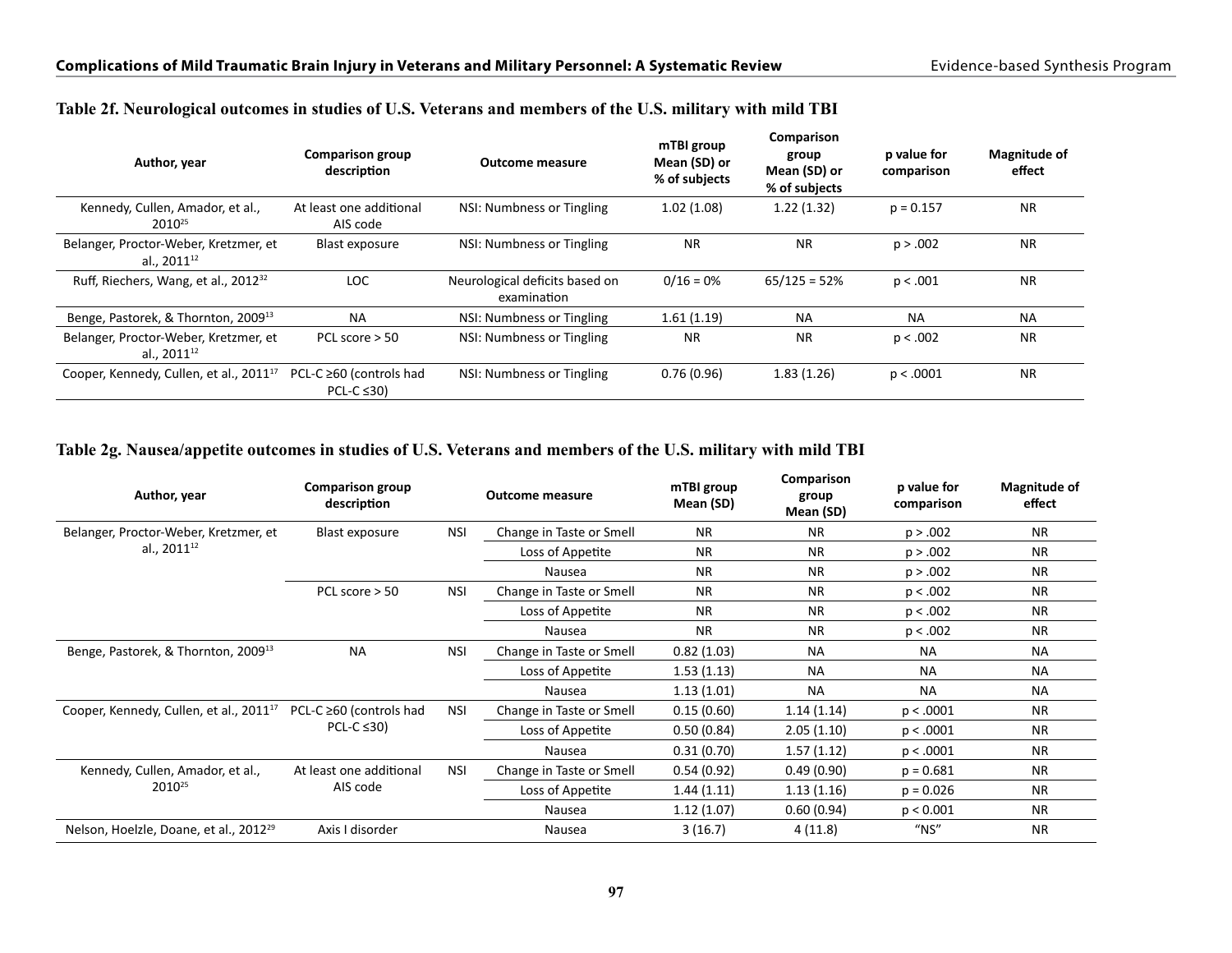### **Mental Health Outcomes**

**Table 3a. PTSD outcomes in studies of U.S. Veterans and members of the U.S. military with mild TBI**

| Author, year<br>Comparison group description<br><b>Outcome measure</b> | mTBI group<br>Mean (SD)          | Comparison<br>group<br>Mean (SD) | p value for<br>comparison    | Magnitude<br>of effect |               |               |           |
|------------------------------------------------------------------------|----------------------------------|----------------------------------|------------------------------|------------------------|---------------|---------------|-----------|
| Kennedy, Cullen, Amador, et al., 2010 <sup>25</sup>                    | At least one additional AIS code | PCL-C                            | Arousal With Reminder        | 3.02(1.39)             | 2.17(1.36)    | p < 0.001     | <b>NR</b> |
|                                                                        |                                  |                                  | <b>Avoid Activities</b>      | 2.50(1.39)             | 2.03(1.28)    | $p = 0.004$   | <b>NR</b> |
|                                                                        |                                  |                                  | <b>Avoid Thoughts</b>        | 2.92(1.42)             | 2.31(1.36)    | p < 0.001     | <b>NR</b> |
|                                                                        |                                  |                                  | Avoidance Cluster            | 17.72 (7.54)           | 13.93 (6.61)  | p < 0.001     | <b>NR</b> |
|                                                                        |                                  |                                  | <b>Disturbing Dreams</b>     | 3.10(1.42)             | 2.74(1.47)    | $p = 0.042$   | <b>NR</b> |
|                                                                        |                                  |                                  | <b>Disturbing Memories</b>   | 3.32(1.32)             | 3.03(1.43)    | $p = 0.086$   | <b>NR</b> |
|                                                                        |                                  |                                  | <b>Feeling Distant</b>       | 2.97(1.43)             | 2.10(1.22)    | p < 0.001     | <b>NR</b> |
|                                                                        |                                  |                                  | <b>Feeling Numb</b>          | 2.31(1.41)             | 1.85(1.19)    | $p = 0.004$   | <b>NR</b> |
|                                                                        |                                  |                                  | <b>Future Cut Short</b>      | 2.29(1.40)             | 1.85(1.24)    | $p = 0.006$   | <b>NR</b> |
|                                                                        |                                  |                                  | <b>Hyper-Arousal Cluster</b> | 17.47 (4.91)           | 13.65 (5.58)  | p < 0.001     | <b>NR</b> |
|                                                                        |                                  |                                  | Irritability                 | 3.18(1.32)             | 2.51(1.40)    | p < 0.001     | <b>NR</b> |
|                                                                        |                                  |                                  | Jumpy, Easily Startled       | 3.34(1.30)             | 2.72(1.41)    | p < 0.001     | <b>NR</b> |
|                                                                        |                                  |                                  | Loss of Interest             | 2.55(1.41)             | 2.01(1.19)    | $p = 0.001$   | <b>NR</b> |
|                                                                        |                                  |                                  | Poor Sleep                   | 4.11(1.16)             | 3.36(1.48)    | p < 0.001     | <b>NR</b> |
|                                                                        |                                  |                                  | Re-experiencing Cluster      | 14.95 (5.74)           | 12.07 (5.92)  | p < 0.001     | <b>NR</b> |
|                                                                        |                                  |                                  | <b>Reliving Experience</b>   | 2.54(1.29)             | 1.99(1.26)    | p < 0.001     | <b>NR</b> |
|                                                                        |                                  |                                  | Super-Alert, Watchful        | 3.44(1.28)             | 2.67(1.39)    | p < 0.001     | <b>NR</b> |
|                                                                        |                                  |                                  | <b>Total Score</b>           | 50.14 (16.66)          | 39.64 (16.72) | p < 0.001     | <b>NR</b> |
|                                                                        |                                  |                                  | <b>Trouble Concentrating</b> | 3.41(1.26)             | 2.46(1.39)    | p < 0.001     | <b>NR</b> |
|                                                                        |                                  |                                  | <b>Trouble Remembering</b>   | 2.48(1.42)             | 2.05(1.32)    | $p = 0.009$   | <b>NR</b> |
|                                                                        |                                  |                                  | <b>Upset When Reminded</b>   | 2.98(1.34)             | 2.42(1.36)    | $p = 0.001$   | <b>NR</b> |
| Nelson, Hoelzle, Doane, et al., 2012 <sup>29</sup>                     | Axis I disorder                  |                                  | <b>CAPS</b>                  | 9.8(12.1)              | 54.2 (52.5)   | "Significant" | <b>NR</b> |
|                                                                        |                                  |                                  | SCID-I: PTSD                 | 0(0.0)                 | 24 (70.6)     | $''$ NS"      | <b>NR</b> |
| Belanger, Proctor-Weber, Kretzmer, et al.,<br>201112                   | <b>Blast exposure</b>            |                                  | PCL                          | 37.3 (17.6)            | 41.5(17.4)    | $p = .047$    | <b>NR</b> |
| Cooper, Chau, Armistead-Jehle, et al., 2012 <sup>16</sup>              | <b>Blast exposure</b>            |                                  | PCL-M                        | 36.29 (14.72)          | 37.88 (16.42) | $p = .696$    | <b>NR</b> |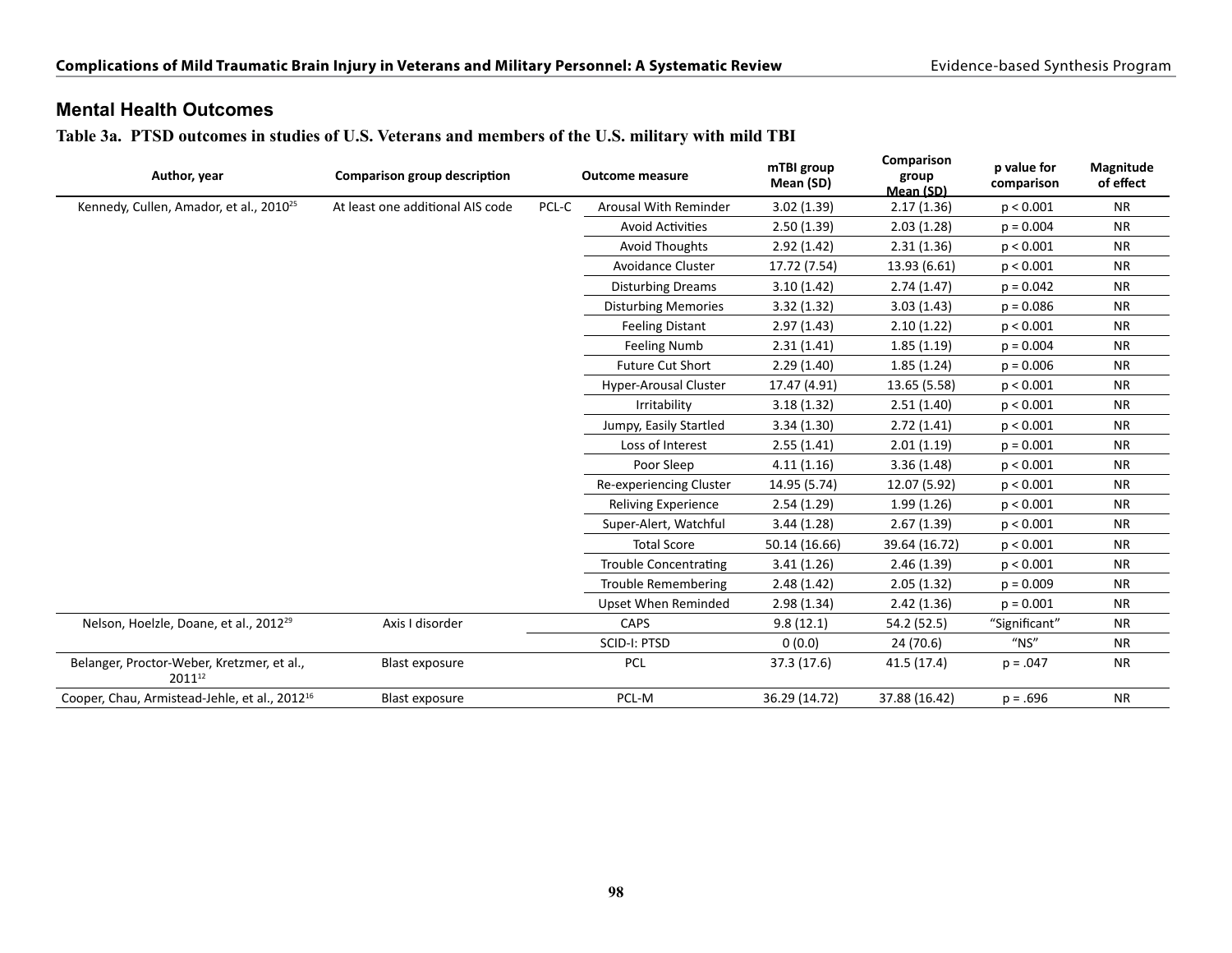#### Complications of Mild Traumatic Brain Injury in Veterans and Military Personnel: A Systematic Review **Exidence-based Synthesis Program**

| Author, year                                                              | <b>Comparison group description</b>                         | <b>Outcome measure</b>                                           |                                                                 | mTBI group<br>Mean (SD)                                  | Comparison<br>group<br>Mean (SD)                         | p value for<br>comparison                 | Magnitude<br>of effect |
|---------------------------------------------------------------------------|-------------------------------------------------------------|------------------------------------------------------------------|-----------------------------------------------------------------|----------------------------------------------------------|----------------------------------------------------------|-------------------------------------------|------------------------|
| Kennedy, Leal, Lewis, et al., 2010 <sup>26</sup>                          | <b>Blast exposure</b>                                       | PCL-C                                                            | Avoidance                                                       | All: 15.6 (7.0)<br>AOC: 14.8 (6.9)<br>LOC: 16.1 (7.1)    | All: 15.8 (7.4)<br>AOC: 14.9 (7.1)<br>LOC: 16.3 (7.5)    | All: $p = .826$<br>AOC: "NS"<br>LOC: "NS" | <b>NR</b>              |
|                                                                           |                                                             |                                                                  | Hyper-Arousal                                                   | All: 14.5 (5.7)<br>AOC: 14.0 (5.6)<br>LOC: 14.8 (5.8)    | All: 15.2 (5.6)<br>AOC: 14.6 (5.4)<br>LOC: 15.6 (5.7)    | All: $p = .202$<br>AOC: "NS"<br>LOC: "NS" | <b>NR</b>              |
|                                                                           |                                                             |                                                                  | Re-experiencing                                                 | All: 12.0 (5.7)<br>AOC: 11.8 (5.8)<br>LOC: 12.2 (5.8)    | All: 13.3 (5.9)<br>AOC: 12.6 (5.7)<br>LOC: 13.7 (5.9)    | All: $p = .020$<br>AOC: "NS"<br>LOC: "NS" | <b>NR</b>              |
|                                                                           |                                                             |                                                                  | <b>Total Score</b>                                              | All: 42.7 (16.9)<br>AOC: 40.6 (17.0)<br>LOC: 43.1 (17.0) | All: 44.3 (17.6)<br>AOC: 42.0 (16.8)<br>LOC: 45.7 (17.9) | All: $p = .198$<br>AOC: "NS"<br>LOC: "NS" | <b>NR</b>              |
| Lippa, Pasternik, Benge, & Thornton, 2010 <sup>28</sup>                   | <b>Blast exposure</b>                                       |                                                                  | PCL: Civilian and Military versions                             | 49.75 (15.11)                                            | 54.45 (14.98)                                            | $p = .005$                                | <b>NR</b>              |
| Drag, Spencer, Walker, et al., 2012 <sup>20</sup>                         | <b>HADS Anxiety</b>                                         | PCL-M                                                            |                                                                 | <b>NR</b>                                                | <b>NR</b>                                                | p < .001                                  | $r = .76$              |
|                                                                           | <b>HADS Depression</b>                                      |                                                                  | PCL-M                                                           | <b>NR</b>                                                | <b>NR</b>                                                | p < .001                                  | $r = .76$              |
| Ruff, Riechers, Wang, et al., 2012 <sup>32</sup>                          | LOC                                                         | PTSD diagnosis (based on PCL-M as<br>well as clinical interview) |                                                                 | $1/16 = 6.25%$                                           | $83/125 = 66%$                                           | p < .001                                  | ${\sf NR}$             |
| Drag, Spencer, Walker, et al., 2012 <sup>20</sup>                         | LOC and/or PTA                                              |                                                                  | PCL-M                                                           | 50.61 (16.24)                                            | 56.74 (14.61)                                            | p < .05                                   | <b>NR</b>              |
| Benge, Pastorek, & Thornton, 2009 <sup>13</sup>                           | <b>NA</b>                                                   |                                                                  | PCL-C: Total Score                                              | 53.5 (15.6)                                              | <b>NA</b>                                                | <b>NA</b>                                 | <b>NA</b>              |
| Spencer et al., 2010 <sup>36</sup>                                        | <b>NA</b>                                                   |                                                                  | PCL-M                                                           | 52.4 (15.0)                                              | <b>NA</b>                                                | <b>NA</b>                                 | <b>NA</b>              |
| Ruff, Ruff, & Wang, 2008 <sup>33</sup>                                    | Positive neurological and/or<br>neuropsychological findings |                                                                  | PTSD diagnosis: (PCL score > 50 and<br>meeting DSM-IV criteria) | $11/46 = 24%$                                            | $72/80 = 90\%$                                           | p < .001                                  | <b>NR</b>              |
| Patil, St. Andre, Crisen, et al., 2011 <sup>31</sup>                      | Referral to neurology clinic for<br>headaches               |                                                                  | PTSD (clinician confirmed or self-<br>reported symptoms)        | $116/164 = 70.7%$                                        | $66/82 = 80.5%$                                          | $p = .10$                                 | <b>NR</b>              |
| Belanger, Kretzmer, Venderploeg, & French,<br>201010                      | Same population with moderate/<br>severe TBI                |                                                                  | PCL                                                             | 35.4 (16.8)                                              | 23.5 (13.7)                                              | p < .0001                                 | <b>NR</b>              |
| Belanger, Kretzmer, Yoash-Gantz, Pickett, &<br>Tupler, 2009 <sup>11</sup> | Same population with moderate/<br>severe TBI                |                                                                  | PCL                                                             | 45.5 (17.2)                                              | 30.1(15.5)                                               | p < .0001                                 | <b>NR</b>              |
| Cooper, Nelson, Armistead-Jehle, & Bowles,<br>201119                      | Same population with moderate/<br>severe TBI                |                                                                  | PCL-M                                                           | 42(1)                                                    | 37(3)                                                    | <b>NR</b>                                 | <b>NR</b>              |
| Lew, Pogoda Hsu, et al.,<br>2010 <sup>27</sup>                            | Same population with moderate/<br>severe TBI                |                                                                  | PTSD diagnosis                                                  | $91/125 = 73%$                                           | $5/6 = 83%$                                              | $p = .49$                                 | <b>NR</b>              |
| Cooper, Nelson, Armistead-Jehle, & Bowles,<br>201119                      | Same population without mTBI                                |                                                                  | PCL-M                                                           | 42(1)                                                    | 31(4)                                                    | <b>NR</b>                                 | <b>NR</b>              |
| Gaylord, 2008 <sup>21</sup>                                               | Same population without mTBI                                |                                                                  | PCL-M: Score $\lt/=$ 44                                         | $14/31 = 45%$                                            | $10/45 = 22%$                                            | $p = .0345$                               | <b>NR</b>              |
| Theeler & Erickson, 2009 <sup>38</sup>                                    | Same population without mTBI                                |                                                                  | PCL-C                                                           | 34.6 (13.3)                                              | 36.0 (14.0)                                              | <b>NR</b>                                 | <b>NR</b>              |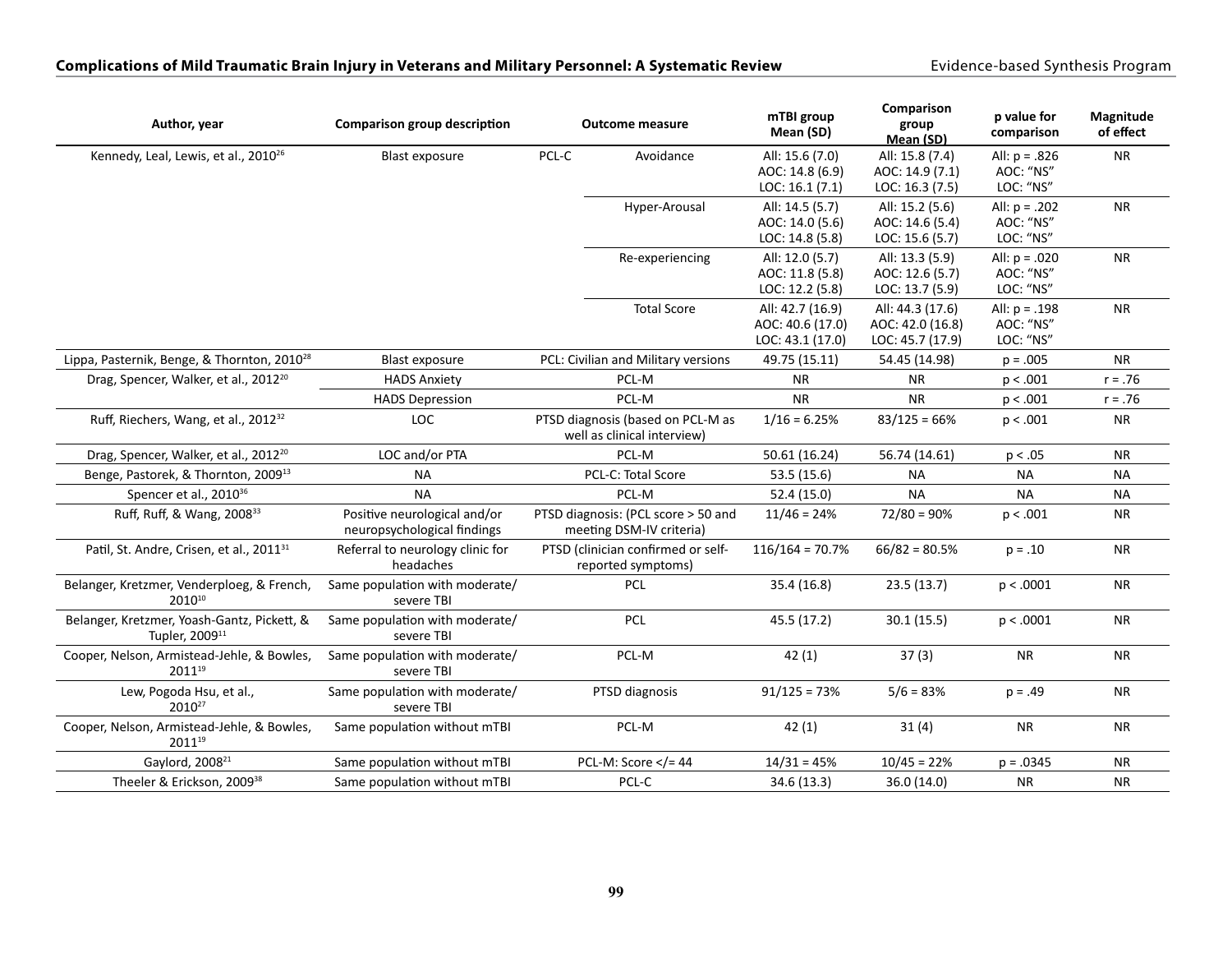#### Complications of Mild Traumatic Brain Injury in Veterans and Military Personnel: A Systematic Review **Exidence-based Synthesis Program**

| Author, year                                         | Comparison group description                                                                                                                                               | <b>Outcome measure</b>               | mTBI group<br>Mean (SD) | Comparison<br>group<br>Mean (SD) | p value for<br>comparison | Magnitude<br>of effect |
|------------------------------------------------------|----------------------------------------------------------------------------------------------------------------------------------------------------------------------------|--------------------------------------|-------------------------|----------------------------------|---------------------------|------------------------|
| Barnes, Walter, & Chard, 2012 <sup>9</sup>           | Same population without mTBI                                                                                                                                               | $CAPS: B - Re-experiencing Subscale$ | 20.02 (7.03)            | 17.53 (6.06)                     | $p = .08$                 | Cohen's $d =$<br>0.38  |
|                                                      |                                                                                                                                                                            | <b>CAPS: Total Score</b>             | 74.02 (16.21)           | 67.20 (13.21)                    | $p = .03$                 | Cohen's $d =$<br>0.46  |
|                                                      |                                                                                                                                                                            | PCL-S                                | 61.86 (11.04)           | 58.19 (12.89)                    | $p = .17$                 | Cohen's $d =$<br>0.30  |
| Cooper, Nelson, Armistead-Jehle, & Bowles,<br>201119 | Same population, neurologic<br>patients (tumor, stroke, electrical,<br>subarachnoid hemorrhage, anoxia,<br>encephalitis, Parkinson's disease,<br>fronto-temporal dementia) | PCL-M                                | 42(1)                   | 35(5)                            | <b>NR</b>                 | <b>NR</b>              |
| Spencer et al., 2010 <sup>36</sup>                   | Self-reported attention deficits                                                                                                                                           | PCL-M                                | <b>NR</b>               | <b>NR</b>                        | p < .001                  | $r = .60$              |
|                                                      | Self-reported memory deficits                                                                                                                                              | PCL-M                                | <b>NR</b>               | <b>NR</b>                        | p < .001                  | $r = .48$              |
|                                                      | Self-reported slowed thinking/<br>organization                                                                                                                             | PCL-M                                | <b>NR</b>               | <b>NR</b>                        | p < .001                  | $r = .54$              |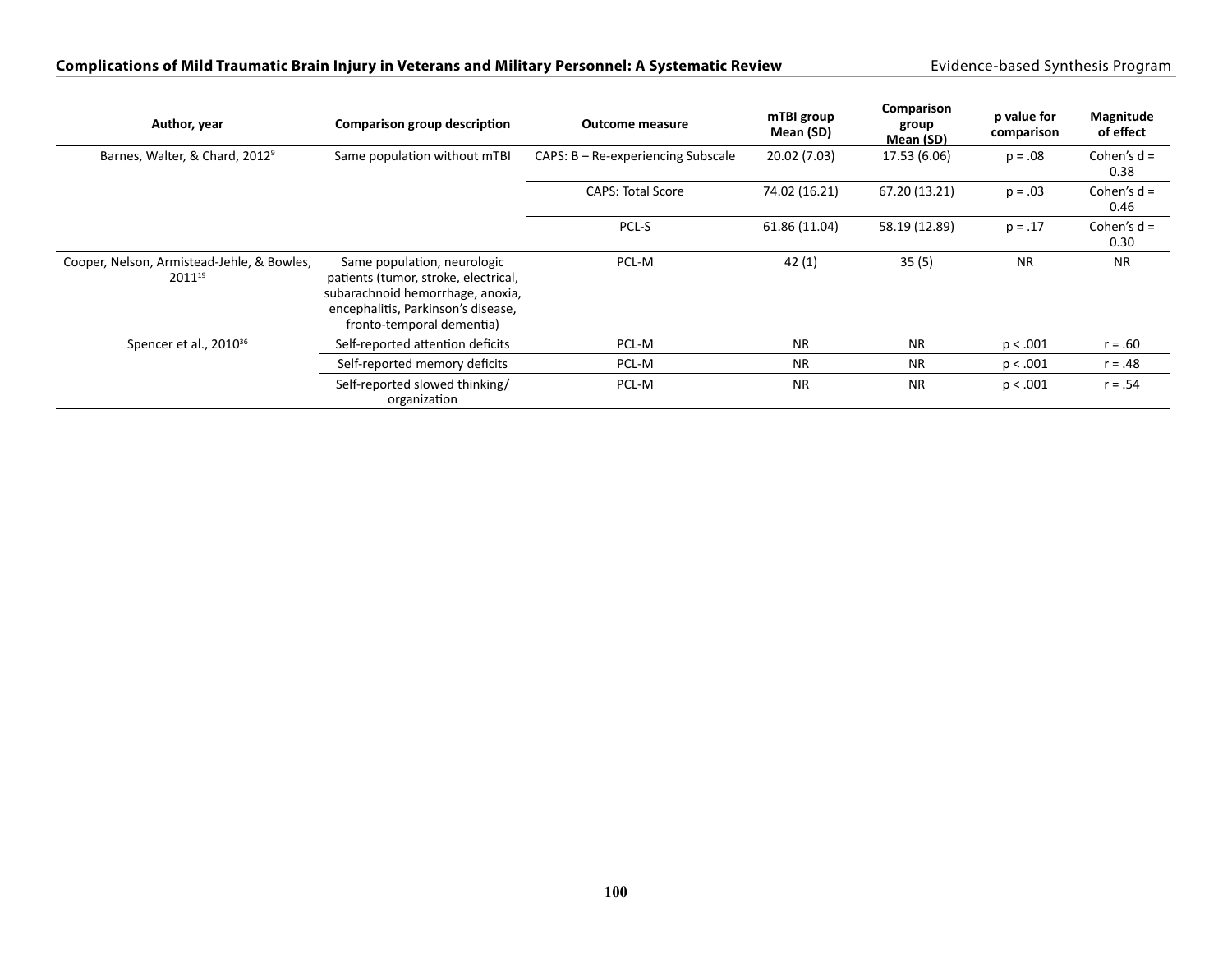| Author, year                                           | Comparison group description                  | <b>Outcome measure</b>      | mTBI group<br>Mean (SD) | Comparison<br>group<br>Mean (SD) | p value for<br>comparison | Magnitude of<br>effect |
|--------------------------------------------------------|-----------------------------------------------|-----------------------------|-------------------------|----------------------------------|---------------------------|------------------------|
| Belanger, Proctor-Weber,                               | Blast exposure                                | NSI: Feeling Anxious        | <b>NR</b>               | <b>NR</b>                        | $"$ NS"                   | <b>NR</b>              |
| Kretzmer, et al., $2011^{12}$                          | PCL score $> 50$                              | NSI: Feeling Anxious        | <b>NR</b>               | <b>NR</b>                        | p < .002                  | <b>NR</b>              |
| Benge, Pastorek, &<br>Thornton, 2009 <sup>13</sup>     | <b>NA</b>                                     | <b>NSI: Feeling Anxious</b> | 2.58(1.08)              | <b>NA</b>                        | <b>NA</b>                 | <b>NA</b>              |
| Cooper, Kennedy, Cullen,<br>et al., 2011 <sup>17</sup> | PCL-C ≥60 (controls had<br>PCL-C $\leq$ 30)   | <b>NSI: Feeling Anxious</b> | 0.48(0.82)              | 2.96(0.91)                       | p < .0001                 | <b>NR</b>              |
| Drag, Spencer, Walker, et                              | LOC and/or PTA                                | <b>HADS: Anxiety</b>        | 11.56 (4.06)            | 13.16 (3.92)                     | p < .05                   | <b>NR</b>              |
| al., 2012 <sup>20</sup>                                | <b>HADS Depression</b>                        | <b>HADS: Anxiety</b>        | <b>NR</b>               | <b>NR</b>                        | p < .001                  | $r = .56$              |
| Kennedy, Cullen, Amador,<br>et al., 2010 <sup>25</sup> | At least one additional<br>AIS code           | NSI: Feeling Anxious        | 1.99(1.24)              | 1.49(1.34)                       | $p = 0.001$               | <b>NR</b>              |
| Spencer, et al., 2010 <sup>36</sup>                    | <b>NA</b>                                     | <b>HADS: Anxiety</b>        | 11.9(4.5)               | <b>NA</b>                        | <b>NA</b>                 | <b>NA</b>              |
|                                                        | Self-reported slowed<br>thinking/organization | <b>HADS: Anxiety</b>        | <b>NR</b>               | <b>NR</b>                        | p < .001                  | $r = .39$              |
|                                                        | Self-reported attention<br>deficits           | <b>HADS: Anxiety</b>        | <b>NR</b>               | <b>NR</b>                        | p < .001                  | $r = .48$              |
|                                                        | Self-reported memory<br>deficits              | <b>HADS: Anxiety</b>        | <b>NR</b>               | <b>NR</b>                        | p < .001                  | $r = .33$              |

#### **Table 3b. Measures of anxiety in studies of U.S. Veterans and members of the U.S. military with mild TBI**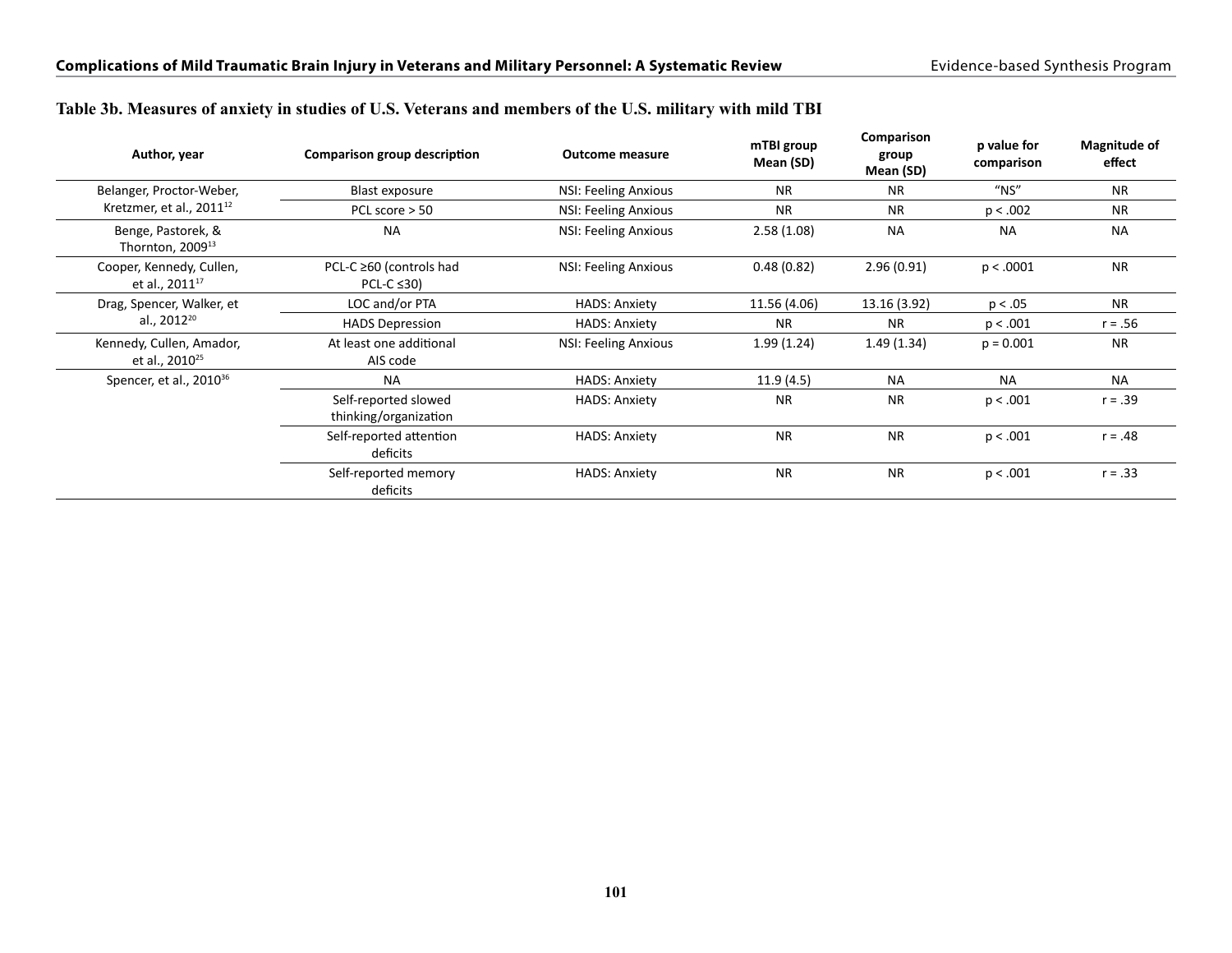#### **Table 3c. Measures of depression in studies of U.S. Veterans and members of the U.S. military with mild TBI**

| Author, year                                                     | <b>Comparison group</b><br>description                                 | <b>Outcome measure</b>                                        | Subscale or test<br>component    | mTBI group<br>Mean (SD) or<br>% of subjects | Comparison<br>group<br>Mean (SD) or<br>% of subjects | p value for<br>comparison | <b>Magnitude of</b><br>effect |
|------------------------------------------------------------------|------------------------------------------------------------------------|---------------------------------------------------------------|----------------------------------|---------------------------------------------|------------------------------------------------------|---------------------------|-------------------------------|
| Kennedy, Cullen, Amador,<br>et al., 2010 <sup>25</sup>           | At least one additional AIS<br>code                                    | <b>NSI</b>                                                    | Feeling Depressed or Sad         | 1.16(1.26)                                  | 1.08(1.19)                                           | $p = 0.566$               | <b>NR</b>                     |
| Belanger, Proctor-Weber,<br>Kretzmer, et al., 2011 <sup>12</sup> | <b>Blast exposure</b>                                                  | <b>NSI</b>                                                    | Feeling Depressed or Sad         | <b>NR</b>                                   | <b>NR</b>                                            | $''$ NS"                  | <b>NR</b>                     |
| Drag, Spencer, Walker, et<br>al., 2012 <sup>20</sup>             | LOC and/or PTA                                                         | <b>HADS</b>                                                   | Depression                       | 7.95(4.61)                                  | 10.34 (4.013)                                        | p < .001                  | <b>NR</b>                     |
| Benge, Pastorek, &<br>Thornton, 2009 <sup>13</sup>               | <b>NA</b>                                                              | <b>NSI</b>                                                    | Feeling Depressed or Sad         | 2.09(1.20)                                  | <b>NA</b>                                            | <b>NA</b>                 | <b>NA</b>                     |
| Spencer et al., 2010 <sup>36</sup>                               | <b>NA</b>                                                              | <b>HADS</b>                                                   | Depression                       | 8.7(4.3)                                    | <b>NA</b>                                            | <b>NA</b>                 | <b>NA</b>                     |
| Belanger, Proctor-Weber,<br>Kretzmer, et al., 2011 <sup>12</sup> | PCL score > 50                                                         | <b>NSI</b>                                                    | Feeling Depressed or Sad         | <b>NR</b>                                   | <b>NR</b>                                            | p < .002                  | <b>NR</b>                     |
| al., 2011 <sup>17</sup>                                          | Cooper, Kennedy, Cullen, et PCL-C ≥60 (controls had PCL-C<br>$\leq 30$ | <b>NSI</b>                                                    | Depression                       | 0.30(0.64)                                  | 2.44(1.19)                                           | p < .0001                 | <b>NR</b>                     |
| Swick, Honzel, Larsen, et<br>al., 2012 <sup>37</sup>             | Same population without<br>mTBI; all participants had<br>PTSD.         | <b>BDI-II</b>                                                 | $---$                            | 20.0(12.3)                                  | 20.8(9.2)                                            | <b>NR</b>                 | <b>NR</b>                     |
| Barnes, Walter, & Chard,                                         | Same population without                                                | <b>BDI-II</b>                                                 | $---$                            | 31.56 (11.06)                               | 29.17 (10.53)                                        | $p = .29$                 | Cohen's $d = 0.23$            |
| $2012^9$                                                         | m <sub>TBI</sub>                                                       | Hopelessness (Who or what<br>gives you strength and<br>hope?) | $---$                            | $6/46 = 13%$                                | $6/46 = 13%$                                         | <b>NR</b>                 | <b>NR</b>                     |
|                                                                  |                                                                        | SCID-I                                                        | <b>Major Depressive Disorder</b> | $25/46 = 54%$                               | $18/46 = 39%$                                        | $p = .14$                 | $\varphi = .15$               |
| Spencer, et al., 2010 <sup>36</sup>                              | Self-reported attention<br>deficits                                    | <b>HADS</b>                                                   | Depression                       | <b>NR</b>                                   | <b>NR</b>                                            | p < .001                  | $r = .45$                     |
|                                                                  | Self-reported memory deficits                                          | <b>HADS</b>                                                   | Depression                       | <b>NR</b>                                   | <b>NR</b>                                            | p < .001                  | $r = .36$                     |
|                                                                  | Self-reported slowed<br>thinking/organization                          | <b>HADS</b>                                                   | Depression                       | <b>NR</b>                                   | <b>NR</b>                                            | p < .001                  | $r = .52$                     |

### **Table 3d. Substance use disorders in studies of U.S. Veterans and members of the U.S. military with mild TBI**

| Author, year               | <b>Comparison group</b><br>description            | <b>Outcome measure</b> | Subscale or test<br>component | mTBI group<br>% of subjects | Comparison<br>group<br>% of subjects | p value for<br>comparison | <b>Magnitude of</b><br>effect |
|----------------------------|---------------------------------------------------|------------------------|-------------------------------|-----------------------------|--------------------------------------|---------------------------|-------------------------------|
| Nelson, Hoelzle, Doane, et | Axis I disorder                                   | SCID-I                 | Alcohol Abuse/Dependence      | $5/18 = 27.8%$              | $12/34 = 35.3%$                      | "Significant"             | <b>NR</b>                     |
| al., 2012 <sup>29</sup>    | Same population without<br>mTBI; none have Axis I |                        | Alcohol Abuse/Dependence      | $5/18 = 27.8%$              | $5/28 = 17.9%$                       | $"$ NS"                   | <b>NR</b>                     |
| Barnes, Walter, & Chard,   | Same population without                           | SCID-I                 | Alcohol Problem               | $13/46 = 28%$               | $17/46 = 37%$                        | $p = .37$                 | $\varphi = .09$               |
| $2012^9$                   | mTBI                                              |                        | Drug Problem                  | $4/46 = 9%$                 | $7/46 = 15%$                         | $p = .34$                 | $\omega = .10$                |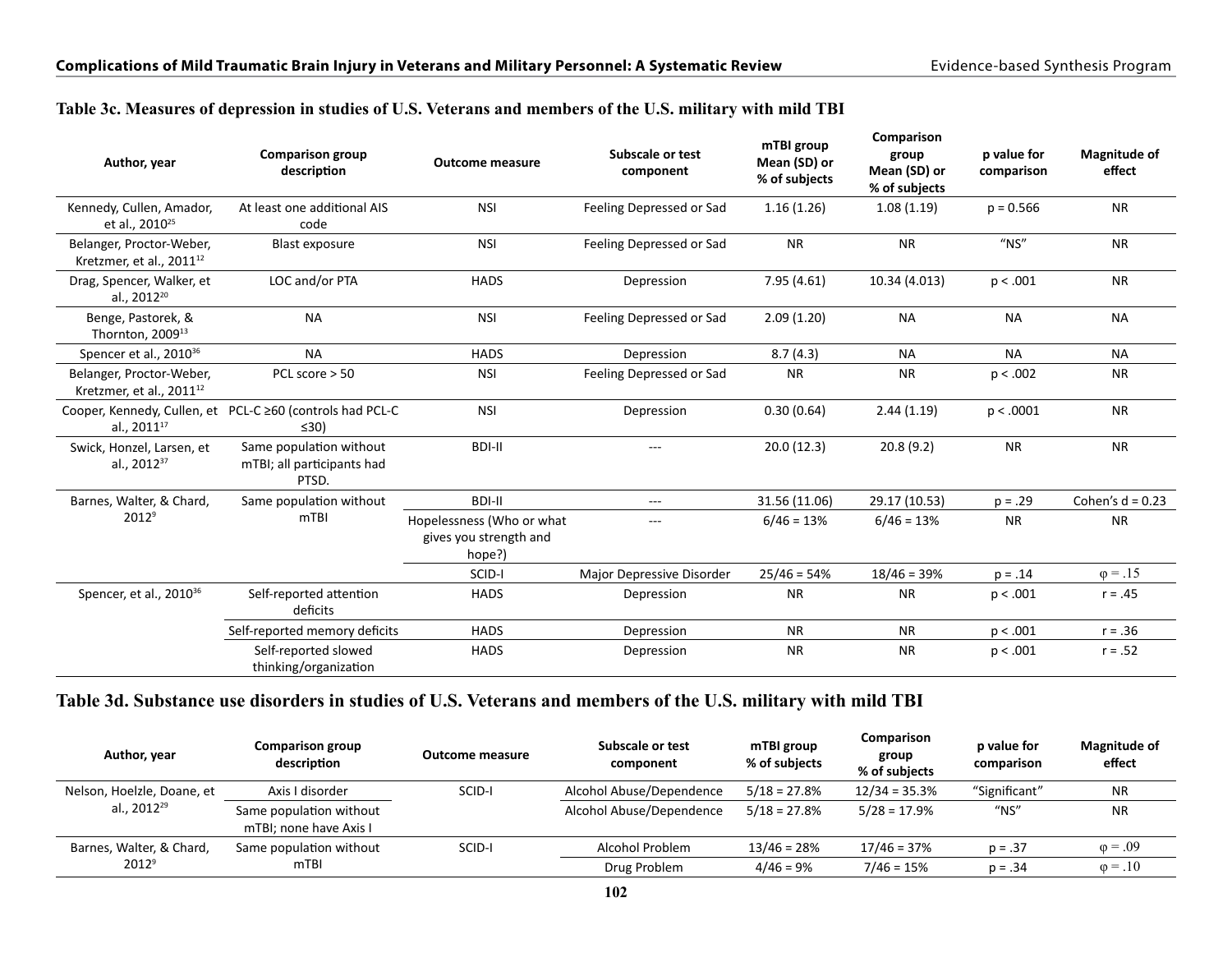|                                      | Author, year | Comparison group description    | <b>Outcome measure</b>                                                                    | mTBI group<br>% of subjects | Comparison<br>group<br>% of subjects | p value for<br>comparison | <b>Magnitude of</b><br>effect |
|--------------------------------------|--------------|---------------------------------|-------------------------------------------------------------------------------------------|-----------------------------|--------------------------------------|---------------------------|-------------------------------|
| Barnes, Walter, & Chard,<br>$2012^9$ |              | Same population without<br>mTBI | Suicidal ideation (Have<br>you had thoughts about<br>death or about killing<br>yourself?) | $11/44 = 25%$               | $5/44 = 11%$                         | $p = .10$                 | $\varphi = .18$               |
|                                      |              |                                 | Suicidal Intent (Have you<br>ever intended to commit<br>suicide?)                         | $3/46 = 7%$                 | $1/46 = 2%$                          | <b>NR</b>                 | <b>NR</b>                     |
|                                      |              |                                 | Past Suicide Attempts<br>(Have you ever attempted<br>suicide?)                            | $2/46 = 4%$                 | $2/46 = 4%$                          | <b>NR</b>                 | <b>NR</b>                     |

#### **Table 3e. Suicide-related outcomes in studies of U.S. Veterans and members of the U.S. military with mild TBI**

#### **Table 3f. Other mental health outcomes in studies of U.S. Veterans and members of the U.S. military with mild TBI**

| Author, year                                                      | <b>Comparison group</b><br>description      | <b>Outcome measure</b> | Subscale or test<br>component                           | mTBI group    | Comparison<br>group | p value for<br>comparison | <b>Magnitude of</b><br>effect |
|-------------------------------------------------------------------|---------------------------------------------|------------------------|---------------------------------------------------------|---------------|---------------------|---------------------------|-------------------------------|
| Kennedy, Cullen, Amador,                                          | At least one additional AIS                 | <b>NSI</b>             | Affective Cluster                                       | 7.21(4.21)    | 5.43(4.54)          | p < 0.001                 | <b>NR</b>                     |
| et al., 2010 <sup>25</sup>                                        | code                                        |                        | Frustration                                             | 1.86(1.22)    | 1.24(1.29)          | p < 0.001                 | <b>NR</b>                     |
|                                                                   |                                             |                        | Irritability                                            | 2.19(1.23)    | 1.62(1.32)          | p < 0.001                 | <b>NR</b>                     |
| Belanger, Proctor-Weber,<br>Kretzmer, et al. 2011 <sup>12</sup>   | Blast exposure                              | <b>NSI</b>             | Frustration                                             | <b>NR</b>     | <b>NR</b>           | $''$ NS"                  | <b>NR</b>                     |
| Benge, Pastorek, &                                                | <b>NA</b>                                   | <b>NSI</b>             | Frustration                                             | 2.41(1.17)    | <b>NA</b>           | <b>NA</b>                 | <b>NA</b>                     |
| Thornton, 2009 <sup>13</sup>                                      |                                             |                        | Irritability                                            | 2.76(1.06)    | <b>NA</b>           | <b>NA</b>                 | <b>NA</b>                     |
| Belanger, Proctor-Weber,<br>Kretzmer, et al. 2011 <sup>12</sup>   | PCL score $>$ 50                            | <b>NSI</b>             | Frustration                                             | <b>NR</b>     | <b>NR</b>           | p < .002                  | <b>NR</b>                     |
| Cooper, Kennedy, Cullen, et                                       | PCL-C ≥60 (controls had                     | <b>NSI</b>             | Affective Cluster                                       | 2.97(2.93)    | 14.64 (3.48)        | p < .0001                 | <b>NR</b>                     |
| al., 2011 <sup>17</sup>                                           | PCL-C $\leq$ 30)                            |                        | Frustration                                             | 0.31(0.68)    | 2.82(0.95)          | p < .0001                 | <b>NR</b>                     |
|                                                                   |                                             |                        | Irritability                                            | 0.63(0.89)    | 2.95(0.90)          | p < .0001                 | NR.                           |
| Schiehser, Delis, Filoteo, et<br>al., 2011 <sup>35</sup>          | Same population with<br>moderate/severe TBI | FrSBe                  | Apathy, pre- to post-injury<br>change                   | 14.7 (17.2)   | 27.8 (16.8)         | p < .01                   | <b>NR</b>                     |
|                                                                   |                                             |                        | Behavioral Disinhibition,<br>pre- to post-injury change | 5.3(7.8)      | 5.5(11.2)           | $p = .98$                 | <b>NR</b>                     |
| Barnes, Walter, & Chard,<br>2012 <sup>9</sup>                     | Same population without<br>mTBI             | SCID-I                 | Any Co-Morbid Axis I<br>Disorder                        | $34/46 = 78%$ | $29/46 = 63%$       | $p = .14$                 | $\varphi = .12$               |
| Cooper, Mercado-Couch,<br>Critchfield, et al., 2010 <sup>18</sup> | Same population without<br>m <sub>TBI</sub> | Psychiatric Diagnosis  | ---                                                     | 25 (50.0%)    | 26 (22.2%)          | $p = 0.001$               | <b>NR</b>                     |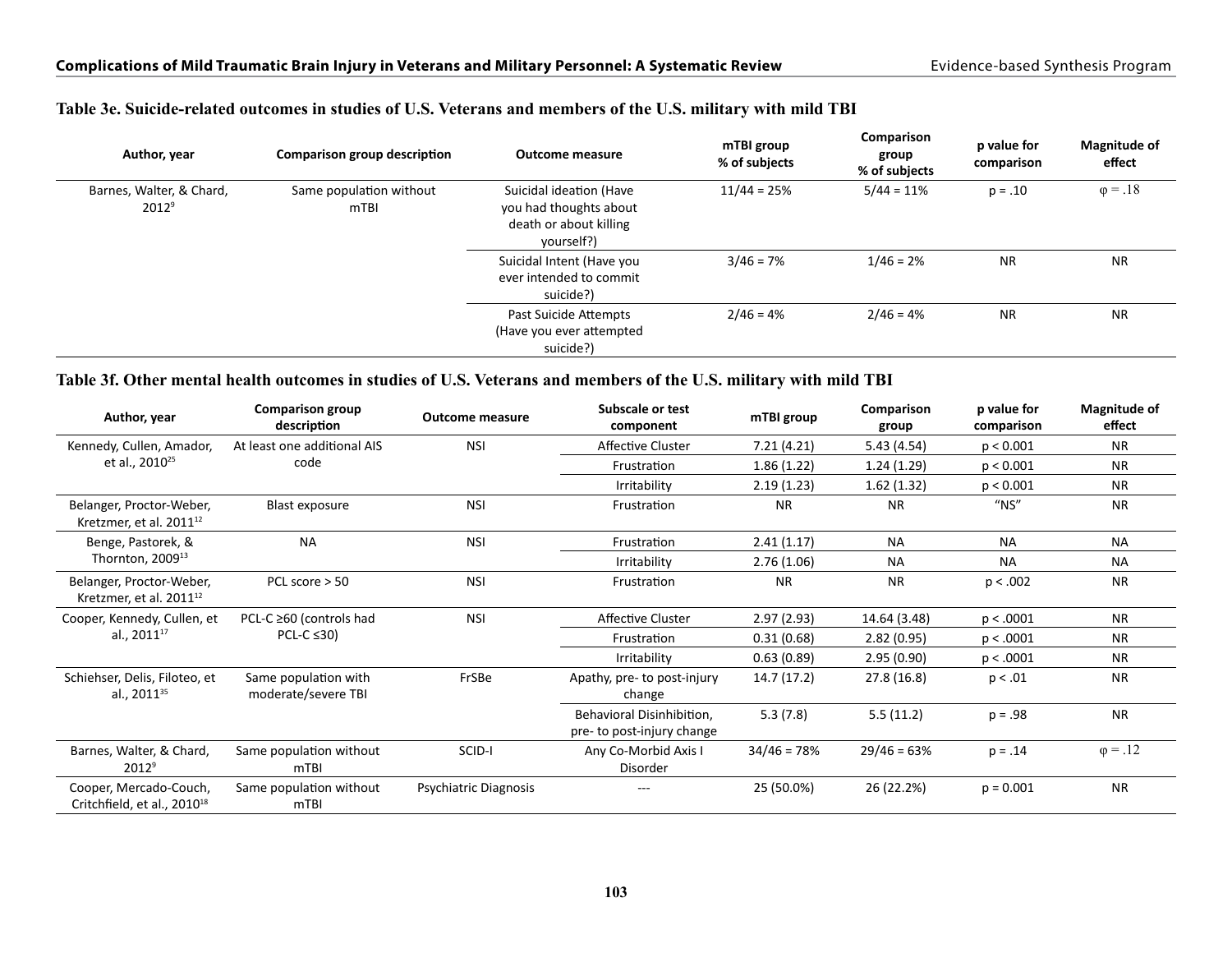## **Functional/Social Outcomes**

**Table 4a. Employment outcomes in studies of U.S. Veterans and members of the U.S. military with mild TBI**

| Author, year                                           | <b>Comparison group</b><br>description | <b>Outcome measure</b>                                                                                          | mTBI group<br>% of subjects or<br>OR (95% CI) compared to<br>non-mTBI control | <b>Comparison group</b><br>% of subjects or<br>OR (95% CI) compared to<br>non-mTBI control | p value for<br>comparison | <b>Magnitude of</b><br>effect |
|--------------------------------------------------------|----------------------------------------|-----------------------------------------------------------------------------------------------------------------|-------------------------------------------------------------------------------|--------------------------------------------------------------------------------------------|---------------------------|-------------------------------|
| Barnes, Walter, & Chard,                               | Same population without                | Unemployment                                                                                                    | $9/45 = 20%$                                                                  | $14/45 = 31%$                                                                              | $p = .23$                 | $\varphi = .13$               |
| $2012^9$                                               | mTBI                                   | (% who responded 'No' to 'Are you<br>employed?')                                                                |                                                                               |                                                                                            |                           |                               |
| Toblin, Riviere, Thomas, et<br>al., 2012 <sup>39</sup> | <b>LOC</b>                             | Missed work: $\geq$ 2 missed workdays<br>in the past month                                                      | 1.8 (95% CI 0.9-3.5)                                                          | 1.4 (95% CI 0.5-3.6)                                                                       | <b>NR</b>                 | <b>NR</b>                     |
|                                                        |                                        | Occupational Impairment, Heavy<br>Load:<br>Difficulty carrying a heavy load in<br>past month                    | 2.2 (95% CI 1.3-3.5)                                                          | 3.0 (95% CI 1.5-5.7)                                                                       | <b>NR</b>                 | <b>NR</b>                     |
|                                                        |                                        | Occupational Impairment, Physical<br>Training:<br>Difficulty performing physical<br>training (PT) in past month | 1.9 (95% CI 1.2-2.9)                                                          | 1.6 (95% CI 0.8-3.0)                                                                       | <b>NR</b>                 | <b>NR</b>                     |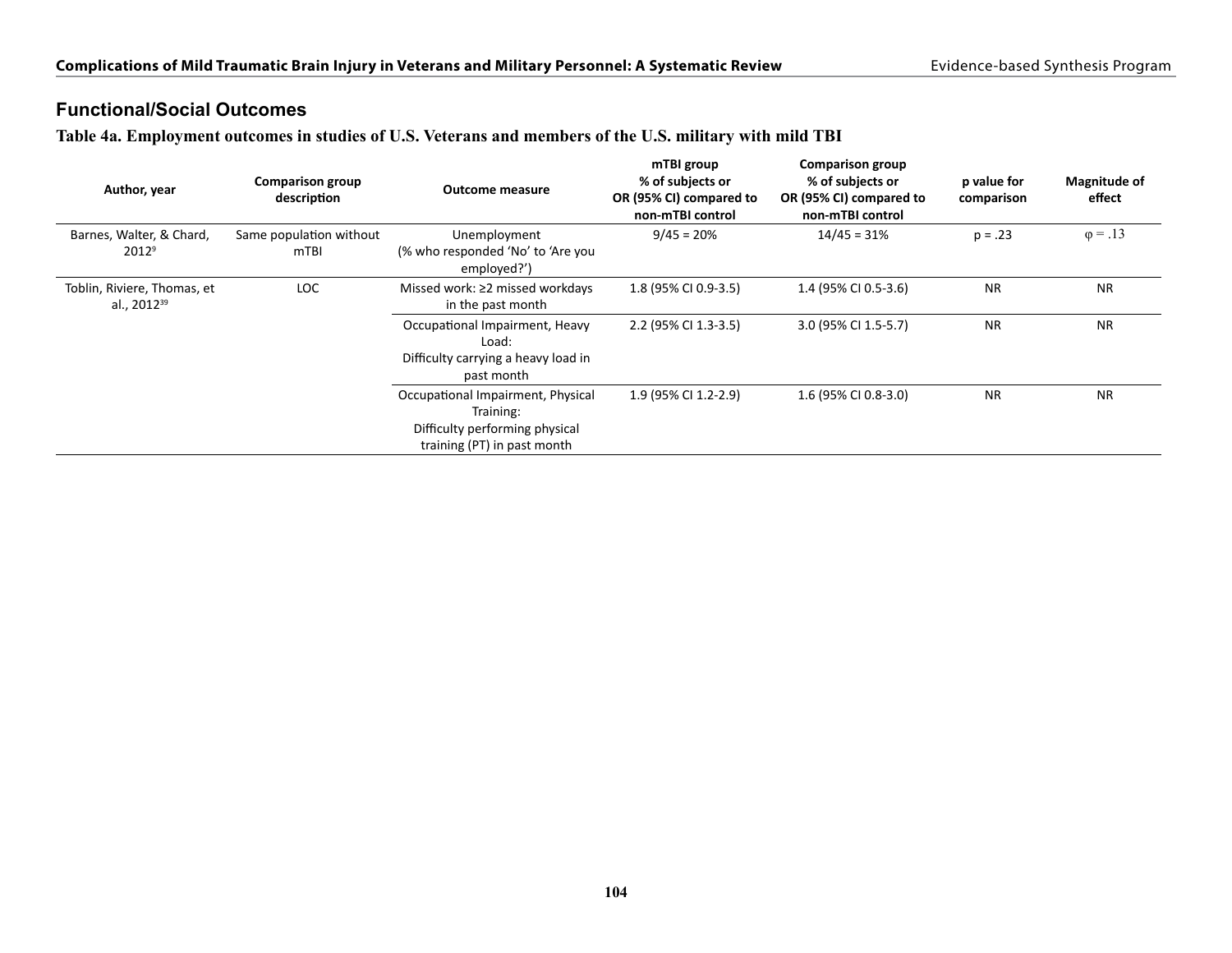#### **Table 4b. Sleep outcomes in studies of U.S. Veterans and members of the U.S. military with mild TBI**

| Author, year                                                     | <b>Comparison group description</b>                                                                                | <b>Outcome measure</b>                          | <b>Subscale or test</b><br>component | mTBI group<br>Mean (SD),<br>Median (IQR), or<br>% of subjects | <b>Comparison group</b><br>Mean (SD),<br>Median (IQR), or<br>% of subjects | p value for<br>comparison              | <b>Magnitude of</b><br>effect |
|------------------------------------------------------------------|--------------------------------------------------------------------------------------------------------------------|-------------------------------------------------|--------------------------------------|---------------------------------------------------------------|----------------------------------------------------------------------------|----------------------------------------|-------------------------------|
| Kennedy, Cullen, Amador,                                         | At least one additional AIS                                                                                        | <b>NSI</b>                                      | Fatigue                              | 1.85(1.11)                                                    | 1.51(1.14)                                                                 | $p = 0.009$                            | <b>NR</b>                     |
| et al., 2010 <sup>25</sup>                                       | code                                                                                                               |                                                 | Sleep                                | 2.73(1.10)                                                    | 2.15(1.33)                                                                 | p < 0.001                              | <b>NR</b>                     |
| Belanger, Proctor-Weber,<br>Kretzmer, et al. 2011 <sup>12</sup>  | <b>Blast exposure</b>                                                                                              | <b>NSI</b>                                      | Fatigue                              | <b>NR</b>                                                     | <b>NR</b>                                                                  | p < .002                               | <b>NR</b>                     |
| Ruff, Ruff, & Wang, 2009 <sup>34</sup>                           | Headache intervention<br>involving sleep hygiene,<br>Prazosin, headache and pain<br>education, and group therapy   | ESS                                             | $---$                                | 16.10 (0.28)                                                  | 7.28 (0.34)                                                                | p < .001                               | <b>NR</b>                     |
| Benge, Pastorek, &                                               | <b>NA</b>                                                                                                          | <b>NSI</b>                                      | Fatigue                              | 2.10(1.11)                                                    | <b>NA</b>                                                                  | <b>NA</b>                              | <b>NA</b>                     |
| Thornton, 2009 <sup>13</sup>                                     |                                                                                                                    |                                                 | Sleep                                | 2.72(1.17)                                                    | <b>NA</b>                                                                  | <b>NA</b>                              | <b>NA</b>                     |
| Coldren, Russell, Parish, et<br>al., 2012 <sup>15</sup>          | Same population without<br>mTBI; with minor traumatic                                                              | Sleep                                           | hours per night < 4                  | $6/47 = 13%$                                                  | $7/108 = 7%$                                                               | $p = 0.21$ for sleep<br>hours overall  | <b>NR</b>                     |
|                                                                  | injuries not involving the head<br>and noninjured volunteers                                                       |                                                 | hours per night ≥4                   | $40/47 = 87%$                                                 | $99/108 = 93%$                                                             | $p = 0.21$ for sleep<br>hours overall  | <b>NR</b>                     |
|                                                                  | from same population                                                                                               | Sleep Change                                    | < 2 hour loss                        | $10/47 = 23%$                                                 | $4/108 = 6%$                                                               | $p = 0.02$ for sleep<br>change overall | <b>NR</b>                     |
|                                                                  |                                                                                                                    |                                                 | > 2 hour loss                        | $33/47 = 77%$                                                 | $62/108 = 94%$                                                             | $p = 0.02$ for sleep<br>change overall | <b>NR</b>                     |
| Kelly, Coldren, Parish, et al.,                                  | Same population without                                                                                            | Sleep                                           | hours per night                      | Median = $6(5-7)$                                             | Median = $6(5-7)$                                                          | $p = .22$                              | <b>NR</b>                     |
| 2012 <sup>24</sup>                                               | mTBI; with minor traumatic<br>injuries not involving the head<br>and noninjured volunteers<br>from same population | Sleep Change (negative<br>value = hours $lost)$ | $\overline{a}$                       | Median = $0$ (-2.5-0)                                         | Median = $0(0-0)$                                                          | p < 0.001                              | <b>NR</b>                     |
| Belanger, Proctor-Weber,<br>Kretzmer, et al., 2011 <sup>12</sup> | PCL score $> 50$                                                                                                   | <b>NSI</b>                                      | Fatigue                              | <b>NR</b>                                                     | <b>NR</b>                                                                  | p < .002                               | <b>NR</b>                     |
| Cooper, Kennedy, Cullen, et                                      | PCL-C ≥60 (controls had PCL-C                                                                                      | <b>NSI</b>                                      | Fatigue                              | 0.86(0.91)                                                    | 2.60(1.04)                                                                 | p < .0001                              | <b>NR</b>                     |
| al., 2011 <sup>17</sup>                                          | $\leq 30$                                                                                                          |                                                 | Sleep                                | 1.24(1.17)                                                    | 3.45(0.70)                                                                 | p < .0001                              | <b>NR</b>                     |
| Ruff, Ruff, & Wang, 2008 <sup>33</sup>                           | Positive neurological and/or<br>neuropsychological findings                                                        | <b>NSI</b>                                      | Sleep                                | $5/46 = 11%$                                                  | $66/80 = 82.5%$                                                            | p < .001                               | <b>NR</b>                     |
| Patil, St. Andre, Crisen, et<br>al., 2011 <sup>31</sup>          | Referral to Neurology clinic for<br>headaches                                                                      | <b>NSI</b>                                      | Sleep                                | 2.53(1.17)                                                    | 2.78(1.12)                                                                 | $p = .11$                              | <b>NR</b>                     |
| Lew, Pogoda Hsu, et al.,<br>2010 <sup>27</sup>                   | Same population with<br>moderate/severe TBI                                                                        | Sleep disturbance in<br>the past 30 days        | $\cdots$                             | 2.72(1.24)                                                    | 3.17(0.75)                                                                 | $p = .38$                              | <b>NR</b>                     |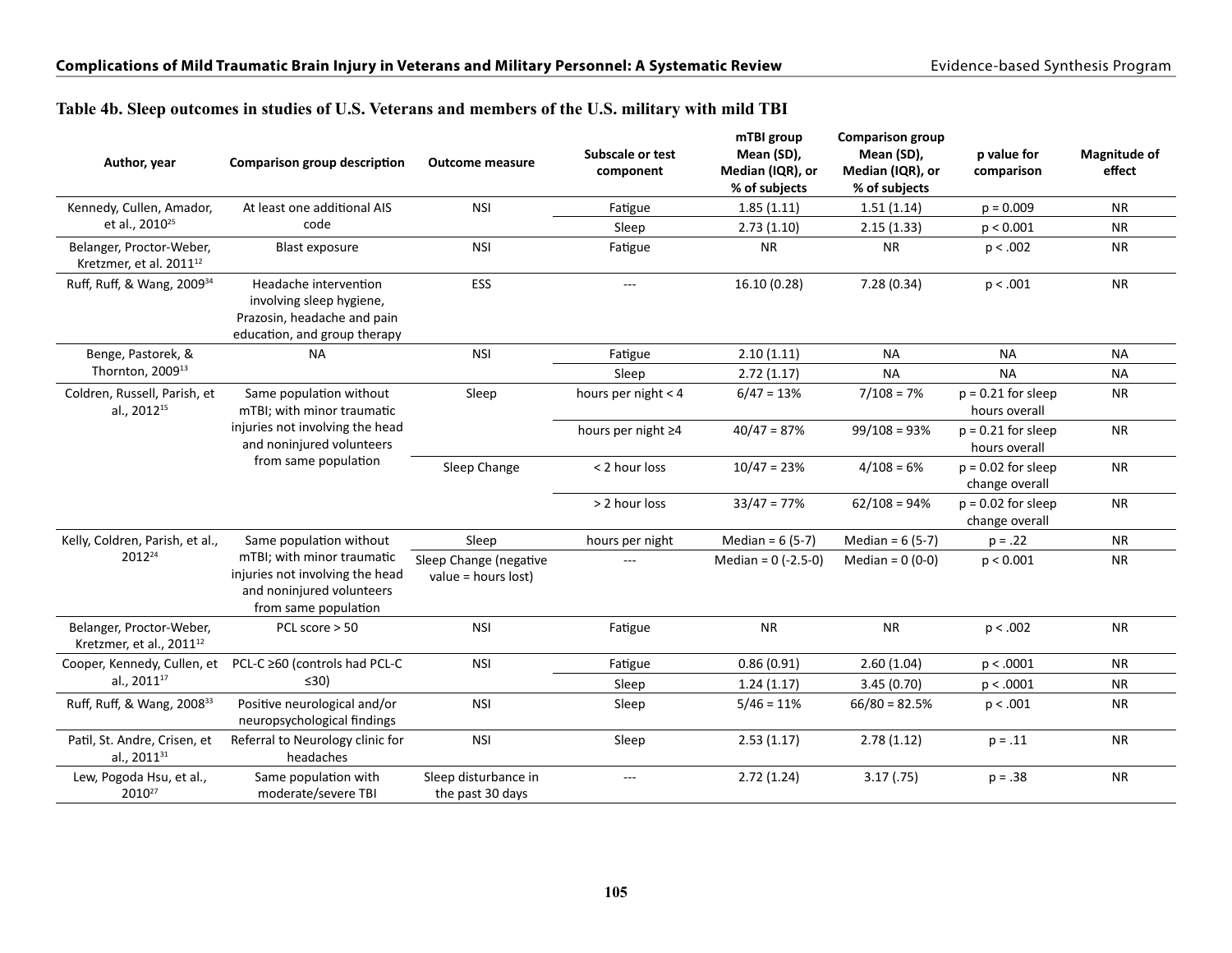| Author, year                         | <b>Comparison group</b><br>description | Outcome measure                                                                                         | mTBI group<br>% of subiects | <b>Comparison group</b><br>% of subjects | p value for comparison | <b>Magnitude of effect</b> |
|--------------------------------------|----------------------------------------|---------------------------------------------------------------------------------------------------------|-----------------------------|------------------------------------------|------------------------|----------------------------|
| Barnes, Walter, & Chard,<br>$2012^9$ | Same population without<br>mTBI        | Lack of emotional support<br>(% who responded 'No' to<br>'Do you have an emotional<br>support system?') | $9/35 = 26%$                | $6/35 = 17%$                             | $p = .38$              | $\varphi = .10$            |
|                                      |                                        | Marital status (Are you<br>married?)                                                                    | <b>NR</b>                   | <b>NR</b>                                | $p = .72$              | $\varphi = .04$            |

#### **Table 4c. Social outcomes in studies of U.S. Veterans and members of the U.S. military with mild TBI**

## **Service Utilization/Costs**

## **Table 5. Service utilization outcomes in studies of U.S. Veterans and members of the U.S. military with mild TBI**

| Author, year                                                                                                                    | Comparison group description                                | <b>Outcome Measure</b>                                            | mTBI group<br>OR (95% CI) compared to<br>non-mTBI control,<br>% of subjects, or<br>Mean (SD) | <b>Comparison group</b><br>OR (95% CI) compared to<br>non-mTBI control,<br>% of subjects, or<br>Mean (SD) | p value for<br>comparison | Magnitude<br>of effect |
|---------------------------------------------------------------------------------------------------------------------------------|-------------------------------------------------------------|-------------------------------------------------------------------|----------------------------------------------------------------------------------------------|-----------------------------------------------------------------------------------------------------------|---------------------------|------------------------|
| Toblin, Riviere, Thomas, et al.,<br>201239                                                                                      | LOC                                                         | Medical utilization: $\geq$ 2 "sick<br>call" visits in past month | 2.0 (95% CI 1.3-3.1)                                                                         | 1.9 (95% CI 1.04-3.6)                                                                                     | <b>NR</b>                 | <b>NR</b>              |
| Coldren, Russell, Parish, et al.,                                                                                               | Same population without mTBI;                               | <b>Current Counseling</b>                                         | $2/47 = 4%$                                                                                  | $4/108 = 4%$                                                                                              | p > 0.99                  | <b>NR</b>              |
| 2012 <sup>15</sup><br>with minor traumatic injuries not<br>involving the head and noninjured<br>volunteers from same population |                                                             | <b>Current Mental Health</b><br>Medication                        | $2/47 = 4%$                                                                                  | $9/108 = 9%$                                                                                              | $p = 0.50$                | <b>NR</b>              |
| Kelly, Coldren, Parish, et al.,                                                                                                 | Same population without mTBI;                               | <b>Current Counseling</b>                                         | $4/66 = 6%$                                                                                  | $5/146 = 3%$                                                                                              | $p = .46$                 | <b>NR</b>              |
| $2012^{24}$<br>with minor traumatic injuries not<br>involving the head and noninjured<br>volunteers from same population        |                                                             | <b>Current Mental Health</b><br>Medication                        | $3/66 = 5%$                                                                                  | $8/146 = 6%$                                                                                              | $p = .99$                 | <b>NR</b>              |
| Belanger, Kretzmer,<br>Venderploeg, & French, 2010 <sup>10</sup>                                                                | Same population with moderate/<br>severe TBI                | Currently taking pain<br>medications                              | $24/44 = 55%$                                                                                | $37/64 = 57%$                                                                                             | $p = .44$                 | <b>NR</b>              |
| Gaylord 2008 <sup>21</sup>                                                                                                      | Same population without mTBI                                | Length of Hospital Stay (days)                                    | PTSD: 13.6 (9.8)<br>No PTSD: 19.0 (20.9)                                                     | PTSD: 16.0 (26.6)<br>No PTSD: 14.1 (22.2)                                                                 | <b>NR</b>                 | <b>NR</b>              |
|                                                                                                                                 |                                                             | Length of Intensive Care Unit<br>Stay (days)                      | PTSD: 2.0 (6.7)<br>No PTSD: 12.1 (12.1)                                                      | PTSD: 1.6 (3.9)<br>No PTSD: 2.8 (8.9)                                                                     | <b>NR</b>                 | <b>NR</b>              |
| Swick, Honzel, Larsen, et al.,<br>201237                                                                                        | Same population without mTBI; all<br>participants had PTSD. | Number of medications                                             | 18                                                                                           | 5                                                                                                         | <b>NR</b>                 | <b>NR</b>              |
| Cooper, Mercado-Couch,<br>Critchfield, et al., 2010 <sup>18</sup>                                                               | Same population without mTBI                                | Pain Medication (Narcotic)                                        | 32 (64.0%)                                                                                   | 85 (72.6%)                                                                                                | $p = 0.264$               | <b>NR</b>              |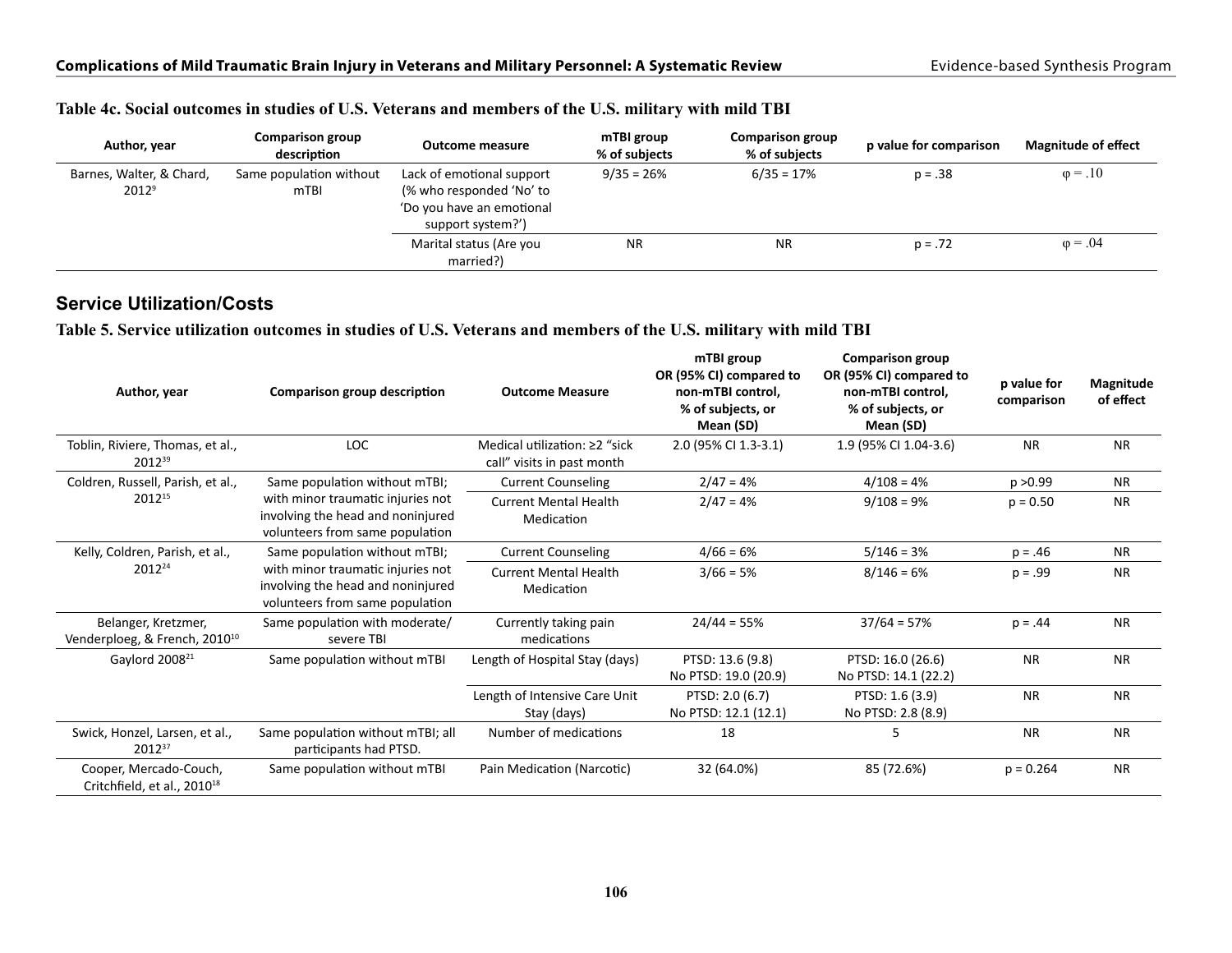# **APPENDIX F. LIST OF EXCLUDED STUDIES GROUPED BY REASON FOR EXCLUSION**

*Population does not meet criteria for adult, human subjects who are Veterans or members of the military from any country*

Axelrod BN, Vanderploeg RD, Rawlings DB. WAIS-R prediction equations in patients with traumatic brain injury. *J Clin Exp Neuropsychol.* Jun 1999;21(3):368-374.

Belanger HG, Curtiss G, Demery JA, Lebowitz BK, Vanderploeg RD. Factors moderating neuropsychological outcomes following mild traumatic brain injury: a meta-analysis. *J Int Neuropsychol Soc.* May 2005;11(3):215-227.

Belanger HG, Spiegel E, Vanderploeg RD. Neuropsychological performance following a history of multiple self-reported concussions: a meta-analysis. *J Int Neuropsychol Soc.* Mar 2010;16(2):262-267.

Binder LM. Assessment of malingering after mild head trauma with the Portland Digit Recognition Test.[Erratum appears in J Clin Exp Neuropsychol 1993 Nov;15(6):852]. *J Clin Exp Neuropsychol.* Mar 1993;15(2):170-182.

Bryan C, Anestis M. Reexperiencing symptoms and the interpersonal-psychological theory of suicidal behavior among deployed service members evaluated for traumatic brain injury. *J Clin Psychol.* Sep 2011;67(9):856-865.

Bryan C, Hernandez AM. Magnitudes of decline on Automated Neuropsychological Assessment Metrics subtest scores relative to predeployment baseline performance among service members evaluated for traumatic brain injury in Iraq. *J Head Trauma Rehabil.* Jan-Feb 2012;27(1):45-54.

Bryan CJ, Clemans TA, Hernandez AM. Perceived burdensomeness, fearlessness of death, and suicidality among deployed military personnel. *Personality and Individual Differences.* Feb 2012;52(3):374-379.

Bryan CJ, Hernandez AM. Predictors of post-traumatic headache severity among deployed military personnel. *Headache.* Jun 2011;51(6):945-953.

Cho DY, Wang YC. Comparison of the APACHE III, APACHE II and Glasgow Coma Scale in acute head injury for prediction of mortality and functional outcome. *Intensive Care Med.* Jan 1997;23(1):77-84.

Crawford F, Crynen G, Reed J, et al. Identification of plasma biomarkers of TBI outcome using proteomic approaches in an APOE mouse model. *J Neurotrauma.* Jan 20 2012;29(2):246-260.

Dobscha SK, Clark ME, Morasco BJ, Freeman M, Campbell R, Helfand M. Systematic review of the literature on pain in patients with polytrauma including traumatic brain injury. *Pain Med.* Oct 2009;10(7):1200-1217.

Eagleman DM. Using time perception to measure fitness for duty. *Military Psychology.* Jan 2009;21(Suppl 1):S123-S129.

Gervasio AH, Kreutzer JS. Kinship and family members' psychological distress after traumatic brain injury: A large sample study. *The Journal of Head Trauma Rehabilitation.* Jun 1997;12(3):14-26.

Hoffer ME, Gottshall KR, Moore R, Balough BJ, Wester D. Characterizing and treating dizziness after mild head trauma. *Otol Neurotol.* Mar 2004;25(2):135-138.

Hoffman JM, Lucas S, Dikmen S, et al. Natural history of headache after traumatic brain injury. *J Neurotrauma.* Sep 2011;28(9):1719-1725.

Kane RL, Roebuck-Spencer T, Short P, Kabat M, Wilken J. Identifying and monitoring cognitive deficits in clinical populations using Automated Neuropsychological Assessment Metrics (ANAM) tests. *Arch Clin Neuropsychol.* Feb 2007;22 Suppl 1:S115-126.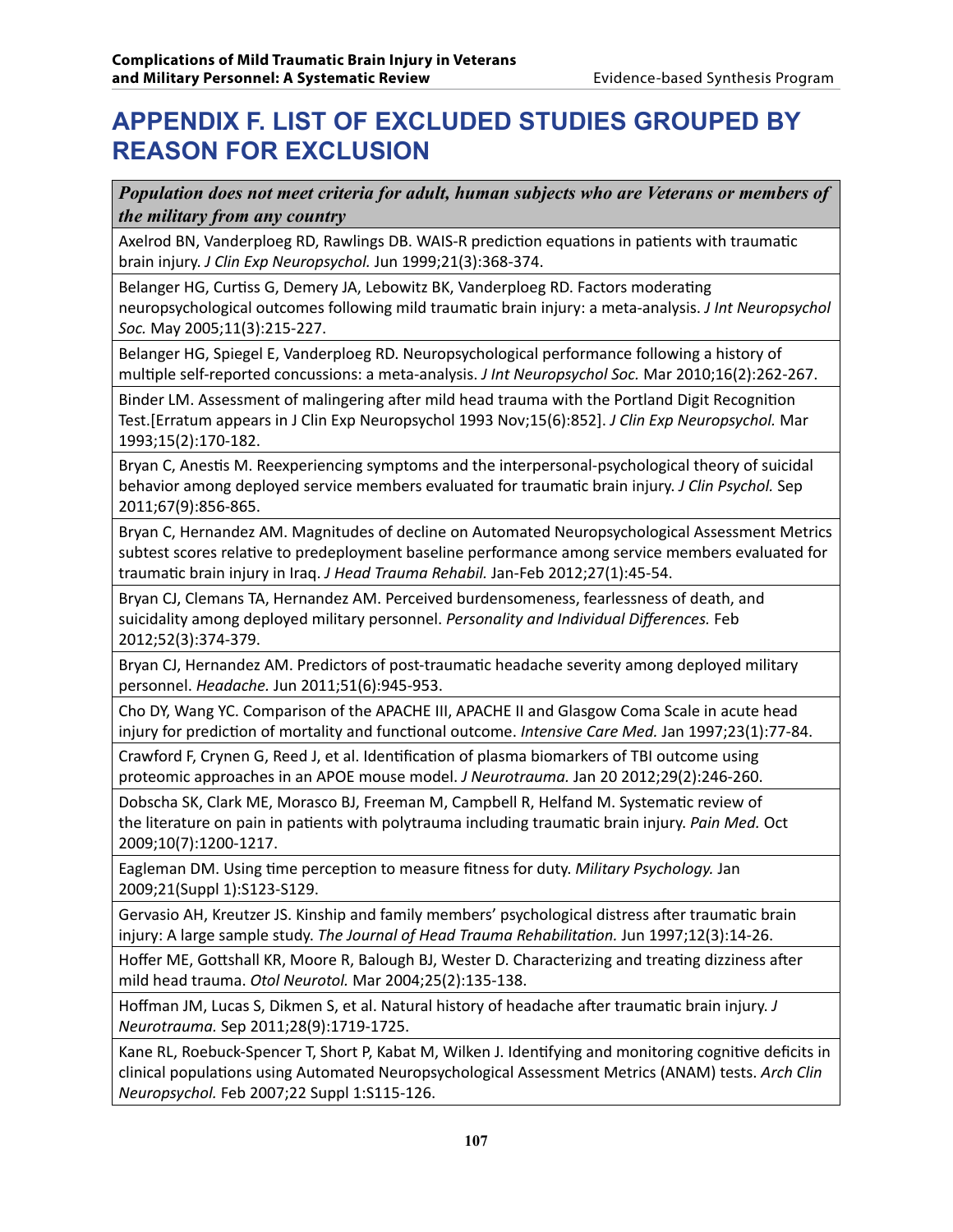Kreutzer JS, Marwitz JH, Hsu N, Williams K, Riddick A. Marital stability after brain injury: an investigation and analysis. *NeuroRehabilitation.* 2007;22(1):53-59.

Lew HL, Chen CPC, Chen MJL, Hsu THC, Tang SFT, Date ES. Comparing the effects of different speech targets on cognitive event-related potentials: theoretical implications for evaluating brain injury. *Am J Phys Med Rehabil.* Jul 2002;81(7):524-528.

Lew HL, Gray M, Poole JH. Temporal stability of auditory event-related potentials in healthy individuals and patients with traumatic brain injury. *J Clin Neurophysiol.* Oct 2007;24(5):392-397.

Lew HL, Thomander D, Gray M, Poole JH. The effects of increasing stimulus complexity in event-related potentials and reaction time testing: clinical applications in evaluating patients with traumatic brain injury. *J Clin Neurophysiol.* Oct 2007;24(5):398-404.

Lewine JD, Davis JT, Bigler ED, et al. Objective documentation of traumatic brain injury subsequent to mild head trauma: multimodal brain imaging with MEG, SPECT, and MRI. *J Head Trauma Rehabil.* May-Jun 2007;22(3):141-155.

Luethcke CA, Bryan CJ, Morrow CE, Isler WC. Comparison of Concussive Symptoms, Cognitive Performance, and Psychological Symptoms Between Acute Blast-Versus Nonblast-Induced Mild Traumatic Brain Injury. *J Int Neuropsychol Soc.* 2011;17(1):36-45.

Maas AI, Harrison-Felix CL, Menon D, et al. Common data elements for traumatic brain injury: recommendations from the interagency working group on demographics and clinical assessment. *Arch Phys Med Rehabil.* Nov 2010;91(11):1641-1649.

Montella D, Brown SH, Elkin PL, et al. Comparison of SNOMED CT versus Medcin terminology concept coverage for mild Traumatic Brain Injury. *AMIA Annu Symp Proc.* 2011;2011:969-978.

Norman SB, Trim RS, Goldsmith AA, et al. Role of risk factors proximate to time of trauma in the course of PTSD and MDD symptoms following traumatic injury. *J Trauma Stress.* Aug 2011;24(4):390-398.

Schmid KE, Tortella FC. The diagnosis of traumatic brain injury on the battlefield. *Front Neurol.*  2012;3:90.

Smith-Seemiller L, Fow NR, Kant R, Franzen MD. Presence of post-concussion syndrome symptoms in patients with chronic pain vs mild traumatic brain injury. *Brain Inj.* 2003;17(3):199-206.

*Publication contains no primary data and is not a systematic review of primary studies*

Aksionoff EB**,** Falk NS. The differential diagnosis of perceptual deficits in traumatic brain injury patients. *J Am Optom Assoc.* Aug 1992;63(8):554-558.

Anonymous. Cognitive rehabilitation therapy in traumatic brain injury. *The Lancet.* Oct 2011;378(9801):1440.

Anonymous. The neurological burden of the war in Iraq and Afghanistan. *Ann Neurol.* Oct 2006;60(4):A13-15.

Arcure J, Harrison EE. A review of the use of early hypothermia in the treatment of traumatic brain injuries. *J Spec Oper Med.* 2009;9(3):22-25.

Barr M. Post concussion syndrome hypoglycemia and Agent Orange. *Aust Fam Physician.* Apr 1983;12(4):224.

Barrett RS. Post-traumatic headache. Combat soldiers are suffering. *Adv NPs PAs.* Jan 2012;3(1):33-34.

Belanger HG, Uomoto JM, Vanderploeg RD. The Veterans Health Administration's (VHA's) Polytrauma System of Care for mild traumatic brain injury: costs, benefits, and controversies. *J Head Trauma Rehabil.* Jan-Feb 2009;24(1):4-13.

Belanger HG, Vanderploeg RD, Curtiss G, Warden DL. Recent neuroimaging techniques in mild traumatic brain injury. *J Neuropsychiatry Clin Neurosci.* 2007;19(1):5-20.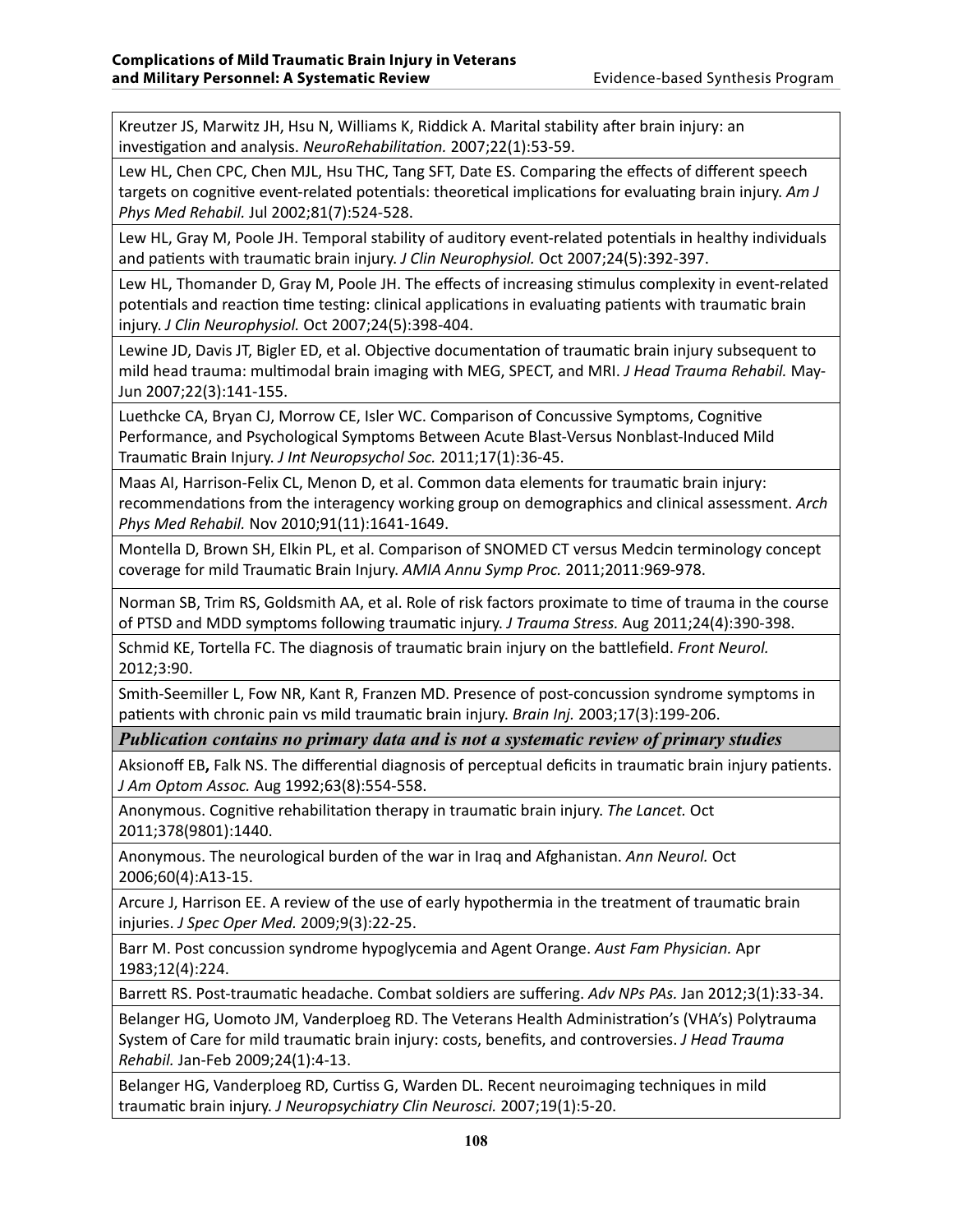Betthauser LM, Bahraini N, Krengel MH, Brenner LA. Self-report measures to identify post traumatic stress disorder and/or mild traumatic brain injury and associated symptoms in military veterans of Operation Enduring Freedom (OEF)/Operation Iraqi Freedom (OIF). *Neuropsychol Rev.* Mar 2012;22(1):35-53.

Bhattacharjee Y. Neuroscience. Shell shock revisited: solving the puzzle of blast trauma. *Science.* Jan 25 2008;319(5862):406-408.

Bogdanova Y, Verfaellie M. Cognitive sequelae of blast-induced traumatic brain injury: recovery and rehabilitation. *Neuropsychol Rev.* Mar 2012;22(1):4-20.

Brancu M, Straits-Troster K, Kudler H. Behavioral health conditions among military personnel and veterans: prevalence and best practices for treatment. *N C Med J.* Jan-Feb 2011;72(1):54-60.

Brenner LA, Vanderploeg RD, Terrio H. Assessment and diagnosis of mild traumatic brain injury, posttraumatic stress disorder, and other polytrauma conditions: burden of adversity hypothesis. *Rehabil Psychol.* Aug 2009;54(3):239-246.

Brenner LA. Neuropsychological and neuroimaging findings in traumatic brain injury and posttraumatic stress disorder. *Dialogues Clin Neurosci.* 2011;13(3):311-323.

Bryant RA. Disentangling mild traumatic brain injury and stress reactions. *The New England Journal of Medicine.* Jan 2008;358(5):525-527.

Caldroney RD, Radike J. Experience with mild traumatic brain injuries and postconcussion syndrome at Kandahar, Afghanistan. *US Army Med Dep J.* Jul-Sep 2010:22-30.

Cancio LC, Chung KK. The role of normoventilation in improving traumatic brain injury outcomes. *US Army Med Dep J.* Apr-Jun 2011:49-54.

Cernich AN, Kurtz SM, Mordecai KL, Ryan PB. Cognitive rehabilitation in traumatic brain injury. *Curr Treat Options Neurol.* Sep 2010;12(5):412-423.

Cifu DX, Cohen SI, Lew HL, Jaffee M, Sigford B. The history and evolution of traumatic brain injury rehabilitation in military service members and veterans. *Am J Phys Med Rehabil.* Aug 2010;89(8):688- 694.

Connors S, Gordon WA, Hovda DA. Care of war veterans with mild traumatic brain injury. *N Engl J Med.*  Jul 30 2009;361(5):536-537; author reply 537-538.

Cooke BB, Keltner NL. Biological perspectives: traumatic brain injury-war related: part II. *Perspect Psychiatr Care.* Jan 2008;44(1):54-57.

Cote MJ, Syam SS, Vogel WB, Cowper DC. A mixed integer programming model to locate traumatic brain injury treatment units in the Department of Veterans Affairs: a case study. *Health Care Manag Sci.* Sep 2007;10(3):253-267.

Cozzarelli TA. Evaluation and treatment of persistent cognitive dysfunction following mild traumatic brain injury. *J Spec Oper Med.* 2010;10(1):39-42.

Daggett V, Bakas T, Habermann B. A review of health-related quality of life in adult traumatic brain injury survivors in the context of combat veterans. *J Neurosci Nurs.* Apr 2009;41(2):59-71.

Das RR. Mild traumatic brain injury in U.S. soldiers returning from Iraq. *N Engl J Med.* May 15 2008;358(20):2177-2178; author reply 2179.

Dempsey KE, Dorlac WC, Martin K, et al. Landstuhl Regional Medical Center: traumatic brain injury screening program. *J Trauma Nurs.* Jan-Mar 2009;16(1):6-7, 10-12.

Department of Veterans A. Schedule for rating disabilities; evaluation of residuals of traumatic brain injury (TBI). Final rule. *Fed Regist.* Sep 23 2008;73(185):54693-54708.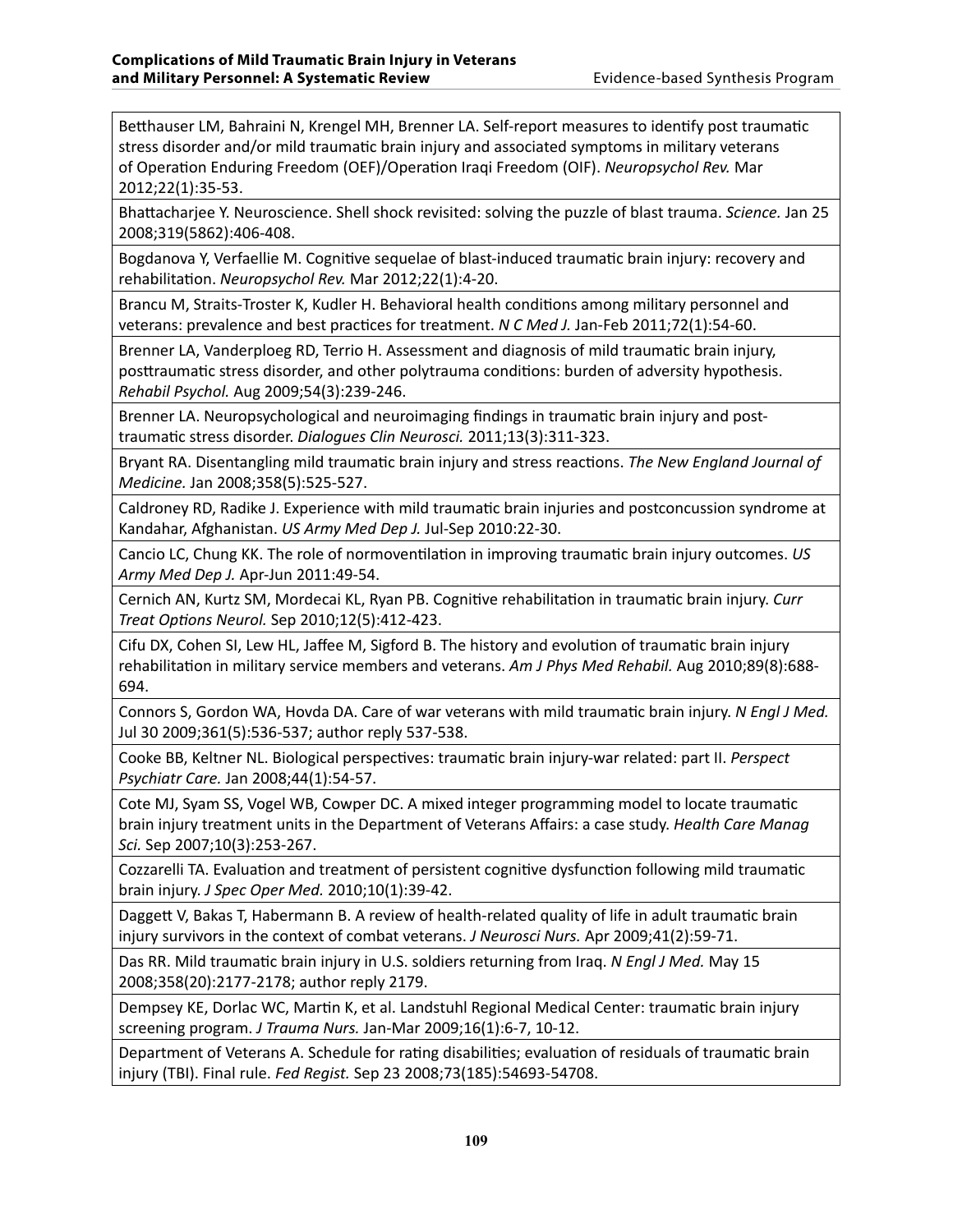Dolan S, Martindale S, Robinson J, et al. Neuropsychological sequelae of PTSD and TBI following war deployment among OEF/OIF veterans. *Neuropsychol Rev.* Mar 2012;22(1):21-34.

Doster J. Traumatic brain injury: serving our returning soldiers. *Tenn Med.* Oct 2007;100(10):45, 48.

Eibner C, Schell TL, Jaycox LH. Care of war veterans with mild traumatic brain injury. *N Engl J Med.* Jul 30 2009;361(5):537; author reply 537-538.

Eldar R, Jelic M. The association of rehabilitation and war. *Disabil Rehabil.* Sep 16 2003;25(18):1019- 1023.

Evans RW. Posttraumatic headaches among United States soldiers injured in Afghanistan and Iraq. *Headache: The Journal of Head and Face Pain.* Sep 2008;48(8):1216-1225.

Felber ES. Combat-related posttraumatic headache: diagnosis, mechanisms of injury, and challenges to treatment. *J Am Osteopath Assoc.* Dec 2010;110(12):737-738.

Giles GM. Cognitive versus functional approaches to rehabilitation after traumatic brain injury: Commentary on a randomized controlled trial. *Am J Occup Ther.* Jan-Feb 2010;64(1):182-185.

Graham DP, Cardon AL. An update on substance use and treatment following traumatic brain injury. *Ann N Y Acad Sci.* Oct 2008;1141:148-162.

Graver CJ. "Reference data from the Automated Neuropsychological Assessment Metrics for use in traumatic brain injury in an active duty military sample": Comment. *Mil Med.* Dec 2009;174(12):iv-v.

Helmick K, Members of Consensus C. Cognitive rehabilitation for military personnel with mild traumatic brain injury and chronic post-concussional disorder: Results of April 2009 consensus conference. *NeuroRehabilitation.* 2010;26(3):239-255.

Hesdorffer DC, Rauch SL, Tamminga CA. Long-term psychiatric outcomes following traumatic brain injury: a review of the literature. *J Head Trauma Rehabil.* Nov-Dec 2009;24(6):452-459.

Hicks RR, Fertig SJ, Desrocher RE, Koroshetz WJ, Pancrazio JJ. Neurological effects of blast injury. *J Trauma.* May 2010;68(5):1257-1263.

Hoge CW, Castro CA. Blast-related traumatic brain injury in U.S. military personnel. *N Engl J Med.* Sep 1 2011;365(9):860; author reply 860-861.

Hoge CW, Goldberg HM, Castro CA. Care of war veterans with mild traumatic brain injury--flawed perspectives. *N Engl J Med.* Apr 16 2009;360(16):1588-1591.

Hoge CW. "Traumatic brain injury screening: Preliminary findings in a US Army Brigade Combat Team": Comment. *The Journal of Head Trauma Rehabilitation.* Jul-Aug 2009;24(4):299-301.

Jackson GL, Hamilton NS, Tupler LA. Detecting traumatic brain injury among veterans of Operations Enduring and Iraqi Freedom. *N C Med J.* Jan-Feb 2008;69(1):43-47.

Jaffee MS, Helmick KM, Girard PD, Meyer KS, Dinegar K, George K. Acute clinical care and care coordination for traumatic brain injury within Department of Defense. *J Rehabil Res Dev.*  2009;46(6):655-666.

Jasiewicz J, Kearns W, Craighead J, Fozard JL, Scott S, McCarthy J, Jr. Smart rehabilitation for the 21st century: the Tampa Smart Home for veterans with traumatic brain injury. *J Rehabil Res Dev.*  2011;48(8):vii-xviii.

Kaplan GB, Vasterling JJ, Vedak PC. Brain-derived neurotrophic factor in traumatic brain injury, posttraumatic stress disorder, and their comorbid conditions: role in pathogenesis and treatment. *Behav Pharmacol.* Sep 2010;21(5-6):427-437.

Kelly JC, Amerson EH, Barth JT. Mild traumatic brain injury: lessons learned from clinical, sports, and combat concussions. *rehabil.* 2012;2012:371970.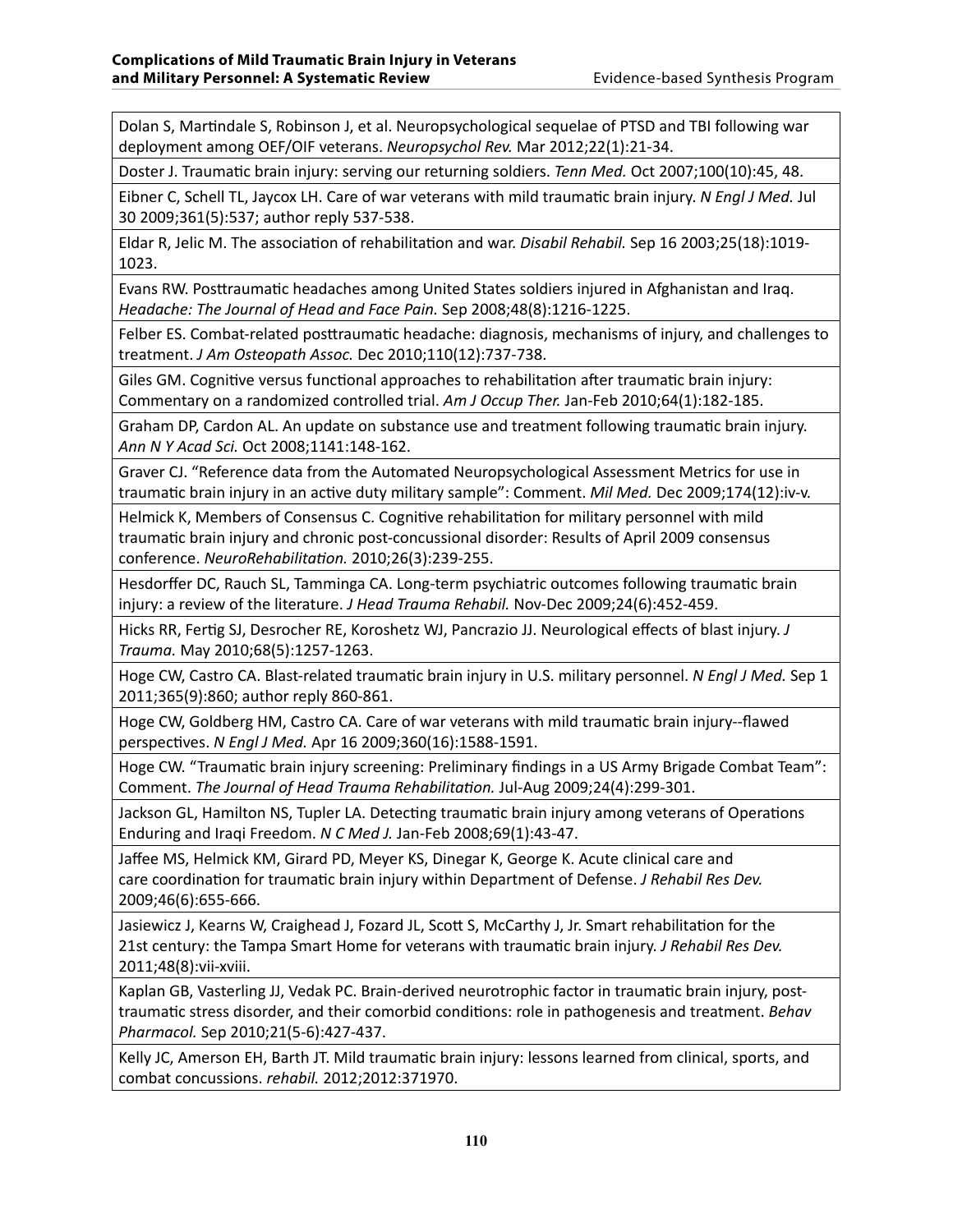Kirjavainen S. Neuro-otological studies on brain injured ex-servicemen. Follow-up of 256 cases. *Acta Otolaryngol (Stockh).* 1968:Suppl 233:231-259.

Krainin BM, Forsten RD, Kotwal RS, Lutz RH, Guskiewicz KM. Mild traumatic brain injury literature review and proposed changes to classification. *J Spec Oper Med.* 2011;11(3):38-47.

Leung LY, VandeVord PJ, Dal Cengio AL, Bir C, Yang KH, King AI. Blast related neurotrauma: a review of cellular injury. *Mol Cell Biomech.* Sep 2008;5(3):155-168.

Lew HL, Vanderploeg RD, Moore DF, et al. Overlap of mild TBI and mental health conditions in returning OIF/OEF service members and veterans. *J Rehabil Res Dev.* 2008;45(3):xi-xvi.

Lew HL, Weihing J, Myerse PJ, Pogoda TK, Goodrich GL. Dual sensory impairment (DSI) in traumatic brain injury (TBI)-An emerging interdisciplinary challenge. *NeuroRehabilitation.* 2010;26(3):213-222.

Lew HL. Rehabilitation needs of an increasing population of patients: Traumatic brain injury, polytrauma, and blast-related injuries. *J Rehabil Res Dev.* Jul-Aug 2005;42(4):xiii-xvi.

Lutz RH, Kane S, Lay J. Evidence-based diagnosis and management of mTBI in forward deployed settings: the genesis of the USASOC neurocognitive testing and post-injury evaluation and treatment program. *J Spec Oper Med.* 2010;10(1):23-38.

McCrea M, Pliskin N, Barth J, et al. Official position of the military TBI task force on the role of neuropsychology and rehabilitation psychology in the evaluation, management, and research of military veterans with traumatic brain injury. *Clin Neuropsychol.* Jan 2008;22(1):10-26.

Miller G. Neuropathology. Blast injuries linked to neurodegeneration in veterans. *Science.* May 18 2012;336(6083):790-791.

Miller G. The invisible wounds of war. Healing the brain, healing the mind. *Science.* Jul 29 2011;333(6042):514-517.

Okie S. Traumatic brain injury in the war zone. *N Engl J Med.* May 19 2005;352(20):2043-2047.

Pogoda TK, Vanderploeg RD, Cifu DX, Tun CG, Lew HL. Re: separating deployment-related traumatic brain injury and posttraumatic stress disorder in veterans: preliminary findings from the VA TBI screening program. *Am J Phys Med Rehabil.* Dec 2009;88(12):1043-1044; author reply 1044-1045.

Robinson RG, Jorge R. Longitudinal course of mood disorders following traumatic brain injury. *Arch Gen Psychiatry.* Jan 2002;59(1):23-24.

Ropper A. Brain injuries from blasts. *N Engl J Med.* Jun 2 2011;364(22):2156-2157.

Ruff RL. Mild traumatic brain injury in U.S. soldiers returning from Iraq. *N Engl J Med.* May 15 2008;358(20):2178; author reply 2179.

Ruff RM, Iverson GL, Barth JT, Bush SS, Broshek DK. Recommendations for diagnosing a mild traumatic brain injury: A National Academy of Neuropsychology education paper. *Arch Clin Neuropsychol.* Feb 2009;24(1):3-10.

Sayer NA, Rettmann NA, Carlson KF, et al. Veterans with history of mild traumatic brain injury and posttraumatic stress disorder: challenges from provider perspective. *J Rehabil Res Dev.* 2009;46(6):703- 716.

Shenton M, Hamoda H, Schneiderman J, et al. A review of magnetic resonance imaging and diffusion tensor imaging findings in mild traumatic brain injury. *Brain Imaging and Behavior.* Jun 2012;6(2):137- 192.

Sigford B, Cifu DX, Vanderploeg R. Care of war veterans with mild traumatic brain injury. *N Engl J Med.*  Jul 30 2009;361(5):536; author reply 537-538.

SoRelle R. Head injuries linked to Alzheimer's disease. *Circulation.* Oct 31 2000;102(18):E9036-9037.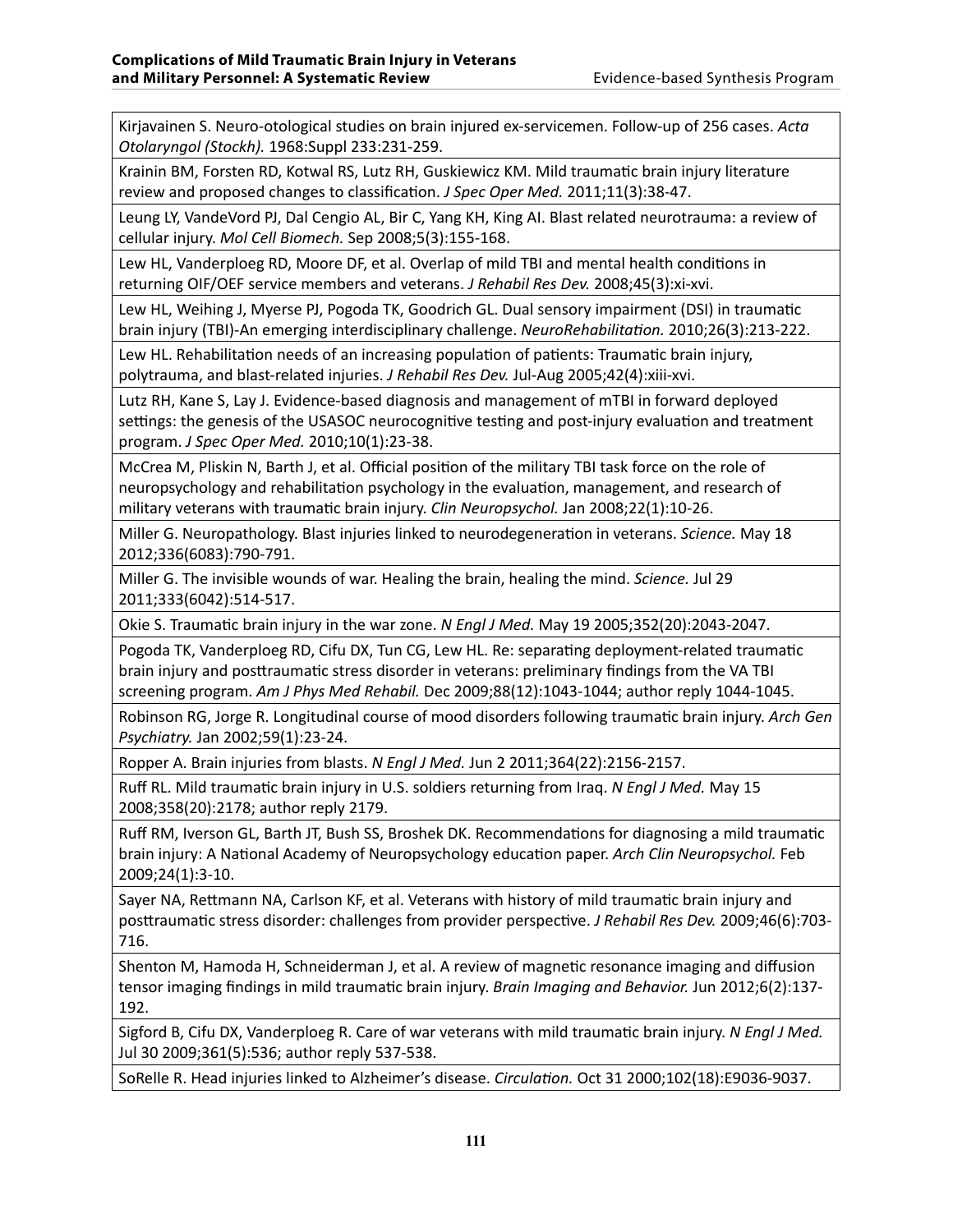Stelmack J. Measuring outcomes of neuro-optometric care in traumatic brain injury. *Journal of Behavioral Optometry.* 2007;18(3):67-71.

Stonesifer LD. Mild traumatic brain injury in U.S. soldiers returning from Iraq. *N Engl J Med.* May 15 2008;358(20):2178; author reply 2179.

Taber KH, Hurley RA. PTSD and combat-related injuries: functional neuroanatomy. *J Neuropsychiatry Clin Neurosci.* 2009;21(1):1 p preceding 1, 1-4.

Walcott BP, Kahle KT. Blast-related traumatic brain injury in U.S. military personnel. *N Engl J Med.* Sep 1 2011;365(9):860.

Walker RL, Clark ME, Nampiaparampil DE, et al. The hazards of war: blast injury headache. *J Pain.* Apr 2010;11(4):297-302.

Xydakis MS, Butman JA, Carlo P. Blast-related traumatic brain injury in U.S. military personnel. *The New England Journal of Medicine.* Sep 2011;365(9):859.

*Does not distinguish mild TBI from moderate or severe*

Alterman AI, Tarter RE. Relationship between familial alcoholism and head injury. *Journal of Studies on Alcohol.* May 1985;46(3):256-258.

Armistead-Jehle P, Hansen CL. Comparison of the Repeatable Battery for the Assessment of Neuropsychological Status Effort Index and stand-alone symptom validity tests in a military sample. *Arch Clin Neuropsychol.* Nov 2011;26(7):592-601.

Ashla PM, McMurtray AM, Licht E, Mendez MF. Retrospective posttraumatic amnesia in traumatic brain injury. *The Journal of Neuropsychiatry and Clinical Neurosciences.* Fal 2009;21(4):467-468.

Belanger HG, King-Kallimanis B, Nelson AL, Schonfeld L, Scott SG, Vanderploeg RD. Characterizing wandering behaviors in persons with traumatic brain injury residing in veterans health administration nursing homes. *Arch Phys Med Rehabil.* Feb 2008;89(2):244-250.

Belanger HG, Vanderploeg RD, Soble JR, Richardson M, Groer S. Validity of the Veterans Health Administration's traumatic brain injury screen. *Arch Phys Med Rehabil.* Jul 2012;93(7):1234-1239.

Blennow K, Jonsson M, Andreasen N, et al. No neurochemical evidence of brain injury after blast overpressure by repeated explosions or firing heavy weapons. *Acta Neurol Scand.* Apr 2011;123(4):245-251.

Braden CA, Cuthbert JP, Brenner L, et al. Health and wellness characteristics of persons with traumatic brain injury. *Brain Inj.* 2012;26(11):1315-1327.

Brahm KD, Wilgenburg HM, Kirby J, Ingalla S, Chang C-Y, Goodrich GL. Visual impairment and dysfunction in combat-injured servicemembers with traumatic brain injury. *Optom Vis Sci.* Jul 2009;86(7):817-825.

Brenner LA, Betthauser LM, Homaifar BY, et al. Posttraumatic stress disorder, traumatic brain injury, and suicide attempt history among veterans receiving mental health services. *Suicide Life Threat Behav.* Aug 2011;41(4):416-423.

Brenner LA, Homaifar BY, Adler LE, Wolfman JH, Kemp J. Suicidality and veterans with a history of traumatic brain injury: precipitants events, protective factors, and prevention strategies. *Rehabil Psychol.* Nov 2009;54(4):390-397.

Brenner LA, Ignacio RV, Blow FC. Suicide and traumatic brain injury among individuals seeking Veterans Health Administration services. *J Head Trauma Rehabil.* Jul-Aug 2011;26(4):257-264.

Breshears RE, Brenner LA, Harwood JEF, Gutierrez PM. Predicting suicidal behavior in veterans with traumatic brain injury: the utility of the personality assessment inventory. *J Pers Assess.* Jul 2010;92(4):349-355.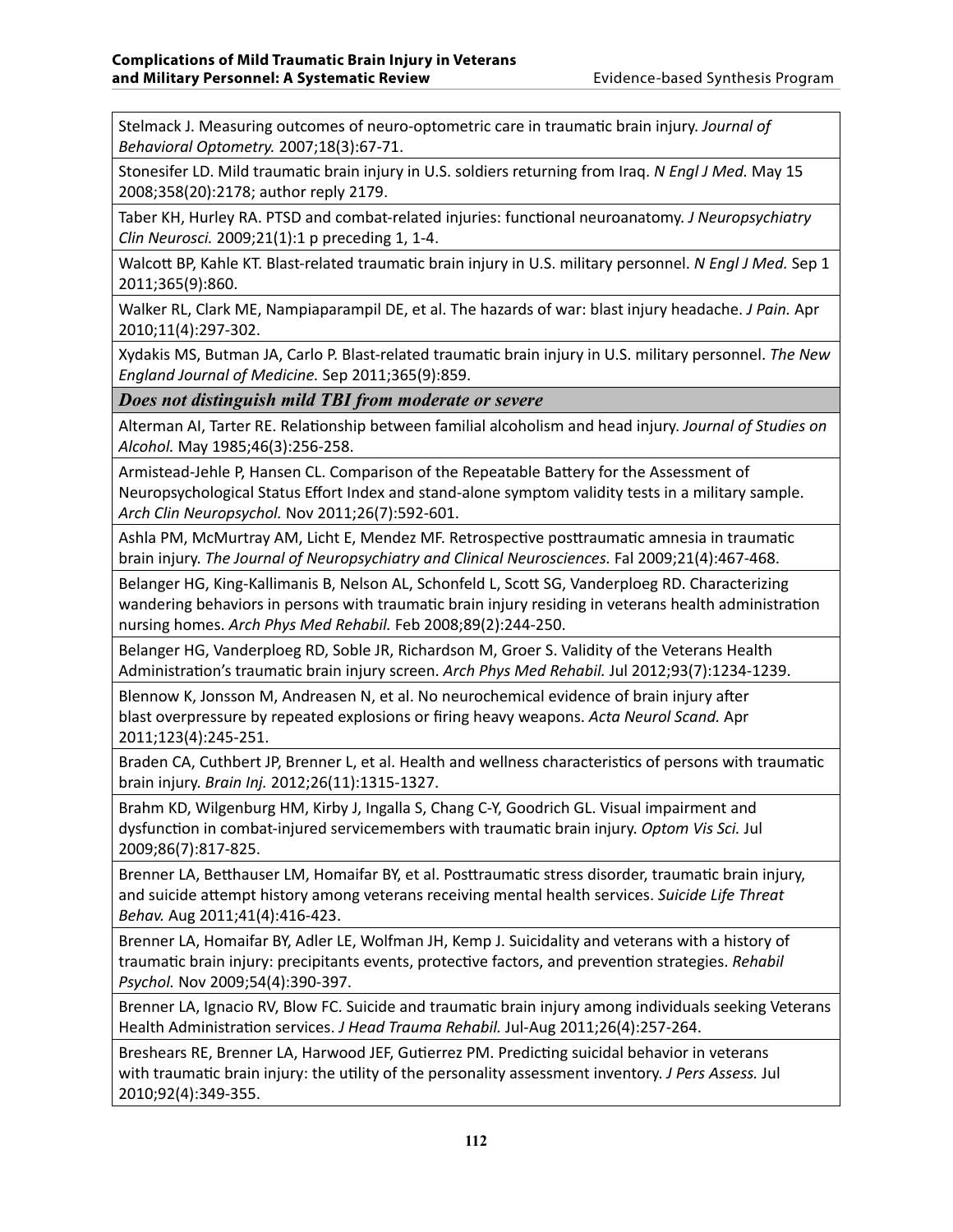Brooks E. Understanding veterans' service options and utilization patterns for PTSD and TBI. *Dissertation Abstracts International: Section B: The Sciences and Engineering.* 2011;71(8-B):4739.

Campbell TA, Nelson LA, Lumpkin R, Yoash-Gantz RE, Pickett TC, McCormick CL. Neuropsychological measures of processing speed and executive functioning in combat veterans with PTSD, TBI, and comorbid TBI/PTSD. *Psychiatric Annals.* Aug 2009;39(8):796-803.

Capaldi VF, 2nd, Guerrero ML, Killgore WDS. Sleep disruptions among returning combat veterans from Iraq and Afghanistan. *Mil Med.* Aug 2011;176(8):879-888.

Carey ME, Young HF, Mathis JL. The outcome of 89 American and 224 Vietnamese sustaining brain wounds in Vietnam. *Mil Med.* Apr 1974;139(4):281-284.

Carey ME, Young HF, Rish BL, Mathis JL. Follow-up study of 103 American soldiers who sustained a brain wound in Vietnam. *J Neurosurg.* Nov 1974;41(5):542-549.

Carlson KF, Meis LA, Jensen AC, et al. Caregiver reports of subsequent injuries among veterans with traumatic brain injury after discharge from inpatient polytrauma rehabilitation programs. *J Head Trauma Rehabil.* Jan-Feb 2012;27(1):14-25.

Carlson KF, Nelson D, Orazem RJ, Nugent S, Cifu DX, Sayer NA. Psychiatric diagnoses among Iraq and Afghanistan war veterans screened for deployment-related traumatic brain injury. *J Trauma Stress.* Feb 2010;23(1):17-24.

Caveness WF, Walker AE, Ascroft PB. Incidence of posttraumatic epilepsy in Korean veterans as compared with those from World War I and World War II. *J Neurosurg.* Feb 1962;19:122-129.

Cernich AN, Chandler L, Scherdell T, Kurtz S. Assessment of co-occurring disorders in veterans diagnosed with traumatic brain injury. *J Head Trauma Rehabil.* Jul-Aug 2012;27(4):253-260.

Chauhan NB, Gatto R. Synergistic benefits of erythropoietin and simvastatin after traumatic brain injury. *Brain Res.* Nov 11 2010;1360:177-192.

Chemtob CM, Muraoka MY, Wu-Holt P, Fairbank JA, Hamada RS, Keane TM. Head injury and combatrelated posttraumatic stress disorder. *J Nerv Ment Dis.* Nov 1998;186(11):701-708.

Chen JWY, Ruff RL, Eavey R, Wasterlain CG. Posttraumatic epilepsy and treatment. *J Rehabil Res Dev.*  2009;46(6):685-696.

Cohen SP, Plunkett AR, Wilkinson I, et al. Headaches during war: analysis of presentation, treatment, and factors associated with outcome. *Cephalalgia.* Jan 2012;32(2):94-108.

Cox DJ, Davis M, Singh H, et al. Driving rehabilitation for military personnel recovering from traumatic brain injury using virtual reality driving simulation: a feasibility study. *Mil Med.* Jun 2010;175(6):411- 416.

Crawford FC, Vanderploeg RD, Freeman MJ, et al. APOE genotype influences acquisition and recall following traumatic brain injury. *Neurology.* Apr 9 2002;58(7):1115-1118.

Cullen N, Chundamala J, Bayley M, Jutai J, Erabi G. The efficacy of acquired brain injury rehabilitation. *Brain Inj.* Feb 2007;21(2):113-132.

Das RR, Moorthi RN. Traumatic brain injury in the war zone. *N Engl J Med.* Aug 11 2005;353(6):633- 634.

Demakis GJ, Hammond F, Knotts A, et al. The Personality Assessment Inventory in individuals with traumatic brain injury. *Arch Clin Neuropsychol.* Jan 2007;22(1):123-130.

Detweiler MB, Arif S, Candelario J, et al. Salem VAMC-U.S. Army Fort Bragg Warrior Transition Clinic telepsychiatry collaboration: 12-month operation clinical perspective. *Telemed J E Health.* Mar 2012;18(2):81-86.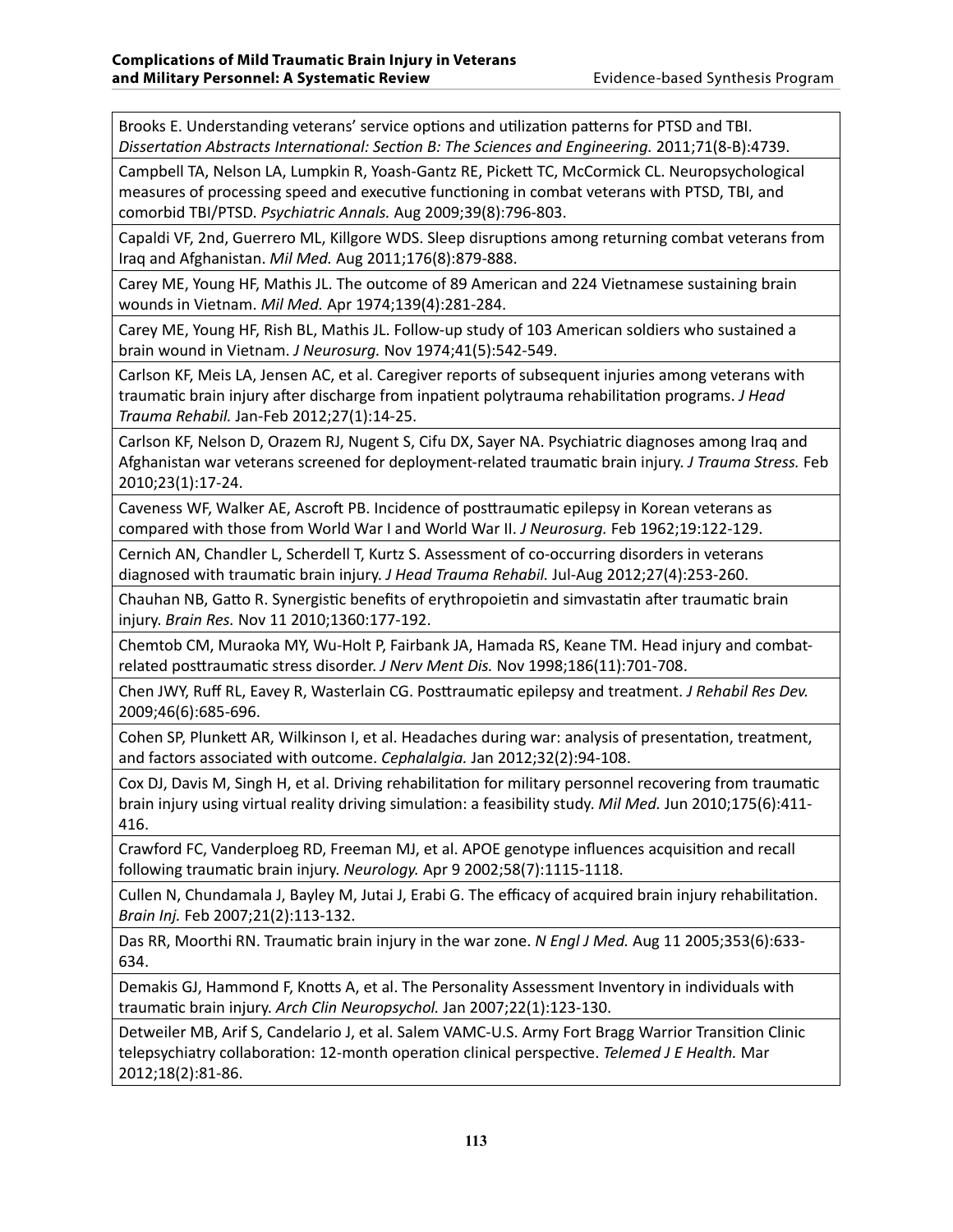Donnelly KT, Donnelly JP, Dunnam M, et al. Reliability, sensitivity, and specificity of the VA traumatic brain injury screening tool. *J Head Trauma Rehabil.* Nov-Dec 2011;26(6):439-453.

Drake AI, Meyer KS, Cessante LM, et al. Routine TBI screening following combat deployments. *NeuroRehabilitation.* 2010;26(3):183-189.

Egede LE, Dismuke C, Echols C. Racial/Ethnic disparities in mortality risk among US veterans with traumatic brain injury. *Am J Public Health.* May 2012;102 Suppl 2:S266-271.

Elbogen EB, Johnson SC, Wagner HR, Newton VM, Beckham JC. Financial well-being and postdeployment adjustment among Iraq and Afghanistan war veterans. *Mil Med.* Jun 2012;177(6):669- 675.

Elbogen EB, Wagner HR, Fuller SR, et al. Correlates of anger and hostility in Iraq and Afghanistan war veterans. *Am J Psychiatry.* Sep 2010;167(9):1051-1058.

Eonta SE, Carr W, McArdle JJ, et al. Automated Neuropsychological Assessment Metrics: repeated assessment with two military samples. *Aviat Space Environ Med.* Jan 2011;82(1):34-39.

Ettinger AB, Copeland LA, Zeber JE, Van Cott AC, Pugh MJV. Are psychiatric disorders independent risk factors for new-onset epilepsy in older individuals? *Epilepsy Behav.* Jan 2010;17(1):70-74.

Evans CD. Rehabilitation of the brain-damaged survivor. *Injury.* Nov 1976;8(2):80-97.

Fabing HD. Cerebral blast syndrome in combat soldiers. *Arch Neurol Psychiatry.* Jan 1947;57(1):14-57.

Fenimore EA. Depression following traumatic brain injury and the Hamilton Depression Rating Scale. *Dissertation Abstracts International: Section B: The Sciences and Engineering.* 2006;67(3-B):1698.

Friedemann-Sanchez G, Sayer NA, Pickett T. Provider perspectives on rehabilitation of patients with polytrauma. *Arch Phys Med Rehabil.* Jan 2008;89(1):171-178.

Galarneau MR, Woodruff SI, Dye JL, Mohrle CR, Wade AL. Traumatic brain injury during Operation Iraqi Freedom: findings from the United States Navy-Marine Corps Combat Trauma Registry. *J Neurosurg.*  May 2008;108(5):950-957.

Gallaway MS, Fink DS, Millikan AM, Bell MR. Factors Associated With Physical Aggression Among US Army Soldiers. *Aggress Behav.* Sep 2012;38(5):357-367.

Goldstein G, Allen DN, Caponigro JM. A retrospective study of heterogeneity in neurocognitive profiles associated with traumatic brain injury. *Brain Inj.* 2010;24(4):625-635.

Gontkovsky ST, Souheaver GT. T-score and raw-score comparisons in detecting brain dysfunction using the booklet category test and the short category test. *Percept Mot Skills.* Feb 2002;94(1):319-322.

Gordon NG. Diagnostic efficiency of the Trail Making Test as a function of cut-off score, diagnosis, and age. *Percept Mot Skills.* Aug 1978;47(1):191-195.

Griffin JM, Friedemann-Sanchez G, Jensen AC, et al. The invisible side of war: families caring for US service members with traumatic brain injuries and polytrauma. *J Head Trauma Rehabil.* Jan-Feb 2012;27(1):3-13.

Gutierrez PM, Brenner LA, Huggins JA. A preliminary investigation of suicidality in psychiatrically hospitalized veterans with traumatic brain injury. *Arch.* 2008;12(4):336-343.

Han SD, Suzuki H, Drake AI, Jak AJ, Houston WS, Bondi MW. Clinical, cognitive, and genetic predictors of change in job status following traumatic brain injury in a military population. *J Head Trauma Rehabil.*  Jan-Feb 2009;24(1):57-64.

Harmon A. A descriptive study of military family needs following a polytraumatic injury. *Dissertation Abstracts International: Section B: The Sciences and Engineering.* 2008;69(2-B):1326.

Harrow JJ, Rashka SL, Fitzgerald SG, Nelson AL. Pressure ulcers and occipital alopecia in Operation Iraqi Freedom polytrauma casualties. *Mil Med.* Nov 2008;173(11):1068-1072.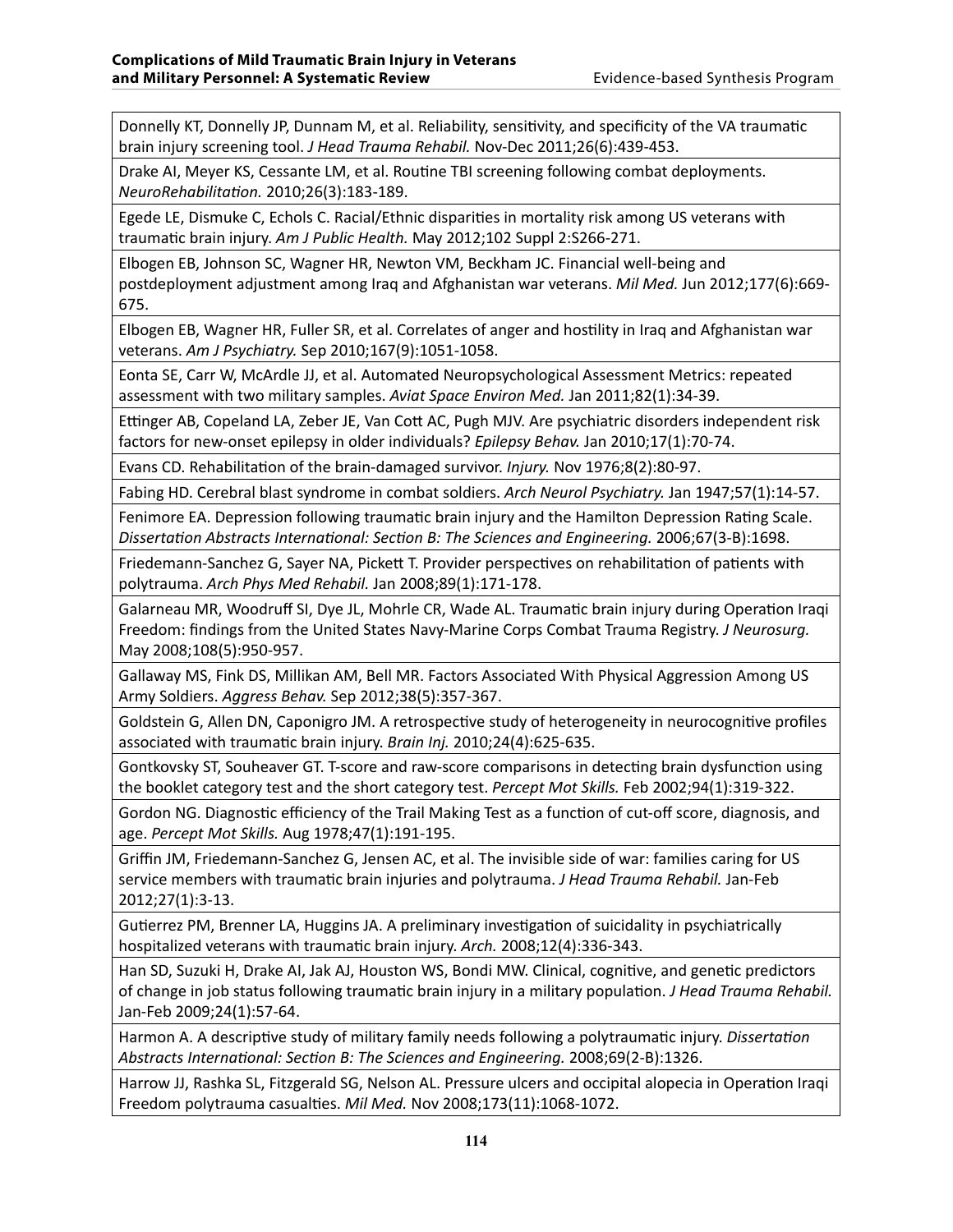Hill JJ, 3rd, Mobo BHP, Jr., Cullen MR. Separating deployment-related traumatic brain injury and posttraumatic stress disorder in veterans: preliminary findings from the Veterans Affairs traumatic brain injury screening program. *Am J Phys Med Rehabil.* Aug 2009;88(8):605-614.

Holsinger T, Steffens DC, Phillips C, et al. Head injury in early adulthood and the lifetime risk of depression. *Arch Gen Psychiatry.* Jan 2002;59(1):17-22.

Huckans M, Pavawalla S, Demadura T, et al. A pilot study examining effects of group-based Cognitive Strategy Training treatment on self-reported cognitive problems, psychiatric symptoms, functioning, and compensatory strategy use in OIF/OEF combat veterans with persistent mild cognitive disorder and history of traumatic brain injury. *J Rehabil Res Dev.* 2010;47(1):43-60.

Huggins JM, Brown JN, Capehart B, Townsend ML, Legge J, Melnyk SD. Medication adherence in combat veterans with traumatic brain injury. *Am J Health-Syst Pharm.* Feb 1 2011;68(3):254-258.

Ingala AM. The impact of military deployment on college adjustment. *Dissertation Abstracts International: Section B: The Sciences and Engineering.* 2012;72(11-B):7083.

Iverson KM, Hendricks AM, Kimerling R, et al. Psychiatric diagnoses and neurobehavioral symptom severity among OEF/OIF VA patients with deployment-related traumatic brain injury: a gender comparison. *Womens Health Issues.* Jul-Aug 2011;21(4 Suppl):S210-217.

Johns JS, Cifu DX, Keyser-Marcus L, Jolles PR, Fratkin MJ. Impact of clinically significant heterotopic ossification on functional outcome after traumatic brain injury. *J Head Trauma Rehabil.* Jun 1999;14(3):269-276.

Jones A, Ingram M, Ben-Porath YS. Scores on the MMPI-2-RF Scales as a function of increasing levels of failure on cognitive symptom validity tests in a military sample. *The Clinical Neuropsychologist.* Jul 2012;26(5):790-815.

Kalkonde YV, Jawaid A, Qureshi SU, et al. Medical and environmental risk factors associated with frontotemporal dementia: A case-control study in a veteran population. *Alzheimer's dement.* May 2012;8(3):204-210.

Kapidzic A, Vidovic M, Sinanovic O. Localisation of war craniocerebral injury as risk factor for posttraumatic epilepsy. *Med Arh.* 2011;65(6):343-344.

Kelley AM, Athy JR, Cho TH, Erickson B, King M, Cruz P. Risk propensity and health risk behaviors in U.S. army soldiers with and without psychological disturbances across the deployment cycle. *J Psychiatr Res.* May 2012;46(5):582-589.

Kennedy JE, Lumpkin RJ, Grissom JR. A survey of mild traumatic brain injury treatment in the emergency room and primary care medical clinics. *Mil Med.* Jun 2006;171(6):516-521.

Kilts JD, Tupler LA, Keefe FJ, et al. Neurosteroids and self-reported pain in veterans who served in the U.S. Military after September 11, 2001. *Pain Med.* Oct 2010;11(10):1469-1476.

King PR, Donnelly KT, Donnelly JP, et al. Psychometric study of the Neurobehavioral Symptom Inventory. *JRRD.* 2012;49(6):879-888.

King PR, Jr. A psychometric study of the Neurobehavioral Symptom Inventory. *Dissertation Abstracts International: Section B: The Sciences and Engineering.* 2012;73(1-B):650.

Koenigs M, Huey ED, Raymont V, et al. Focal brain damage protects against post-traumatic stress disorder in combat veterans. *Nat Neurosci.* Feb 2008;11(2):232-237.

Kozminski M. Combat-related posttraumatic headache: diagnosis, mechanisms of injury, and challenges to treatment. *J Am Osteopath Assoc.* Sep 2010;110(9):514-519.

Kraft JF, Schwab KA, Salazar AM, Brown HR. Occupational and educational achievements of head injured Vietnam veterans at 15-year follow-up. *Arch Phys Med Rehabil.* Jun 1993;74(6):596-601.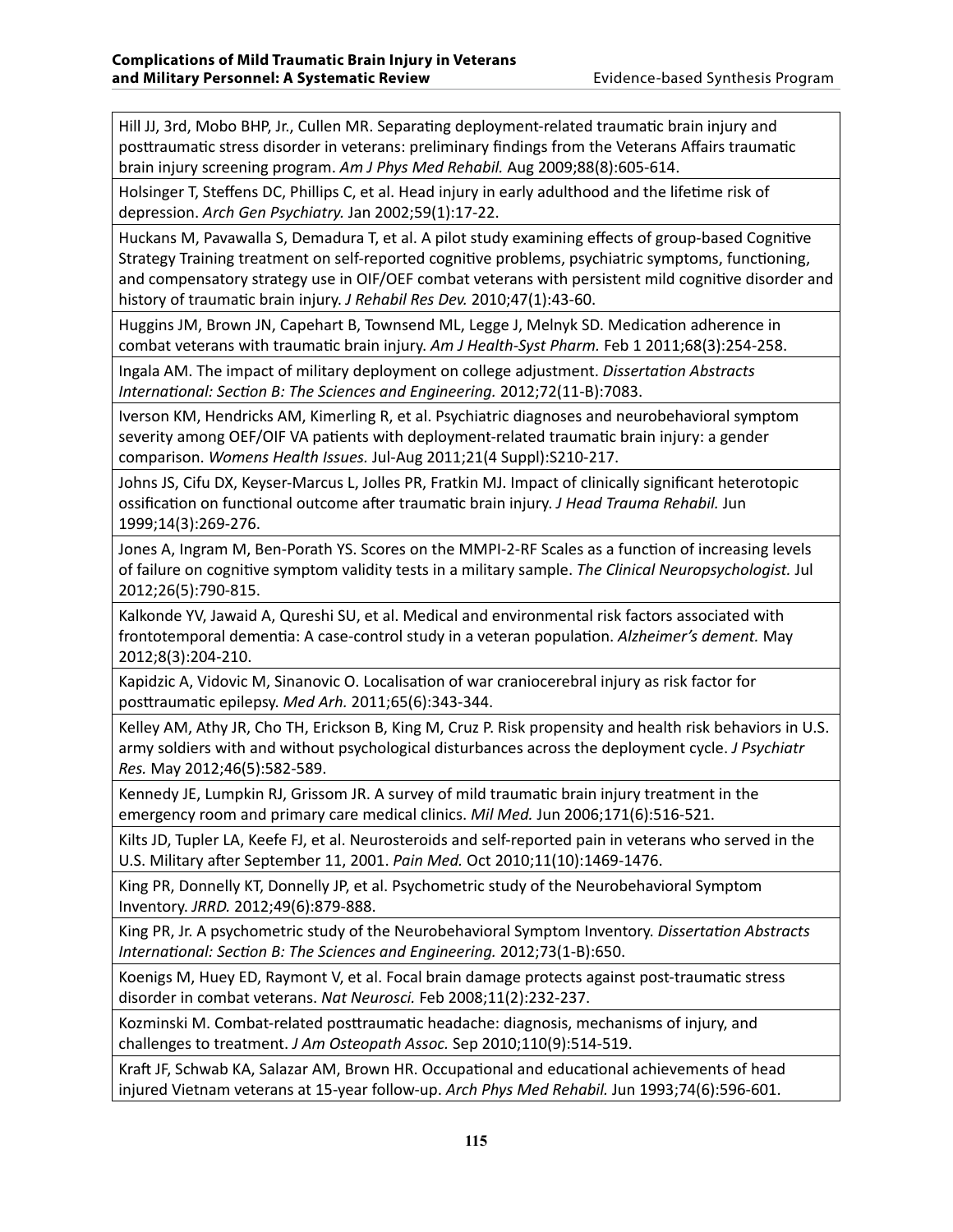Levin HS, Wilde E, Troyanskaya M, et al. Diffusion tensor imaging of mild to moderate blast-related traumatic brain injury and its sequelae. *J Neurotrauma.* Apr 2010;27(4):683-694.

Lew HL, Jerger JF, Guillory SB, Henry JA. Auditory dysfunction in traumatic brain injury. *J Rehabil Res Dev.* 2007;44(7):921-928.

Lew HL, Kraft M, Pogoda TK, Amick MM, Woods P, Cifu DX. Prevalence and characteristics of driving difficulties in Operation Iraqi Freedom/Operation Enduring Freedom combat returnees. *J Rehabil Res Dev.* 2011;48(8):913-925.

Lew HL, Otis JD, Tun C, Kerns RD, Clark ME, Cifu DX. Prevalence of chronic pain, posttraumatic stress disorder, and persistent postconcussive symptoms in OIF/OEF veterans: polytrauma clinical triad. *J Rehabil Res Dev.* 2009;46(6):697-702.

Lew HL, Pogoda TK, Baker E, et al. Prevalence of dual sensory impairment and its association with traumatic brain injury and blast exposure in OEF/OIF veterans. *J Head Trauma Rehabil.* Nov-Dec 2011;26(6):489-496.

Lew HL, Poole JH, Vanderploeg RD, et al. Program development and defining characteristics of returning military in a VA Polytrauma Network Site. *J Rehabil Res Dev.* 2007;44(7):1027-1034.

Lipsky RH, Sparling MB, Ryan LM, et al. Association of COMT Val158Met genotype with executive functioning following traumatic brain injury. *J Neuropsychiatry Clin Neurosci.* 2005;17(4):465-471.

Maestas KL, Benge JF, Pastorek NJ, Lemaire A, Darrow R. Factor structure of posttraumatic stress disorder symptoms in OEF/OIF veterans presenting to a polytrauma clinic. *Rehabil Psychol.* Nov 2011;56(4):366-373.

Maguen S, Lau KM, Madden E, Seal K. Factors associated with completing comprehensive traumatic brain injury evaluation. *Mil Med.* Jul 2012;177(7):797-803.

Maguen S, Madden E, Lau KM, Seal K. The impact of head injury mechanism on mental health symptoms in veterans: do number and type of exposures matter? *J Trauma Stress.* Feb 2012;25(1):3-9.

Mantyla M. Post-traumatic cerebral atrophy. A study on brain-injured veterans on the Finnish wars of 1939-40 and 1941-45. *Ann Clin Res.* 1981;13(32):1-47.

Maxwell TM. The investigation of mild traumatic brain injury among the Afghanistan and Iraqi war veterans. *Dissertation Abstracts International: Section B: The Sciences and Engineering.* 2011;72(6- B):3778.

McMurtray A, Clark DG, Christine D, Mendez MF. Early-onset dementia: frequency and causes compared to late-onset dementia. *Dement Geriatr Cogn Disord.* 2006;21(2):59-64.

Meterko M, Baker E, Stolzmann KL, Hendricks AM, Cicerone KD, Lew HL. Psychometric assessment of the Neurobehavioral Symptom Inventory-22: the structure of persistent postconcussive symptoms following deployment-related mild traumatic brain injury among veterans. *J Head Trauma Rehabil.* Jan-Feb 2012;27(1):55-62.

Miller KJ, Schwab KA, Warden DL. Predictive value of an early Glasgow Outcome Scale score: 15-month score changes. *J Neurosurg.* Aug 2005;103(2):239-245.

Morissette SB, Woodward M, Kimbrel NA, et al. Deployment-related TBI, persistent postconcussive symptoms, PTSD, and depression in OEF/OIF veterans. *Rehabil Psychol.* Nov 2011;56(4):340-350.

Nelson DV, Esty ML. Neurotherapy of traumatic brain injury/posttraumatic stress symptoms in OEF/OIF veterans. *J Neuropsychiatry Clin Neurosci.* Mar 1 2012;24(2):237-240.

Nelson LA, Yoash-Gantz RE, Pickett TC, Campbell TA. Relationship between processing speed and executive functioning performance among OEF/OIF veterans: implications for postdeployment rehabilitation. *J Head Trauma Rehabil.* Jan-Feb 2009;24(1):32-40.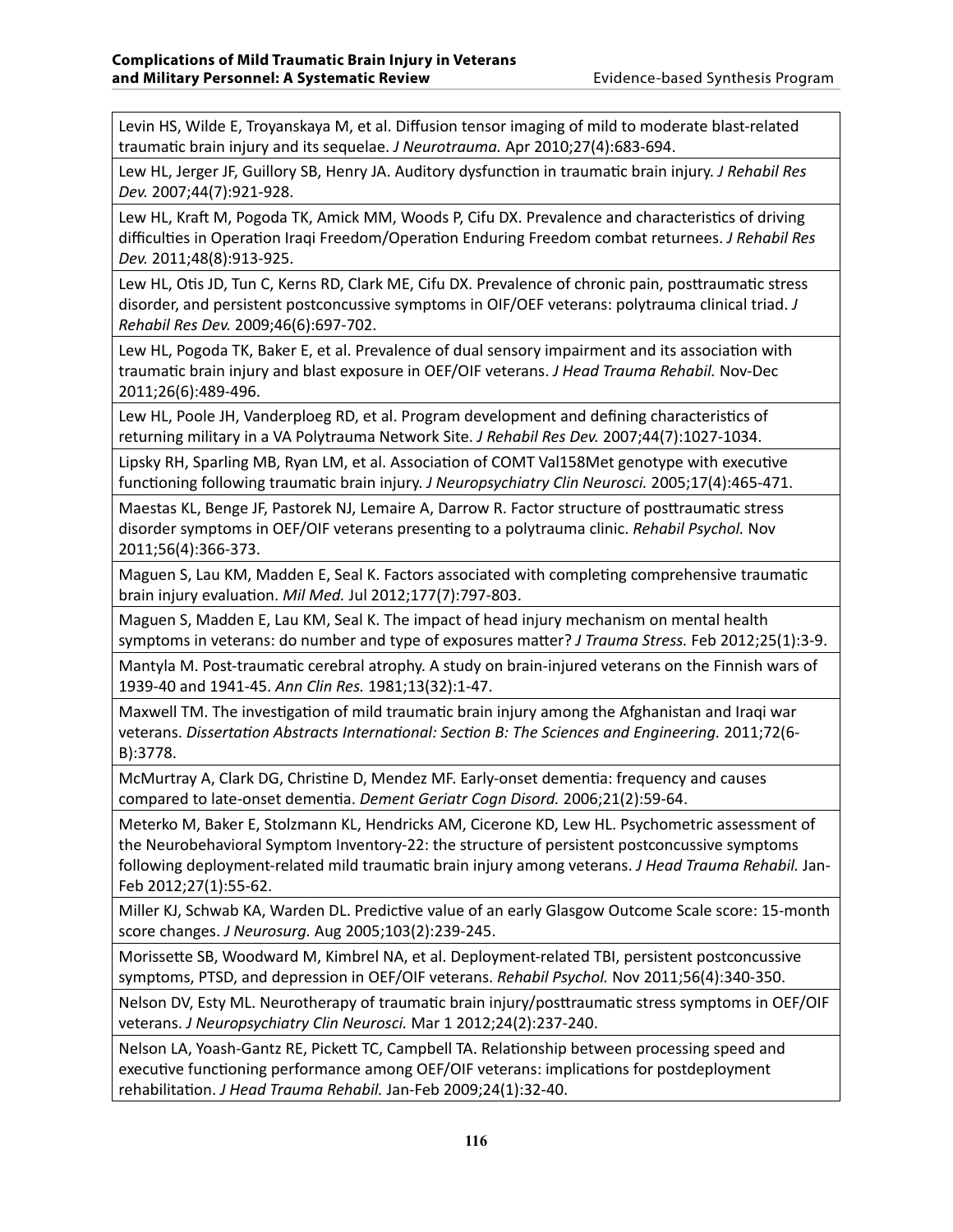Nuutila A, Huusko S. Epilepsy among brain-injured veterans 26 to 31 years following the injury. *Scand J Rehabil Med.* 1972;4(2):81-84.

Olson-Madden JH, Brenner L, Harwood JEF, Emrick CD, Corrigan JD, Thompson C. Traumatic brain injury and psychiatric diagnoses in veterans seeking outpatient substance abuse treatment. *J Head Trauma Rehabil.* Nov-Dec 2010;25(6):470-479.

Parsons TD, Courtney C, Rizzo AA, Armstrong C, Edwards J, Reger G. Virtual reality paced serial assessment test for neuropsychological assessment of a military cohort. *Stud Health Technol Inform.*  2012;173:331-337.

Pietrzak RH, Goldstein MB, Malley JC, et al. Posttraumatic growth in Veterans of Operations Enduring Freedom and Iraqi Freedom. *J Affect Disord.* Oct 2010;126(1-2):230-235.

Pugh MJV, Knoefel JE, Mortensen EM, Amuan ME, Berlowitz DR, Van Cott AC. New-onset epilepsy risk factors in older veterans. *J Am Geriatr Soc.* Feb 2009;57(2):237-242.

Quigley KS, McAndrew LM, Almeida L, et al. Prevalence of environmental and other military exposure concerns in Operation Enduring Freedom and Operation Iraqi Freedom veterans. *J Occup Environ Med.*  Jun 2012;54(6):659-664.

Raymont V, Salazar AM, Krueger F, Grafman J. "Studying injured minds" - the Vietnam head injury study and 40[THIN SPACE]years of brain injury research. *Front Neurol.* 2011;2:15.

Raymont V, Salazar AM, Lipsky R, Goldman D, Tasick G, Grafman J. Correlates of posttraumatic epilepsy 35 years following combat brain injury. *Neurology.* Jul 20 2010;75(3):224-229.

Reiber GE, McFarland LV, Hubbard S, et al. Servicemembers and veterans with major traumatic limb loss from Vietnam war and OIF/OEF conflicts: survey methods, participants, and summary findings. *J Rehabil Res Dev.* 2010;47(4):275-297.

Resnik L, Gray M, Borgia M. Measurement of community reintegration in sample of severely wounded servicemembers. *J Rehabil Res Dev.* 2011;48(2):89-102.

Roberts RJ, Franzen K, Varney NR. Theta bursts, closed head injury, and partial seizure-like symptoms: a retrospective study. *Appl Neuropsychol.* 2001;8(3):140-147.

Rosenbaum M, Najenson T. Changes in life patterns and symptoms of low mood as reported by wives of severely brain-injured soldiers. *J Consult Clin Psychol.* Dec 1976;44(6):881-888.

Russell WR. The development of grand mal after missle wounds of the brain. *Johns Hopkins Med J.* May 1968;122(5):250-253.

Salazar AM, Warden DL, Schwab K, et al. Cognitive rehabilitation for traumatic brain injury: A randomized trial. Defense and Veterans Head Injury Program (DVHIP) Study Group. *Jama.* Jun 21 2000;283(23):3075-3081.

Salinsky M, Spencer D, Boudreau E, Ferguson F. Psychogenic nonepileptic seizures in US veterans. *Neurology.* Sep 6 2011;77(10):945-950.

Sayer NA, Chiros CE, Sigford B, et al. Characteristics and rehabilitation outcomes among patients with blast and other injuries sustained during the Global War on Terror. *Arch Phys Med Rehabil.* Jan 2008;89(1):163-170.

Sayer NA, Cifu DX, McNamee S, et al. Rehabilitation needs of combat-injured service members admitted to the VA Polytrauma Rehabilitation Centers: the role of PM&R in the care of wounded warriors. *Pm R.* Jan 2009;1(1):23-28.

Sayer NA, Nelson D, Nugent S. Evaluation of the Veterans Health Administration traumatic brain injury screening program in the upper Midwest. *J Head Trauma Rehabil.* Nov-Dec 2011;26(6):454-467.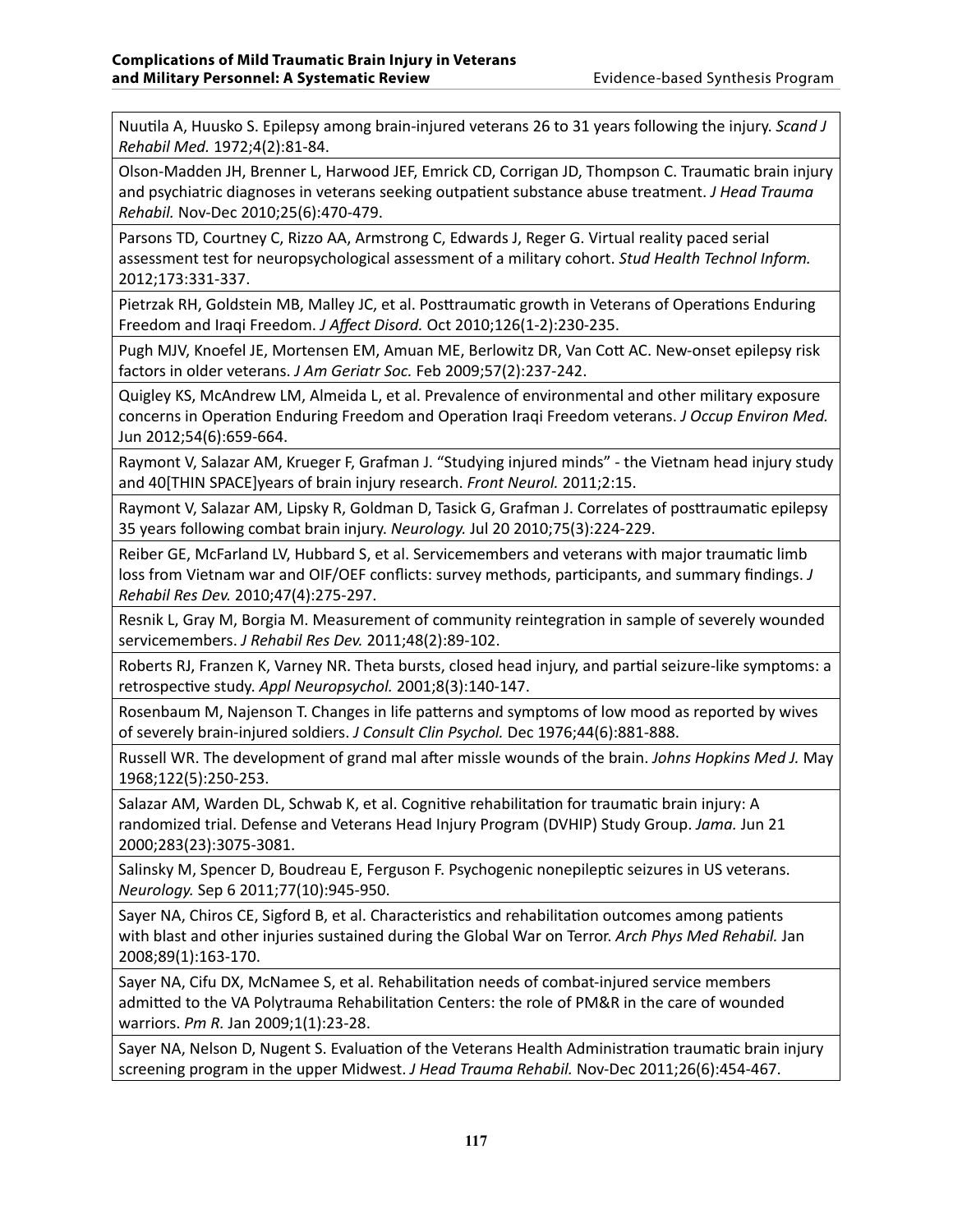Scholten JD, Sayer NA, Vanderploeg RD, Bidelspach DE, Cifu DX. Analysis of US Veterans Health Administration comprehensive evaluations for traumatic brain injury in Operation Enduring Freedom and Operation Iraqi Freedom Veterans. *Brain Inj.* Sep 2012;26(10):1177-1184.

Stelmack JA, Frith T, Van Koevering D, Rinne S, Stelmack TR. Visual function in patients followed at a Veterans Affairs polytrauma network site: an electronic medical record review. *Optometry.* Aug 2009;80(8):419-424.

Streeter CC, Van Reekum R, Shorr RI, Bachman DL. Prior head injury in male veterans with borderline personality disorder. *J Nerv Ment Dis.* Sep 1995;183(9):577-581.

Sullivan EV, Corkin S. Selective subject attrition in a longitudinal study of head-injured veterans. *J Gerontol.* Nov 1984;39(6):718-720.

Taft CT, Kachadourian LK, Suvak MK, et al. Examining impelling and disinhibiting factors for intimate partner violence in veterans. *J Fam Psychol.* Apr 2012;26(2):285-289.

Taylor BC, Hagel EM, Carlson KF, et al. Prevalence and costs of co-occurring traumatic brain injury with and without psychiatric disturbance and pain among Afghanistan and Iraq War Veteran V.A. users. *Med Care.* Apr 2012;50(4):342-346.

Terrio H, Brenner LA, Ivins BJ, et al. Traumatic brain injury screening: preliminary findings in a US Army Brigade Combat Team. *J Head Trauma Rehabil.* Jan-Feb 2009;24(1):14-23.

Terrio HP, Nelson LA, Betthauser LM, Harwood JE, Brenner LA. Postdeployment traumatic brain injury screening questions: Sensitivity, specificity, and predictive values in returning soldiers. *Rehabil Psychol.*  Feb 2011;56(1):26-31.

Van Dyke SA, Axelrod BN, Schutte C. Test-retest reliability of the Traumatic Brain Injury Screening Instrument. *Mil Med.* Dec 2010;175(12):947-949.

Vanderploeg RD, Curtiss G, Schinka JA, Lanham RA, Jr. Material-specific memory in traumatic brain injury: differential effects during acquisition, recall, and retention. *Neuropsychology.* Apr 2001;15(2):174-184.

Vanderploeg RD, Schwab K, Walker WC, et al. Rehabilitation of traumatic brain injury in active duty military personnel and veterans: Defense and Veterans Brain Injury Center randomized controlled trial of two rehabilitation approaches. *Arch Phys Med Rehabil.* Dec 2008;89(12):2227-2238.

Varney NR. Prognostic significance of anosmia in patients with closed-head trauma. *J Clin Exp Neuropsychol.* Mar 1988;10(2):250-254.

Vassallo JL, Proctor-Weber Z, Lebowitz BK, Curtiss G, Vanderploeg RD. Psychiatric risk factors for traumatic brain injury. *Brain Inj.* Jun 2007;21(6):567-573.

Vasterling JJ, Constans JI, Hanna-Pladdy B. Head injury as a predictor of psychological outcome in combat veterans. *J Trauma Stress.* Jul 2000;13(3):441-451.

Walker AE, Blumer D. The fate of World War II veterans with posttraumatic seizures. *Arch Neurol.* Jan 1989;46(1):23-26.

Walker AE, Leuchs HK, Lechtape-Gruter H, Caveness WF, Kretschman C. Life expectancy of head injured men with and without epilepsy. *Arch Neurol.* Feb 1971;24(2):95-100.

Walter KH, Barnes SM, Chard KM. The influence of comorbid MDD on outcome after residential treatment for veterans with PTSD and a history of TBI. *J Trauma Stress.* Aug 2012;25(4):426-432.

Walter KH, Kiefer SL, Chard KM. Relationship between posttraumatic stress disorder and postconcussive symptom improvement after completion of a posttraumatic stress disorder/traumatic brain injury residential treatment program. *Rehabil Psychol.* Feb 2012;57(1):13-17.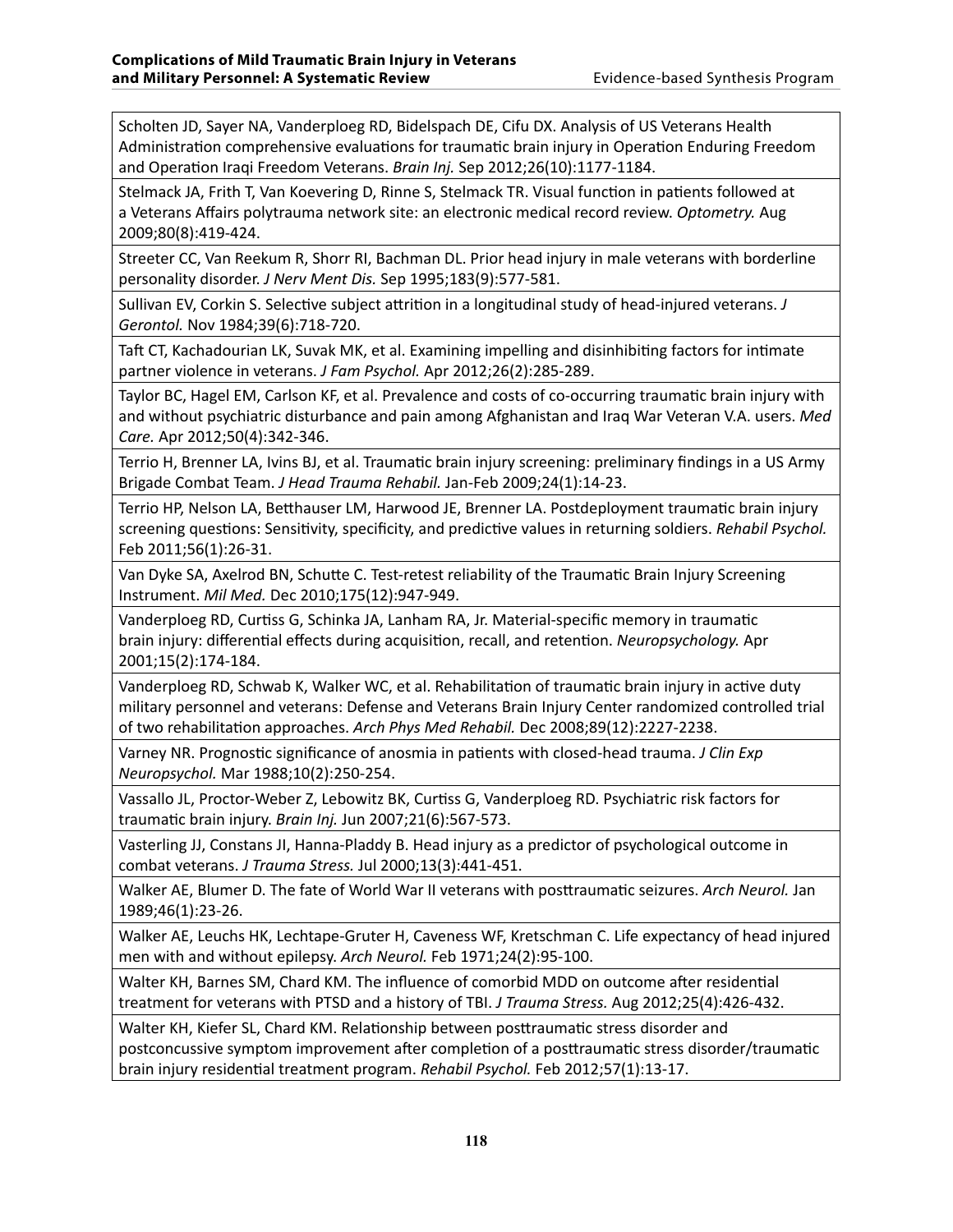Weinstein EA, Lyerly OG. Conversion hysteria following brain injury. *Arch Neurol.* Nov 1966;15(5):545- 548.

Weiss GH, Caveness WF, Einsiedel-Lechtape H, McNeel ML. Life expectancy and causes of death in a group of head-injured veterans of World War I. *Arch Neurol.* Dec 1982;39(12):741-743.

Welberg L. Traumatic brain injury: Brain trauma in military veterans. *Nat Rev Neurosci.* Jul 2012;13(7):450.

Wilder Schaaf KP. Polytrauma family needs assessment. *Dissertation Abstracts International: Section B: The Sciences and Engineering.* 2010;71(5-B):3342.

Yaffe K, Vittinghoff E, Lindquist K, et al. Posttraumatic stress disorder and risk of dementia among US veterans. *Arch Gen Psychiatry.* Jun 2010;67(6):608-613.

*Sample includes fewer than 30 mTBI cases*

Akin FW, Murnane OD. Head injury and blast exposure: vestibular consequences. *Otolaryngol Clin North Am.* Apr 2011;44(2):323-334, viii.

Bahraini NH, Brenner LA, Harwood JEF, et al. Utility of the trauma symptom inventory for the assessment of post-traumatic stress symptoms in veterans with a history of psychological trauma and/ or brain injury. *Mil Med.* Oct 2009;174(10):1005-1009.

Ben Arzi N, Solomon Z, Dekel R. Secondary traumatization among wives of PTSD and post-concussion casualties: distress, caregiver burden and psychological separation. *Brain Inj.* Aug 2000;14(8):725-736.

Brenner LA, Harwood JEF, Homaifar BY, Cawthra E, Waldman J, Adler LE. Psychiatric hospitalization and veterans with traumatic brain injury: a retrospective study. *J Head Trauma Rehabil.* Nov-Dec 2008;23(6):401-406.

Brenner LA, Ladley-O'Brien SE, Harwood JEF, et al. An exploratory study of neuroimaging, neurologic, and neuropsychological findings in veterans with traumatic brain injury and/or posttraumatic stress disorder. *Mil Med.* Apr 2009;174(4):347-352.

Carr ME, Jr., Masullo LN, Brown JK, Lewis PC. Creatine kinase BB isoenzyme blood levels in trauma patients with suspected mild traumatic brain injury. *Mil Med.* Jun 2009;174(6):622-625.

Chapman JC, Andersen AM, Roselli LA, Meyers NM, Pincus JH. Screening for mild traumatic brain injury in the presence of psychiatric comorbidities. *Arch Phys Med Rehabil.* Jul 2010;91(7):1082-1086.

Chard KM, Schumm JA, McIlvain SM, Bailey GW, Parkinson RB. Exploring the efficacy of a residential treatment program incorporating cognitive processing therapy-cognitive for veterans with PTSD and traumatic brain injury. *J Trauma Stress.* Jun 2011;24(3):347-351.

Classen S, Levy C, Meyer DL, Bewernitz M, Lanford DN, Mann WC. Simulated driving performance of combat veterans with mild traumatic brain injury and posttraumatic stress disorder: a pilot study. *Am J Occup Ther.* Jul-Aug 2011;65(4):419-427.

Davenport ND, Lim KO, Armstrong MT, Sponheim SR. Diffuse and spatially variable white matter disruptions are associated with blast-related mild traumatic brain injury. *Neuroimage.* Feb 1 2012;59(3):2017-2024.

Finkel A. Headaches in soldiers with mild traumatic brain injury - additional data. *Headache.* Sep 2012;52(8):1320.

Finkel AG, Yerry J, Scher A, Choi YS. Headaches in soldiers with mild traumatic brain injury: findings and phenomenologic descriptions. *Headache.* Jun 2012;52(6):957-965.

Homaifar BY, Brenner LA, Gutierrez PM, et al. Sensitivity and specificity of the Beck Depression Inventory-II in persons with traumatic brain injury. *Arch Phys Med Rehabil.* Apr 2009;90(4):652-656.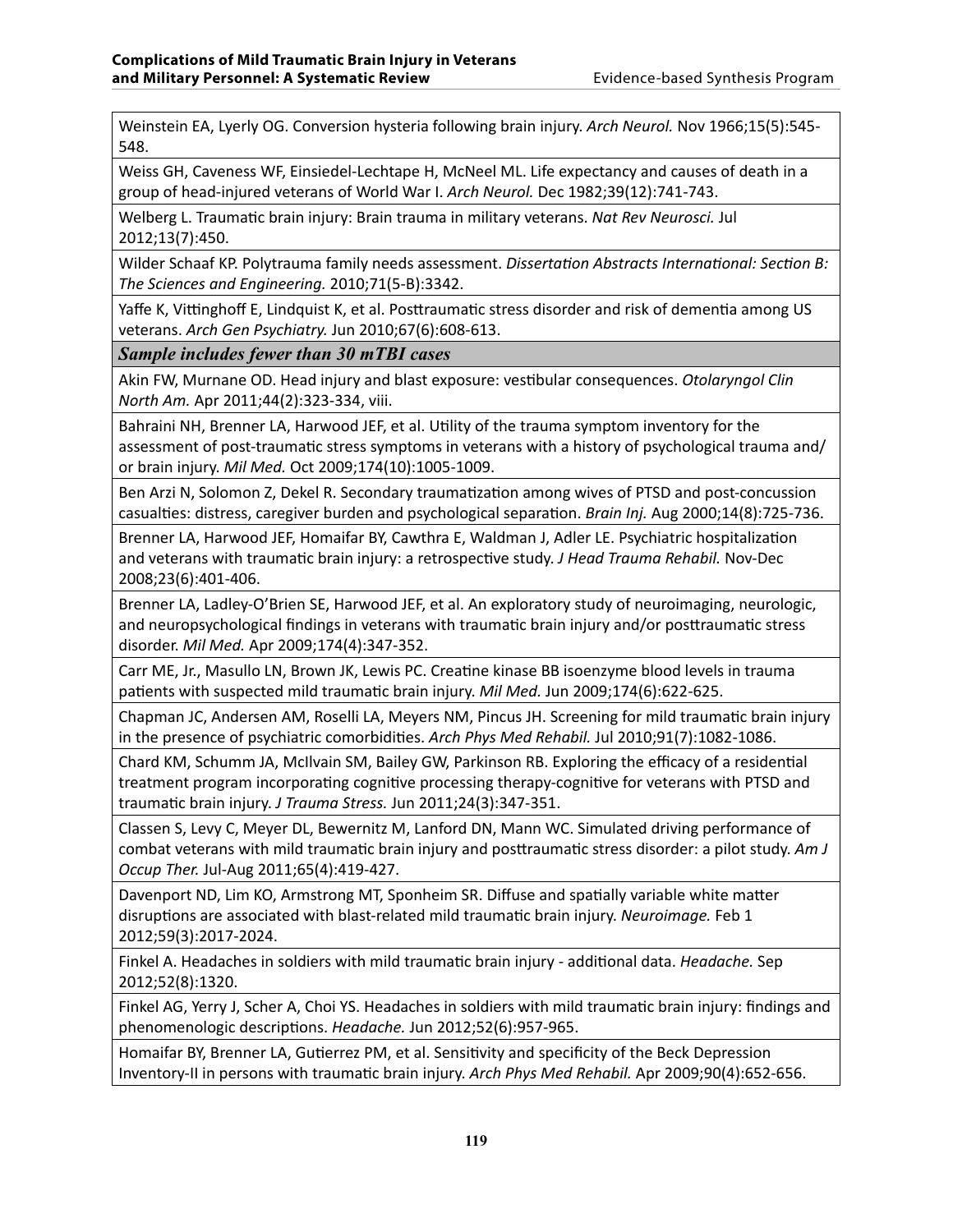Homaifar BY, Harwood JE, Wagner TH, Brenner LA. Description of outpatient utilization and costs in group of veterans with traumatic brain injury. *J Rehabil Res Dev.* 2009;46(8):1003-1010.

Huang M-X, Nichols S, Robb A, et al. An automatic MEG low-frequency source imaging approach for detecting injuries in mild and moderate TBI patients with blast and non-blast causes. *Neuroimage.* Jul 2012;61(4):1067-1082.

Huang M-X, Theilmann RJ, Robb A, et al. Integrated imaging approach with MEG and DTI to detect mild traumatic brain injury in military and civilian patients. *J Neurotrauma.* Aug 2009;26(8):1213-1226.

Lew HL, Poole JH, Alvarez S, Moore W. Soldiers with occult traumatic brain injury. *Am J Phys Med Rehabil.* Jun 2005;84(6):393-398.

Matthews SC, Strigo IA, Simmons AN, O'Connell RM, Reinhardt LE, Moseley SA. A multimodal imaging study in U.S. veterans of Operations Iraqi and Enduring Freedom with and without major depression after blast-related concussion. *Neuroimage.* Jan 2011;54 Suppl 1:S69-75.

Peskind ER, Petrie EC, Cross DJ, et al. Cerebrocerebellar hypometabolism associated with repetitive blast exposure mild traumatic brain injury in 12 Iraq war Veterans with persistent post-concussive symptoms. *Neuroimage.* Jan 2011;54 Suppl 1:S76-82.

Roy MJ, Francis J, Friedlander J, et al. Improvement in cerebral function with treatment of posttraumatic stress disorder. *Ann N Y Acad Sci.* Oct 2010;1208:142-149.

Tan G, Fink B, Dao TK, et al. Associations among pain, PTSD, mTBI, and heart rate variability in veterans of Operation Enduring and Iraqi Freedom: a pilot study. *Pain Med.* Oct 2009;10(7):1237-1245.

Trudeau DL, Anderson J, Hansen LM, et al. Findings of mild traumatic brain injury in combat veterans with PTSD and a history of blast concussion. *J Neuropsychiatry Clin Neurosci.* 1998;10(3):308-313.

Wallace DM, Shafazand S, Ramos AR, et al. Insomnia characteristics and clinical correlates in Operation Enduring Freedom/Operation Iraqi Freedom veterans with post-traumatic stress disorder and mild traumatic brain injury: an exploratory study. *Sleep Med.* Oct 2011;12(9):850-859.

Wilkinson CW, Pagulayan KF, Petrie EC, et al. High prevalence of chronic pituitary and target-organ hormone abnormalities after blast-related mild traumatic brain injury. *Front Neurol.* 2012;3:11.

Williams JL, McDevitt-Murphy ME, Murphy JG, Crouse EM. Deployment risk factors and postdeployment health profiles associated with traumatic brain injury in heavy drinking veterans. *Mil Med.* Jul 2012;177(7):789-796.

Wolf GK, Strom TQ, Kehle SM, Eftekhari A. A preliminary examination of prolonged exposure therapy with Iraq and Afghanistan veterans with a diagnosis of posttraumatic stress disorder and mild to moderate traumatic brain injury. *J Head Trauma Rehabil.* Jan-Feb 2012;27(1):26-32.

Writer BW, Schillerstrom JE, Regwan HK, Harlan BS. Executive clock drawing correlates with performance-based functional status in people with combat-related mild traumatic brain injury and comorbid posttraumatic stress disorder. *J Rehabil Res Dev.* 2010;47(9):841-850.

Yurgelun-Todd DA, Bueler CE, McGlade EC, Churchwell JC, Brenner LA, Lopez-Larson MP. Neuroimaging correlates of traumatic brain injury and suicidal behavior. *J Head Trauma Rehabil.* Jul-Aug 2011;26(4):276-289.

*Does not report outcomes that address key questions*

McCarroll JE, Gunderson C. 5-year study of incidence rates of hospitalized cases of head injuries in the US Army. *Neuroepidemiology.* 1990;9(6):296-305.

McDonald BC, Saykin AJ, McAllister TW. Functional MRI of mild traumatic brain injury (mTBI): progress and perspectives from the first decade of studies. *Brain imaging behav.* Jun 2012;6(2):193-207.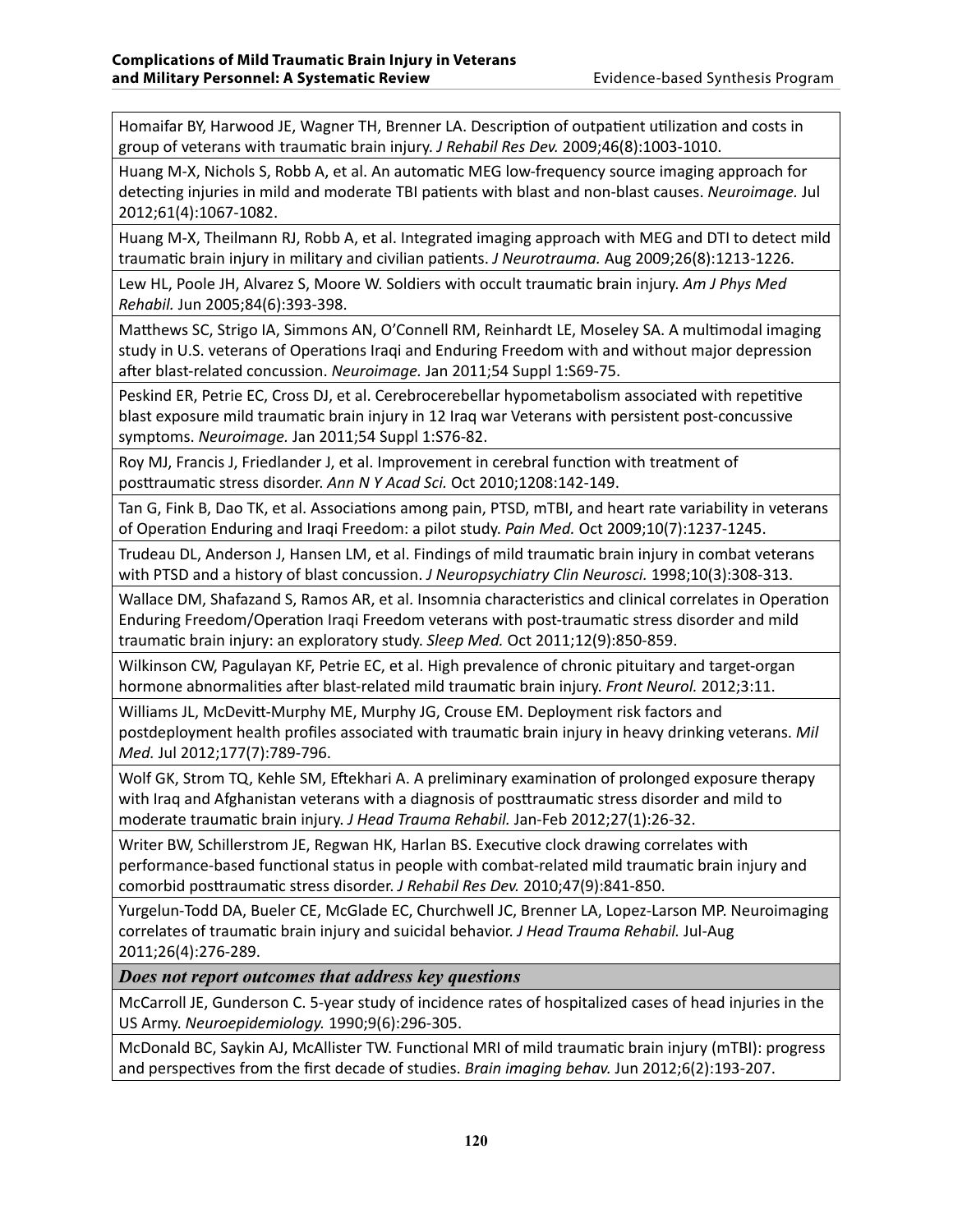Schwab KA, Ivins B, Cramer G, et al. Screening for traumatic brain injury in troops returning from deployment in Afghanistan and Iraq: Initial investigation of the usefulness of a short screening tool for traumatic brain injury. *The Journal of Head Trauma Rehabilitation.* Nov-Dec 2007;22(6):377-389.

*Does not meet VA DoD definition for mTBI*

Adams RS, Larson MJ, Corrigan JD, Horgan CM, Williams TV. Frequent binge drinking after combatacquired traumatic brain injury among active duty military personnel with a past year combat deployment. *J Head Trauma Rehabil.* Sep 2012;27(5):349-360.

Arbisi PA, Polusny MA, Erbes CR, Thuras P, Reddy MK. The Minnesota Multiphasic Personality Inventory-2 Restructured Form in National Guard soldiers screening positive for posttraumatic stress disorder and mild traumatic brain injury. *Psychol Assess.* Mar 2011;23(1):203-214.

Armistead-Jehle P. Symptom validity test performance in U.S. veterans referred for evaluation of mild TBI. *Appl Neuropsychol.* Jan 2010;17(1):52-59.

Bazarian JJ, Zhu T, Blyth B, Borrino A, Zhong J. Subject-specific changes in brain white matter on diffusion tensor imaging after sports-related concussion. *Magn Reson Imaging.* Feb 2012;30(2):171- 180.

Booth-Kewley S, Highfill-McRoy RM, Larson GE, Garland CF, Gaskin TA. Anxiety and depression in marines sent to war in iraq and afghanistan. *J Nerv Ment Dis.* Sep 2012;200(9):749-757.

Brenner LA, Ivins BJ, Schwab K, et al. Traumatic brain injury, posttraumatic stress disorder, and postconcussive symptom reporting among troops returning from iraq. *J Head Trauma Rehabil.* Sep-Oct 2010;25(5):307-312.

Brenner LA, Terrio H, Homaifar BY, et al. Neuropsychological test performance in soldiers with blastrelated mild TBI. *Neuropsychology.* Mar 2010;24(2):160-167.

Cameron KL, Marshall SW, Sturdivant RX, Lincoln AE. Trends in the incidence of physician-diagnosed mild traumatic brain injury among active duty U.S. military personnel between 1997 and 2007. *J Neurotrauma.* May 2012;29(7):1313-1321.

Clement PF, Kennedy JE. Wechsler Adult Intelligence Scale-third edition characteristics of a military traumatic brain injury sample. *Mil Med.* Dec 2003;168(12):1025-1028.

Dougherty AL, MacGregor AJ, Han PP, Heltemes KJ, Galarneau MR. Visual dysfunction following blastrelated traumatic brain injury from the battlefield. *Brain Inj.* 2011;25(1):8-13.

Drake AI, Gray N, Yoder S, Pramuka M, Llewellyn M. Factors predicting return to work following mild traumatic brain injury: A discriminant analysis. *The Journal of Head Trauma Rehabilitation.* Oct 2000;15(5):1103-1112.

Eskridge SL. Combat-related blast injuries: Injury types and outcomes. *Dissertation Abstracts International: Section B: The Sciences and Engineering.* 2012;72(7-B):3929.

Fear N, Jones E, Groom M, et al. Symptoms of post-concussional syndrome are nonspecifically related to mild traumatic brain injury in UK Armed Forces personnel on return from deployment in Iraq: An analysis of self-reported data. *Psychological Medicine.* Aug 2009;39(8):1379-1387.

Ferrier-Auerbach AG, Erbes CR, Polusny MA, Rath CM, Sponheim SR. Predictors of emotional distress reported by soldiers in the combat zone. *J Psychiatr Res.* May 2010;44(7):470-476.

French LM, Lange RT, Iverson GL, Ivins B, Marshall K, Schwab K. Influence of bodily injuries on symptom reporting following uncomplicated mild traumatic brain injury in US military service members. *J Head Trauma Rehabil.* Jan-Feb 2012;27(1):63-74.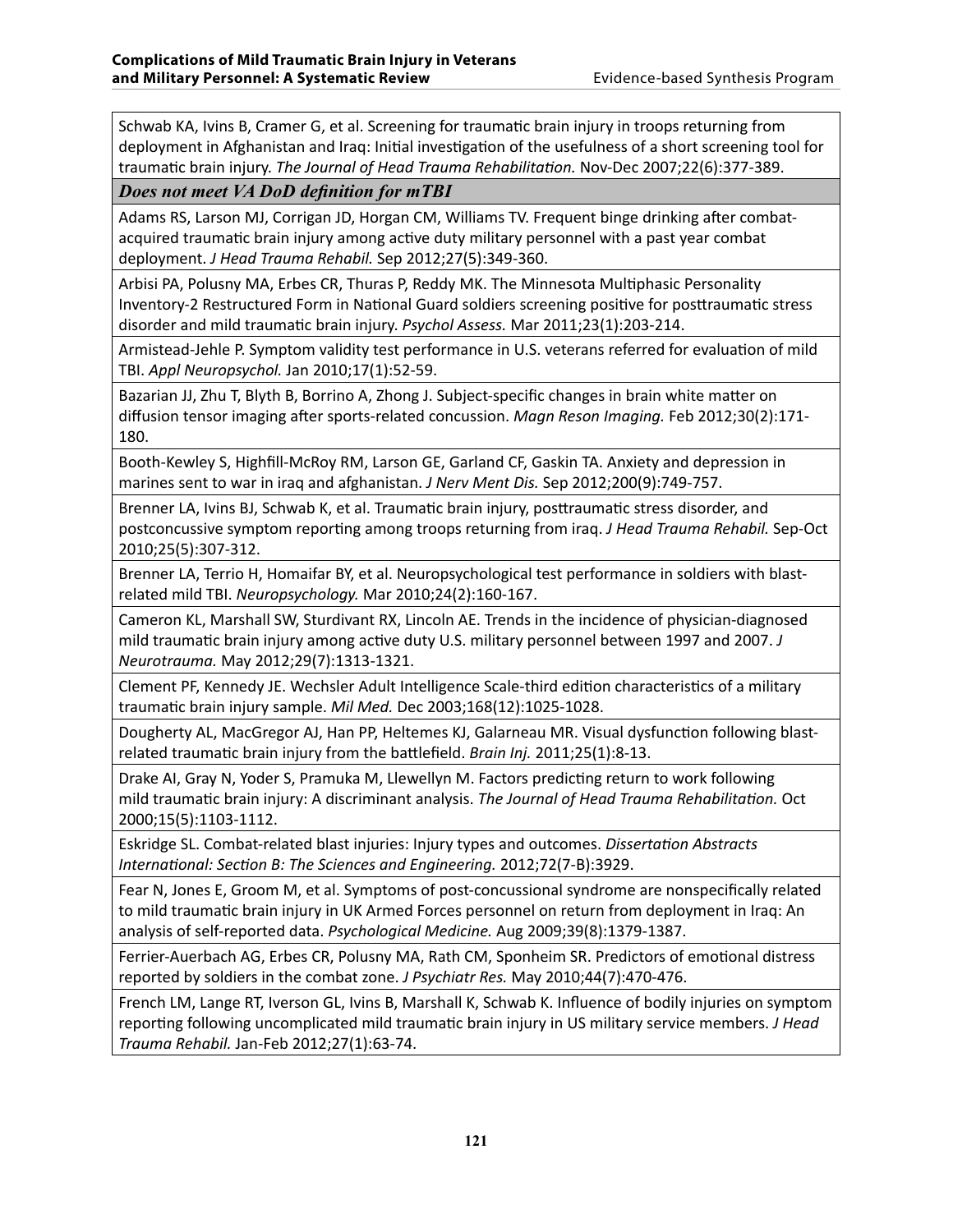Gottshall KR, Gray NL, Drake AI, Tejidor R, Hoffer ME, McDonald EC. To investigate the influence of acute vestibular impairment following mild traumatic brain injury on subsequent ability to remain on activity duty 12 months later. *Mil Med.* Aug 2007;172(8):852-857.

Helfer TM, Jordan NN, Lee RB, Pietrusiak P, Cave K, Schairer K. Noise-induced hearing injury and comorbidities among postdeployment U.S. Army soldiers: April 2003-June 2009. *Am J Audiol.* Jun 2011;20(1):33-41.

Heltemes KJ, Dougherty AL, MacGregor AJ, Galarneau MR. Alcohol abuse disorders among U.S. service members with mild traumatic brain injury. *Mil Med.* Feb 2011;176(2):147-150.

Hoffer ME, Balaban C, Gottshall K, Balough BJ, Maddox MR, Penta JR. Blast exposure: vestibular consequences and associated characteristics. *Otol Neurotol.* Feb 2010;31(2):232-236.

Hoffer ME, Donaldson C, Gottshall KR, Balaban C, Balough BJ. Blunt and blast head trauma: different entities. *Int Tinnitus J.* 2009;15(2):115-118.

Hoge CW, McGurk D, Thomas JL, Cox AL, Engel CC, Castro CA. Mild traumatic brain injury in U.S. Soldiers returning from Iraq. *N Engl J Med.* Jan 31 2008;358(5):453-463.

Ivins BJ, Kane R, Schwab KA. Performance on the Automated Neuropsychological Assessment Metrics in a nonclinical sample of soldiers screened for mild TBI after returning from Iraq and Afghanistan: a descriptive analysis. *J Head Trauma Rehabil.* Jan-Feb 2009;24(1):24-31.

Ivins BJ, Schwab KA, Baker G, Warden DL. Hospital admissions associated with traumatic brain injury in the US Army during peacetime: 1990s trends. *Neuroepidemiology.* 2006;27(3):154-163.

Ivins BJ, Schwab KA, Warden D, et al. Traumatic brain injury in U.S. Army paratroopers: prevalence and character. *J Trauma.* Oct 2003;55(4):617-621.

Ivins BJ. Hospitalization associated with traumatic brain injury in the active duty US Army: 2000-2006. *NeuroRehabilitation.* 2010;26(3):199-212.

Lange RT, Brickell TA, French LM, et al. Neuropsychological Outcome from Uncomplicated Mild, Complicated Mild, and Moderate Traumatic Brain Injury in US Military Personnel. *Arch Clin Neuropsychol.* 2012;27(5):480-494.

Lange RT, Pancholi S, Bhagwat A, Anderson-Barnes V, French LM. Influence of poor effort on neuropsychological test performance in U.S. military personnel following mild traumatic brain injury. *J Clin Exp Neuropsychol.* 2012;34(5):453-466.

Lange RT, Pancholi S, Brickell TA, et al. Neuropsychological Outcome from Blast versus Non-blast: Mild Traumatic Brain Injury in U.S. Military Service Members. *J Int Neuropsychol Soc.* May 2012;18(3):595- 605.

Lew HL, Garvert DW, Pogoda TK, et al. Auditory and visual impairments in patients with blast-related traumatic brain injury: Effect of dual sensory impairment on Functional Independence Measure. *J Rehabil Res Dev.* 2009;46(6):819-826.

Luis CA, Vanderploeg RD, Curtiss G. Predictors of postconcussion symptom complex in community dwelling male veterans. *J Int Neuropsychol Soc.* Nov 2003;9(7):1001-1015.

MacGregor AJ, Dougherty AL, Galarneau MR. Injury-specific correlates of combat-related traumatic brain injury in Operation Iraqi Freedom. *The Journal of Head Trauma Rehabilitation.* Jul-Aug 2011;26(4):312-318.

MacGregor AJ, Dougherty AL, Morrison RH, Quinn KH, Galarneau MR. Repeated concussion among U.S. military personnel during Operation Iraqi Freedom. *J Rehabil Res Dev.* 2011;48(10):1269-1278.

MacGregor AJ, Shaffer RA, Dougherty AL, et al. Prevalence and psychological correlates of traumatic brain injury in operation iraqi freedom. *J Head Trauma Rehabil.* Jan-Feb 2010;25(1):1-8.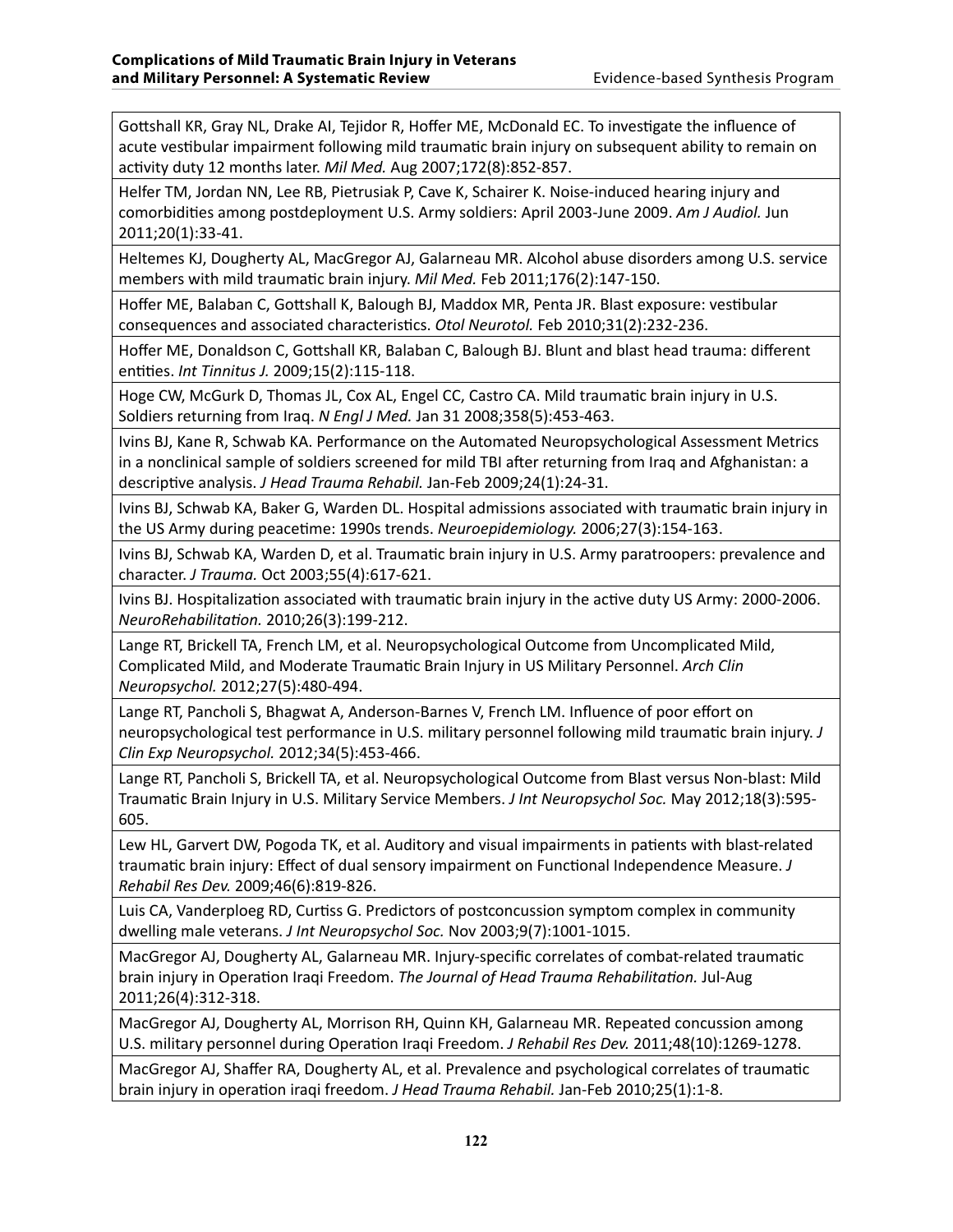Macgregor AJ. Physical injury and psychological outcomes among United States combat veterans. *Dissertation Abstracts International: Section B: The Sciences and Engineering.* 2007;68(6-B):3665.

McGuire SA, Marsh RW, Sowin TW, Robinson AY. Aeromedical decision making and seizure risk after traumatic brain injury: longitudinal outcome. *Aviat Space Environ Med.* Feb 2012;83(2):140-143.

Mora AG, Ritenour AE, Wade CE, Holcomb JB, Blackbourne LH, Gaylord KM. Posttraumatic stress disorder in combat casualties with burns sustaining primary blast and concussive injuries. *J Trauma.*  Apr 2009;66(4 Suppl):S178-185.

Morgan M, Lockwood A, Steinke D, Schleenbaker R, Botts S. Pharmacotherapy regimens among patients with posttraumatic stress disorder and mild traumatic brain injury. *Psychiatric Services.* Feb 2012;63(2):182-185.

Nelson C, St, Weiser M, Gifford S, Gallimore J, Morningstar A. Knowledge gained from the Traumatic Brain Injury Screen-Implications for treating Canadian military personnel. *Mil Med.* Feb 2011;176(2):156-160.

Olson-Madden JH, Forster JE, Huggins J, Schneider A. Psychiatric diagnoses, mental health utilization, high-risk behaviors, and self-directed violence among veterans with comorbid history of traumatic brain injury and substance use disorders. *J Head Trauma Rehabil.* Sep 2012;27(5):370-378.

Ommaya AK, Ommaya AK, Dannenberg AL, Salazar AM. Causation, incidence, and costs of traumatic brain injury in the U.S. military medical system. *J Trauma.* Feb 1996;40(2):211-217.

Ommaya AK, Salazar AM, Dannenberg AL, Chervinsky AB, Schwab K. Outcome after traumatic brain injury in the U.S. military medical system. *J Trauma.* Dec 1996;41(6):972-975.

Pietrzak RH, Johnson DC, Goldstein MB, Malley JC, Southwick SM. Posttraumatic stress disorder mediates the relationship between mild traumatic brain injury and health and psychosocial functioning in veterans of Operations Enduring Freedom and Iraqi Freedom. *J Nerv Ment Dis.* Oct 2009;197(10):748-753.

Plassman BL, Havlik RJ, Steffens DC, et al. Documented head injury in early adulthood and risk of Alzheimer's disease and other dementias. *Neurology.* Oct 24 2000;55(8):1158-1166.

Polusny MA, Kehle SM, Nelson NW, Erbes CR, Arbisi PA, Thuras P. Longitudinal effects of mild traumatic brain injury and posttraumatic stress disorder comorbidity on postdeployment outcomes in national guard soldiers deployed to Iraq. *Arch Gen Psychiatry.* Jan 2011;68(1):79-89.

Roebuck-Spencer TM, Vincent AS, Twillie DA, et al. Cognitive change associated with self-reported mild traumatic brain injury sustained during the OEF/OIF conflicts. *The Clinical Neuropsychologist.* Apr 2012;26(3):473-489.

Romesser J, Shen S, Reblin M, et al. A preliminary study of the effect of a diagnosis of concussion on PTSD symptoms and other psychiatric variables at the time of treatment seeking among veterans. *Mil Med.* Mar 2011;176(3):246-252.

Rona RJ, Jones M, Fear NT, et al. Mild traumatic brain injury in UK military personnel returning from Afghanistan and Iraq: cohort and cross-sectional analyses. *J Head Trauma Rehabil.* Jan-Feb 2012;27(1):33-44.

Rona RJ, Jones M, Fear NT, Sundin J, Hull L, Wessely S. Frequency of mild traumatic brain injury in Iraq and Afghanistan: are we measuring incidence or prevalence? *J Head Trauma Rehabil.* Jan-Feb 2012;27(1):75-82.

Schneiderman AI, Braver ER, Kang HK. Understanding sequelae of injury mechanisms and mild traumatic brain injury incurred during the conflicts in Iraq and Afghanistan: persistent postconcussive symptoms and posttraumatic stress disorder. *Am J Epidemiol.* Jun 15 2008;167(12):1446-1452.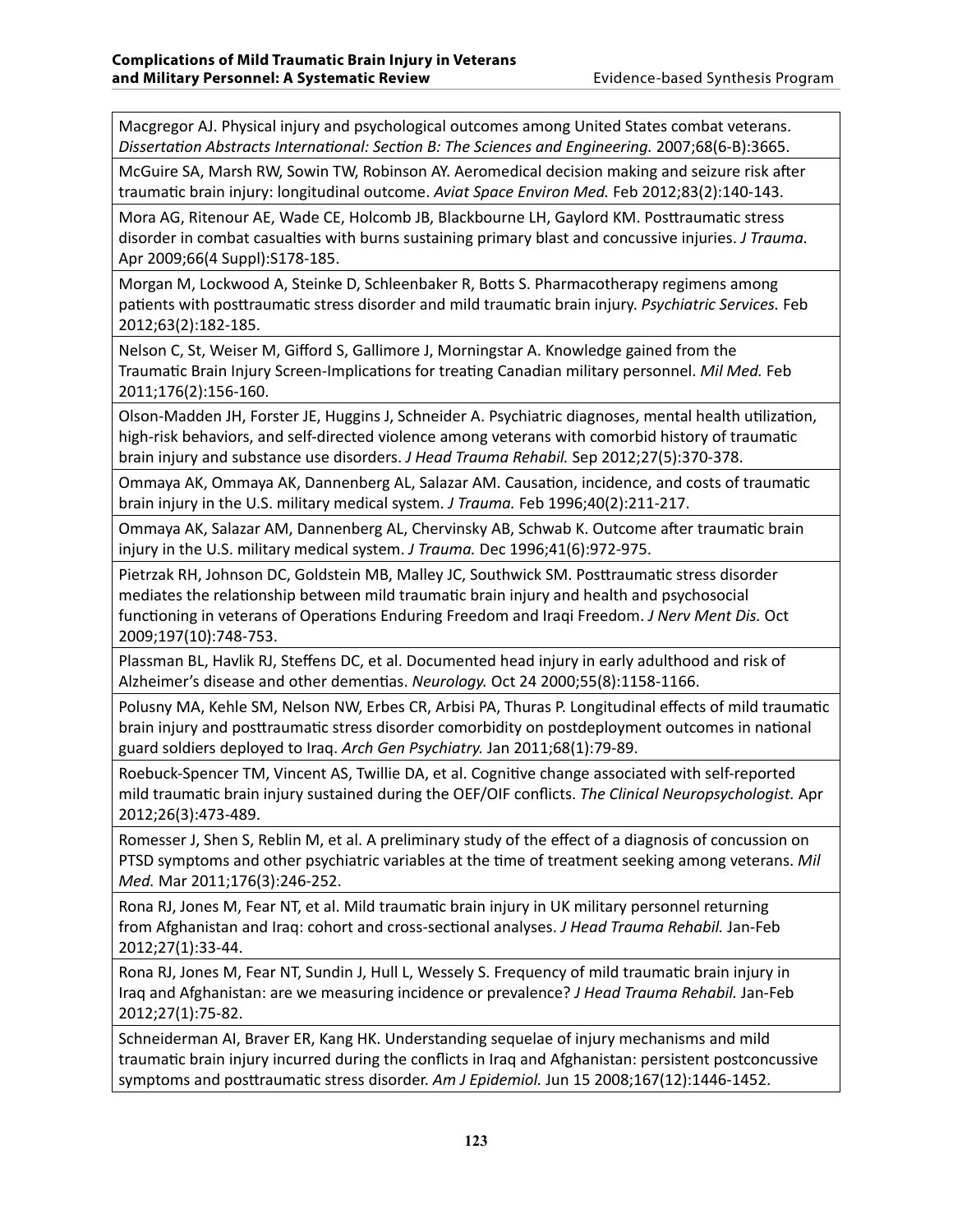Skopp NA, Trofimovich L, Grimes J, Oetjen-Gerdes L, Gahm GA. Relations between suicide and traumatic brain injury, psychiatric diagnoses, and relationship problems, active component, U.S. Armed Forces, 2001-2009. *Msmr.* Feb 2012;19(2):7-11.

Theeler BJ, Flynn FG, Erickson JC. Chronic Daily Headache in U.S. Soldiers After Concussion. *Headache.*  2012;52(5):732-738.

Theeler BJ, Flynn FG, Erickson JC. Headaches after concussion in US soldiers returning from Iraq or Afghanistan. *Headache.* Sep 2010;50(8):1262-1272.

Vanderploeg RD, Belanger HG, Curtiss G. Mild traumatic brain injury and posttraumatic stress disorder and their associations with health symptoms. *Arch Phys Med Rehabil.* Jul 2009;90(7):1084-1093.

Vanderploeg RD, Curtiss G, Belanger HG. Long-term neuropsychological outcomes following mild traumatic brain injury. *J Int Neuropsychol Soc.* May 2005;11(3):228-236.

Vanderploeg RD, Curtiss G, Duchnick JJ, Luis CA. Demographic, medical, and psychiatric factors in work and marital status after mild head injury. *J Head Trauma Rehabil.* Mar-Apr 2003;18(2):148-163.

Vasterling JJ, Brailey K, Proctor SP, Kane R, Heeren T, Franz M. Neuropsychological outcomes of mild traumatic brain injury, post-traumatic stress disorder and depression in Iraq-deployed US Army soldiers. *Br J Psychiatry.* Sep 2012;201:186-192.

Wilk JE, Herrell RK, Wynn GH, Riviere LA, Hoge CW. Mild traumatic brain injury (concussion), posttraumatic stress disorder, and depression in U.S. soldiers involved in combat deployments: association with postdeployment symptoms. *Psychosom Med.* Apr 2012;74(3):249-257.

Wilk JE, Thomas JL, McGurk DM, Riviere LA, Castro CA, Hoge CW. Mild traumatic brain injury (concussion) during combat: lack of association of blast mechanism with persistent postconcussive symptoms. *J Head Trauma Rehabil.* Jan-Feb 2010;25(1):9-14.

Yurkiewicz IR, Lappan CM, Neely ET, et al. Outcomes from a US military neurology and traumatic brain injury telemedicine program. *Neurology.* Sep 18 2012;79(12):1237-1243.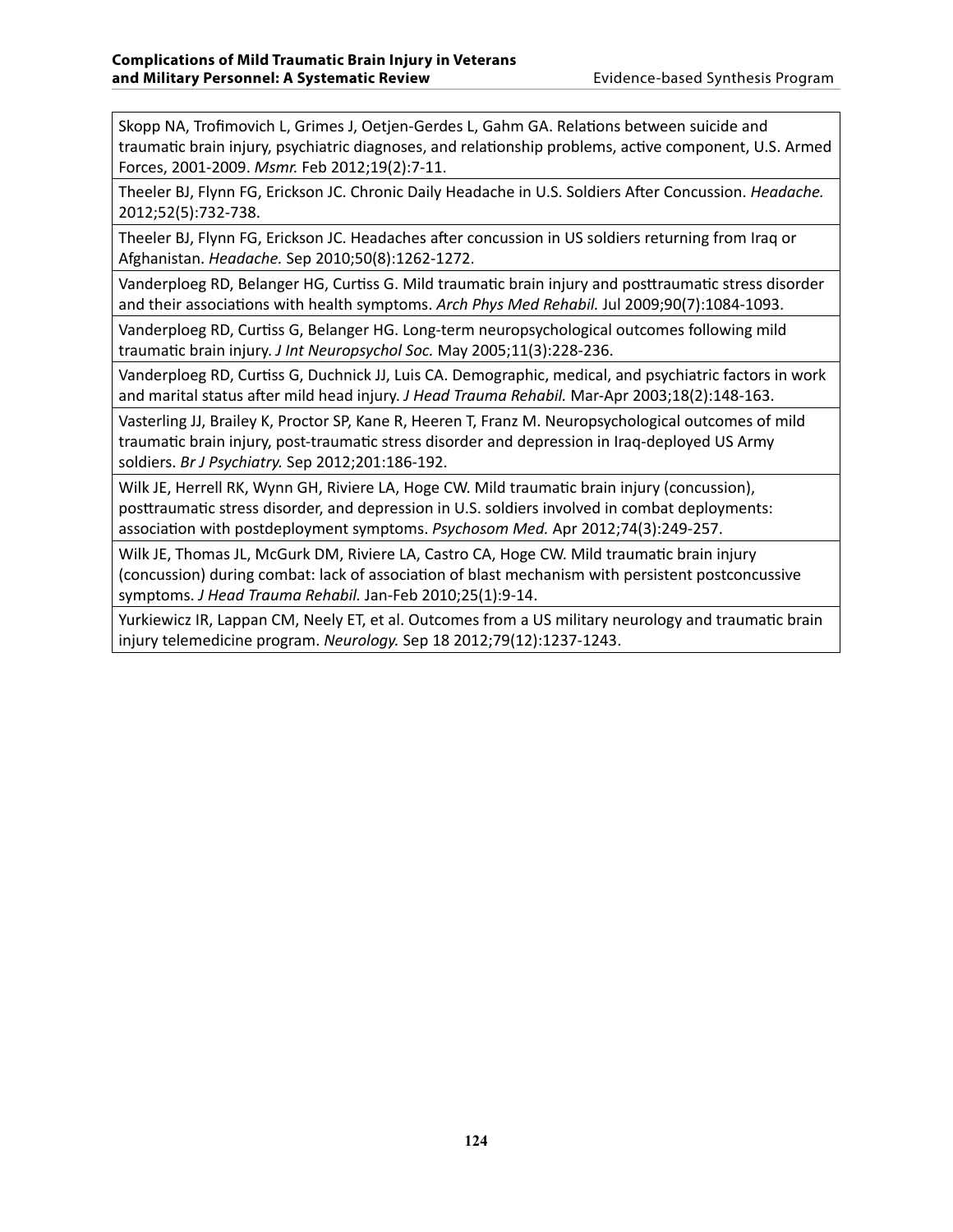# **APPENDIX G. PEER REVIEW COMMENTS AND RESPONSES**

| <b>Reviewer</b> | <b>Comment</b>                                                                                                                                                                                                                                                                                                                                                                                                            | Response                                                                                                                                                                                                                                    |
|-----------------|---------------------------------------------------------------------------------------------------------------------------------------------------------------------------------------------------------------------------------------------------------------------------------------------------------------------------------------------------------------------------------------------------------------------------|---------------------------------------------------------------------------------------------------------------------------------------------------------------------------------------------------------------------------------------------|
|                 | Question 1: Are the objectives, scope, and methods for this review clearly described?                                                                                                                                                                                                                                                                                                                                     |                                                                                                                                                                                                                                             |
| $\mathbf{1}$    | No                                                                                                                                                                                                                                                                                                                                                                                                                        | Noted.                                                                                                                                                                                                                                      |
| $\mathbf{1}$    | Suggest adding in the background of Executive Summary more rationale (e.g.,<br>purpose is understanding OEF/OIF cohort vis-à-vis mTBI for planning etc).                                                                                                                                                                                                                                                                  | We have made this addition.                                                                                                                                                                                                                 |
| $\mathbf{1}$    | Also suggest adding the criteria that were used for inclusion/exclusion at the<br>beginning of the document.                                                                                                                                                                                                                                                                                                              | Due to space limitations, we have left reference to inclusion/<br>exclusion criteria in the body of the report and appendices;<br>however, this information will be presented earlier in the<br>planned article publication of the results. |
| $\mathbf{1}$    | Suggest being more specific when mentioning comparison to controls (e.g., on<br>page 4, were they injured controls, postdeployed controls?)                                                                                                                                                                                                                                                                               | We have included this information in the data abstraction<br>tables.                                                                                                                                                                        |
| $\overline{2}$  | <b>No</b>                                                                                                                                                                                                                                                                                                                                                                                                                 | Noted.                                                                                                                                                                                                                                      |
| $\overline{2}$  | Objectives of the review are clearly described.<br>The scope of this review is clearly described.                                                                                                                                                                                                                                                                                                                         | Noted.                                                                                                                                                                                                                                      |
| $\overline{2}$  | The methods lack detail. Expectations for reporting methodological detail have<br>grown exponentially over the past few years, and although this would expand the<br>methods section, I highly recommend that this be done.                                                                                                                                                                                               | Noted. We have expanded this discussion.                                                                                                                                                                                                    |
| $\overline{2}$  | Specifically, I recommend that the report follow the most recent PRISMA<br>guidelines for reporting systematic reviews. I recognize that this is not primarily<br>an academic document. However, adherence to the PRISMA guidelines would<br>enhance the credibility of the review.                                                                                                                                       | Noted. We have expanded our reporting to be in line with<br>PRISMA guidelines as you suggest.                                                                                                                                               |
| $\overline{2}$  | 1. I assume that no online protocol was published, but if so, that should be<br>reported.                                                                                                                                                                                                                                                                                                                                 | We have updated this information in the report.                                                                                                                                                                                             |
| $\overline{2}$  | 2. Eligibility criteria: The study designs included were mentioned. I have a few<br>questions. Case control studies are not listed in the inclusion criteria. Were case<br>control studies excluded from the search? I assume that case series and case<br>reports were excluded, but this is not explicit. Under the criteria "Timing: No<br>limitations based on timing" - my question - timing of what? Please clarify | Noted. Case control studies were not excluded. Timing has<br>been updated to reflect time since injury. The inclusion<br>criteria have been updated accordingly.                                                                            |
| $\overline{2}$  | 3. Information Sources: This is well covered. However, if study authors were<br>contacted for additional information, this information should be included. If they<br>were not contacted, it is fine to leave the section as it is.                                                                                                                                                                                       | Correct - no authors were contacted for additional<br>information about studies included in this review.                                                                                                                                    |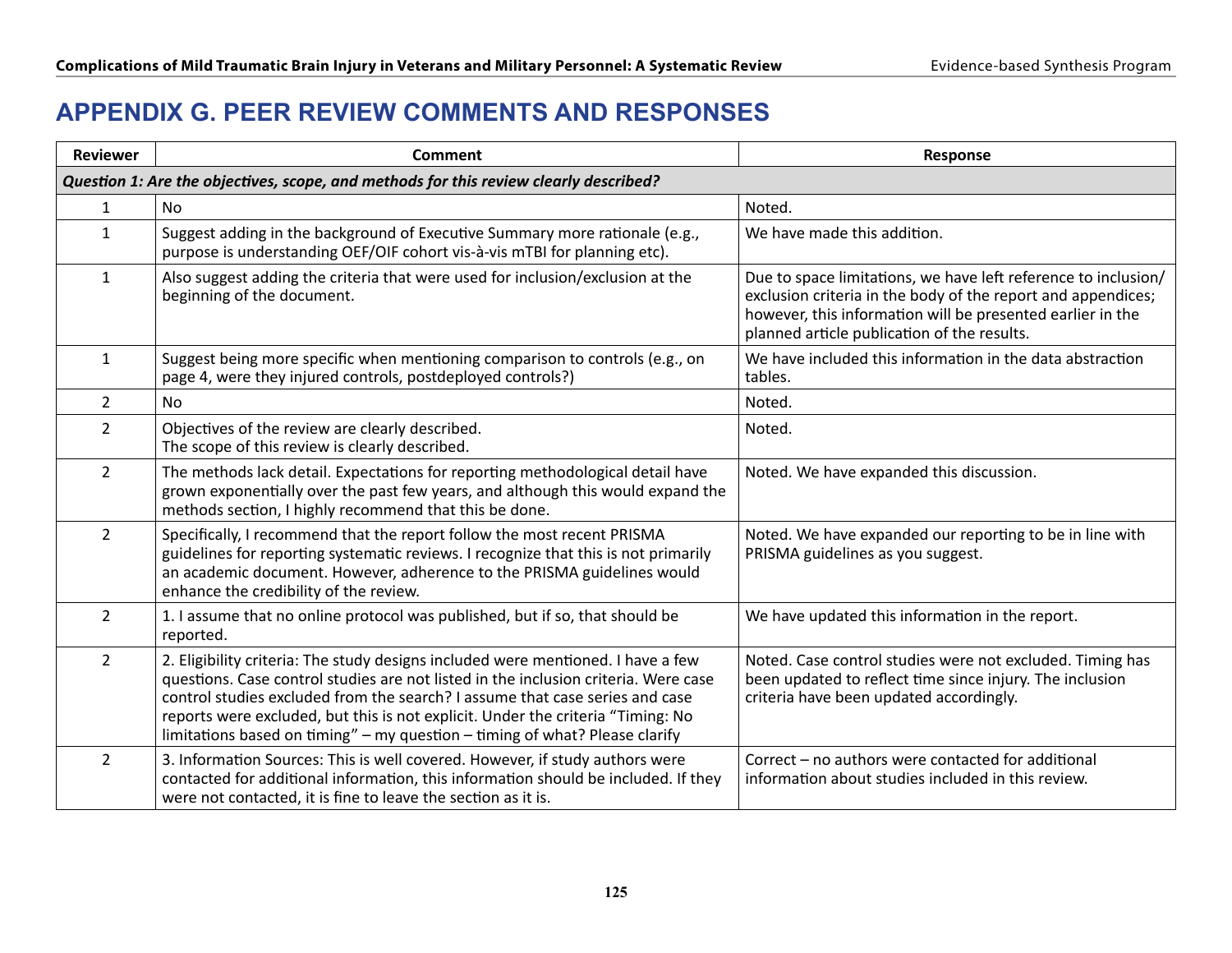| <b>Reviewer</b> | <b>Comment</b>                                                                                                                                                                                                                                                                                                                                                                                                                                                                                                                                                                                                                                                                                                                                                                                                                                                                                                                                                                     | Response                                                                                                                                                                                                                                                                                                                                                                                                                   |
|-----------------|------------------------------------------------------------------------------------------------------------------------------------------------------------------------------------------------------------------------------------------------------------------------------------------------------------------------------------------------------------------------------------------------------------------------------------------------------------------------------------------------------------------------------------------------------------------------------------------------------------------------------------------------------------------------------------------------------------------------------------------------------------------------------------------------------------------------------------------------------------------------------------------------------------------------------------------------------------------------------------|----------------------------------------------------------------------------------------------------------------------------------------------------------------------------------------------------------------------------------------------------------------------------------------------------------------------------------------------------------------------------------------------------------------------------|
| $\overline{2}$  | 4. Search: The electronic search is included in appendix A. This is very good. Also,<br>it has become standard practice to clarify that the search was developed by a<br>library scientist experienced in database searches of this sort. It has also recently<br>become recommended practice for a search strategy to be peer reviewed by a<br>second librarian. Was this done? What measures were taken to ensure that the<br>search was comprehensive?                                                                                                                                                                                                                                                                                                                                                                                                                                                                                                                          | We have added this description of procedures.                                                                                                                                                                                                                                                                                                                                                                              |
| $\overline{2}$  | 5. Study selection: This section is nicely detailed. Including the study selection<br>form is very useful. Other information to consider adding: What procedures were<br>taken where the PI and the other reviewer disagreed on relevance at the point<br>of abstract screening? What procedures were undertaken where the reviewers<br>disagreed on relevance at the point of full article screening? A detailed definition<br>of TBI is provided in Appendix C. This requires a Mild TBI to have normal CT/MRI.<br>It might be noted in the methods section (or someplace else in the document)<br>that this is not a universally agreed upon criteria - many definitions of MTBI<br>allow for abnormalities on imaging, differentiating these by classifying them as<br>complicated or uncomplicated mild TBI. Of course it is important to adhere to the<br>VA/DoD criteria, but it is a possible point of discrepancy from other criteria that<br>should be explicitly noted. | Thank you. We have included this additional information in<br>the updated report.                                                                                                                                                                                                                                                                                                                                          |
| $\overline{2}$  | 6. Data abstraction: Good tables. It would be useful to have details about the data<br>abstraction process. It has become the standard to have at least two independent<br>data abstractors – was this done? Who did the data abstraction? How was this<br>checked? Again, where data were missing or ambiguous in the report, were<br>authors contacted? It would also be helpful to include study design in the tables.                                                                                                                                                                                                                                                                                                                                                                                                                                                                                                                                                          | We have updated the report with this additional information.<br>We chose not to include study design in the tables because<br>the designs were often inaccurately reported in the<br>published studies and because all studies were observational<br>in nature. Specific study design criteria related to quality/<br>potential for bias were abstracted in the tables (e.g., sample<br>selection, comparison group, etc.) |
| $\overline{2}$  | 7. Quality assessment: In this section, you state that case control and case series<br>designs were included. This should be consistent with the statement of study<br>design inclusion criteria. More details should be provided. Who did the quality<br>assessment? It is standard practice to have two independent quality assessments<br>on each paper, and to report the procedures undertaken when there is no<br>consensus on quality. How (specifically) was the assessment of quality used in<br>the data synthesis process? How specifically was this linked to rating the body of<br>evidence? Who performed this linkage?                                                                                                                                                                                                                                                                                                                                              | This discrepancy has been corrected. We have added this<br>information.                                                                                                                                                                                                                                                                                                                                                    |
| $\overline{2}$  | 8. Synthesis: You have provided a reasonable way of grouping the studies and no<br>meta-analysis was conducted - I see this decision as appropriate. However, details<br>about how the synthesis was conducted would be very good to add. This includes who<br>conducted the synthesis, was this discussed in a larger group, were the conclusions<br>agreed to by the working group, and what processes were used to reach agreement.                                                                                                                                                                                                                                                                                                                                                                                                                                                                                                                                             | We have added this information.                                                                                                                                                                                                                                                                                                                                                                                            |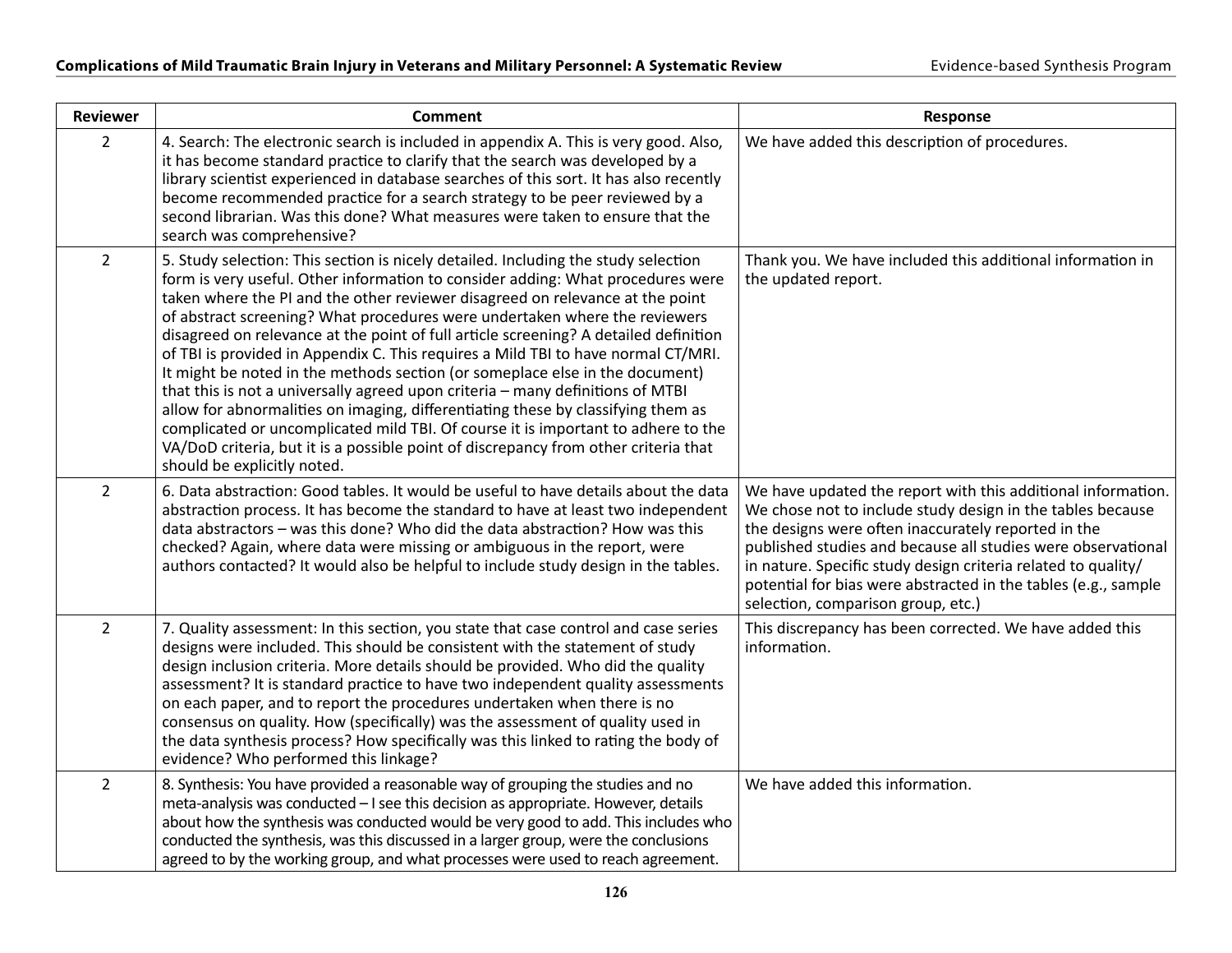| <b>Reviewer</b> | <b>Comment</b>                                                                                                                                                                                                                                                                                                                                                                                                                                                                                                                                                                                                                                                                                                                                                                                   | <b>Response</b>                                                                                                                                                                                                                                                                                                                                |
|-----------------|--------------------------------------------------------------------------------------------------------------------------------------------------------------------------------------------------------------------------------------------------------------------------------------------------------------------------------------------------------------------------------------------------------------------------------------------------------------------------------------------------------------------------------------------------------------------------------------------------------------------------------------------------------------------------------------------------------------------------------------------------------------------------------------------------|------------------------------------------------------------------------------------------------------------------------------------------------------------------------------------------------------------------------------------------------------------------------------------------------------------------------------------------------|
| $\overline{2}$  | 9. Results: I see a literature flow chart. This is very good.                                                                                                                                                                                                                                                                                                                                                                                                                                                                                                                                                                                                                                                                                                                                    | Noted.                                                                                                                                                                                                                                                                                                                                         |
| $\overline{2}$  | 10. You provide well-formulated summary statements, and in your detailed<br>results sections, you link findings to your citations. But it might also be useful to<br>link findings to the particular studies in your summary statements as well. This is<br>optional, but I present it as worth considering.                                                                                                                                                                                                                                                                                                                                                                                                                                                                                     | Due to the lengthiness of the report, we decided not to<br>link findings to particular studies in the summary section.<br>However, we linked findings in the results section to the<br>citations of included studies should readers be interested in<br>these specifics.                                                                       |
| $\overline{2}$  | 11. There is no linkage between particular studies and their study quality<br>assessment - or more importantly, their assessed risk of bias. This does not<br>necessarily imply the need for an overall score, and the use of an overall additive<br>score has been widely criticized. But the reader should be able to see which<br>studies have risk of which biases. There is some reference to overall study<br>quality in the sections reporting summary of findings, but most recent standards<br>recommend that this be reported in a more study-specific way. When you say<br>"low quality" - what specifically do you mean? I also wonder whether studies<br>with high risk of bias in their methodological quality can usefully contribute to our<br>knowledge of TBI in the military? | We have updated our description of study quality and risk<br>of bias to specifically describe each study as being of low<br>quality due to the high risk of bias. We have also provided<br>additional cautionary, interpretive statements in the<br>summary section related to the strength of evidence from a<br>body of low quality studies. |
| $\overline{2}$  | 12. Were cross-sectional studies included in sections related to risk or prognostic<br>factors. There is no information provided about the restriction of study designs<br>for particular questions. Obviously, cross-sectional studies are appropriate for<br>questions about prevalence of symptoms, but not for making causal inferences<br>about these symptoms. Could this be clarified in the report?                                                                                                                                                                                                                                                                                                                                                                                      | We have clarified the inclusion of various types of study<br>designs, highlighted findings from the only prospective study,<br>and noted limitations of interpretation based solely on cross<br>sectional studies reporting association rather than causal<br>inferences.                                                                      |
| $\overline{2}$  | 13. The authors have done a good job in discussing limitations of the literature<br>in the second last section. Would it be useful to be even more specific about<br>biases in the Limitations and Recommendations section? E.g., providing concrete<br>examples of recall bias; of incidence-prevalence bias (where it might exist), etc.                                                                                                                                                                                                                                                                                                                                                                                                                                                       | We have added additional discussion of these points.                                                                                                                                                                                                                                                                                           |
| 3               | Yes                                                                                                                                                                                                                                                                                                                                                                                                                                                                                                                                                                                                                                                                                                                                                                                              | Noted.                                                                                                                                                                                                                                                                                                                                         |
| 4               | <b>No</b>                                                                                                                                                                                                                                                                                                                                                                                                                                                                                                                                                                                                                                                                                                                                                                                        | Noted.                                                                                                                                                                                                                                                                                                                                         |
| $\overline{4}$  | 1 The methods section of the Executive Summary is missing important<br>information about inclusion/exclusion criteria and how quality and strength of<br>evidence is rated. This latter point is particularly important as it makes it very<br>difficult for the reader to understand why the authors consider the strength of the<br>evidence to be low.                                                                                                                                                                                                                                                                                                                                                                                                                                        | We have added this information to the executive summary<br>section of the report.                                                                                                                                                                                                                                                              |
| 4               | It is also not clear when the authors state that no clear pattern of risk and<br>protective factors emerge whether the studies were designed to look at risk and<br>protective factors.                                                                                                                                                                                                                                                                                                                                                                                                                                                                                                                                                                                                          | We have noted this in the discussion.                                                                                                                                                                                                                                                                                                          |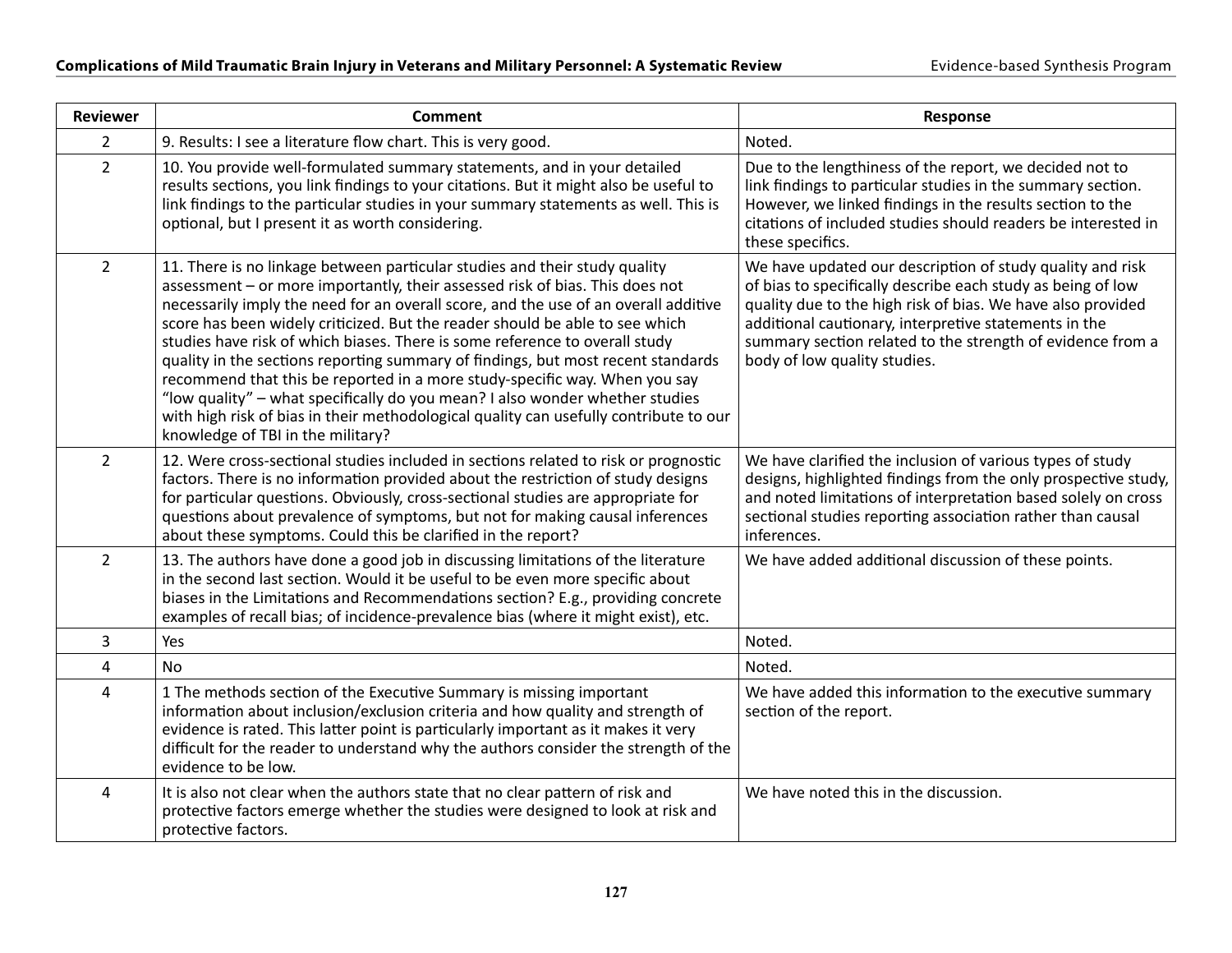| <b>Reviewer</b> | <b>Comment</b>                                                                                                                                                                                                                                                                                                                                                                                                                                                                                               | Response                                                                                                                                                                                                                                                                                                 |
|-----------------|--------------------------------------------------------------------------------------------------------------------------------------------------------------------------------------------------------------------------------------------------------------------------------------------------------------------------------------------------------------------------------------------------------------------------------------------------------------------------------------------------------------|----------------------------------------------------------------------------------------------------------------------------------------------------------------------------------------------------------------------------------------------------------------------------------------------------------|
| 4               | 2. In the Executive Summary Conclusions section (and elsewhere in the report)<br>the authors refer to "objective results" (p.4). It would be helpful if they discussed<br>which results were "objective" and what is meant by "objective".                                                                                                                                                                                                                                                                   | We have updated this section to describe results not based<br>on self-report.                                                                                                                                                                                                                            |
| $\overline{4}$  | 3. It is not clear to me why the authors are including the headache intervention<br>study. How is participating in a headache intervention a protective factor? What<br>then is meant by protective factor? Do the authors mean that the sample referred<br>for headache intervention was different than those not referred? Why is that<br>relevant to the KQs? In general, the information presented on this particular study<br>is confusing throughout the report and relevance is not clear.            | We have clarified references to this intervention throughout<br>the report.                                                                                                                                                                                                                              |
| $\overline{4}$  | 4. It is not clear to me why studies focused on biomarkers are included. I do not<br>see how biomarkers are "impairments" (KQ 1) according to any definition of<br>impairment. I do not see how biomarkers address either KQ2A (pre-injury factors)<br>or 2B (post injury factors) if they not include a focus on outcomes, given the way<br>that KQ is worded. How does this study meet criteria for the outcomes listed on<br>p.10?                                                                        | We agree and have moved information from this section<br>to the discussion rather than including it in the evidence<br>synthesis.                                                                                                                                                                        |
| $\overline{4}$  | 5. Table 1: I find the mTBI definition column confusing. What do the authors mean<br>by "citation". What do the authors mean when they list "LOC, AOC and PTA" given<br>inclusion criteria requires DOD/VA/ACRM definition of mTBI? A note to the table<br>may help clarify.                                                                                                                                                                                                                                 | We have clarified this column label.                                                                                                                                                                                                                                                                     |
| $\overline{4}$  | 6. I did not finding tables summarizing strength of evidence per study. This<br>information is particularly important given the conclusions. It would also make it<br>easier for the reader to refer to specific studies when reviewing the report. In the<br>absence of this information, it is difficult to interpret statements like, "Strength of<br>the evidence was low because of ". If I missed something that was included in<br>the report, I apologize.                                           | We have clarified this information in the text of the report.<br>All included studies were rated as low quality due to high risk<br>of bias, without exception.                                                                                                                                          |
| $\overline{4}$  | 7. Tables 2-6: I would have liked to see the pertinent studies referenced rather<br>than or at least in addition to the number of studies listed in parentheses.<br>Number may not be as important as quality, in my opinion. Question based on<br>Table 2: Did 4 studies find that mean scores for processing speed were within<br>normal limits with possible exceptions of those getting C&Ps and <10 days since<br>injury (p.24)? This is what the Table suggests, unless I am not reading it correctly. | We have referenced individual citations in the text, and due<br>to the low quality rating of all included studies, have not<br>identified individual studies or study quality in the table for<br>reasons of space. You are correct in your interpretation of<br>the presented information in the table. |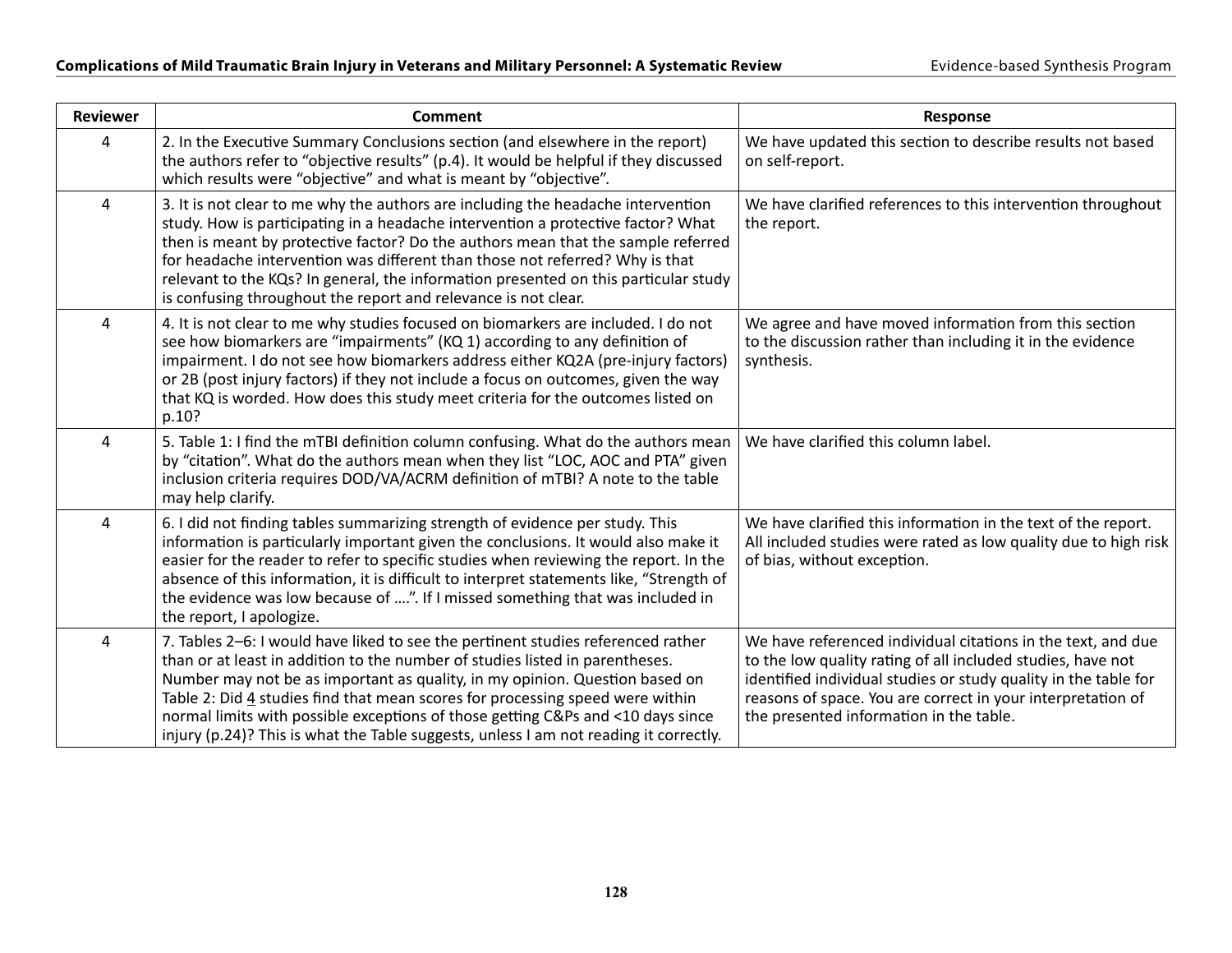| <b>Reviewer</b> | <b>Comment</b>                                                                                                                                                                                                                                                                                                                                                                                                                                                                                                                                                                         | <b>Response</b>                                                                                                                                                                                                                                                                                                                                                                                                                                                                                                                    |
|-----------------|----------------------------------------------------------------------------------------------------------------------------------------------------------------------------------------------------------------------------------------------------------------------------------------------------------------------------------------------------------------------------------------------------------------------------------------------------------------------------------------------------------------------------------------------------------------------------------------|------------------------------------------------------------------------------------------------------------------------------------------------------------------------------------------------------------------------------------------------------------------------------------------------------------------------------------------------------------------------------------------------------------------------------------------------------------------------------------------------------------------------------------|
| 4               | 8. When the authors make statements like "most research reported no significant<br>risk or protective factors," it would be helpful to know the number/percent of<br>studies were looking at risk/protective factors.                                                                                                                                                                                                                                                                                                                                                                  | We have noted this information in the discussion as an<br>overall commentary on the body of literature given that<br>only one included study was prospective in nature, and the<br>rest were not designed to assess risk/protective factors. We<br>have also clarified these sentences in the report to reflect<br>studies of association rather than implying that studies were<br>designed to assess risk/protective factors.                                                                                                    |
| 4               | 9. I do not know that readers who are not neuropsychologists will understand<br>how the authors are distinguishing between cognitive and physical health<br>problems. For example, it may not be clear why visuospatial abilities falls in the<br>cognitive domain but vision is in the physical health results section. It is not clear<br>why the authors review "effort and motivation" at all. It is not clear why studies<br>focused on sleep are in the functional/social outcomes section. I suggest that the<br>authors explicitly describe the rationale for their groupings. | We have provided additional description of these decisions<br>in the report.                                                                                                                                                                                                                                                                                                                                                                                                                                                       |
| 4               | 10. In the Executive Summary Limitation section, the authors state that the<br>studies included in the review relied on well-validated assessment tools. Are they<br>classifying the NSI as well-validated? Perhaps this statement can be more precise.                                                                                                                                                                                                                                                                                                                                | We have made this statement more accurate and non-specific<br>to individual tools. We refer to well-validated assessment tools<br>being a strength of the overall body of literature, and report<br>specific tools in the data abstraction. However, we did not to<br>an individual literature search or other method of assessment<br>to determine validation of each tool used in the included<br>studies. We do also note limitations of some of the tools (e.g.,<br>the NSI) used to assess single-item, self-report outcomes. |
| 4               | 11. Service Utilization and Costs: For this section, it does not make sense to<br>me to collapse across Veteran and active duty samples given differences in the<br>healthcare systems. I recommend that the authors clearly state which findings are<br>specific to Veterans using VA and which are specific to active duty.                                                                                                                                                                                                                                                          | We have added a clarifying statement noting that all<br>included studies investigated Veterans.                                                                                                                                                                                                                                                                                                                                                                                                                                    |
| 5               | Yes                                                                                                                                                                                                                                                                                                                                                                                                                                                                                                                                                                                    | Noted.                                                                                                                                                                                                                                                                                                                                                                                                                                                                                                                             |
| 6               | Yes                                                                                                                                                                                                                                                                                                                                                                                                                                                                                                                                                                                    | Noted.                                                                                                                                                                                                                                                                                                                                                                                                                                                                                                                             |
| 6               | The objectives mention cognitive "disability" as an outcome, but based on the<br>variables examined in the literature, cognitive "deficits" may be a better term. The<br>language regarding mental health outcomes could also be clarified. The objectives<br>mention "symptoms" but the operational definition is later given as diagnoses.<br>However, examination of the measures in the studies included suggests that<br>"symptoms" would be the more accurate term.                                                                                                              | We have changed the wording to "deficits."                                                                                                                                                                                                                                                                                                                                                                                                                                                                                         |
| $\overline{7}$  | Yes                                                                                                                                                                                                                                                                                                                                                                                                                                                                                                                                                                                    | Noted.                                                                                                                                                                                                                                                                                                                                                                                                                                                                                                                             |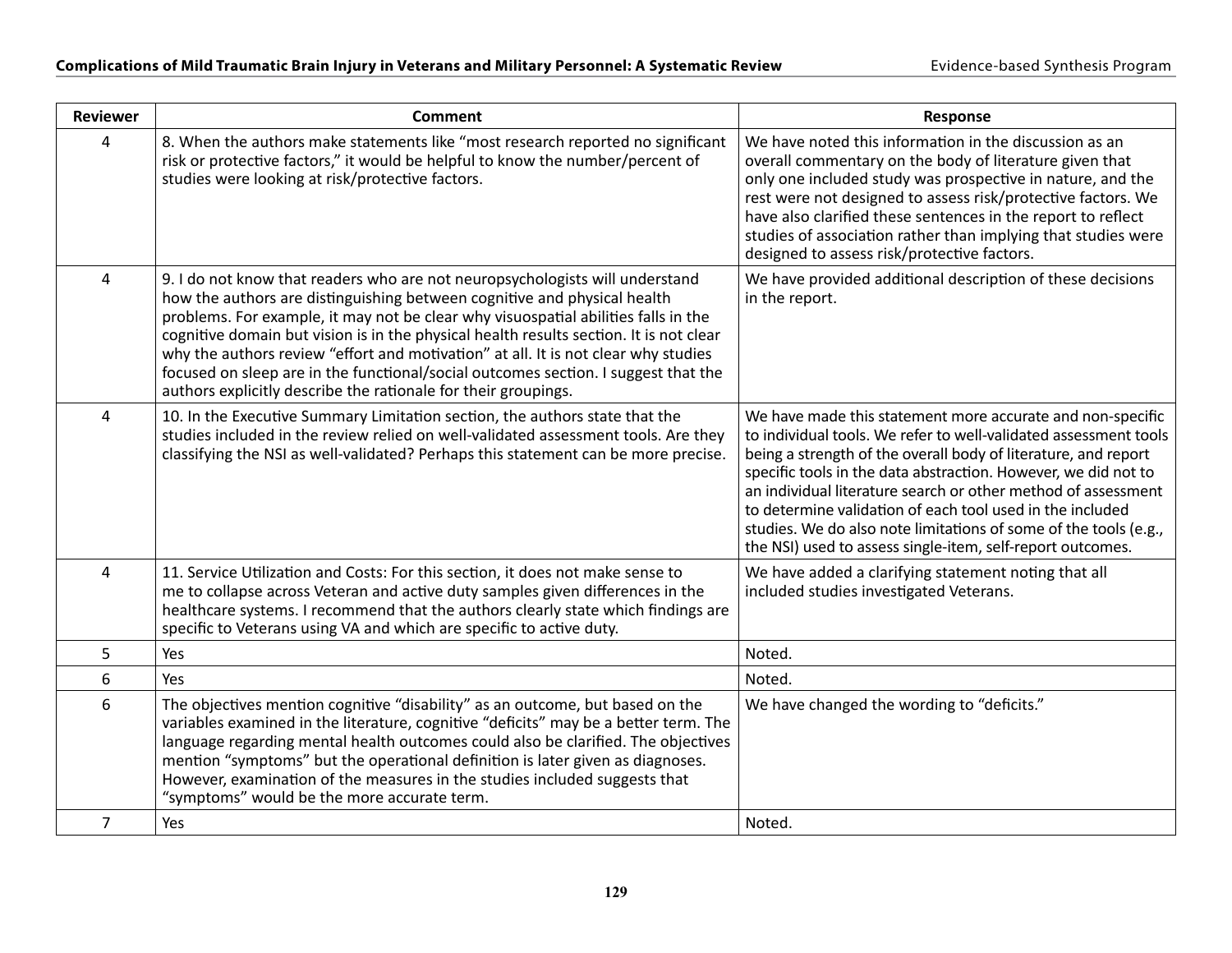| <b>Reviewer</b> | <b>Comment</b>                                                                                                                                                                                                                                                                                                                                                                                                                                                                                                                                                                                                                                                                                                                                                                                                                                                                                                                                                                                                                                                     | <b>Response</b>                                                                                                                                                                            |
|-----------------|--------------------------------------------------------------------------------------------------------------------------------------------------------------------------------------------------------------------------------------------------------------------------------------------------------------------------------------------------------------------------------------------------------------------------------------------------------------------------------------------------------------------------------------------------------------------------------------------------------------------------------------------------------------------------------------------------------------------------------------------------------------------------------------------------------------------------------------------------------------------------------------------------------------------------------------------------------------------------------------------------------------------------------------------------------------------|--------------------------------------------------------------------------------------------------------------------------------------------------------------------------------------------|
| $\overline{7}$  | These are well described.                                                                                                                                                                                                                                                                                                                                                                                                                                                                                                                                                                                                                                                                                                                                                                                                                                                                                                                                                                                                                                          | Noted.                                                                                                                                                                                     |
| 8               | Yes                                                                                                                                                                                                                                                                                                                                                                                                                                                                                                                                                                                                                                                                                                                                                                                                                                                                                                                                                                                                                                                                | Noted.                                                                                                                                                                                     |
| 8               | Methods and objectives clearly described, but missing some information.<br>There was no discussion of how common features of mTBI, e.g. the presence of<br>comorbidities and multiple TBIs, were handled in inclusion criteria.                                                                                                                                                                                                                                                                                                                                                                                                                                                                                                                                                                                                                                                                                                                                                                                                                                    | We have clarified these criteria in the report.                                                                                                                                            |
| 8               | "Study relevance" was a major factor in exclusion (p.14) but no further<br>information provided on how this criterion was applied.                                                                                                                                                                                                                                                                                                                                                                                                                                                                                                                                                                                                                                                                                                                                                                                                                                                                                                                                 | Study relevance simply implies that the study must provide<br>information included in the KQs and meet inclusion/<br>exclusion criteria. No additional relevance criteria were<br>applied. |
| 8               | Overall weakness in discussion of physical and neuroimaging outcomes. The<br>scope as defined by the key questions does not include imaging or biomarkers<br>as outcomes. It is not clear whether these topics were adequately searched<br>according to the search strategy presented. However, I am not familiar with the<br>abbreviations and formatting used to detail the search strategy, so this was a bit<br>hard to follow. An explanation or reference would be helpful.                                                                                                                                                                                                                                                                                                                                                                                                                                                                                                                                                                                  | We agree and have moved the imaging/biomarker<br>information to the discussion section and removed it from<br>the results/evidence synthesis.                                              |
| 8               | As a general comment, scope is very large and each element (e.g. cognitive<br>effects) could be the subject of a report.                                                                                                                                                                                                                                                                                                                                                                                                                                                                                                                                                                                                                                                                                                                                                                                                                                                                                                                                           | Noted.                                                                                                                                                                                     |
| 9               | Yes                                                                                                                                                                                                                                                                                                                                                                                                                                                                                                                                                                                                                                                                                                                                                                                                                                                                                                                                                                                                                                                                | Noted.                                                                                                                                                                                     |
| $9\,$           | The key objectives and methodology are sound.                                                                                                                                                                                                                                                                                                                                                                                                                                                                                                                                                                                                                                                                                                                                                                                                                                                                                                                                                                                                                      | Noted.                                                                                                                                                                                     |
| 10              | Yes                                                                                                                                                                                                                                                                                                                                                                                                                                                                                                                                                                                                                                                                                                                                                                                                                                                                                                                                                                                                                                                                | Noted.                                                                                                                                                                                     |
| 10              | Consider rephrasing to: Key Question #1:<br>For Veterans/Service Members who suffer a mTBI and develop acute and or<br>persistent sequale of mTBI symptoms what is the prevalence of health conditions<br>(e.g. pain, headaches, insomnia, vertigo, or seizure disorder), functional<br>limitations, (e.g. return to work/duty, marital status/family dynamics), cognitive<br>impairment (e.g. attention, concentration or memory) and or associated mental<br>health conditions (e.g. PTSD, depression or anxiety disorder). Key Question #<br>2: What factors affect outcomes for Veterans/service members with mTBI? Key<br>Question 2A: For Veteran/military populations, are there pre-injury (premorbid)<br>risk factors (e.g., pre-injury mental health factors, genetic factors, or prior<br>concussions) or protective factors ??) that affect outcomes for mTBI? Key<br>Question 2B: For Veteran/military populations, are there post-injury risk factors<br>(e.g., PTSD, depression or anxiety) or protective factors that affect outcomes for<br>mTBI? | We have changed the wording of the key questions slightly.                                                                                                                                 |
| 11              | Yes                                                                                                                                                                                                                                                                                                                                                                                                                                                                                                                                                                                                                                                                                                                                                                                                                                                                                                                                                                                                                                                                | Noted.                                                                                                                                                                                     |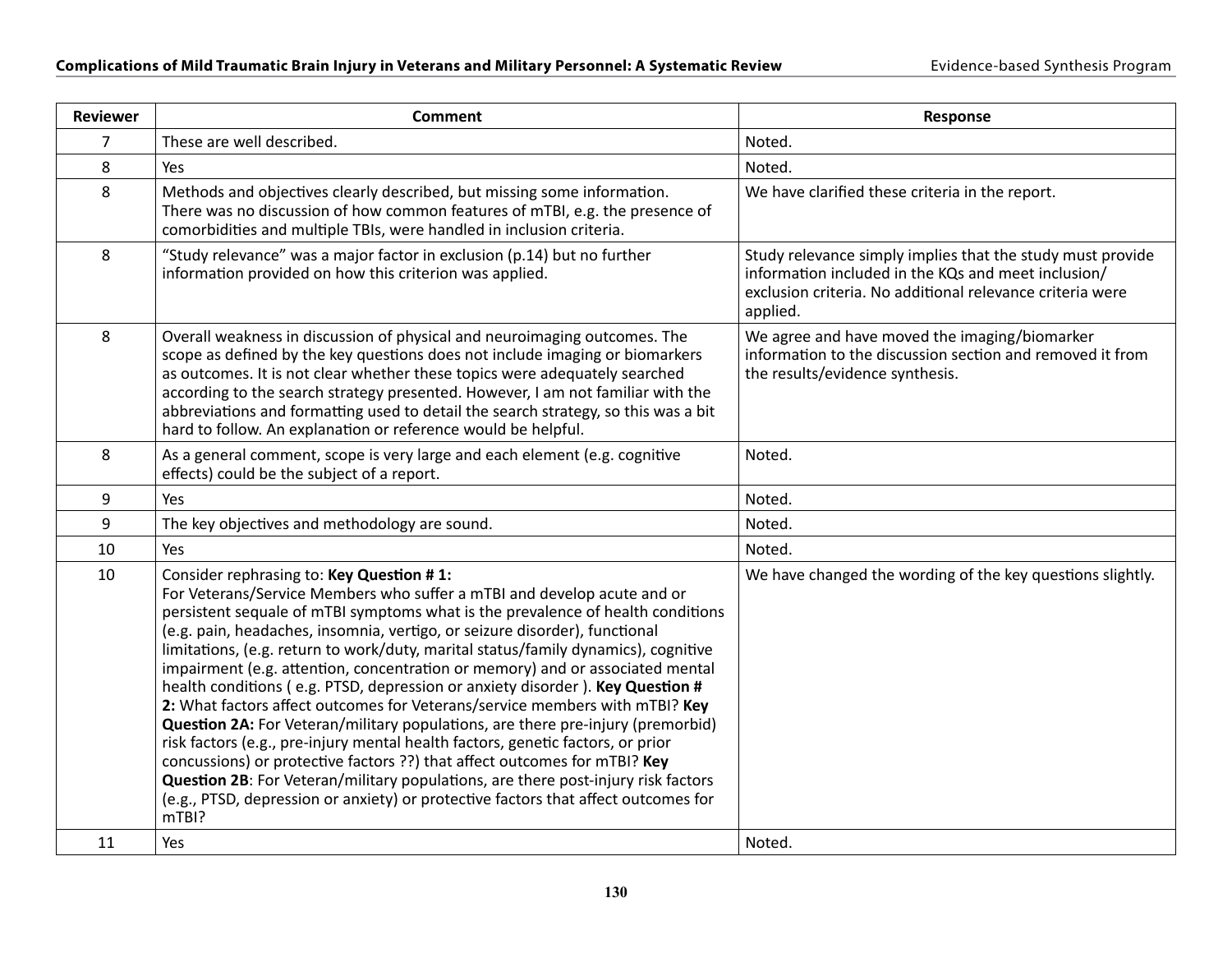| <b>Reviewer</b>         | Comment                                                                                                                                                                                                                                                                                                                                                                                                                                                                                                                                                                                                                                                                                                                                                                                                                                                                                                                                                                                                                                                                          | Response                                                                                                                                                                                                                                                                                                                                                                                                                                   |  |
|-------------------------|----------------------------------------------------------------------------------------------------------------------------------------------------------------------------------------------------------------------------------------------------------------------------------------------------------------------------------------------------------------------------------------------------------------------------------------------------------------------------------------------------------------------------------------------------------------------------------------------------------------------------------------------------------------------------------------------------------------------------------------------------------------------------------------------------------------------------------------------------------------------------------------------------------------------------------------------------------------------------------------------------------------------------------------------------------------------------------|--------------------------------------------------------------------------------------------------------------------------------------------------------------------------------------------------------------------------------------------------------------------------------------------------------------------------------------------------------------------------------------------------------------------------------------------|--|
|                         | 2. Is there any indication of bias in our synthesis of the evidence?                                                                                                                                                                                                                                                                                                                                                                                                                                                                                                                                                                                                                                                                                                                                                                                                                                                                                                                                                                                                             |                                                                                                                                                                                                                                                                                                                                                                                                                                            |  |
| 1                       | No                                                                                                                                                                                                                                                                                                                                                                                                                                                                                                                                                                                                                                                                                                                                                                                                                                                                                                                                                                                                                                                                               | Noted.                                                                                                                                                                                                                                                                                                                                                                                                                                     |  |
| $\overline{2}$          | <b>No</b>                                                                                                                                                                                                                                                                                                                                                                                                                                                                                                                                                                                                                                                                                                                                                                                                                                                                                                                                                                                                                                                                        | Noted.                                                                                                                                                                                                                                                                                                                                                                                                                                     |  |
| $\overline{2}$          | I don't see an indication of bias, although it is always useful to discuss possible<br>publication bias and how this might impact on the synthesis. However, a synthesis<br>based on highly biased studies can bias a synthesis. Where studies were highly<br>biased (low quality), can it be estimated what direction those methodological<br>flaws would have biased the study's findings? (toward or away from the null, for<br>example). This may impact on the interpretation of study findings.                                                                                                                                                                                                                                                                                                                                                                                                                                                                                                                                                                            | Noted. We have added these points to the discussion.                                                                                                                                                                                                                                                                                                                                                                                       |  |
| 3                       | <b>No</b>                                                                                                                                                                                                                                                                                                                                                                                                                                                                                                                                                                                                                                                                                                                                                                                                                                                                                                                                                                                                                                                                        | Noted.                                                                                                                                                                                                                                                                                                                                                                                                                                     |  |
| $\overline{\mathbf{4}}$ | Yes                                                                                                                                                                                                                                                                                                                                                                                                                                                                                                                                                                                                                                                                                                                                                                                                                                                                                                                                                                                                                                                                              | Noted.                                                                                                                                                                                                                                                                                                                                                                                                                                     |  |
| $\overline{4}$          | 1. The report states that TBI is THE leading cause of morbidity and disability in<br>OEF/OIF. I do not believe that this is accurate. More important, one needs to<br>distinguish between TBI history and TBI-related disability. The prevalence of<br>TBI-related disability is unknown and some evidence suggests that persistent<br>problems in many individuals who suffered TBI in OEF/OIF result from mental<br>health comorbidities                                                                                                                                                                                                                                                                                                                                                                                                                                                                                                                                                                                                                                       | Noted. We have changed the introductory paragraphs to<br>better reflect these distinctions.                                                                                                                                                                                                                                                                                                                                                |  |
| 4                       | 2. In Executive Summary Conclusions section, the authors state that "It is likely<br>that the prevalenceis largely influenced by factors other than deployment<br>rather than being uniquely associated with mTBI." They do NOT however describe<br>a rationale for this conclusion. This reviewer suggests that the authors clearly<br>build conclusions based on the literature reviewed otherwise the sentence<br>reads like an opinion. The statement in the Executive Summary Conclusions<br>that reads, " the most likely exceptions areevaluation linked with potential<br>compensation" is particularly troubling as it seems to be based on the one study<br>that looked at compensation effects (#34). In the Executive Summary Limitation<br>section the authors state "self-reported deficits are more likely to persist for<br>individuals with mTBI particularly when associated with compensation (p.40."<br>Again, this statement seems too strong if only one study (#34) reviewed looked at<br>compensation effects unless that study was of very high quality | These conclusions are based on consistent findings across<br>Veteran/military and civilian literature, though we agree<br>that the conclusions could have been interpreted as basing<br>conclusions on solely the Veteran/military literature,<br>which would not have been warranted. These concluding<br>statements have been tempered and clarified to more<br>accurately reflect the results available from the body of<br>literature. |  |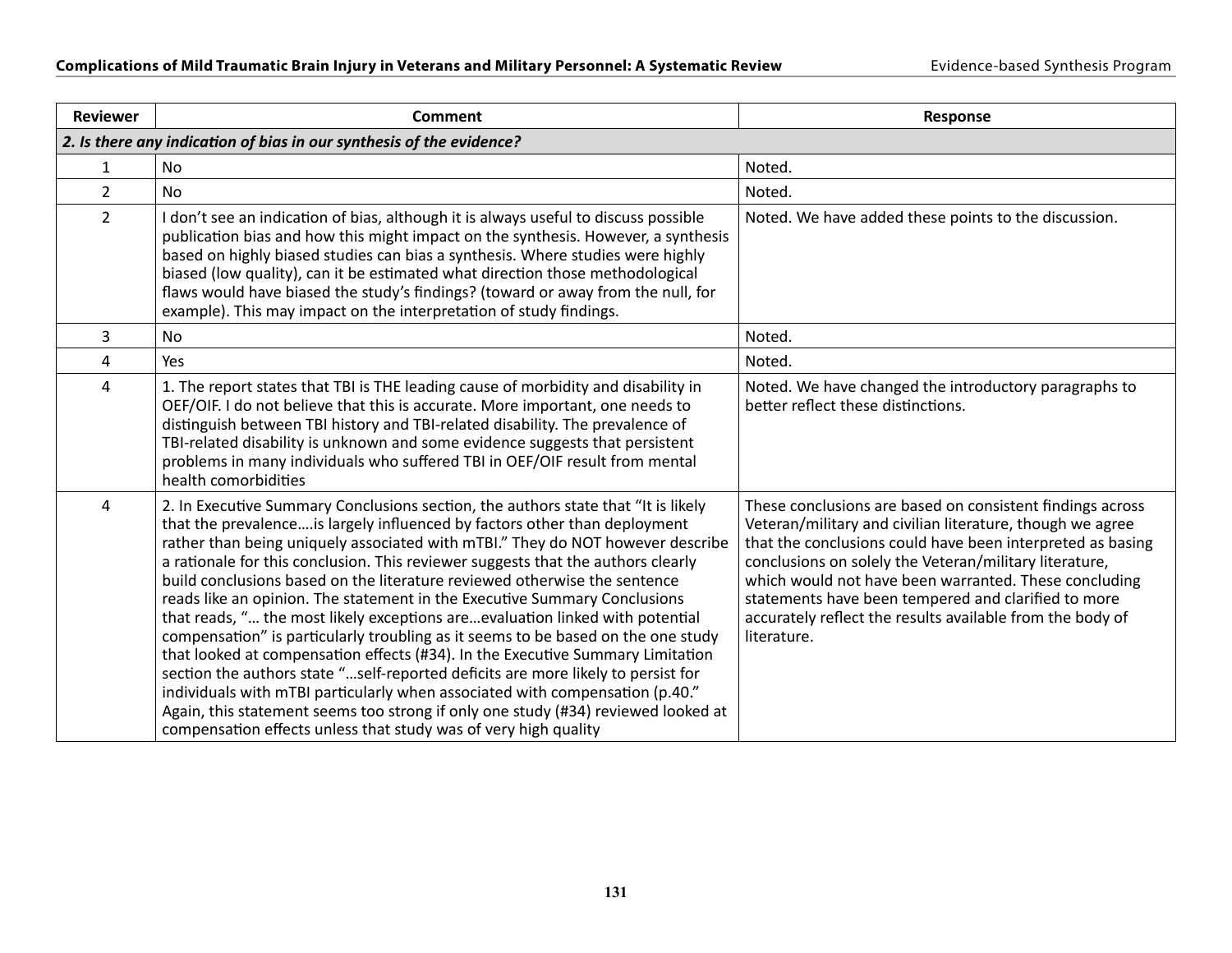| <b>Reviewer</b> | <b>Comment</b>                                                                                                                                                                                                                                                                                                                                                                                                                                                                                                                                                                                                                                                                                                                                                                                                                                                                                                                                                                                                                                  | Response                                                                                                                                                                                                                                                                                          |
|-----------------|-------------------------------------------------------------------------------------------------------------------------------------------------------------------------------------------------------------------------------------------------------------------------------------------------------------------------------------------------------------------------------------------------------------------------------------------------------------------------------------------------------------------------------------------------------------------------------------------------------------------------------------------------------------------------------------------------------------------------------------------------------------------------------------------------------------------------------------------------------------------------------------------------------------------------------------------------------------------------------------------------------------------------------------------------|---------------------------------------------------------------------------------------------------------------------------------------------------------------------------------------------------------------------------------------------------------------------------------------------------|
| 4               | 3. In the Summary and Discussion section the authors conclude, "The body<br>of research  suggest that many health consequences resolve within the first<br>few months following injury, if not sooner" (p.49). I am not clear about what<br>evidence they are using the draw that conclusion given the design of the studies<br>reviewed. To which specific studies/findings are the authors referring when they<br>state, "Objective cognitive impairment most often resolves within a few weeks<br>of initial injury."? I suggest that authors be very clear about the findings and<br>studies they are using to make that claim. That claim also seems to be in direct<br>contraction to their statement in the Background section that "TBI is the leading<br>cause of morbidity and disability" It also contradicts the statement in the<br>Service Utilization/Costs that "The long-term resource needs of recent Iraq and<br>Afghanistan War Veterans who sustained mTBI are likely substantial". (p.52). Why<br>would that be the case? | We have clarified the studies on which these conclusions<br>are based, as sometimes the quotes were in direct reference<br>to the Carroll et al, 2004 review findings that we were<br>summarizing. We have also tempered the introductory<br>statements relating to the potential effects of TBI. |
| 4               | 3. The authors also state in Summary and Discussion, "This report documents that<br>litigation or evaluation for compensation as being a risk factor(p.49)" Is this the<br>finding based on one study referred to in multiple sections of this report (#34) or<br>are there other studies? The basis for this statement was not clear to me.                                                                                                                                                                                                                                                                                                                                                                                                                                                                                                                                                                                                                                                                                                    | This statement was in reference to findings from the Carroll<br>et al, 2004 review, and this citation has been clarified.                                                                                                                                                                         |
| 5               | Yes                                                                                                                                                                                                                                                                                                                                                                                                                                                                                                                                                                                                                                                                                                                                                                                                                                                                                                                                                                                                                                             | Noted.                                                                                                                                                                                                                                                                                            |
| 5               | The bias has to do with studies included versus excluded. Your criteria are clear<br>and stated on the bottom of page 9, of which the DoD/VA criteria are one<br>operational definition of those criteria.                                                                                                                                                                                                                                                                                                                                                                                                                                                                                                                                                                                                                                                                                                                                                                                                                                      | Noted.                                                                                                                                                                                                                                                                                            |
| 5               | However, the manuscript includes studies that don't meet that criteria because<br>they:                                                                                                                                                                                                                                                                                                                                                                                                                                                                                                                                                                                                                                                                                                                                                                                                                                                                                                                                                         | Noted.                                                                                                                                                                                                                                                                                            |
| 5               | (a) include moderates and "unclassified" severity patients [Morrisette, Woodward,<br>Kimbrel, et al, 2011 <sup>75</sup> , Schiehser, Delis, Filoteo, et al., 2011 <sup>35</sup> ] or,                                                                                                                                                                                                                                                                                                                                                                                                                                                                                                                                                                                                                                                                                                                                                                                                                                                           | Thank you for catching this error. Though this paper reports<br>findings for the mTBI only group separately from those<br>with moderate or unclassified TBI, the specific finding we<br>reported in our review was a combined group finding;<br>therefore, this study has been excluded.          |
| 5               | (b) includes those where TBI was not verified ("probably TBI) [Ruff, Riechers,<br>Wang, et al., 2012 <sup>32</sup> ], or                                                                                                                                                                                                                                                                                                                                                                                                                                                                                                                                                                                                                                                                                                                                                                                                                                                                                                                        | Though this paper reports some findings for a combined<br>TBI group, the findings that we reported in this review are<br>reported separately for the mTBI only group.                                                                                                                             |
| 5               | (c) at least as currently written in the tables, state criteria at variance to the DoD/<br>VA criteria such as the GCS > 13 was used or GCS = 13 (when it should be $\geq$ 13)<br>[Gaylord, Cooper, Mercado, et al., 2008 <sup>21</sup> , Cooper, Mercado-Couch, Richfield, et<br>al., 2010 <sup>18</sup> ].                                                                                                                                                                                                                                                                                                                                                                                                                                                                                                                                                                                                                                                                                                                                    | You are correct that this was inaccurately stated in the table.<br>It should be $\geq$ 13, as reported in the article, and therefore<br>these studies remain included.                                                                                                                            |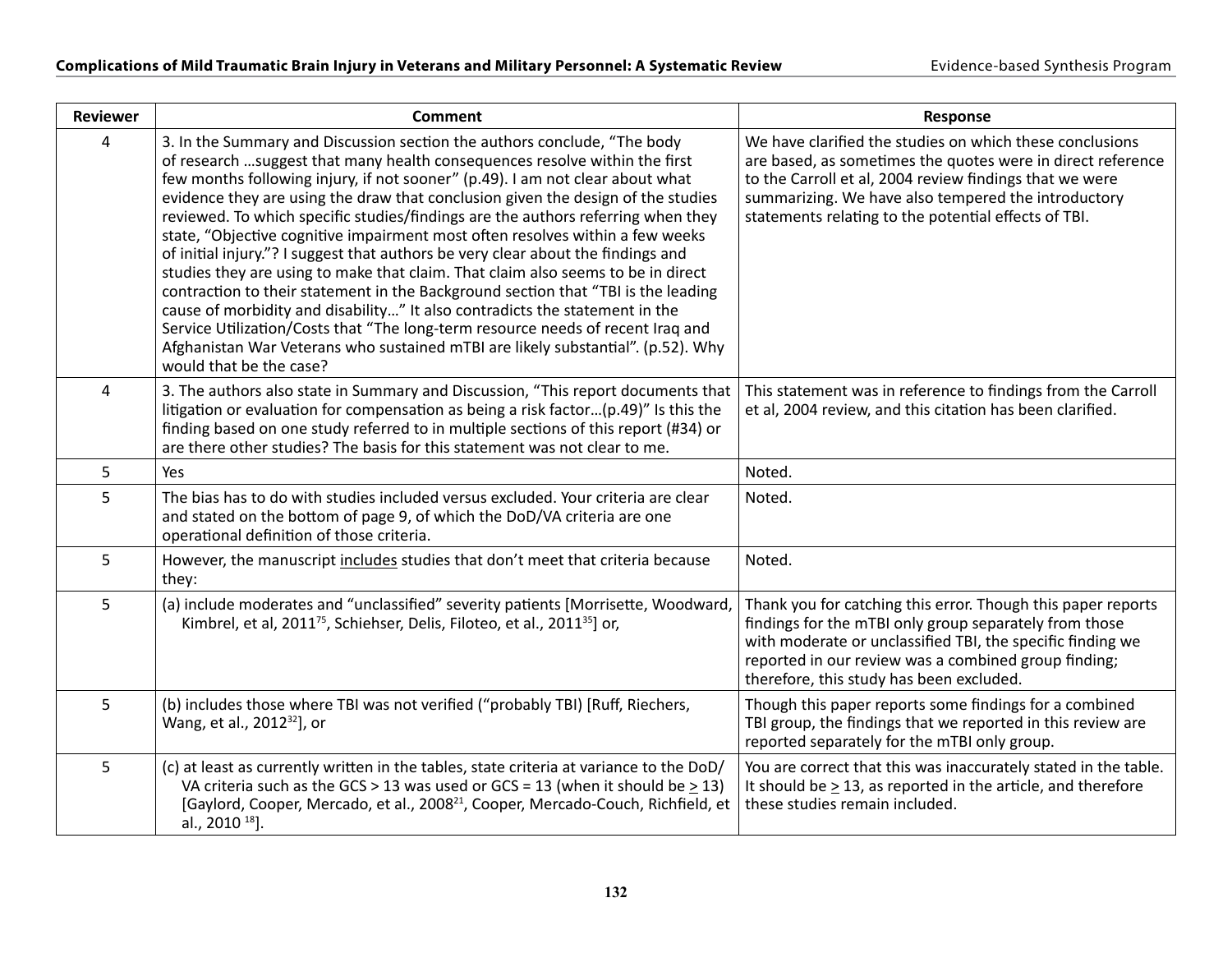| <b>Reviewer</b> | <b>Comment</b>                                                                                                                                                                                                                                                                                                                                                                                                                                                                                                                                                                                                                                                                                                                                                       | <b>Response</b>                                                                                                                                                                                                                                                                                                                                  |
|-----------------|----------------------------------------------------------------------------------------------------------------------------------------------------------------------------------------------------------------------------------------------------------------------------------------------------------------------------------------------------------------------------------------------------------------------------------------------------------------------------------------------------------------------------------------------------------------------------------------------------------------------------------------------------------------------------------------------------------------------------------------------------------------------|--------------------------------------------------------------------------------------------------------------------------------------------------------------------------------------------------------------------------------------------------------------------------------------------------------------------------------------------------|
| 5               | Studies are excluded, that in my view meet the DoD/VA criteria at least as well,<br>if not better, than some of the included studies. Of course I am biased, but I'm<br>referring to my studies:                                                                                                                                                                                                                                                                                                                                                                                                                                                                                                                                                                     | Noted. We have reviewed all the suggested studies and<br>agree that they provide useful information; however, we<br>have scoped the review to include a specific subset of<br>papers meeting VA/DoD mTBI criteria, and the papers you<br>suggest do not fit within those pre-specified criteria and are<br>therefore not included in the review. |
| 5               | Luis CA, Vanderploeg RD, Curtiss G. Predictors of postconcussion symptom<br>complex in community dwelling male veterans. J Int Neuropsychol Soc. Nov<br>2003;9(7):1001-1015.                                                                                                                                                                                                                                                                                                                                                                                                                                                                                                                                                                                         | Reviewed, not included due to not meeting inclusion criteria.                                                                                                                                                                                                                                                                                    |
| 5               | Vanderploeg RD, Belanger HG, Curtiss G. Mild traumatic brain injury and<br>posttraumatic stress disorder and their associations with health symptoms.<br>Arch Phys Med Rehabil. Jul 2009;90(7):1084-1093.                                                                                                                                                                                                                                                                                                                                                                                                                                                                                                                                                            | Reviewed, not included due to not meeting inclusion criteria.                                                                                                                                                                                                                                                                                    |
| 5               | Vanderploeg RD, Curtiss G, Belanger HG. Long-term neuropsychological<br>outcomes following mild traumatic brain injury. J Int Neuropsychol Soc. May<br>2005;11(3):228-236.                                                                                                                                                                                                                                                                                                                                                                                                                                                                                                                                                                                           | Reviewed, not included due to not meeting inclusion criteria.                                                                                                                                                                                                                                                                                    |
| 5               | Vanderploeg RD, Curtiss G, Duchnick JJ, Luis CA. Demographic, medical, and<br>psychiatric factors in work and marital status after mild head injury. J Head<br>Trauma Rehabil. Mar-Apr 2003;18(2):148-163.                                                                                                                                                                                                                                                                                                                                                                                                                                                                                                                                                           | Reviewed, not included due to not meeting inclusion criteria.                                                                                                                                                                                                                                                                                    |
| 5               | Self-report for LOC is not reliable because individuals do not know if they actually<br>had an LOC or simply a memory gap (i.e., PTA). Our studies used alteration of<br>consciousness defined as "loss consciousness or 'black out'". That is, either a<br>self-reported LOC or a self-reported Alteration of consciousness. It is possible,<br>although unlikely, that my studies included a few folks who had moderate injuries.<br>Unlikely because the data was collected in the 1970s at which time those with<br>anything other than a mild TBI would be hospitalized overnight at least, and no<br>subject was hospitalized. In addition, the bias come in because other studies were<br>included that had moderate or "unclassified" TBI severity subjects. | See above comments; we have re-reviewed all noted studies<br>and the inclusion/exclusion criteria have been appropriately<br>applied. Thank you for noting the possible discrepancies as<br>one of the studies was inappropriately included in the first<br>draft of the report and has now been excluded (Morrisette).                          |
| 5               | None of this would change findings, but my studies do address things the<br>manuscripts says have not been addressed - frequencies of different medical<br>signs and symptoms and psychosocial outcomes, as well as frequencies of<br>neuropsychological impairments, in addition to comparison with an injury control<br>group (groups most other studies do not have) and controlling for comorbid or<br>premorbid medical and mental health conditions.                                                                                                                                                                                                                                                                                                           | See above response re: included studies.                                                                                                                                                                                                                                                                                                         |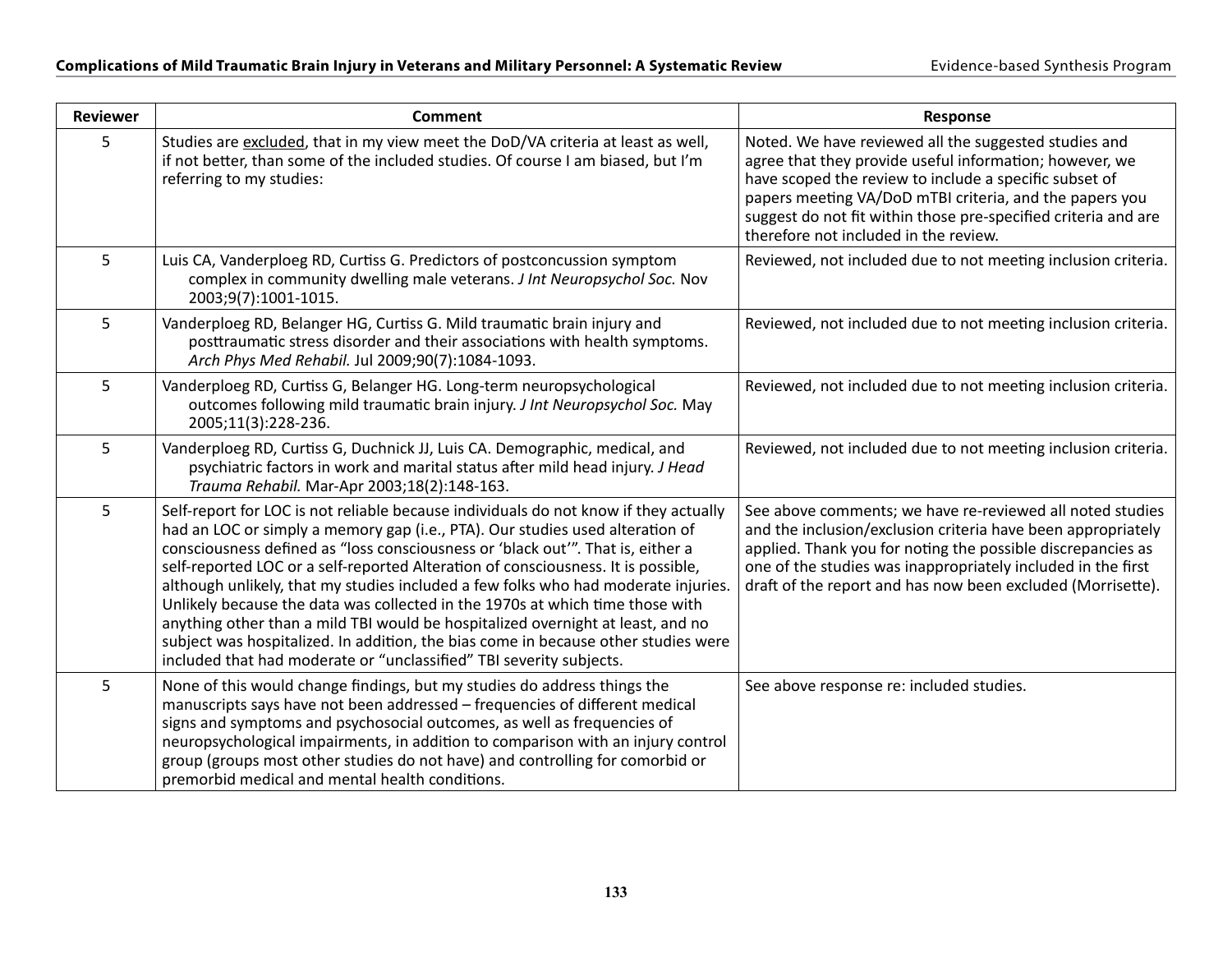| <b>Reviewer</b> | <b>Comment</b>                                                                                                                                                                                                                                                                                                                                                                                                                                                                                                                                                                                                                                                                                                                                                                                                                                                     | Response                                                                                                                                                                                                                                                                                                                                                                                                                                                                                                                                                                                                                                             |
|-----------------|--------------------------------------------------------------------------------------------------------------------------------------------------------------------------------------------------------------------------------------------------------------------------------------------------------------------------------------------------------------------------------------------------------------------------------------------------------------------------------------------------------------------------------------------------------------------------------------------------------------------------------------------------------------------------------------------------------------------------------------------------------------------------------------------------------------------------------------------------------------------|------------------------------------------------------------------------------------------------------------------------------------------------------------------------------------------------------------------------------------------------------------------------------------------------------------------------------------------------------------------------------------------------------------------------------------------------------------------------------------------------------------------------------------------------------------------------------------------------------------------------------------------------------|
| 5               | In addition, core findings of these studies have been replicated in a new sample<br>using criteria that you would likely agree does meet the DoD/VA criteria for mild<br>TBI. This study, also not included, is:<br>Vanderploeg, R.D., Belanger, H.G., Horner, R.D., Spehar, A.M., Powell-Cope,<br>G., Luther, S.L., Scott, S.G., (2012). Health Outcomes Associated With Military<br>Deployment: Mild Traumatic Brain Injury, Blast, Trauma, and Combat Associations<br>in the Florida National Guard. Archives of Physical Medicine and Rehabilitation,<br>93, 1887-1895.                                                                                                                                                                                                                                                                                        | We have reviewed this study and it does not quite meet VA/<br>DoD criteria, and therefore is not included in the review.                                                                                                                                                                                                                                                                                                                                                                                                                                                                                                                             |
| 6               | <b>No</b>                                                                                                                                                                                                                                                                                                                                                                                                                                                                                                                                                                                                                                                                                                                                                                                                                                                          | Noted.                                                                                                                                                                                                                                                                                                                                                                                                                                                                                                                                                                                                                                               |
| 6               | The selection of studies is straightforward, but given the large number excluded,<br>it might be helpful to summarize in the table of excluded studies, the specific<br>reasons for exclusion. Without knowing how close these studies came to being<br>eligible for inclusion in the paper, it's difficult to assess whether the eligibility<br>criteria themselves may have incidentally introduced a bias. For example, are war-<br>zone samples more likely to be excluded than veteran samples due to contextual<br>constraints that somehow limited the information gathered? I'm not suggesting<br>altering the eligibility criteria, but instead suggesting assessing potential<br>"sampling biases" (for inclusion in the review) based on the possible identification<br>of variables consistently associated with failure to use the DoD/VA definition. | We had similar concerns, and this was the rationale for<br>including a table of studies meeting all inclusion criteria<br>except for VA/DoD mTBI definition so that we were<br>transparent about exclusions and readers could examine the<br>list for possible bias in the included/excluded studies. We<br>have also added a table of all the full-text study citations and<br>exclusion codes.                                                                                                                                                                                                                                                     |
| $\overline{7}$  | <b>No</b>                                                                                                                                                                                                                                                                                                                                                                                                                                                                                                                                                                                                                                                                                                                                                                                                                                                          | Noted.                                                                                                                                                                                                                                                                                                                                                                                                                                                                                                                                                                                                                                               |
| $\overline{7}$  | The review was absent of bias, and was appropriately critical of the lack of<br>rigorous methodology, TBI severity description, and appropriate controls that<br>appear pervasive throughout the literature on TBI in U.S. service members and<br>Veterans.                                                                                                                                                                                                                                                                                                                                                                                                                                                                                                                                                                                                        | Noted.                                                                                                                                                                                                                                                                                                                                                                                                                                                                                                                                                                                                                                               |
| 8               | Yes                                                                                                                                                                                                                                                                                                                                                                                                                                                                                                                                                                                                                                                                                                                                                                                                                                                                | Noted.                                                                                                                                                                                                                                                                                                                                                                                                                                                                                                                                                                                                                                               |
| 8               | Inclusion criteria introduced biases that should be discussed. Use of VA/DoD<br>criteria for mTBI could time-limit the literature to after 2007; indeed, all included<br>studies were from within the last 3 years. These criteria may also limit to military<br>and VA-affiliated researchers and to US researchers. It is possible that exclusion of<br>studies based on reporting of LOC and PTA led to unnecessary loss of data, as the<br>exact value of these is usually based on self-report and is unreliable.                                                                                                                                                                                                                                                                                                                                             | We agree that any scoping decisions, this one included,<br>introduce potential for bias. This decision was agreed upon<br>by stakeholders for this review in order to obtain the most<br>accurate description of a specific population of interest:<br>Members of the US military/Veterans with mTBI meeting<br>VA/DoD criteria. Therefore, though the report is limited in<br>these ways, the stakeholders agreed that other, broader<br>reports (e.g., the Carroll et al, 2004 WHO mTBI report) could<br>address broader/different questions. In response to your<br>comment, we have broadened the discussion of this point in<br>the discussion. |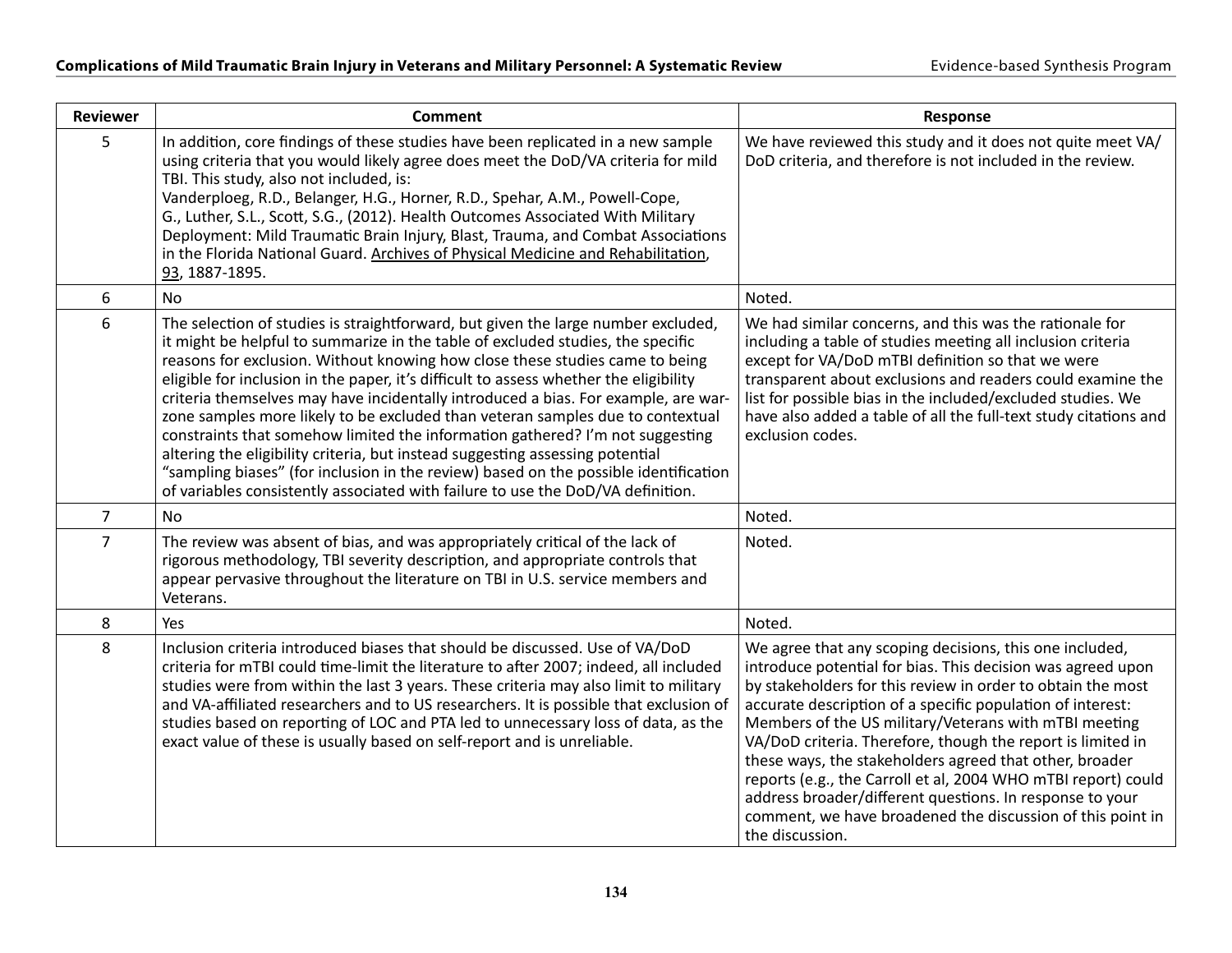| <b>Reviewer</b> | <b>Comment</b>                                                                                                                                                                                                                                                                                                                                                                                                                                                                                                                                                                                                                                                                                                                                      | Response                                                                                                                                                                                                                                                                                                                                                                                          |
|-----------------|-----------------------------------------------------------------------------------------------------------------------------------------------------------------------------------------------------------------------------------------------------------------------------------------------------------------------------------------------------------------------------------------------------------------------------------------------------------------------------------------------------------------------------------------------------------------------------------------------------------------------------------------------------------------------------------------------------------------------------------------------------|---------------------------------------------------------------------------------------------------------------------------------------------------------------------------------------------------------------------------------------------------------------------------------------------------------------------------------------------------------------------------------------------------|
| 8               | The requirement for an mTBI sample size of at least 30 will bias the type of<br>outcome measures that are used. Because of expense and other limitations, few<br>neuroimaging studies will fulfill this requirement. Large studies can be limited in<br>the ability to perform in-depth testing, and so the report may be biased toward<br>less sensitive questionnaire data and easier-to-administer testing protocols (e.g.<br>RBANS is a screening measure designed for dementia). Large studies also may<br>bias away from presentation of individual results, which as you note, can be<br>informative. Few objective evaluations of physical outcomes (e.g. audiology) were<br>included, which severely limits interpretation of this domain. | We agree, and have moved the neuroimaging information<br>to the discussion section because of the likelihood that it is<br>not comprehensive since we did not design the search to<br>focus on these outcomes. We have also now added a table<br>of excluded studies so that authors can review studies that<br>were excluded based on sample size to gather additional<br>information as needed. |
| 8               | Many studies served as sources across outcome domains (e.g. Nelson et al.,<br>2012). This could potentially perpetuate any biases or limitations present in the<br>single study across domains (e.g. recruitment setting, inadequate power).                                                                                                                                                                                                                                                                                                                                                                                                                                                                                                        | We agree and have noted this limitation in the discussion.                                                                                                                                                                                                                                                                                                                                        |
| 9               | <b>No</b>                                                                                                                                                                                                                                                                                                                                                                                                                                                                                                                                                                                                                                                                                                                                           | Noted.                                                                                                                                                                                                                                                                                                                                                                                            |
| 10              | <b>No</b>                                                                                                                                                                                                                                                                                                                                                                                                                                                                                                                                                                                                                                                                                                                                           | Noted.                                                                                                                                                                                                                                                                                                                                                                                            |
| 11              | <b>No</b>                                                                                                                                                                                                                                                                                                                                                                                                                                                                                                                                                                                                                                                                                                                                           | Noted.                                                                                                                                                                                                                                                                                                                                                                                            |
|                 | 3. Are there any published or unpublished studies that we may have overlooked?                                                                                                                                                                                                                                                                                                                                                                                                                                                                                                                                                                                                                                                                      |                                                                                                                                                                                                                                                                                                                                                                                                   |
| $\mathbf{1}$    | Yes                                                                                                                                                                                                                                                                                                                                                                                                                                                                                                                                                                                                                                                                                                                                                 | Noted.                                                                                                                                                                                                                                                                                                                                                                                            |
| $\mathbf{1}$    | Cohen, Suri, Amick, & Yan, 2012 (published in Work)                                                                                                                                                                                                                                                                                                                                                                                                                                                                                                                                                                                                                                                                                                 | This study does not meet our inclusion criteria because of<br>unclearly reported definition of mTBI and because results<br>are not reported separately for those with mTBI versus<br>moderate/severe TBI.                                                                                                                                                                                         |
| $\overline{2}$  | <b>No</b>                                                                                                                                                                                                                                                                                                                                                                                                                                                                                                                                                                                                                                                                                                                                           | Noted.                                                                                                                                                                                                                                                                                                                                                                                            |
| $\overline{2}$  | Not that I can think of.                                                                                                                                                                                                                                                                                                                                                                                                                                                                                                                                                                                                                                                                                                                            | Noted.                                                                                                                                                                                                                                                                                                                                                                                            |
| 3               | Yes                                                                                                                                                                                                                                                                                                                                                                                                                                                                                                                                                                                                                                                                                                                                                 | Noted.                                                                                                                                                                                                                                                                                                                                                                                            |
| 3               | Scholten et al, Analysis of US Veterans Health Administration comprehensive<br>evaluations for traumatic brain injury in Operation Enduring Freedom and<br>Operation Iraqi Freedom Veterans. Brain Inj 2012                                                                                                                                                                                                                                                                                                                                                                                                                                                                                                                                         | We have reviewed this study and it does not meet inclusion<br>criteria due to the mTBI definition used to define the cohort<br>of participants.                                                                                                                                                                                                                                                   |
| $\pmb{4}$       | Yes                                                                                                                                                                                                                                                                                                                                                                                                                                                                                                                                                                                                                                                                                                                                                 | Noted.                                                                                                                                                                                                                                                                                                                                                                                            |
| $\overline{4}$  | Have the authors reviewed the CBO report: The Veterans Health Administration's<br>Treatment of PTSD and Traumatic Brain Injury Among Recent Combat Veterans?                                                                                                                                                                                                                                                                                                                                                                                                                                                                                                                                                                                        | We have reviewed this report and agree that though it<br>provides important information and guidance, it does not<br>meet our criteria for inclusion in this review.                                                                                                                                                                                                                              |
| 5               | Yes                                                                                                                                                                                                                                                                                                                                                                                                                                                                                                                                                                                                                                                                                                                                                 | Noted.                                                                                                                                                                                                                                                                                                                                                                                            |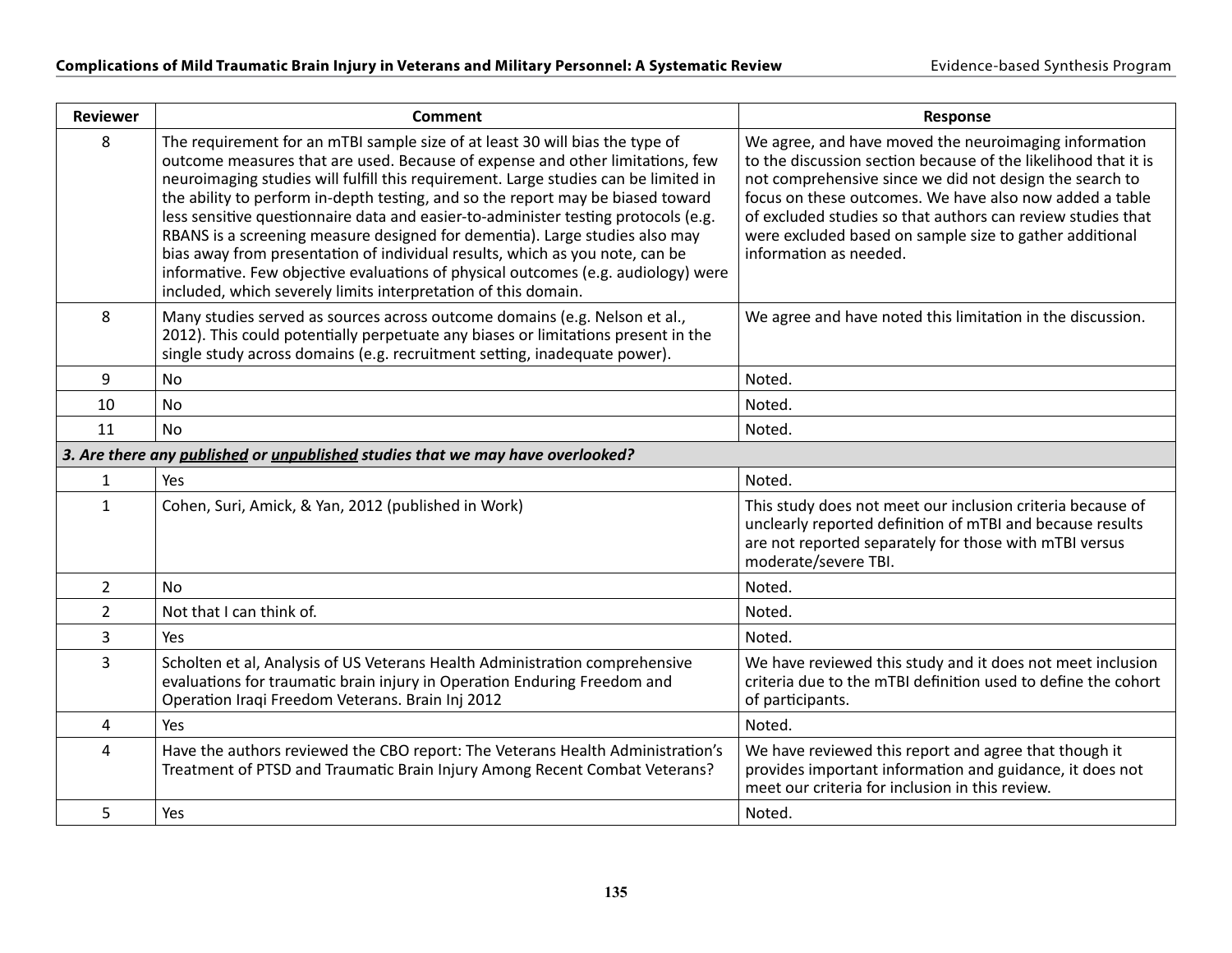| <b>Reviewer</b> | <b>Comment</b>                                                                                                                                                                                                                                                                                                                                                                                                                                          | Response                                                                                                                                                                                       |
|-----------------|---------------------------------------------------------------------------------------------------------------------------------------------------------------------------------------------------------------------------------------------------------------------------------------------------------------------------------------------------------------------------------------------------------------------------------------------------------|------------------------------------------------------------------------------------------------------------------------------------------------------------------------------------------------|
| 5               | Vanderploeg, R.D., Belanger, H.G., Horner, R.D., Spehar, A.M., Powell-Cope,<br>G., Luther, S.L., Scott, S.G., (2012). Health Outcomes Associated With Military<br>Deployment: Mild Traumatic Brain Injury, Blast, Trauma, and Combat Associations<br>in the Florida National Guard. Archives of Physical Medicine and Rehabilitation,<br>93, 1887-1895.                                                                                                 | We have reviewed this study and agree that though it<br>provides important information, it does not meet VA/DoD<br>mTBI definitional criteria and is therefore not included in this<br>review. |
| 6               | Yes                                                                                                                                                                                                                                                                                                                                                                                                                                                     | Noted.                                                                                                                                                                                         |
| 6               | To my knowledge, the report captures all of the military/military veteran studies.<br>However, in the discussion of meta-analytic studies from the civilian literature, it<br>would be important to balance the discussion with the Pertab et al., meta-analysis<br>that re-analyzes data from previous meta-analytic studies and reveals a potential<br>qualification of prior findings.                                                               | This review has been added to the report.                                                                                                                                                      |
| $\overline{7}$  | Yes                                                                                                                                                                                                                                                                                                                                                                                                                                                     | Noted.                                                                                                                                                                                         |
| $\overline{7}$  | JRRD has recently come out with a TBI sensory and communications disorders<br>edition (Vol. 49, Issue 7, 2012). Even though this journal is published after Oct. 3,<br>2012, these articles cover deployment-related experiences (e.g., blast, TBI), and<br>associations with the following senses, conditions, and patterns: vestibular, visual,<br>auditory, pain, PTSD, and referrals. This compendium fits well with the focus of<br>the synthesis. | Thank you for this suggestion. We have reviewed all studies<br>from this special issue none meet criteria for inclusion in this<br>report.                                                     |
| $\overline{7}$  | Other published studies that were not included, though would be excluded for<br>not meeting mTBI criteria, are:<br>1. Iverson, K. M., Hendricks, A., Kimerling, R., Krengel, M., Meterko, M., Stolzmann,<br>K., Baker, E., Pogoda, T.K., Vasterling, J., & Lew, H.L. (2011). Psychiatric diagnoses<br>and neurobehavioral symptom severity among OEF/OIF VA patients with<br>deployment-related TBI. Women's Health Issues, 2(4S), S210-S217.           | We have reviewed this study and agree that though it<br>provides important information, it does not meet VA/DoD<br>criteria and is therefore not included in this review.                      |
| $\overline{7}$  | 2. Lew, H.L., Kraft, M., Pogoda, T.K., Amick, M.M., Woods, P., & Cifu, D.X. (2011).<br>Prevalence and Characteristics of Driving Difficulties in Operation Enduring<br>Freedom/Operation Iraqi Freedom Combat Returnees. JRRD, 48(8), 913-926.                                                                                                                                                                                                          | We have reviewed this study and agree that though it<br>provides important information, it does not meet VA/DoD<br>criteria and is therefore not included in this review.                      |
| $\overline{7}$  | 3. Lew, H. L., Pogoda, T.K., Baker, E., Meterko, M., Stolzmann, K.L., Cifu, D.X.,<br>Amara, J.H. & Hendricks, A.M. (2011). Prevalence of dual sensory impairment<br>and its association with traumatic brain injury and blast exposure in OEF/OIF<br>Veterans. Journal of Head Trauma & Rehabilitation, 26(6):489-96.                                                                                                                                   | We have reviewed this study and agree that though it<br>provides important information, it does not meet VA/DoD<br>criteria and is therefore not included in this review.                      |
| $\overline{7}$  | 4. Hendricks AM, Amara J, Baker E, Charns MP, Gardner JA, Iverson KM, et al.<br>(in press) Screening for mild traumatic brain injury in OEF-OIF deployed US<br>military: an empirical assessment of VHA's experience. Brain Injury                                                                                                                                                                                                                      | We were not able to obtain a copy of this study for review.                                                                                                                                    |
| 8               | Yes                                                                                                                                                                                                                                                                                                                                                                                                                                                     | Noted.                                                                                                                                                                                         |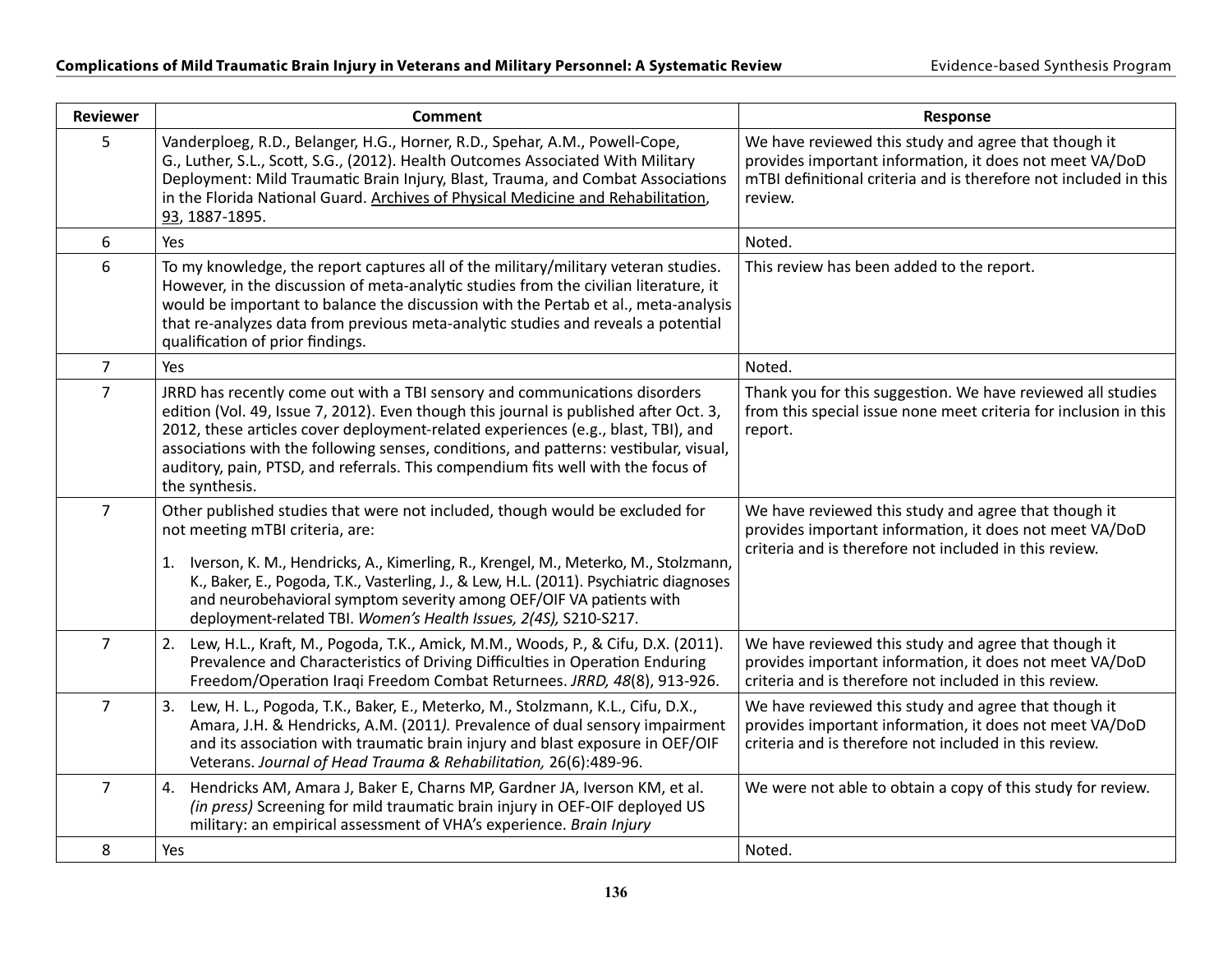| <b>Reviewer</b> | <b>Comment</b>                                                                                                                                                                                                                                                          | Response                                                                                                                                                    |
|-----------------|-------------------------------------------------------------------------------------------------------------------------------------------------------------------------------------------------------------------------------------------------------------------------|-------------------------------------------------------------------------------------------------------------------------------------------------------------|
| 8               | Luethcke et al. 2010. Comparison of Concussive Symptoms, Cognitive<br>Performance, and Psychological Symptoms Between Acute Blast-Versus<br>Nonblast-Induced Mild Traumatic Brain Injury. Journal of the International<br>Neuropsychological Society (2011), 17, 36-45. | We reviewed this study and it did not meet inclusion criteria.                                                                                              |
| 8               | Terrio, et al. 2009 Traumatic Brain Injury Screening: Preliminary Findings in a US<br>Army Brigade Combat Team. J Head Trauma Rehabil Vol. 24, No. 1, pp. 14-23.                                                                                                        | We reviewed this study and it did not meet inclusion criteria.                                                                                              |
| 8               | Caplan et al. 2010 The Structure of Postconcussive Symptoms in 3 US Military<br>Samples. J Head Trauma Rehabil Vol. 25, No. 6, pp. 447-458.                                                                                                                             | We reviewed this study and it did not meet inclusion criteria.                                                                                              |
| 8               | Cockerham, 2009. Eye and visual function in traumatic brain injury. J Rehab<br>Research Dev Volume 46, Number 6, 2009 Pages 811-818.                                                                                                                                    | We reviewed this study and it did not meet inclusion criteria.                                                                                              |
| 8               | Akin and Murnane, 2011. Head Injury and Blast Exposure: Vestibular<br>Consequences. Otolaryngol Clin N Am 44 (2011) 323-334.                                                                                                                                            | We reviewed this study and it did not meet inclusion criteria.                                                                                              |
| 8               | Pogoda et al., 2012. Multisensory Impairment Reported by Veterans with and<br>without Traumatic Brain Injury History. J Rehab Research Dev Volume 49, Number<br>7 Pages 971-984.                                                                                        | This study has been included in the report. Thank you for the<br>suggestion.                                                                                |
| 8               | Vasterling, et al. 2012. Neuropsychological outcomes of mild traumatic brain<br>injury, post-traumatic stress disorder and depression in Iraq-deployed US Army<br>soldiers Br J Psychiatry 201, 186-192                                                                 | We reviewed this study and it did not meet inclusion criteria.                                                                                              |
| 8               | Schneibel et al., 2012 Altered brain activation in military personnel with one<br>or more traumatic brain injuries following blast. J Int Neuropsychol Soc. 2012<br>Jan;18(1):89-100                                                                                    | We have moved the discussion of imaging and biomarkers to<br>the discussion section of the report since it falls outside the<br>scope of our key questions. |
| 8               | Morey et al., 2012 Effects of chronic mild traumatic brain injury on white matter<br>integrity in Iraq and Afghanistan war veterans. Hum Brain Mapp. 2012 Jun 15                                                                                                        | We have moved the discussion of imaging and biomarkers to<br>the discussion section of the report since it falls outside the<br>scope of our key questions. |
| 8               | Yurgelon-Todd, et al., 2011. Neuroimaging Correlates of Traumatic Brain Injury and<br>Suicidal Behavior J Head Trauma Rehabil Vol. 26, No. 4, pp. 276-289                                                                                                               | We reviewed this study and it did not meet inclusion criteria.                                                                                              |
| 8               | Sponheim, 2011. Evidence of disrupted functional connectivity in the brain after<br>combat-related blast injury. NeuroImage 54 (2011) S21-S29                                                                                                                           | We have moved the discussion of imaging and biomarkers to<br>the discussion section of the report since it falls outside the<br>scope of our key questions. |
| 8               | Peskind et al., 2011. Cerebrocerebellar hypometabolism associated with repetitive<br>blast exposure mild traumatic brain injury in 12 Iraq war Veterans with persistent<br>post-concussive symptoms. Neurolmage 54 (2011) S76-S82.                                      | We reviewed this study and it did not meet inclusion criteria.                                                                                              |
| 9               | Not aware of any that have been excluded that meet criteria for inclusion. Please<br>see below regarding Vision data.                                                                                                                                                   | Noted.                                                                                                                                                      |
| 10              | Yes                                                                                                                                                                                                                                                                     | Noted.                                                                                                                                                      |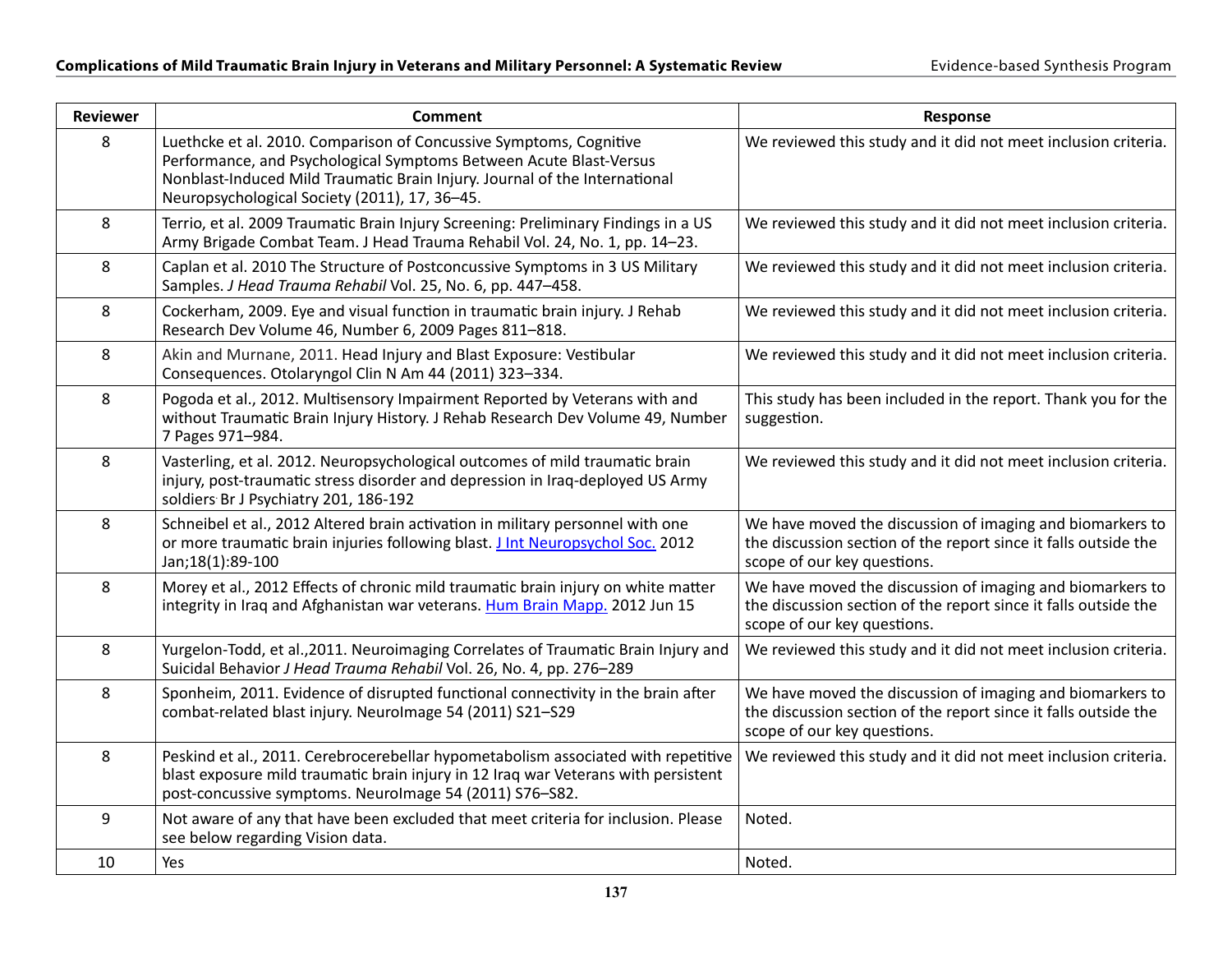| <b>Reviewer</b> | <b>Comment</b>                                                                                                                                                                                                                                                                                                                                                                                                                                                                                                                                    | <b>Response</b>                                                                                                                                                                                                                                                                                                                                                                                             |
|-----------------|---------------------------------------------------------------------------------------------------------------------------------------------------------------------------------------------------------------------------------------------------------------------------------------------------------------------------------------------------------------------------------------------------------------------------------------------------------------------------------------------------------------------------------------------------|-------------------------------------------------------------------------------------------------------------------------------------------------------------------------------------------------------------------------------------------------------------------------------------------------------------------------------------------------------------------------------------------------------------|
| 10              | Cooper DB et al. Relationship between mechanism of injury and neurocognitive<br>functioning in OEF/OIF service members with mild traumatic brain injuries. Mil<br>Med. 2012 Oct;177(10):1157-60.                                                                                                                                                                                                                                                                                                                                                  | This study has been included in the report. Thank you for the<br>suggestion.                                                                                                                                                                                                                                                                                                                                |
| 10              | Scholten JD et al. Analysis of US Veterans Health Administration comprehensive<br>evaluations for traumatic brain injury in Operation Enduring Freedom and<br>Operation Iraqi Freedom Veterans. Brain Inj. 2012;26(10):1177-84.                                                                                                                                                                                                                                                                                                                   | We have reviewed this study and it does not meet inclusion<br>criteria due to the mTBI definition used to define the cohort<br>of participants.                                                                                                                                                                                                                                                             |
| 10              | Bryan CJ, et al. Loss of Consciousness, Depression, Posttraumatic Stress Disorder,<br>and Suicide Risk Among Deployed Military Personnel With Mild Traumatic Brain<br>Injury. J Head Trauma Rehabil. 2012 Oct 16.                                                                                                                                                                                                                                                                                                                                 | This study has been added to the included studies for this<br>report. Thank you for the suggestion.                                                                                                                                                                                                                                                                                                         |
| 11              | Yes                                                                                                                                                                                                                                                                                                                                                                                                                                                                                                                                               | Noted.                                                                                                                                                                                                                                                                                                                                                                                                      |
| 11              | During an earlier call you had mentioned that another group (I believe IOM) was<br>conducting a review of mTBI literature. It would be helpful to note this since non-<br>Veteran studies were not included in the literature review and could have been<br>aggregated to be the comparison to the Veteran based studies.                                                                                                                                                                                                                         | Agreed. The WHO group lead by Dr. Linda Carroll is updating<br>the 2004 mTBI prognosis review, and we have included this<br>information in our report for reader reference.                                                                                                                                                                                                                                 |
|                 | 4. Please write additional suggestions or comments below. If applicable, please indicate the page and line numbers from the draft report.                                                                                                                                                                                                                                                                                                                                                                                                         |                                                                                                                                                                                                                                                                                                                                                                                                             |
| $\mathbf{1}$    | On page 26, please define "old learning." More specificity in general would be<br>helpful (so for example, for 'memory studies', were delayed recall, trial-by-trial<br>learning, recognition all examined? On page 48 in the summary of results, to what<br>type of control groups were mTBI compared? On page 53, suggest adding the<br>number of mTBI's as a future area for investigation. On page 54, suggest being<br>judicious with the use of the word "persistent" since it is unclear if symptoms<br>persist in the longitudinal sense. | We have changed "old learning" to be "language abilities<br>and general fund of verbal knowledge." We have included<br>additional information on specific tests and on comparison<br>groups in the appendix tables. We have added a statement<br>in the discussion relating to future research of the number of<br>TBIs. We have clarified and limited use of the term persistent<br>throughout the report. |
| $\overline{2}$  | Page 49, Where other reviews are cited, it would be useful to explicitly indicate<br>what year they were published, since early systematic reviews might simply be<br>outdated. The study citation is included, of course, but inclusion of the year of<br>publication in the body of this section would highlight that point.                                                                                                                                                                                                                    | We have included the year in text in this section.                                                                                                                                                                                                                                                                                                                                                          |
| $\mathsf 3$     | Overall, an excellent evidence review.                                                                                                                                                                                                                                                                                                                                                                                                                                                                                                            | Noted. Thank you.                                                                                                                                                                                                                                                                                                                                                                                           |
| 3               | It should be emphasized for all domains that major shortcomings in the literature<br>are the lack of non-mTBI comparison groups and lack of adequate pre-mTBI<br>(premorbid) data.                                                                                                                                                                                                                                                                                                                                                                | Agreed, and we have added this point to the discussion.                                                                                                                                                                                                                                                                                                                                                     |
| 3               | In section on mental disorders, some controlled civilian studies do show higher<br>rates of mental disorders after mTBI compared with non-TBI controls (e.g.,<br>Fann et al, Arch Gen Psychiatry 2004). Presence of prior psychiatric conditions<br>is a major risk factor. Data from this same cohort showed higher health care<br>utilization among those with mTBI compared with non-TBI controls (Rockhill et al,<br>J Neurotrauma 2012).                                                                                                     | We have clarified that some civilian literature indicates<br>higher rates of mental disorders after mTBI, as noted in the<br>Carroll et al 2004 review.                                                                                                                                                                                                                                                     |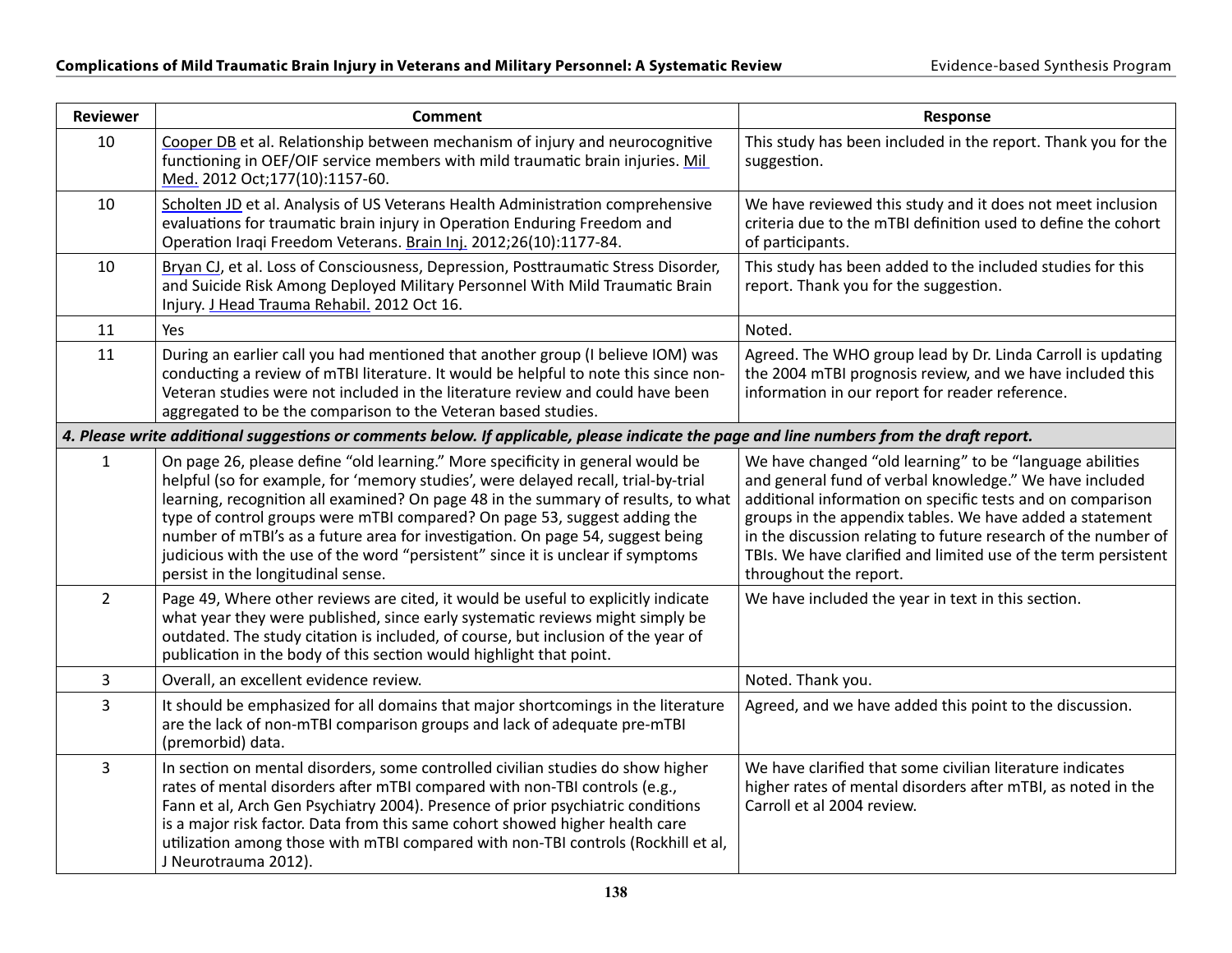| <b>Reviewer</b> | <b>Comment</b>                                                                                                                                                                                                                                                                                                                                                                                                                                                                                                                                                                                                                                                                                                                                                                               | Response                                                                                                                                                                    |
|-----------------|----------------------------------------------------------------------------------------------------------------------------------------------------------------------------------------------------------------------------------------------------------------------------------------------------------------------------------------------------------------------------------------------------------------------------------------------------------------------------------------------------------------------------------------------------------------------------------------------------------------------------------------------------------------------------------------------------------------------------------------------------------------------------------------------|-----------------------------------------------------------------------------------------------------------------------------------------------------------------------------|
| $\overline{4}$  | Below I provide specific comments about organization and note some areas<br>where the terms used where not clear to me. Please disregard if not helpful in<br>efforts to finalize the report.                                                                                                                                                                                                                                                                                                                                                                                                                                                                                                                                                                                                | Thank you for the suggestions. Some will be included in this<br>report, though some will be included in the planned article<br>publication rather than in this full report. |
| $\overline{4}$  | 1. I suggest that the authors orient the reader at the beginning to their overall<br>approach to summarizing the findings. It took this reviewer a few reads to<br>understand how the authors were presenting the material. It was a bit confusing<br>to me to read the summary before the sections describing findings per domain<br>(i.e., summary of cognitive functioning in general before description in each<br>cognitive domain). Sometimes the summaries seem completely unnecessary<br>because only one study is reviewed. In general, there was considerable repetition<br>because of the structure of this report, which made the report difficult to read.<br>It takes several reads to know what is new information versus a restating of what<br>has already been summarized. | Because some parts of this report are purposely repetitive<br>(e.g., the executive summary), we plan to make the<br>suggested change for the published article.             |
| $\pmb{4}$       | 2. This reviewer suggests the authors state reason time since injury is important<br>rather than assuming the reader already has this information.                                                                                                                                                                                                                                                                                                                                                                                                                                                                                                                                                                                                                                           | Noted, and this has been added.                                                                                                                                             |
| $\overline{4}$  | 3. To help the reader understand the "cognitive function" section, I suggest the<br>authors tell the reader that x# studies are based on neuropsychological testing<br>and briefly explain. It would be helpful to have an appendix in which the function<br>each test assesses is described - otherwise, I am not sure how helpful it is to list<br>measures/acronyms in Appendix E. I did not find it useful to have the names of<br>the tests listed in the text - in fact, I think it makes the narrative harder to read.                                                                                                                                                                                                                                                                | We have made some of these changes, including shortening<br>the acronyms listed in the results section of the report.                                                       |
| $\overline{4}$  | 4. In the Summary of Findings for Cognitive Function Results the author state<br>that "standardized scores are scores associated with impairment below a certain<br>cutoff." This is not quite right and I do not think the sentence expresses what they<br>intend it to.                                                                                                                                                                                                                                                                                                                                                                                                                                                                                                                    | We have corrected this sentence.                                                                                                                                            |
| $\overline{4}$  | 5. It is confusing when the authors state that risk factors include "LOC and PTA"<br>or the like, given that they are using the DoD/VA/ACRM definition of mTBI. As<br>opposed to what?                                                                                                                                                                                                                                                                                                                                                                                                                                                                                                                                                                                                       | We have clarified that LOC and PTA were compared to just<br>alteration of consciousness.                                                                                    |
| $\overline{4}$  | 6. It would be more accurate on p.39 to state that the PCL scores suggest clinically<br>significant symptoms rather than "impairment" as stated in the report                                                                                                                                                                                                                                                                                                                                                                                                                                                                                                                                                                                                                                | We have chosen to use the term impairment across<br>measures to use similar terminology describing scores above<br>a clinically significant cutoff.                         |
| $\pmb{4}$       | 7. The term "TBI sequelae" as used here is confusing. For example, on p. 28<br>the authors state that one study reported " based on mTBI with LOC and PTA<br>compared to those with mTBI who did not have these immediate sequelae." What<br>does this mean? If these individuals did not have these "sequelae", how was mTBI<br>determined? This is probably a matter of simple clarification.                                                                                                                                                                                                                                                                                                                                                                                              | We have changed this sentence to clarify.                                                                                                                                   |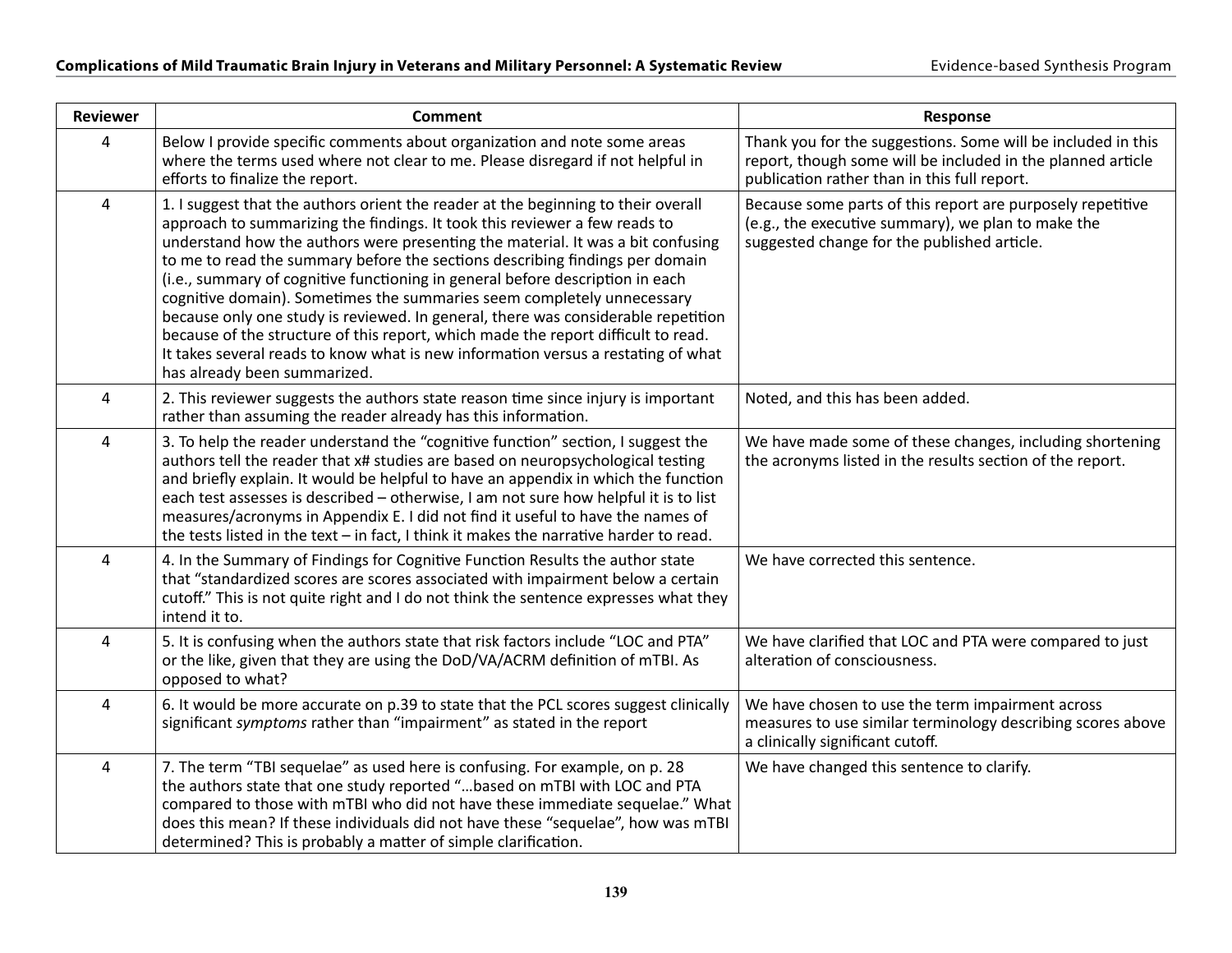| <b>Reviewer</b> | <b>Comment</b>                                                                                                                                                                                                                                                                                                                                                                                                                                                                                                                            | <b>Response</b>                                                                                                                                                                                                            |
|-----------------|-------------------------------------------------------------------------------------------------------------------------------------------------------------------------------------------------------------------------------------------------------------------------------------------------------------------------------------------------------------------------------------------------------------------------------------------------------------------------------------------------------------------------------------------|----------------------------------------------------------------------------------------------------------------------------------------------------------------------------------------------------------------------------|
| 4               | 8. Summary and Conclusions: This section is largely devoted to discussion of the<br>civilian literature. The subsection on Physical Health Outcomes (p.49) does not<br>even discuss the Veteran/military studies. I suggest switching the focus so that the<br>authors primarily discuss the literature they reviewed for this report.                                                                                                                                                                                                    | Noted. We have updated the physical health section to focus<br>the discussion on a comparison.                                                                                                                             |
| 4               | 9. It seems to me that references are used inconsistently. Why are there no<br>references for the summaries? Why are the "one study" referred to on p. 26 and<br>the "single studies" on .34 not referenced What are the "some studies" (p.30<br>that found better cognitive function for those not evaluated in forensic settings?<br>thought there was just one study that examined this issue (#34). In some sections,<br>it is very difficult to identify which studies are forming the basis of the authors'<br>conclusions.         | Noted. We have made the suggested corrections to text.<br>The format for this report is such that summaries do not<br>contain citations; however, citations will be used consistently<br>throughout the published article. |
| $\overline{4}$  | 10. Note that PTSD is an AXIS I disorder (p.35). I do not understand the statement,<br>"Finally, though many individual studiesgeneral association between specific<br>mental health outcomes with other mental health diagnoses and symptoms".                                                                                                                                                                                                                                                                                           | We have clarified that some studies looked at only PTSD,<br>some examined "any Axis I disorder" which would include<br>PTSD. We have clarified the confusing sentence.                                                     |
| 5               | 1. A statement is made without any supporting reference, that I do not believe the<br>literature supports.<br>Page 1: "TBI is the leading cause of morbidity and disability among OEF/OIF<br>service members." I'm not sure about "morbidity" (but I think chronic pain and<br>mental health are higher), but I'm quite sure there is no evidence to support<br>the "disability" claim. This statement is repeated several times throughout the<br>manuscript.                                                                            | This has been corrected throughout the manuscript.                                                                                                                                                                         |
| 5               | 2. Page 2 bottom (and elsewhere) "One or more studies have found [problems<br>in those] experiencing loss or alteration of consciousness at the time of the<br>injury." It seems to me that everyone included in every study meets this criteria<br>because that is the criteria for TBI. So, that statement it seems problematic. If<br>all studies had all subjects with an immediate event-related "loss or alteration<br>of consciousness" how can "loss or alteration of consciousness at the time of<br>injury" be a unique factor? | We have clarified that this refers only to patients who have<br>PTA but not LOC or AOC, as described by the primary study<br>authors.                                                                                      |
| 5               | 3. Page 3 (an elsewhere): If you include my studies (or the one you inadvertently<br>omitted because it was recently published), the statement "Similar to objective<br>cognitive results, prevalence of self-reported cognitive deficits was not<br>reported in the included studies" would be inaccurate.                                                                                                                                                                                                                               | We have updated all summary statements to reflect the final<br>list of articles meeting inclusion criteria.                                                                                                                |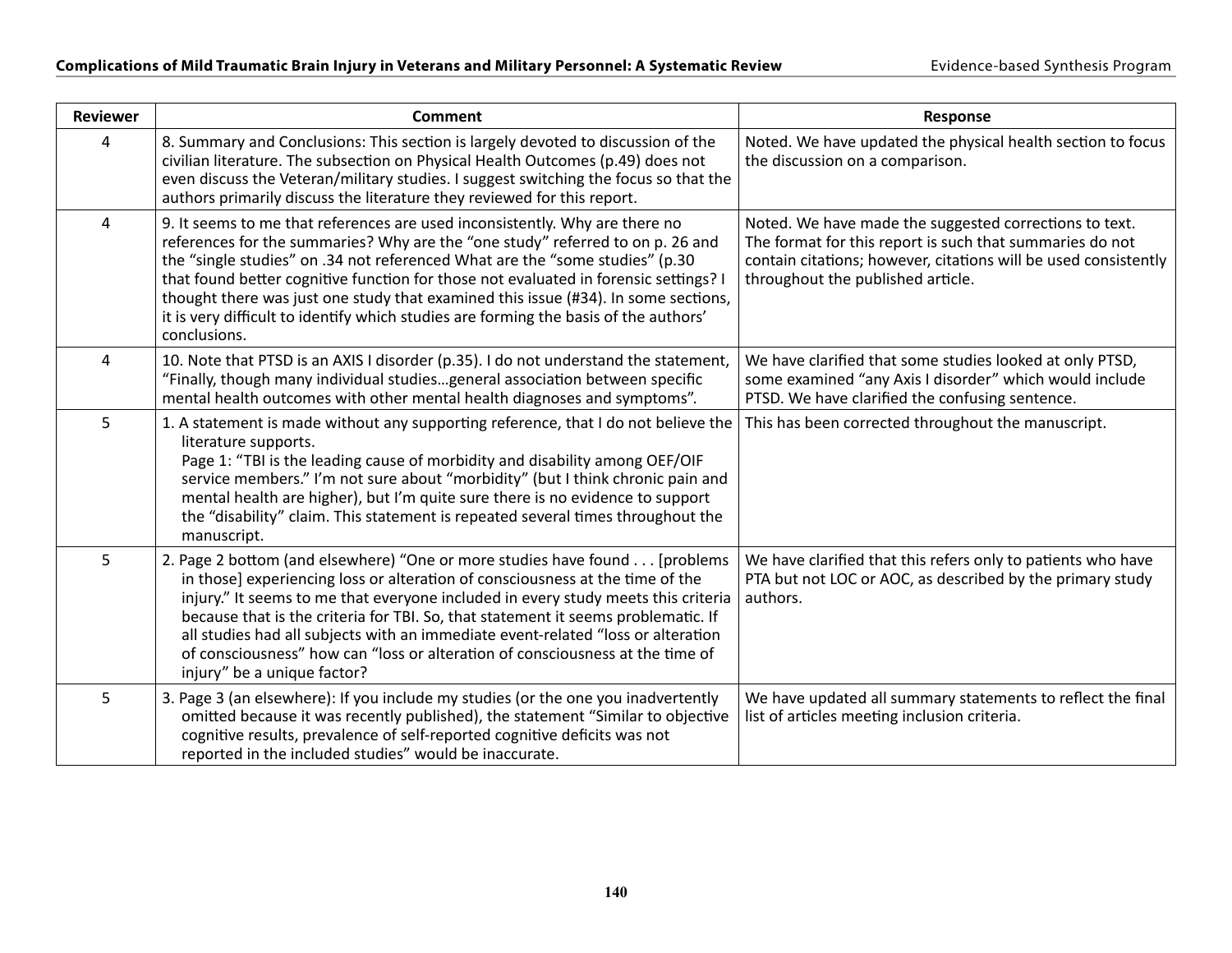| <b>Reviewer</b> | <b>Comment</b>                                                                                                                                                                                                                                                                                                                                                                                                                                                                                                                                                                                                                                                                                                                                                                                                                                                                         | Response                                                                                                                                                                                                                                                                                                                                            |
|-----------------|----------------------------------------------------------------------------------------------------------------------------------------------------------------------------------------------------------------------------------------------------------------------------------------------------------------------------------------------------------------------------------------------------------------------------------------------------------------------------------------------------------------------------------------------------------------------------------------------------------------------------------------------------------------------------------------------------------------------------------------------------------------------------------------------------------------------------------------------------------------------------------------|-----------------------------------------------------------------------------------------------------------------------------------------------------------------------------------------------------------------------------------------------------------------------------------------------------------------------------------------------------|
| 5               | 4. Page 5: The statement ". self-reported deficits are more likely to persist for<br>individuals with mTBI" is inaccurate. There is a difference between "persistence<br>of symptoms" and "symptoms reported in the chronic phase" which may come-<br>and-go or wax-and-wane. Studies have not demonstrated persistence. What<br>they have demonstrated is problems/symptoms reported in the post-acute<br>or chronic phase. The studies do not document that these began at the time<br>of the mTBI and persisted over time to the time of assessment. Other civilian<br>literature clearly documents that symptoms and problems are not persistent,<br>but rather that they come-and-go or wax-and-wane, but are generally higher in<br>frequency in mild TBI subjects. We don't know if they were also higher prior to<br>the mild TBI but we do know that they are not persistent. | We have made this change throughout the report.                                                                                                                                                                                                                                                                                                     |
| 5               | 5. The term "Language and Old Learning" is a term no one uses, and as a result<br>is confusing. Initially I thought you were referring to "Verbal Learning and<br>Memory". I would suggest using the term "Language Abilities and General Fund<br>of Verbal Knowledge" or something like that.                                                                                                                                                                                                                                                                                                                                                                                                                                                                                                                                                                                         | Thank you for this suggestion. We have made this change.                                                                                                                                                                                                                                                                                            |
| 5               | 6. Throughout the review you refer to "statistical significance" or lack thereof.<br>However, effect size would seem to better capture the important issue. If<br>sample sizes are somewhat small (or there are is lot of variability across<br>participants) a moderate effect size could be non-significant, but a moderate<br>effect size would be clinically important.                                                                                                                                                                                                                                                                                                                                                                                                                                                                                                            | We agree entirely. We report effect sizes in the tables<br>whenever available; however, authors frequently did not<br>report effect sizes or data with which effect sizes could be<br>calculated.                                                                                                                                                   |
| 5               | 7. A similar point to that above, is that studies may compare a mild TBI group<br>to a non-mild TBI control group and find differences (as some studies did).<br>However, those two groups may differ on other important factors as well that<br>could explain group differences (e.g., education, race, age, degree of comorbid<br>mental health or medical health conditions). It seems to me that you would<br>want to address this issue if you can for those studies that reported group<br>differences. An example of this is on the bottom of page 26.                                                                                                                                                                                                                                                                                                                          | Agreed. We highlighted any statistical adjustment or other<br>adjustment for variation across groups in the text and tables;<br>unfortunately, most studies did not provide this information,<br>and this lack of adjustment for potential confounders is a<br>contributing factor to the low study quality ratings for this<br>body of literature. |
| 5               | 8. Page 36: The term "associated with mTBI" is used in talking about mental<br>health disorders and symptoms. This implies some actual association, when it<br>is more likely that they are simply comorbid factors both due to deployment-<br>related (or life-related) experiences that are risk factors for both mTBI and<br>comorbid mental health conditions.<br>-- I would suggest using the term "comorbid" rather than "associated".                                                                                                                                                                                                                                                                                                                                                                                                                                           | We have made this change to the paper.                                                                                                                                                                                                                                                                                                              |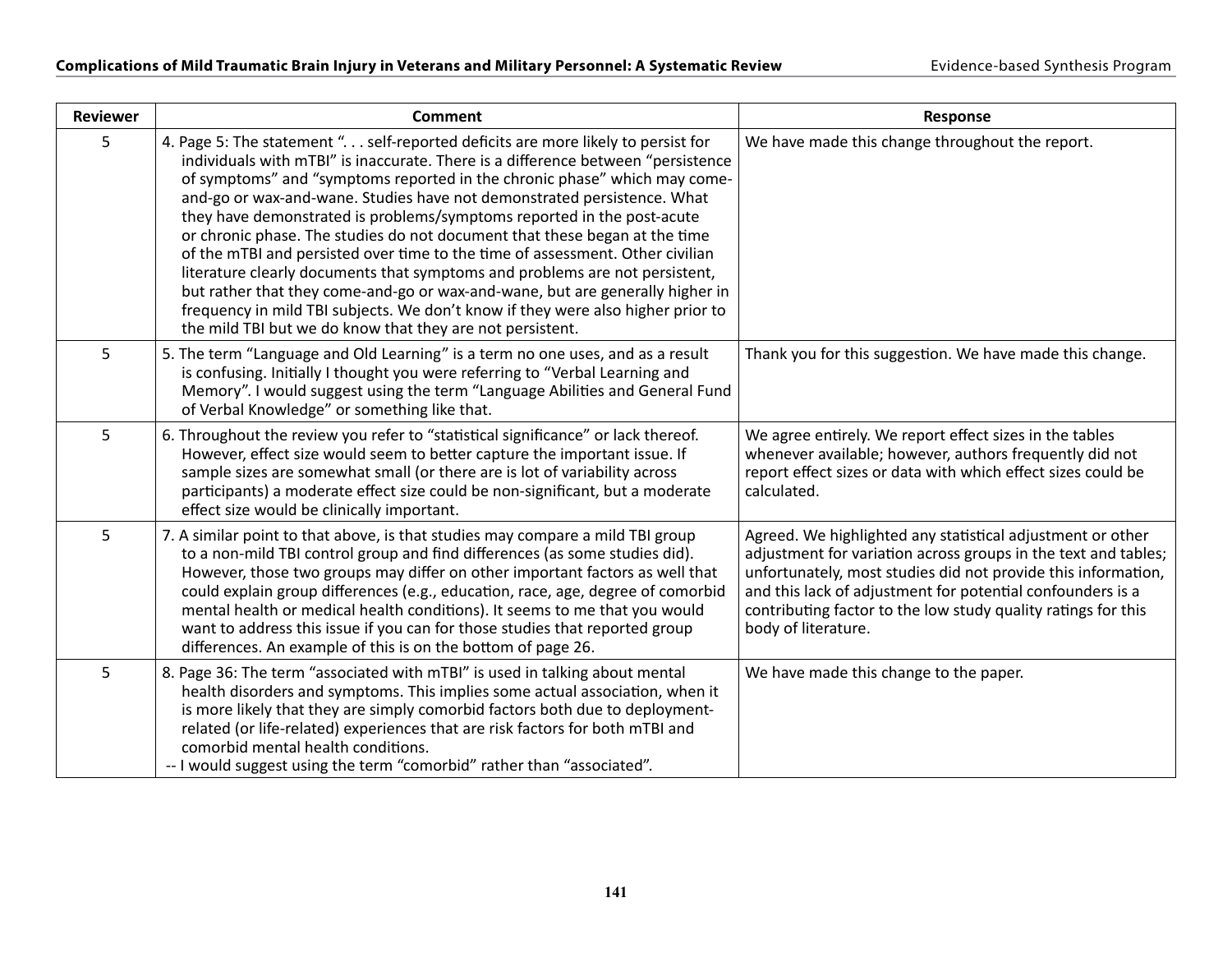| <b>Reviewer</b> | <b>Comment</b>                                                                                                                                                                                                                                                                                                                                                                                                                                                                                                                                                                                                                                                                                                                                                                                                                                                                                                                                                                                                                                                                                                                                                                                                                                                                                                                                                                                                                                                                                          | <b>Response</b>                                                                                                                                                   |
|-----------------|---------------------------------------------------------------------------------------------------------------------------------------------------------------------------------------------------------------------------------------------------------------------------------------------------------------------------------------------------------------------------------------------------------------------------------------------------------------------------------------------------------------------------------------------------------------------------------------------------------------------------------------------------------------------------------------------------------------------------------------------------------------------------------------------------------------------------------------------------------------------------------------------------------------------------------------------------------------------------------------------------------------------------------------------------------------------------------------------------------------------------------------------------------------------------------------------------------------------------------------------------------------------------------------------------------------------------------------------------------------------------------------------------------------------------------------------------------------------------------------------------------|-------------------------------------------------------------------------------------------------------------------------------------------------------------------|
| 6               | Studies reporting mean cognitive performance scores are criticized within<br>the report because they cannot provide prevalence estimates of impairment.<br>However, the implication that report of percentage of participants scoring<br>below an impairment cut-off or below a certain standard score would yield a<br>good prevalence estimate of cognitive impairment does not take into account<br>the premorbid cognitive abilities of participants. Clinically relevant cognitive<br>impairment is typically thought of as an intra-individual decline. Scores normally<br>thought of as below average may not indicate acquired impairment but instead<br>reflect the innate potential of the individuals; similarly, above average scores<br>may indicate a cognitive decline (i.e., impairment) in an individual with superior<br>cognitive potential. Thus, the suggestion in the report does not go far enough. To<br>best estimate the prevalence of cognitive impairment following a TBI, prospective,<br>longitudinal measurement would be necessary. This is typically not feasible,<br>but the report should nevertheless avoid implications that use of normative<br>data without regard to the individual's baseline potential would yield accurate<br>prevalence estimates of cognitive decline. The paper states this in the Summary<br>and Discussion section, but it is also important to mention it earlier when<br>discussion impairment cut-offs based on standardized scores. | Noted. We have included this discussion both within the<br>section on cognitive outcomes, and within the discussion<br>section.                                   |
| $\overline{7}$  | Overall comments: The synthesis was very well written and took a comprehensive<br>approach to examining the extant literature on mTBI in U.S. service members<br>and military. The synthesis was inconsistent with respect to its use of citations<br>in the text, and its repetition of acronyms and abbreviations. Other editorial and<br>substantive comments (line numbers not included in reviewed drafts):                                                                                                                                                                                                                                                                                                                                                                                                                                                                                                                                                                                                                                                                                                                                                                                                                                                                                                                                                                                                                                                                                        | Noted. Thank you.                                                                                                                                                 |
| $\overline{7}$  | P. 1, Background: OEF/OIF should be defined. Also, what about OND?                                                                                                                                                                                                                                                                                                                                                                                                                                                                                                                                                                                                                                                                                                                                                                                                                                                                                                                                                                                                                                                                                                                                                                                                                                                                                                                                                                                                                                      | This change has been made. No studies reported outcomes<br>for OND Veterans and the information we describe in the<br>background is specific to OEF/OIF Veterans. |
| 7               | P. 1 - Methods: Define WHO                                                                                                                                                                                                                                                                                                                                                                                                                                                                                                                                                                                                                                                                                                                                                                                                                                                                                                                                                                                                                                                                                                                                                                                                                                                                                                                                                                                                                                                                              | This change has been made.                                                                                                                                        |
| $\overline{7}$  | P. 3 - define LOC, PTA                                                                                                                                                                                                                                                                                                                                                                                                                                                                                                                                                                                                                                                                                                                                                                                                                                                                                                                                                                                                                                                                                                                                                                                                                                                                                                                                                                                                                                                                                  | This change has been made.                                                                                                                                        |
| $\overline{7}$  | P. 3 - First introduction of NSI - Neurobehavioral Symptoms (no S) Inventory                                                                                                                                                                                                                                                                                                                                                                                                                                                                                                                                                                                                                                                                                                                                                                                                                                                                                                                                                                                                                                                                                                                                                                                                                                                                                                                                                                                                                            | This change has been made.                                                                                                                                        |
| 7               | P. 3 - second to last paragraph, two instances of "reported that" - delete one                                                                                                                                                                                                                                                                                                                                                                                                                                                                                                                                                                                                                                                                                                                                                                                                                                                                                                                                                                                                                                                                                                                                                                                                                                                                                                                                                                                                                          | This change has been made.                                                                                                                                        |
| 7               | P.3 - second to last paragraph - "mTBI)." B no reference to an open parentheses,<br>so delete the)                                                                                                                                                                                                                                                                                                                                                                                                                                                                                                                                                                                                                                                                                                                                                                                                                                                                                                                                                                                                                                                                                                                                                                                                                                                                                                                                                                                                      | This change has been made.                                                                                                                                        |
| $\overline{7}$  | P.4-define DTI, MRI                                                                                                                                                                                                                                                                                                                                                                                                                                                                                                                                                                                                                                                                                                                                                                                                                                                                                                                                                                                                                                                                                                                                                                                                                                                                                                                                                                                                                                                                                     | This change has been made.                                                                                                                                        |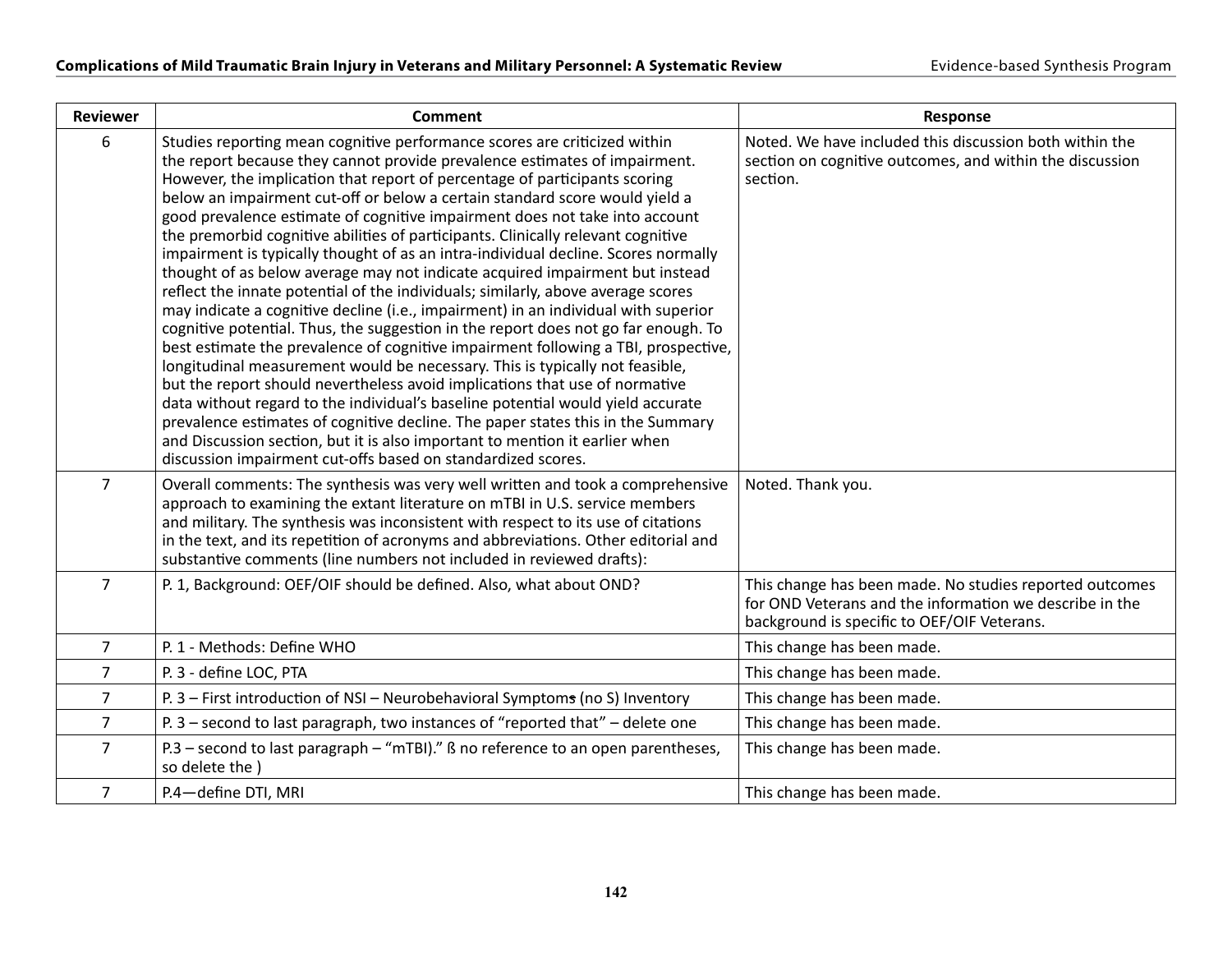| <b>Reviewer</b> | <b>Comment</b>                                                                                                                                                                                                                                                                                                                                                                                                                                                                                                                                                                                                                                                                                                                                                                                                                                                                                                       | <b>Response</b>                                                                                     |
|-----------------|----------------------------------------------------------------------------------------------------------------------------------------------------------------------------------------------------------------------------------------------------------------------------------------------------------------------------------------------------------------------------------------------------------------------------------------------------------------------------------------------------------------------------------------------------------------------------------------------------------------------------------------------------------------------------------------------------------------------------------------------------------------------------------------------------------------------------------------------------------------------------------------------------------------------|-----------------------------------------------------------------------------------------------------|
| 7               | P.5 - last paragraph: the recommendation to include imaging results is noted;<br>however, such a recommendation is not feasible in terms of equipment,<br>manpower, participant willingness to participate (might lead to biased self-<br>selection), timing, and costs. This recommendation also needs to be reconciled<br>with the VA/DoD Clinical Practice Guidelines (see excerpt below). Though, the<br>point is taken that if imaging studies, especially functional fMRI or DTI, were<br>performed more frequently, then perhaps there would be notable distinctions<br>between "normal" and "mild TBI" states.<br>From: VA/DoD (p. 16)                                                                                                                                                                                                                                                                       | Noted, and we have changed this recommendation slightly<br>to be more consistent with this comment. |
| $\overline{7}$  | In addition to traditional imaging studies, other imaging techniques such<br>as functional magnetic resonance imaging, diffusion tensor imaging,<br>positron emission tomography scanning; electrophysiological testing such as<br>electroencephalography; and neuropsychological or other standardized testing<br>of function have been used in the evaluation of persons with TBIs, but are not<br>considered in the currently accepted criteria for measuring severity at the time of<br>the acute injury outlined in Table A-1                                                                                                                                                                                                                                                                                                                                                                                   | Noted, and the criteria presented are consistent with the VA/<br>DoD criteria.                      |
| $\overline{7}$  | Abbreviations Table: There were some abbreviations throughout the text that<br>were not "formally" defined before their first use, so these are included along<br>with others: (a) AOC = Alteration of consciousness/mental state $5$ (based on<br>VA/DOD guidelines) p.5; (b) BAMC (last row) = Brooke Army Medical Center,<br>p. 16; (c) $C\&P =$ Compensation & Pension, p. 21; (d) $CTE =$ Chronic Traumatic<br>Encephalopathy, p. 10; (e) EFP = Explosively formed penetrator (?) – used on p. 17<br>$-$ define; (f) mBIAS $-$ "symptoms" misspelled, p. 6; (g) NSI = I = Inventory, p. 6; (h)<br>PI = Principal Investigator, p. 9 (or just say "Principal Investigator on p. 9); (i) VHA =<br>Veterans Health Administration (like on p. 8), p. 7; (j) For SCID, indicate Axis I, not<br>Axis 1, p. 7; (k) Define/include VACO and PM&R, as introduced on p. 8; (I) define<br>WHO on p. 7 (mentioned on p. 8) | These changes have been made.                                                                       |
| $\overline{7}$  | P. 8 - cite the studies from which the "12 to 23 percent" are derived. Also<br>consider citing Hendricks et al. (in press, Brain Injuries), who examined VA<br>comprehensive TBI evaluation (CTBIE) data and found: "In the study population,<br>21.6% screened positive for potential TBI and 54.6% of these had an electronic<br>record of a CTBIE. Of those with CTBIE records, evaluators confirmed TBI in 57.7%,<br>yielding a best estimate that 6.8% of all those screened were confirmed to have<br>TBI."                                                                                                                                                                                                                                                                                                                                                                                                    | This citation has been added.                                                                       |
| $\overline{7}$  | P. 8 - second paragraph: "fame" should be "frame"                                                                                                                                                                                                                                                                                                                                                                                                                                                                                                                                                                                                                                                                                                                                                                                                                                                                    | This change has been made.                                                                          |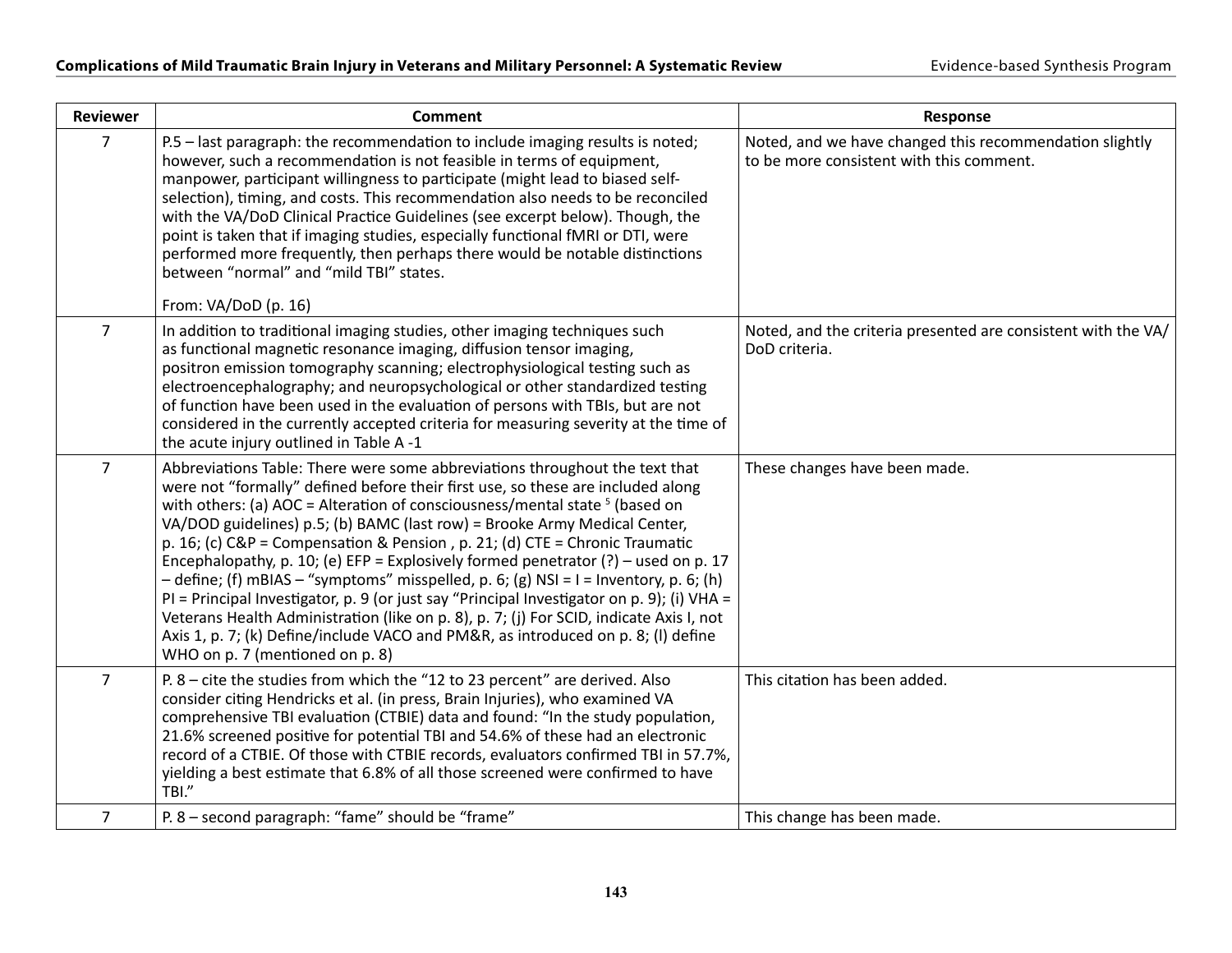| <b>Reviewer</b> | <b>Comment</b>                                                                                                                                                                                                                                                                                                                                                                                                                                                                                                                                                                                                                                                                                                                                                                                                                                                                                                                                                                                                                                                        | Response                                     |
|-----------------|-----------------------------------------------------------------------------------------------------------------------------------------------------------------------------------------------------------------------------------------------------------------------------------------------------------------------------------------------------------------------------------------------------------------------------------------------------------------------------------------------------------------------------------------------------------------------------------------------------------------------------------------------------------------------------------------------------------------------------------------------------------------------------------------------------------------------------------------------------------------------------------------------------------------------------------------------------------------------------------------------------------------------------------------------------------------------|----------------------------------------------|
| $\overline{7}$  | P.8 – second paragraph: "factors unique to combat deployments." I would take out<br>"combat," (maybe replace with "military," but not sure if that's necessary), since<br>deployment-related conditions (e.g., noise in the general military environment),<br>separate from combat, may uniquely account for experiencing post-concussive<br>symptoms. Plus, since women are restricted from some combat roles, the use of<br>"combat" here may minimize what women potentially experience.                                                                                                                                                                                                                                                                                                                                                                                                                                                                                                                                                                           | This change has been made.                   |
| $\overline{7}$  | P. 8 - misplaced semi-colon in second paragraph,                                                                                                                                                                                                                                                                                                                                                                                                                                                                                                                                                                                                                                                                                                                                                                                                                                                                                                                                                                                                                      | This change has been made.                   |
| $\overline{7}$  | P. 8 abbreviate "Veterans Health Administration" as VHA;                                                                                                                                                                                                                                                                                                                                                                                                                                                                                                                                                                                                                                                                                                                                                                                                                                                                                                                                                                                                              | This change has been made.                   |
| $\overline{7}$  | P. 8 Define PM&R and VACO                                                                                                                                                                                                                                                                                                                                                                                                                                                                                                                                                                                                                                                                                                                                                                                                                                                                                                                                                                                                                                             | This change has been made.                   |
| $\overline{7}$  | P. 9 Search strategy - can now call it "mTBI"                                                                                                                                                                                                                                                                                                                                                                                                                                                                                                                                                                                                                                                                                                                                                                                                                                                                                                                                                                                                                         | This change has been made.                   |
| $\overline{7}$  | P. 9 Last paragraph - why not include "post-traumatic amnesia" along with AOC,<br>LOC?                                                                                                                                                                                                                                                                                                                                                                                                                                                                                                                                                                                                                                                                                                                                                                                                                                                                                                                                                                                | This change has been made.                   |
| $\overline{7}$  | P. 9 - last paragraph, discussion about "severity of sequelae" gets a little<br>confusing, because TBI sequelae can be defined as either AOC, LOC, or PTA (which<br>the reader might be primed for, since there was just discussion about these in<br>the previous sentence), or TBI residual symptoms (e.g., headache, vestibular,<br>pain, auditory, visual, etc. impairment). I don't know if "the Severity of sequelae"<br>sentence needs to be here, but I understand that it makes the point that very<br>specific criteria are used to categorize TBI severity, and it's important to note that<br>the severity of mental/physical symptoms following a TBI event are not used to<br>classify severity. I would replace "sequelae" with "symptoms," and then provide a<br>few NSI-22 symptoms to orient the reader. It might also be helpful to briefly state<br>severity is based on the duration of LOC, AOC, or PTA. You can then list the criteria<br>(e.g., LOC < 30 min), or refer to the reader to a more detailed description, as you<br>currently do. | This change has been made.                   |
| $\overline{7}$  | P. 10 Identify DoD in first paragraph                                                                                                                                                                                                                                                                                                                                                                                                                                                                                                                                                                                                                                                                                                                                                                                                                                                                                                                                                                                                                                 | This change has been made.                   |
| $\overline{7}$  | P. 10 - identify CTE in "Outcomes" paragraph                                                                                                                                                                                                                                                                                                                                                                                                                                                                                                                                                                                                                                                                                                                                                                                                                                                                                                                                                                                                                          | This change has been made.                   |
| $\overline{7}$  | P. 14, Figure 1: Bullet points in the last box to the right would help the criteria<br>stand out more.                                                                                                                                                                                                                                                                                                                                                                                                                                                                                                                                                                                                                                                                                                                                                                                                                                                                                                                                                                | We left out bullet points for space reasons. |
| $\overline{7}$  | P. 15, Table 1: Barnes et al., spell out "medical"                                                                                                                                                                                                                                                                                                                                                                                                                                                                                                                                                                                                                                                                                                                                                                                                                                                                                                                                                                                                                    | We have corrected this mistake.              |
| $\overline{7}$  | P. 16-17 Cooper, Mercado-Couch, et al. - BAMC should be defined earlier (e.g.,<br>in the Cooper et al. citation above it in the table); Should American "College" be<br>"Congress?"; Was not clear about 10 participants excluded due to PTA suggesting<br>a more severe TBI Is it that the duration of PTA was longer than the criteria for<br>mTBI, as specified by ACRM?                                                                                                                                                                                                                                                                                                                                                                                                                                                                                                                                                                                                                                                                                           | This change has been made.                   |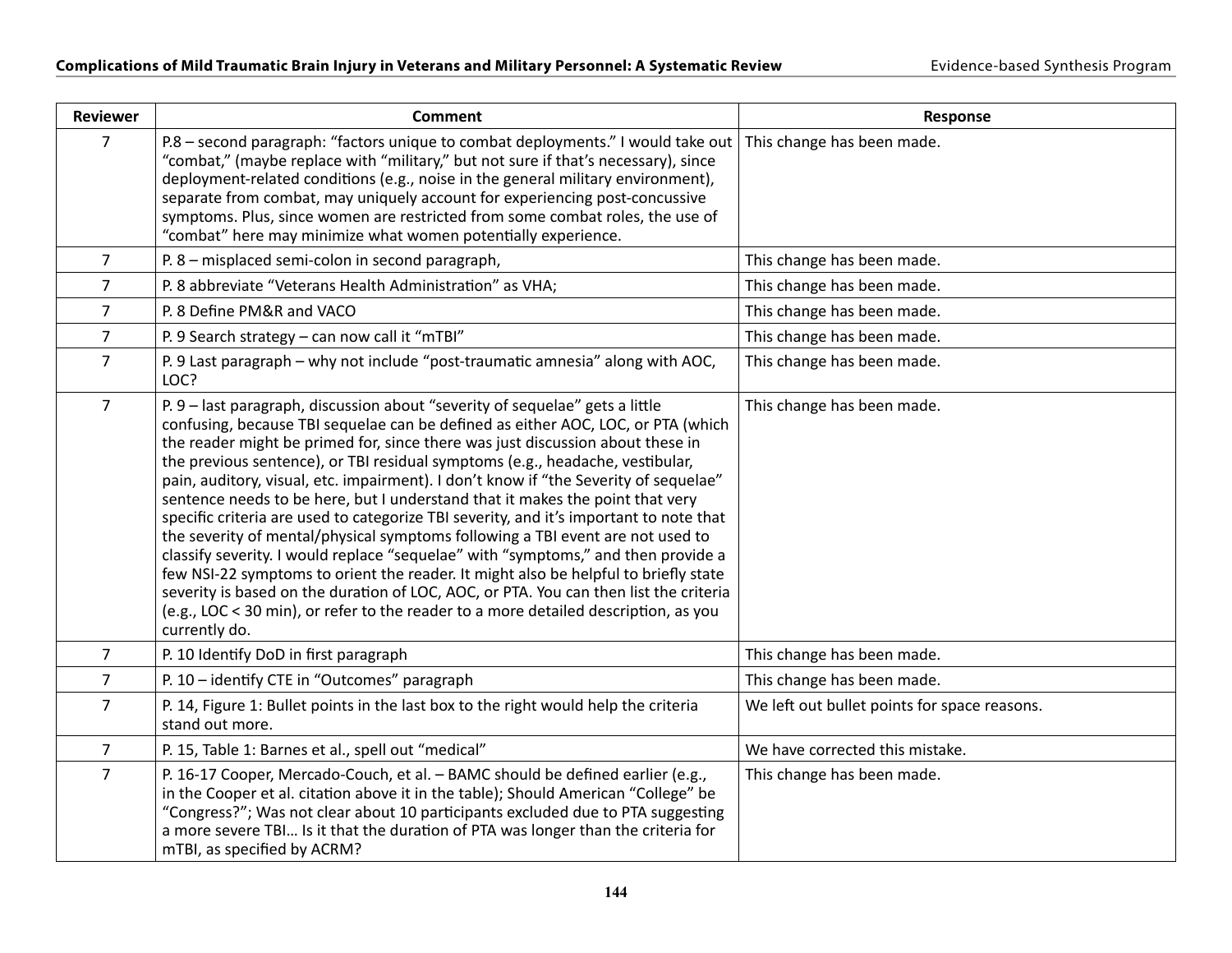| <b>Reviewer</b> | <b>Comment</b>                                                                                                                                                                                                                                                                                                                                                                                                                                       | Response                                                                                                                                                                                                                      |
|-----------------|------------------------------------------------------------------------------------------------------------------------------------------------------------------------------------------------------------------------------------------------------------------------------------------------------------------------------------------------------------------------------------------------------------------------------------------------------|-------------------------------------------------------------------------------------------------------------------------------------------------------------------------------------------------------------------------------|
| $\overline{7}$  | P. 17 Drag et al., define "C and P," also, in mTBI definition, why not just call it<br>"AOC?"                                                                                                                                                                                                                                                                                                                                                        | This change has been made.                                                                                                                                                                                                    |
| $\overline{7}$  | P. 17 Gaylord et al., American College or Congress?; defined "EFP," as previously<br>noted.                                                                                                                                                                                                                                                                                                                                                          | This change has been made.                                                                                                                                                                                                    |
| $\overline{7}$  | P. 18 Gordon et al., Time since Injury - define unit of time.                                                                                                                                                                                                                                                                                                                                                                                        | This change has been made.                                                                                                                                                                                                    |
| $\overline{7}$  | P. 18, Kennedy, Leal et al., last column, just say MVA instead of spelling it out                                                                                                                                                                                                                                                                                                                                                                    | This change has been made.                                                                                                                                                                                                    |
| $\overline{7}$  | P. 19 MacDonald et al., use "TBI" consistently - sometimes it's spelled out (see<br>first and last columns)                                                                                                                                                                                                                                                                                                                                          | This is a quote so it is spelled out as in the original text.                                                                                                                                                                 |
| $\overline{7}$  | P. 19 Morrisette et al., spell "through," not "thru."                                                                                                                                                                                                                                                                                                                                                                                                | This change has been made.                                                                                                                                                                                                    |
| $\overline{7}$  | P. 19, Nelson et al., reference 34: define what "forensic" context is.                                                                                                                                                                                                                                                                                                                                                                               | This change has been made.                                                                                                                                                                                                    |
| $\overline{7}$  | P. 20, Patil et al., Based on "VA"/DoD Consensus definition (reversed as written).                                                                                                                                                                                                                                                                                                                                                                   | This change has been made.                                                                                                                                                                                                    |
| $\overline{7}$  | P. 20 Ruff, Riechers et al., "Department of CVAMC" needs editing; also, in<br>description for three groups of Veterans, for the first two indicate "deployment-<br>related" LOC? Not sure what "combat Veterans without "LOC" means - is this a<br>control group or did they have AOC or PTA?; In the mTBI definition column, not<br>sure what the definition is referring to - did Veterans have to have LOC or AOC<br>following the TBI, PLUS PTA? | These changes have been made.                                                                                                                                                                                                 |
| $\overline{7}$  | P. 21 Schiesher et al., mTBI definition column - delete ©                                                                                                                                                                                                                                                                                                                                                                                            | This change has been made.                                                                                                                                                                                                    |
| $\overline{7}$  | P. 21 Spencer et al., C&P needs to be defined earlier                                                                                                                                                                                                                                                                                                                                                                                                | This change has been made.                                                                                                                                                                                                    |
| $\overline{7}$  | P. 21 Swick et al., Combat Veterans diagnosed, not "diagnoses"                                                                                                                                                                                                                                                                                                                                                                                       | This change has been made.                                                                                                                                                                                                    |
| $\overline{7}$  | P. 21 Theeler et al., mTBI definition column - use DVBIC acronym                                                                                                                                                                                                                                                                                                                                                                                     | This change has been made.                                                                                                                                                                                                    |
| $\overline{7}$  | P. 23 Third from last paragraph - can abbreviate LOC and AOC - make clear, if this<br>is the case, that participants demonstrated better overall cognitive functioning<br>"post-intervention?"                                                                                                                                                                                                                                                       | This change has been made.                                                                                                                                                                                                    |
| $\overline{7}$  | P. 23 - wasn't clear in 2nd to last paragraph - second line: Should this be "NOT"<br>reported, or should "NOT" be deleted?                                                                                                                                                                                                                                                                                                                           | We have clarified this sentence.                                                                                                                                                                                              |
| $\overline{7}$  | P. 24, processing speed row, Key Question #1 column, not sure why "possible"<br>exceptions is there - delete that word?                                                                                                                                                                                                                                                                                                                              | This change has been made.                                                                                                                                                                                                    |
| $\overline{7}$  | P. 26, first paragraph - could you cite the 7 studies here?                                                                                                                                                                                                                                                                                                                                                                                          | We are providing summary paragraphs without citations for<br>each section, which are followed by the cited results sections<br>by key question. This will be consolidated for the published<br>article version of the report. |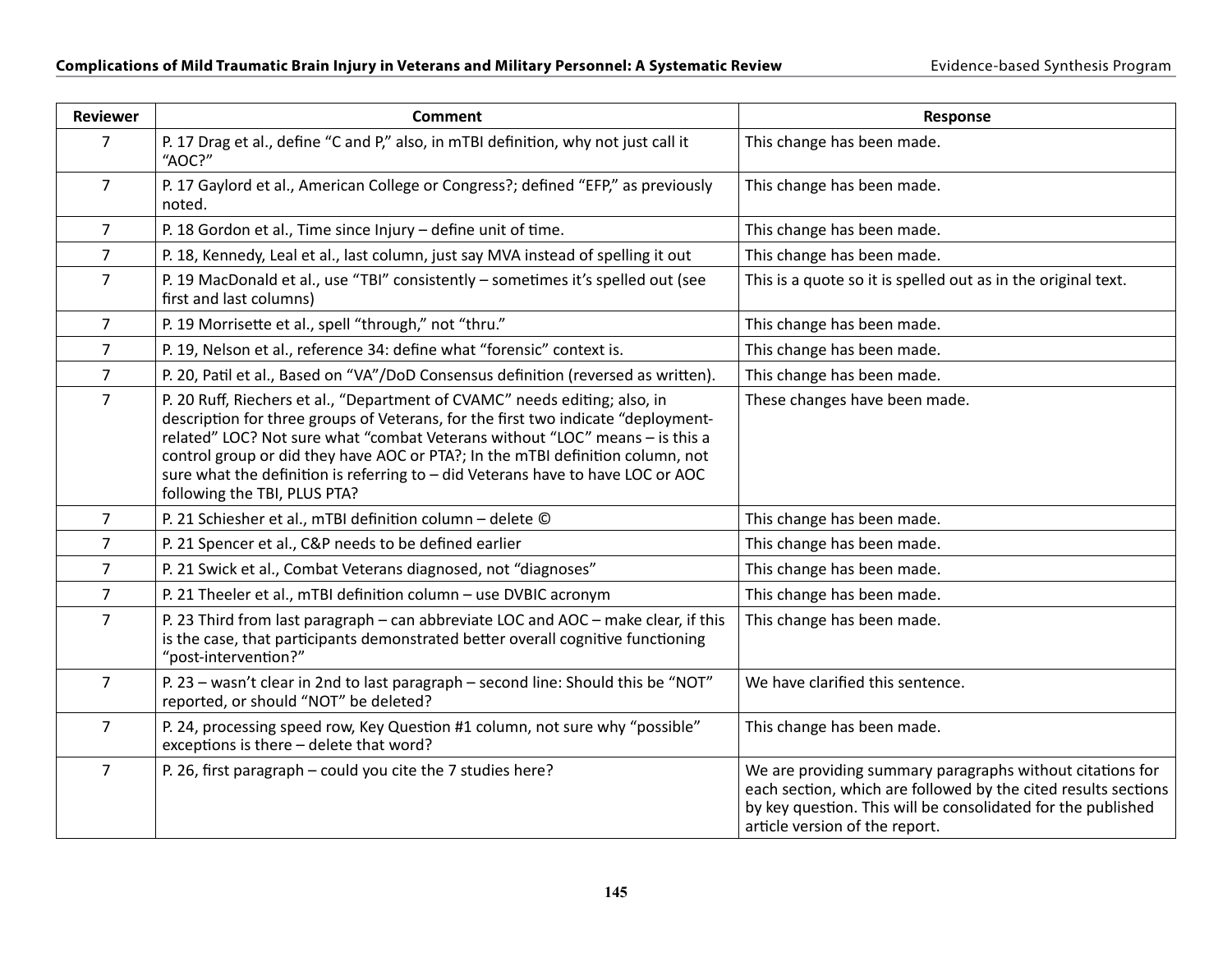| <b>Reviewer</b> | <b>Comment</b>                                                                                                                                                                                              | Response                                                                                                                                                                                                                      |
|-----------------|-------------------------------------------------------------------------------------------------------------------------------------------------------------------------------------------------------------|-------------------------------------------------------------------------------------------------------------------------------------------------------------------------------------------------------------------------------|
| $\overline{7}$  | P. 26, first paragraph, 2nd line, instead of "with" TBI, replace "with" with<br>"experienced" or indicate "with mTBI history." Also make this correction in Key<br>Question 2 paragraph, first line.        | This change has been made.                                                                                                                                                                                                    |
| $\overline{7}$  | P. 26, Visuospatial abilities, first sentence, cite the 5 studies here.                                                                                                                                     | We are providing summary paragraphs without citations for<br>each section, which are followed by the cited results sections<br>by key question. This will be consolidated for the published<br>article version of the report. |
| $\overline{7}$  | P. 26, last full paragraph: Just give the abbreviations/acronyms, no need to spell<br>out the neuropsychological test names.                                                                                | This change has been made.                                                                                                                                                                                                    |
| $\overline{7}$  | P. 27, first paragraph, 3rd line: instead of saying "significant correlations," indicate<br>directionality, since it seems like visuospatail abilities and MH conditions would be<br>negatively correlated. | This change has been made.                                                                                                                                                                                                    |
| $\overline{7}$  | P. 27, first "Memory" paragraph, mid-way through, again report direction of<br>association.                                                                                                                 | This change has been made.                                                                                                                                                                                                    |
| $\overline{7}$  | P. 27, Key Question 1 paragraph: just report abbreviations                                                                                                                                                  | This change has been made.                                                                                                                                                                                                    |
| $\overline{7}$  | P. 27, Key Question 1 paragraph, 5th from last row, use "longer" instead of "much<br>more."                                                                                                                 | This change has been made.                                                                                                                                                                                                    |
| $\overline{7}$  | P. 27, second to last row, use (C&P) for compensation and pension, since this<br>would have been introduced previously.                                                                                     | This change has been made.                                                                                                                                                                                                    |
| $\overline{7}$  | P. 28, 1st paragraph, second from last row: Use LOC and PTA instead of spelling<br>them out.                                                                                                                | This change has been made.                                                                                                                                                                                                    |
| $\overline{7}$  | P. 28, Attention/Concentration paragraph, cite the 7 studies after mentioning<br>them.                                                                                                                      | We are providing summary paragraphs without citations for<br>each section, which are followed by the cited results sections<br>by key question. This will be consolidated for the published<br>article version of the report. |
| $\overline{7}$  | P. 28, Attention/Concentration paragraph, last line can read "OR PTSD was not<br>consistently associated with outcomes."                                                                                    | This change has been made.                                                                                                                                                                                                    |
| 7               | P. 28, Key Question 1 paragraph, do not spell out neuropsychological test names.                                                                                                                            | This change has been made.                                                                                                                                                                                                    |
| $\overline{7}$  | P. 28, last paragraph, "forensic" mentioned a couple of times - define what exactly<br>this setting is.                                                                                                     | This change has been made.                                                                                                                                                                                                    |
| 7               | P. 29, first paragraph, indicate direction of associations; do not spell out LOC, PTA                                                                                                                       | This change has been made.                                                                                                                                                                                                    |
| $\overline{7}$  | P. 29, Key Question 1 paragraph (here the 9 studies are cited, very helpful!); , do<br>not spell out neuropsychological test names.                                                                         | This change has been made.                                                                                                                                                                                                    |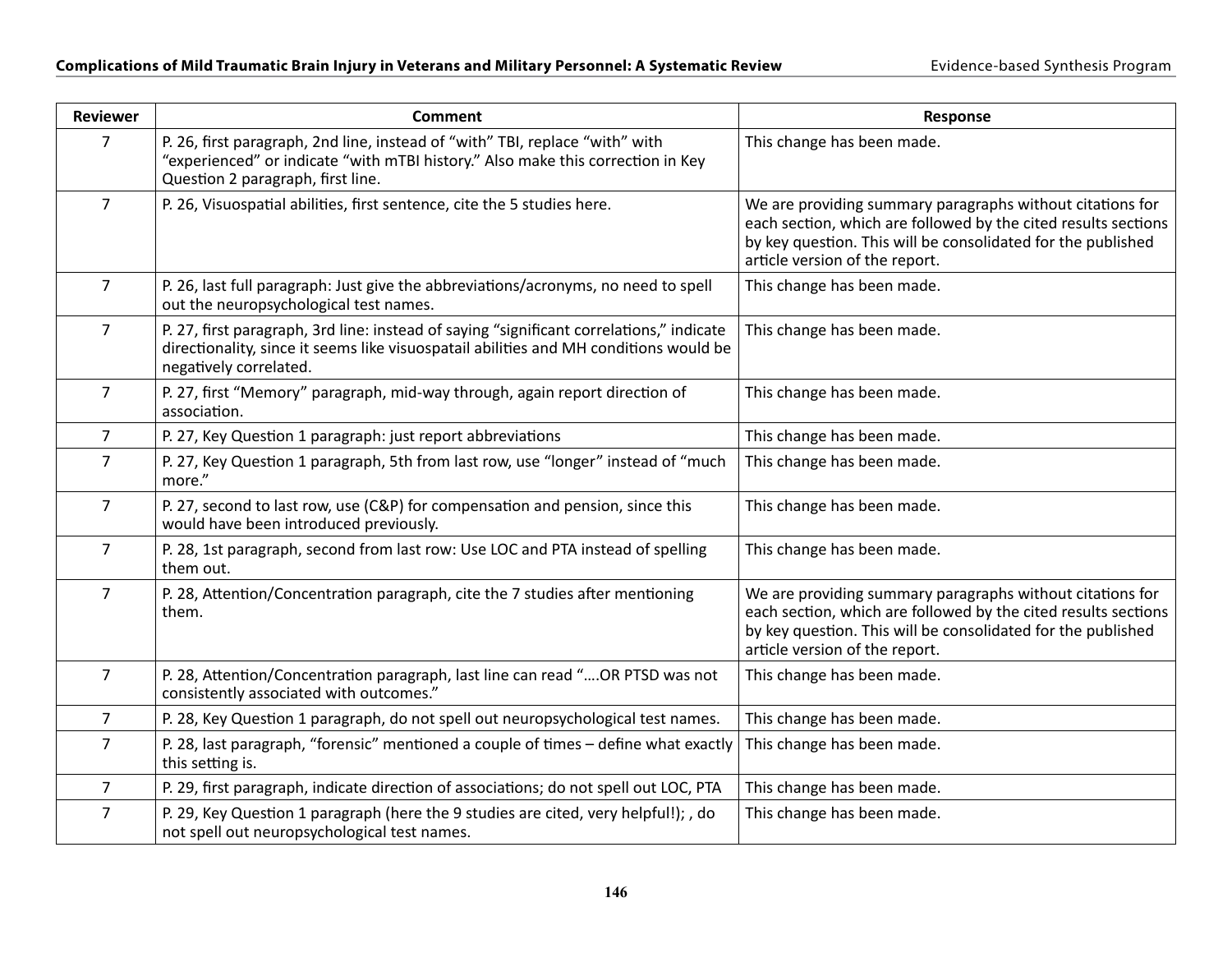| <b>Reviewer</b> | <b>Comment</b>                                                                                                                                                                                                                                                                                                                                                                                                                                                                                  | Response                                                                                                                                                                                                                      |
|-----------------|-------------------------------------------------------------------------------------------------------------------------------------------------------------------------------------------------------------------------------------------------------------------------------------------------------------------------------------------------------------------------------------------------------------------------------------------------------------------------------------------------|-------------------------------------------------------------------------------------------------------------------------------------------------------------------------------------------------------------------------------|
| $\overline{7}$  | P. 29, 30 Key Question 2 paragraphs for each page, can say C&P instead of spelling<br>it out; on p. 30, no need to define what a C&P evaluation is here, define it when<br>first introduced                                                                                                                                                                                                                                                                                                     | This change has been made.                                                                                                                                                                                                    |
| $\overline{7}$  | P. 30 Effort/Motivation paragraph - regarding "with mTBI," see comment #41                                                                                                                                                                                                                                                                                                                                                                                                                      | This change has been made.                                                                                                                                                                                                    |
| $\overline{7}$  | P. 30, Key Question 2 paragraph, see comments #56, 58                                                                                                                                                                                                                                                                                                                                                                                                                                           | This change has been made.                                                                                                                                                                                                    |
| $\overline{7}$  | P. 31, Key Question 1 paragraph, do not spell out neuropsychological test names.                                                                                                                                                                                                                                                                                                                                                                                                                | This change has been made.                                                                                                                                                                                                    |
| $\overline{7}$  | P. 31, Key Question 1 paragraph: There is discussion about "non-mTBI"<br>participants - are these participants who never experienced a TBI (non-mTBI<br>history) or who do not currently have mTBI (symptoms resolved?)                                                                                                                                                                                                                                                                         | This has been clarified                                                                                                                                                                                                       |
| $\overline{7}$  | P. 31, Key Question 2 paragraph: compensation and pension evaluation can be<br>abbreviated                                                                                                                                                                                                                                                                                                                                                                                                      | This change has been made.                                                                                                                                                                                                    |
| $\overline{7}$  | P. 31, Self-reported Cognitive Problems paragraph. I'm wondering if "service<br>connection" should be considered a "risk factor," as it's really a proxy for a<br>disabling injury that was sustained or aggravated during military service. The point<br>is taken that "service connection" is a short-hand for the latter, so this might be a<br>matter of semantics.                                                                                                                         | Agreed, and this is how it is described in the primary study.                                                                                                                                                                 |
| $\overline{7}$  | P. 31 - last word - instead of saying "control," say "control group."                                                                                                                                                                                                                                                                                                                                                                                                                           | This change has been made.                                                                                                                                                                                                    |
| $\overline{7}$  | P. 32 - summary of Physical health results first paragraph - it would be helpful to<br>cite the 16 studies here.                                                                                                                                                                                                                                                                                                                                                                                | We are providing summary paragraphs without citations for<br>each section, which are followed by the cited results sections<br>by key question. This will be consolidated for the published<br>article version of the report. |
| $\overline{7}$  | P. 32 - summary of Physical health results first paragraph - to be consistent,<br>remove dashes from time-since-injury.                                                                                                                                                                                                                                                                                                                                                                         | This change has been made.                                                                                                                                                                                                    |
| $\overline{7}$  | P. 32 - second from last paragraph, no need to spell out NSI - already introduced.                                                                                                                                                                                                                                                                                                                                                                                                              | This change has been made.                                                                                                                                                                                                    |
| $\overline{7}$  | P. 33 - Table 3 - first row, similar to comment 63, "referral to neurology clinic<br>for headaches" is listed as a risk factor, but is likely a proxy for headache<br>severity/frequency. Again, this might just be a matter of semantics and readers<br>will understand the implication. Without reviewing the article, not sure if any<br>specifics were given for why a patient might be referred to a neurology clinic, so I<br>understand that this might be the only unit of measurement. | Agreed-and this is how it was described in the primary<br>study.                                                                                                                                                              |
| $\overline{7}$  | P.33 - Table 3 - some articles from JRRD 49(7) would be relevant here (if you<br>increase the time frame of your search)                                                                                                                                                                                                                                                                                                                                                                        | We have added these articles.                                                                                                                                                                                                 |
| $\overline{7}$  | P. 34 - First paragraph - when describing the pain level scale, please provide<br>anchors, 0 (no pain at all?) to 10 (very severe pain?) scale.                                                                                                                                                                                                                                                                                                                                                 | This change has been made.                                                                                                                                                                                                    |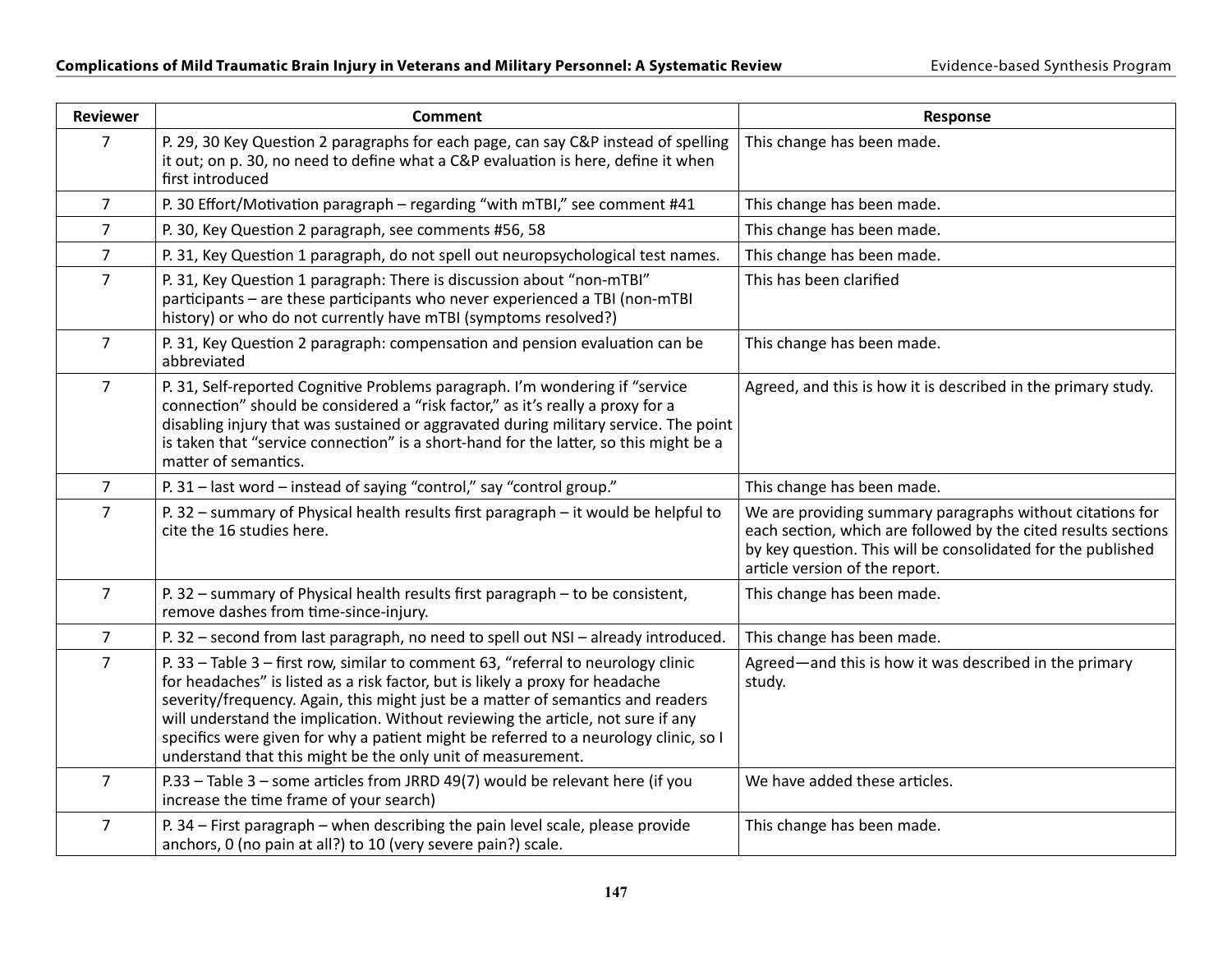| <b>Reviewer</b> | <b>Comment</b>                                                                                                                                                                                                                                                       | Response                                                                                                                                                                                                                      |
|-----------------|----------------------------------------------------------------------------------------------------------------------------------------------------------------------------------------------------------------------------------------------------------------------|-------------------------------------------------------------------------------------------------------------------------------------------------------------------------------------------------------------------------------|
| $\overline{7}$  | P. 34 - first paragraph for "Headaches," last line about referral to neurology clinic<br>for headaches, see comment #68.                                                                                                                                             | Noted.                                                                                                                                                                                                                        |
| $\overline{7}$  | P. 34 - Key Question 1 paragraph - here, the 9 studies being alluded to are<br>actually cited (good!).<br>Can also just say "NSI" here, no need to spell it out.                                                                                                     | This change has been made.                                                                                                                                                                                                    |
| $\overline{7}$  | P. 34 – Key Question 2 paragraph: Provide more detail in the first sentence –<br>describe all groups being compared                                                                                                                                                  | This change has been made.                                                                                                                                                                                                    |
| $\overline{7}$  | P. 34 - Key Question 2 paragraph, last sentence - see comment #68.                                                                                                                                                                                                   | Noted.                                                                                                                                                                                                                        |
| $\overline{7}$  | P. 35 - "Vision" paragraph: cite the one study being discussed                                                                                                                                                                                                       | We are providing summary paragraphs without citations for<br>each section, which are followed by the cited results sections<br>by key question. This will be consolidated for the published<br>article version of the report. |
| $\overline{7}$  | P. 36 - "Nausea/Appetite" first paragraph - cite the specific studies you highlight,<br>such as the study describing mild to moderate effects of mTBI population, PTSD<br>studies, mixed results study                                                               | We are providing summary paragraphs without citations for<br>each section, which are followed by the cited results sections<br>by key question. This will be consolidated for the published<br>article version of the report. |
| $\overline{7}$  | PP. 36-37 -Summary of Mental Health Results section - cite the studies where you<br>describe 20 studies, two studies, PTSD, alcohol abuse, etc.                                                                                                                      | We are providing summary paragraphs without citations for<br>each section, which are followed by the cited results sections<br>by key question. This will be consolidated for the published<br>article version of the report. |
| $\overline{7}$  | P. 38, Table 4, see comment #68                                                                                                                                                                                                                                      | Noted.                                                                                                                                                                                                                        |
| $\overline{7}$  | For the PTSD sections, 17 studies are alluded to in the first paragraph, and then<br>alluded to again in the Key Question paragraph, and then cited. Just make sure<br>there is consistency between the sections throughout the report in terms of when<br>you cite. | Noted.                                                                                                                                                                                                                        |
| $\overline{7}$  | P. 39 - for Key Question 2, could you add specifics? For example, for study #27,<br>what was the association between the PCL re-experiencing cluster and blast-<br>exposure?                                                                                         | This change has been made.                                                                                                                                                                                                    |
| $\overline{7}$  | P. 39 - For the anxiety paragraph, cite the studies that are being alluded to.                                                                                                                                                                                       | We are providing summary paragraphs without citations for<br>each section, which are followed by the cited results sections<br>by key question. This will be consolidated for the published<br>article version of the report. |
| 7               | P. 39-Key Question $1 -$ just say "NSI"                                                                                                                                                                                                                              | This change has been made.                                                                                                                                                                                                    |
| $\overline{7}$  | P. $40 -$ Key Question $1 -$ abbreviations                                                                                                                                                                                                                           | This change has been made.                                                                                                                                                                                                    |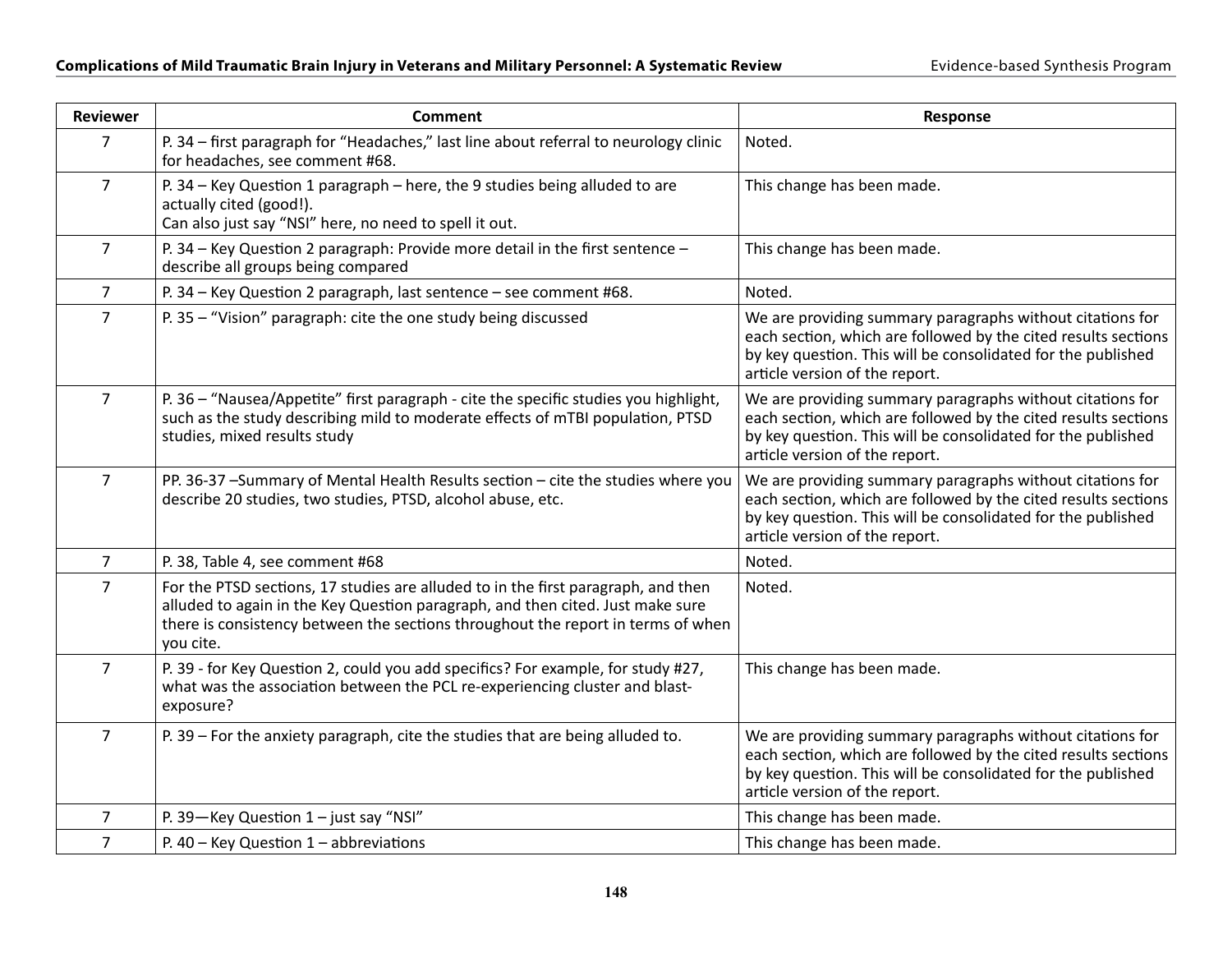| <b>Reviewer</b> | <b>Comment</b>                                                                                                                                                                                                                                                                                                                                                                                                              | Response                                                                                                                                                                                                                      |
|-----------------|-----------------------------------------------------------------------------------------------------------------------------------------------------------------------------------------------------------------------------------------------------------------------------------------------------------------------------------------------------------------------------------------------------------------------------|-------------------------------------------------------------------------------------------------------------------------------------------------------------------------------------------------------------------------------|
| $\overline{7}$  | P. 40 - Substance Use disorders first paragraph - cite studies alluded to                                                                                                                                                                                                                                                                                                                                                   | We are providing summary paragraphs without citations for<br>each section, which are followed by the cited results sections<br>by key question. This will be consolidated for the published<br>article version of the report. |
| $\overline{7}$  | P. 40 -Suicide first paragraph - cite studies alluded to                                                                                                                                                                                                                                                                                                                                                                    | We are providing summary paragraphs without citations for<br>each section, which are followed by the cited results sections<br>by key question. This will be consolidated for the published<br>article version of the report. |
| 7               | P. 41 - Other Mental Health Outcomes first paragraph - cite studies alluded to                                                                                                                                                                                                                                                                                                                                              | We are providing summary paragraphs without citations for<br>each section, which are followed by the cited results sections<br>by key question. This will be consolidated for the published<br>article version of the report. |
| $\overline{7}$  | P. 41 - Other Mental Health Outcomes first paragraph - aren't "frustration" and<br>"irritability" in the NSI affective cluster (e.g., Meterko et al., 2012, Journal of Head<br>Trauma Rehabilitation, 27(1), 55-62 Psychometric assessment of the Neurobehavioral<br>Symptom Inventory-22: the structure of persistent postconcussive symptoms<br>following deployment-related mild traumatic brain injury among veterans.) | Yes, and we would consider these part of the mental health<br>related outcomes section for this report.                                                                                                                       |
| $\overline{7}$  | P. 41 - Key Question $1$ – abbreviations                                                                                                                                                                                                                                                                                                                                                                                    | This change has been made.                                                                                                                                                                                                    |
| $\overline{7}$  | P. 41 - Key Question 1, second to last sentence - period before 12,20 citations.                                                                                                                                                                                                                                                                                                                                            | This change has been made.                                                                                                                                                                                                    |
| $\overline{7}$  | P. 41 - Summary of functional/social outcome results: cite studies alluded to                                                                                                                                                                                                                                                                                                                                               | We are providing summary paragraphs without citations for<br>each section, which are followed by the cited results sections<br>by key question. This will be consolidated for the published<br>article version of the report. |
| $\overline{7}$  | P. 41 - Summary of functional/social outcome results - make clear throughout<br>the paragraph whether patients with mTBI, patients without mTBI, or results<br>collapsed across both groups are being discussed.                                                                                                                                                                                                            | This change has been made.                                                                                                                                                                                                    |
| $\overline{7}$  | P. 43 - Sleep introduction paragraph - what are "positive neurological findings?"                                                                                                                                                                                                                                                                                                                                           | This change has been made.                                                                                                                                                                                                    |
| $\overline{7}$  | P. 43 - Sleep Key Question $1$ - abbreviations                                                                                                                                                                                                                                                                                                                                                                              | This change has been made.                                                                                                                                                                                                    |
| $\overline{7}$  | P. 46 - In the "Results" paragraph: Throughout the paragraph, the word<br>"obtaining" is used several times. I think a better word here would be "exhibiting."                                                                                                                                                                                                                                                              | This section has been removed and edited.                                                                                                                                                                                     |
| $\overline{7}$  | P. 46 - Key Question 1: Abbreviations                                                                                                                                                                                                                                                                                                                                                                                       | This section has been removed and edited.                                                                                                                                                                                     |
| $\overline{7}$  | P. 46 -Key Question 1: I found the first sentence difficult to follow - please add<br>some additional punctuation and clarifying language.                                                                                                                                                                                                                                                                                  | This section has been removed and edited.                                                                                                                                                                                     |
| $\overline{7}$  | P. 46 - Key Question 2: the tense was different in this paragraph than in others.<br>Use "exhibit" instead of "obtain."                                                                                                                                                                                                                                                                                                     | This section has been removed and edited.                                                                                                                                                                                     |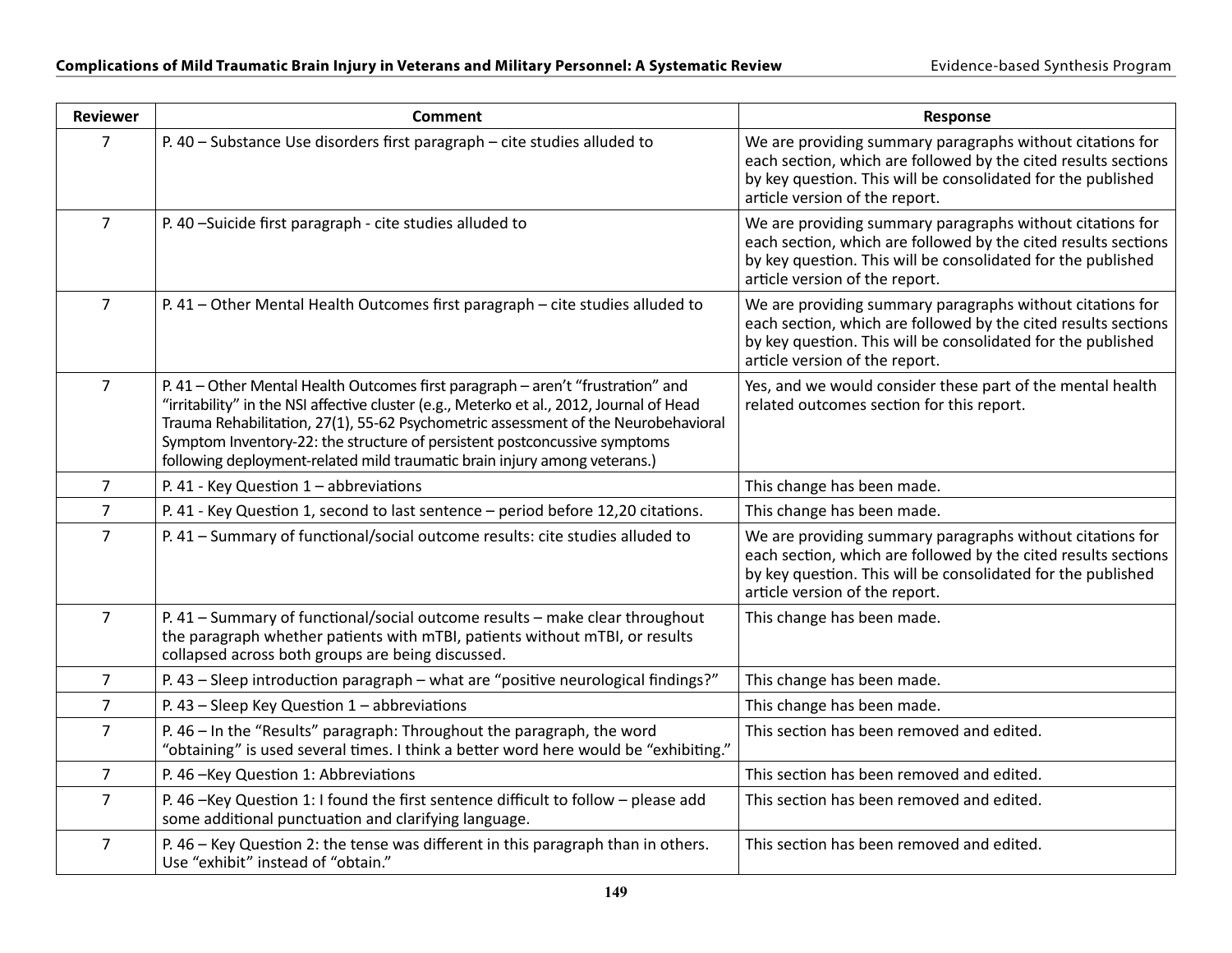| <b>Reviewer</b> | <b>Comment</b>                                                                                                                                                                                                                                                                                                                                                                                                                                                                                                                                                                                                                                   | <b>Response</b>                                                                                                                                                                                                                                          |
|-----------------|--------------------------------------------------------------------------------------------------------------------------------------------------------------------------------------------------------------------------------------------------------------------------------------------------------------------------------------------------------------------------------------------------------------------------------------------------------------------------------------------------------------------------------------------------------------------------------------------------------------------------------------------------|----------------------------------------------------------------------------------------------------------------------------------------------------------------------------------------------------------------------------------------------------------|
| $\overline{7}$  | P. 46- Summary of service utilization/costs results: Please cite studies alluded to.                                                                                                                                                                                                                                                                                                                                                                                                                                                                                                                                                             | We are providing summary paragraphs without citations for<br>each section, which are followed by the cited results sections<br>by key question. This will be consolidated for the published<br>article version of the report.                            |
| $\overline{7}$  | P. 48 - Key Question 1: Table $X = Table 7$ ?                                                                                                                                                                                                                                                                                                                                                                                                                                                                                                                                                                                                    | This change has been made.                                                                                                                                                                                                                               |
| $\overline{7}$  | P. 50 - For mental health outcomes, it's acknowledged that PTSD is a focus for<br>researchers, but I'm wondering if this section could be rounded out by also<br>examining a few other mental health conditions that are typically of interest:<br>depression, non-PTSD anxiety, and substance use disorders? As a starting point,<br>Thomas W. McAllister has published on mild TBI in civilian populations and its<br>after effects (e.g., cognitive, mental health conditions; Silver JM, McAllister TW,<br>Arciniegas DB. Depression and cognitive complaints following mild traumatic brain<br>injury. Am J Psychiatry. 2009; 166: 653-61.) | Agreed, and due to space limitations, we provided an<br>expanded discussion of PTSD at the request of our<br>stakeholders, but have not provided an expanded discussion<br>of other outcomes, instead referring readers to other<br>reviews and studies. |
| $\overline{7}$  | P. 50-3rd paragraph of the MH Outcomes section: instead of "causal factors,"<br>maybe use the term "event-related?"                                                                                                                                                                                                                                                                                                                                                                                                                                                                                                                              | This change has been made.                                                                                                                                                                                                                               |
| $\overline{7}$  | P. 50-in the "Not Surprisingly" paragraph, cite the "aforementioned" literature<br>base. Also, in the last sentence of this paragraph, it might be more clear to say,<br>"related to mTBI versus other factors, such as those that are deployment-<br>related, are not clear."                                                                                                                                                                                                                                                                                                                                                                   | This change has been made.                                                                                                                                                                                                                               |
| $\overline{7}$  | P. 51-first partial paragraph at top, "When individuals experience the mTBI as<br>traumatic," consider replacing "experience" with "perceive," since, by definition,<br>the experience of mTBI is traumatic, at least physiologically/functionally.                                                                                                                                                                                                                                                                                                                                                                                              | This sentence has been clarified.                                                                                                                                                                                                                        |
| $\overline{7}$  | P. 51-first full paragraph, starting with "The results," I think more detail could be<br>added here, such as citations, especially when you cite specific figures. Consider<br>rewording the last sentence as:<br>However, these high prevalence estimates may differ from results observed in<br>civilian populations, as they may be related to unique deployment-related factors,<br>such as combat, rather than, specifically, to the presence of mTBI.                                                                                                                                                                                      | This change has been made.                                                                                                                                                                                                                               |
| $\overline{7}$  | P. 51 - Imaging/biomarkers paragraph: cite the one study here.                                                                                                                                                                                                                                                                                                                                                                                                                                                                                                                                                                                   | We are providing summary paragraphs without citations for<br>each section, which are followed by the cited results sections<br>by key question. This will be consolidated for the published<br>article version of the report.                            |
| $\overline{7}$  | P. 51 - "Although biomarkers" sentence: Do you mean "as prognostic tools among<br>those with "severe" TBI or with "moderate to severe" TBI? (not sure if severe<br>was being used as a category, or if this was meant as "not mild."                                                                                                                                                                                                                                                                                                                                                                                                             | This change has been made.                                                                                                                                                                                                                               |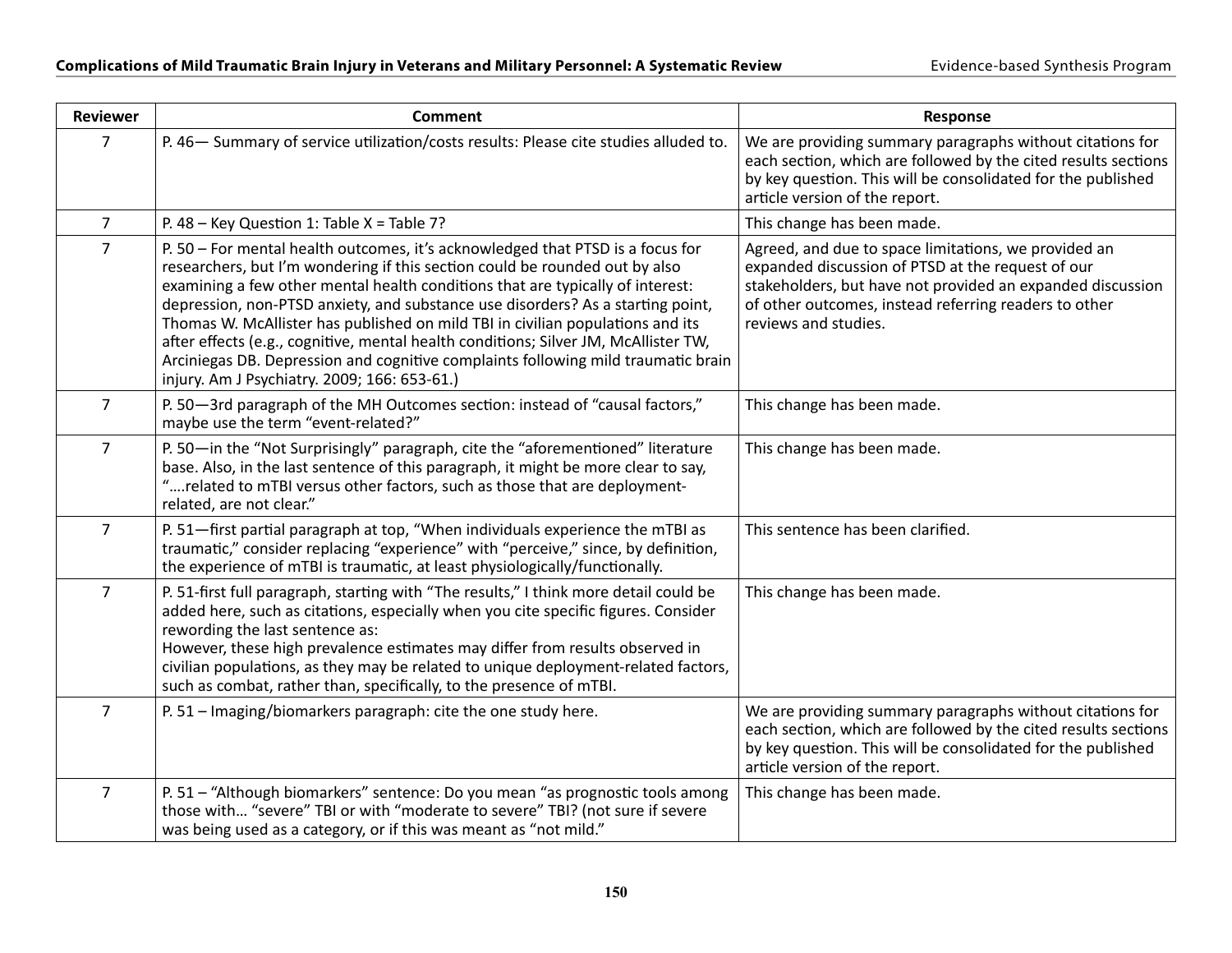| <b>Reviewer</b> | <b>Comment</b>                                                                                                                                                                                                                                                                                                                    | Response                                                                                                 |
|-----------------|-----------------------------------------------------------------------------------------------------------------------------------------------------------------------------------------------------------------------------------------------------------------------------------------------------------------------------------|----------------------------------------------------------------------------------------------------------|
|                 | P. 51 - "Although biomarkers" paragraph: after introducing chronic traumatic<br>encephalopathy, put "(CTE)"                                                                                                                                                                                                                       | This change has been made.                                                                               |
| $\overline{7}$  | P. 51 last paragraph, 2nd sentence, put "imaging" after "functional"; 5th sentence,<br>use "DTI" instead of spelling it out; instead of "demonstrated" throughout this<br>paragraph, use "observed;" Cite                                                                                                                         | This change has been made.                                                                               |
| $\overline{7}$  | P. 52 - first paragraph, 2nd sentence; add "patients with" mTBI.                                                                                                                                                                                                                                                                  | This change has been made.                                                                               |
| $\overline{7}$  | P. 52 - first paragraph, 6th sentence, should be an "in" between "decreases<br>memory"                                                                                                                                                                                                                                            | This change has been made.                                                                               |
| $\overline{7}$  | P. 52, first paragraph, 9th sentence, reword: differences between "individuals with<br>mTBI" and "individuals without mTBI" or "individuals in the control group."                                                                                                                                                                | This change has been made.                                                                               |
| $\overline{7}$  | P. 52, first paragraph, 9th sentence - reword, such as "fMRI studies found<br>activation differences between individuals with mTBI and individuals in the<br>control group during cognitive and behavioral tasks consistent with"                                                                                                 | This change has been made.                                                                               |
| $\overline{7}$  | P. 52, first full paragraph, first sentence, reverse last two words so that it reads:<br>mTBI neuroimaging; cite which studies found increased vs. decreased FA; instead<br>of "controls," say "control participants."                                                                                                            | This change has been made.                                                                               |
| $\overline{7}$  | P. 54 - first paragraph, first sentence, say "universal" limitation (instead of across<br>the board).                                                                                                                                                                                                                             | This has been re-worded.                                                                                 |
| $\overline{7}$  | P. 54 - first paragraph, what is the evidence that participants aren't blinded to<br>study hypotheses? It's my sense that patients are told that the purpose of the<br>study is to "examine differences," "observe," etc., and aren't informed about<br>specific directional hypotheses until after study completion, if at all.  | No studies reported that patients were blinded, and<br>therefore we cannot assume that any were blinded. |
| $\overline{7}$  | P. 54 - second paragraph, 3rd-4th sentences; "wide variety of tools used to assess<br>each outcome of interest."                                                                                                                                                                                                                  | This change has been made.                                                                               |
| $\overline{7}$  | P. 54 -Conclusions, 2nd sentence, I would say, "The literature reviewed here,"                                                                                                                                                                                                                                                    | This change has been made.                                                                               |
| $\overline{7}$  | P. 54 - Conclusions, 4th sentence, instead of saying "negative outcomes,"<br>consider: "Though a significant portion of individuals who have experienced an<br>mTBI report long-term mental and physical health symptoms" "not significantly<br>different from individuals who "did not experience mTBI" or "served as controls." | This section has been re-worded.                                                                         |
| $\overline{7}$  | P. 54- Conclusions, 7th sentence, I would stay away from "outcomes," and say<br>"self-reported symptoms," because we don't know whether symptoms/conditions<br>are caused (i.e. an "outcome") by the mTBI.                                                                                                                        | This change has been made.                                                                               |
| $\overline{7}$  | P. 54 -Conclusions, 8th sentence from last - instead of "do not have mTBI," I<br>would say "who have not experienced mTBI" or "who do not have mTBI history"                                                                                                                                                                      | This change has been made.                                                                               |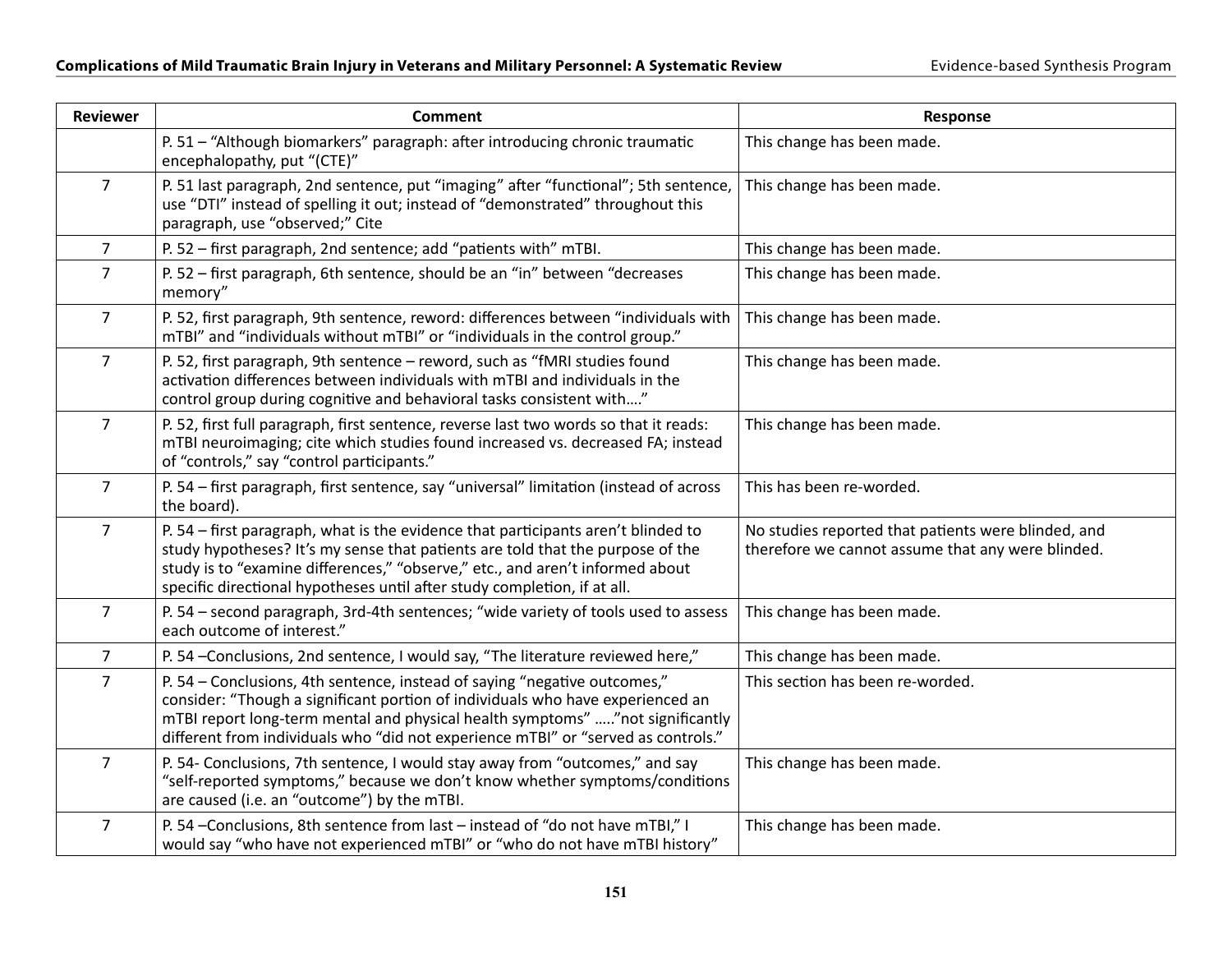| <b>Reviewer</b> | <b>Comment</b>                                                                                                                                                                                                                                                                                                                                                                                                                                                                                                                                                                                                                     | Response                                                                                                                                                                                                                                                                                                                                                                                               |
|-----------------|------------------------------------------------------------------------------------------------------------------------------------------------------------------------------------------------------------------------------------------------------------------------------------------------------------------------------------------------------------------------------------------------------------------------------------------------------------------------------------------------------------------------------------------------------------------------------------------------------------------------------------|--------------------------------------------------------------------------------------------------------------------------------------------------------------------------------------------------------------------------------------------------------------------------------------------------------------------------------------------------------------------------------------------------------|
| 7               | P. 54 -Conclusions, 7th sentence from last, "instead of saying "is largely influenced<br>by" I would say "can be accounted for" by other factors that are deployment-<br>related, rather than"                                                                                                                                                                                                                                                                                                                                                                                                                                     | This change has been made.                                                                                                                                                                                                                                                                                                                                                                             |
| $\overline{7}$  | P. 69 - Cameron et al., "five-difit", should be "five-digit"                                                                                                                                                                                                                                                                                                                                                                                                                                                                                                                                                                       | This change has been made.                                                                                                                                                                                                                                                                                                                                                                             |
| $\overline{7}$  | P. 72 - Hoge et al., "seeking starts" should be "seeing stars"                                                                                                                                                                                                                                                                                                                                                                                                                                                                                                                                                                     | This change has been made.                                                                                                                                                                                                                                                                                                                                                                             |
| $\overline{7}$  | P. 73- Luis et al., "loose" should be "lose"                                                                                                                                                                                                                                                                                                                                                                                                                                                                                                                                                                                       | This change has been made.                                                                                                                                                                                                                                                                                                                                                                             |
| $\overline{7}$  | P. 87 & 96-Nelson et al. - why aren't the p-values listed?                                                                                                                                                                                                                                                                                                                                                                                                                                                                                                                                                                         | We have listed results according to what was reported in the<br>primary studies and have put labels used by study authors in<br>quotes to indicate a direct quote in our tables.                                                                                                                                                                                                                       |
| 8               | Excellent that limitation of non-reporting of impaired subgroups is emphasized.                                                                                                                                                                                                                                                                                                                                                                                                                                                                                                                                                    | Noted. Thank you.                                                                                                                                                                                                                                                                                                                                                                                      |
| 8               | Text is somewhat repetitive and disorganized with regards to reporting of the<br>conclusions reached. For example, conclusions are reported on p.13 within a<br>paragraph on Literature Flow.                                                                                                                                                                                                                                                                                                                                                                                                                                      | We have re-ordered the presentation of findings.                                                                                                                                                                                                                                                                                                                                                       |
| 8               | Presentation of results needs revision. Tables contain a great deal of text and no<br>legends. Numbers are occasionally presented without units (e.g. p.18 Gordon et<br>al; time since injury: 20.1 (weeks?)). Table 1 should include each study's outcome<br>measures and preferably study hypothesis. It was good to see that effect sizes<br>are reported in the tables in the appendices, but effect sizes are missing for most<br>studies (if not reported, these can be calculated). Also, in cases where significance<br>criteria have been corrected for multiple comparisons (e.g. Table 5), this should<br>be indicated. | We have made these corrections to the table. For space<br>reasons, we have presented some information in appendix<br>tables rather than in text. We report the data as reported<br>in the studies without calculating effect sizes when the<br>authors did not provide this information; however, we are<br>considering providing this calculated information in the<br>article version of the report. |
| 8               | Discussion of imaging and biomarkers, p.51: it is mentioned twice that functional<br>imaging studies have "failed" to show differences in performance along with<br>differences in brain function, and this point would benefit from clarification. One<br>explanation, supported by activation patterns, is that mTBI patients are able<br>to accomplish similar test performance to uninjured controls through greater<br>recruitment of neural resources. (e.g. McAllister, 2001, Neuroimage. 2001<br>Nov;14(5):1004-12. Differential working memory load effects after mild traumatic<br>brain injury.)                        | We have moved all discussion of imaging results to the<br>discussion due to searching limitations and refer readers to<br>more comprehensive reviews of this literature.                                                                                                                                                                                                                               |
| 8               | p. 26 - Section title "Verbal and Old Learning" inappropriate as the tests<br>described in this section measure vocabulary and knowledge, not learning<br>(implies active learning and memory).                                                                                                                                                                                                                                                                                                                                                                                                                                    | We have changed this title.                                                                                                                                                                                                                                                                                                                                                                            |
| 8               | p. 26; paragraph 5: "without mTBI on the RBANS Visuospatial/Constructional<br>subscale." This sentence does not match information presented in table 1b for<br>reference 33                                                                                                                                                                                                                                                                                                                                                                                                                                                        | We have made sure these results are correct and consistent<br>with the table.                                                                                                                                                                                                                                                                                                                          |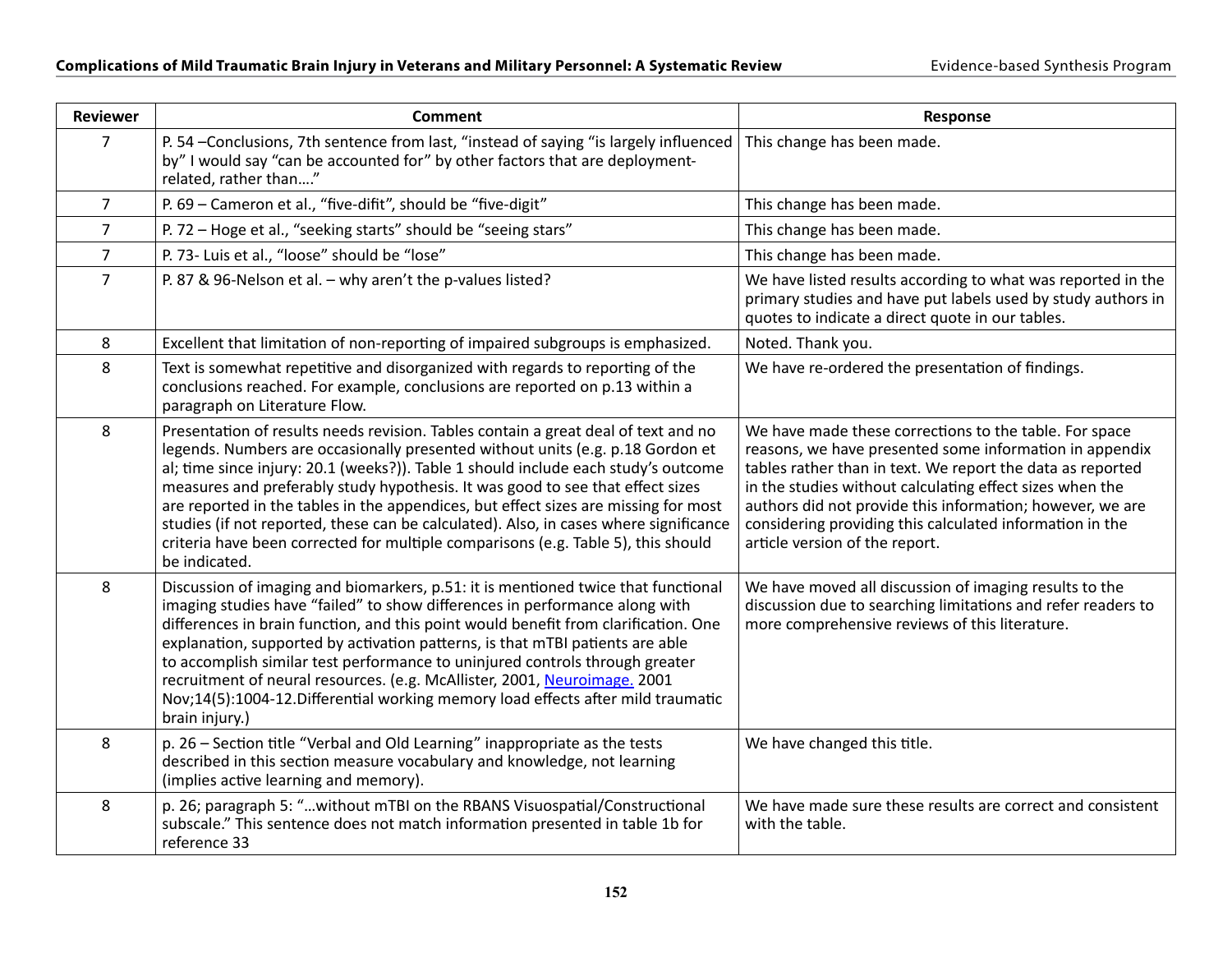| <b>Reviewer</b>  | <b>Comment</b>                                                                                                                                                                                                                                                                                                                                                                                                                                                                  | <b>Response</b>                                                                                                                                                                                                            |
|------------------|---------------------------------------------------------------------------------------------------------------------------------------------------------------------------------------------------------------------------------------------------------------------------------------------------------------------------------------------------------------------------------------------------------------------------------------------------------------------------------|----------------------------------------------------------------------------------------------------------------------------------------------------------------------------------------------------------------------------|
| 8                | Within Appendix E, some information in the "comparison group description<br>column" does not appear to describe a comparison group, but rather a covariate<br>(e.g. PCL score).                                                                                                                                                                                                                                                                                                 | Yes, this indicates continuous variables rather than<br>comparison groups, and as such, correlation results are<br>presented for these studies.                                                                            |
| 8                | Readability comments:                                                                                                                                                                                                                                                                                                                                                                                                                                                           | Noted as below.                                                                                                                                                                                                            |
| 8                | p.1 paragraph 1: "and its associated post-concussion symptoms is" should be<br>"are"                                                                                                                                                                                                                                                                                                                                                                                            | Refers to mTBI, not the symptoms, therefore left as "is."                                                                                                                                                                  |
| 8                | p. 1 paragraph 1: "a TBI while deployed)." The parenthesis does not have a<br>partner.                                                                                                                                                                                                                                                                                                                                                                                          | This change has been made.                                                                                                                                                                                                 |
| 8                | p.1 paragraph 2 and p.8 paragraph 2: "balance problems) beyond this time<br>fame;" should be "frame"                                                                                                                                                                                                                                                                                                                                                                            | This change has been made.                                                                                                                                                                                                 |
| 8                | p. 1 paragraph 2: "often require the attention from a range of health care<br>professionals" should remove "the"                                                                                                                                                                                                                                                                                                                                                                | This change has been made.                                                                                                                                                                                                 |
| 8                | p.3 paragraph 4: "lengthly" should be "lengthy"                                                                                                                                                                                                                                                                                                                                                                                                                                 | This change has been made.                                                                                                                                                                                                 |
| 8                | p. 3 paragraph 5: "Veteran/military participants without mTBI)." The parenthesis<br>does not have a partner.                                                                                                                                                                                                                                                                                                                                                                    | This change has been made.                                                                                                                                                                                                 |
| 8                | p. 9 paragraph 6: "disruption of brain function (e.g. altered of consciousness)"<br>should be "alteration"                                                                                                                                                                                                                                                                                                                                                                      | This change has been made.                                                                                                                                                                                                 |
| 8                | p. 28 paragraph 4: "six studies reporting" Should be "reported"                                                                                                                                                                                                                                                                                                                                                                                                                 | This change has been made.                                                                                                                                                                                                 |
| 8                | p. 41 paragraph 3: "Axis 1" should be "Axis I"                                                                                                                                                                                                                                                                                                                                                                                                                                  | This change has been made.                                                                                                                                                                                                 |
| 8                | p. 54 paragraph 3: "we excluded many studies which proported to study mTBI"<br>should be "purported"                                                                                                                                                                                                                                                                                                                                                                            | This change has been made.                                                                                                                                                                                                 |
| $\boldsymbol{9}$ | The work of Drs Cockerham and Goodrich might be beneficial in the section<br>on Vision as it addresses occult visual deficits in this patient population. This<br>can often be conflated with self-reported complaints, as previously established<br>mechanisms of assessment were deemed not sensitive in detecting these<br>abnormalities. Additionally, as this data is prospectively collected at all Polytrauma<br>sites, could this data be incorporated in the analyses. | We have reviewed this literature and though it provides<br>important information related to vision outcomes, we did<br>not find studies meeting our inclusion criteria for this report<br>due to the populations examined. |
| 9                | Would also recommend additional references regarding TBI incidence-pg #8<br>Introduction. The point could be substantiated by and WHO data or CDC Data.                                                                                                                                                                                                                                                                                                                         | We have re-worked the introduction for the report.                                                                                                                                                                         |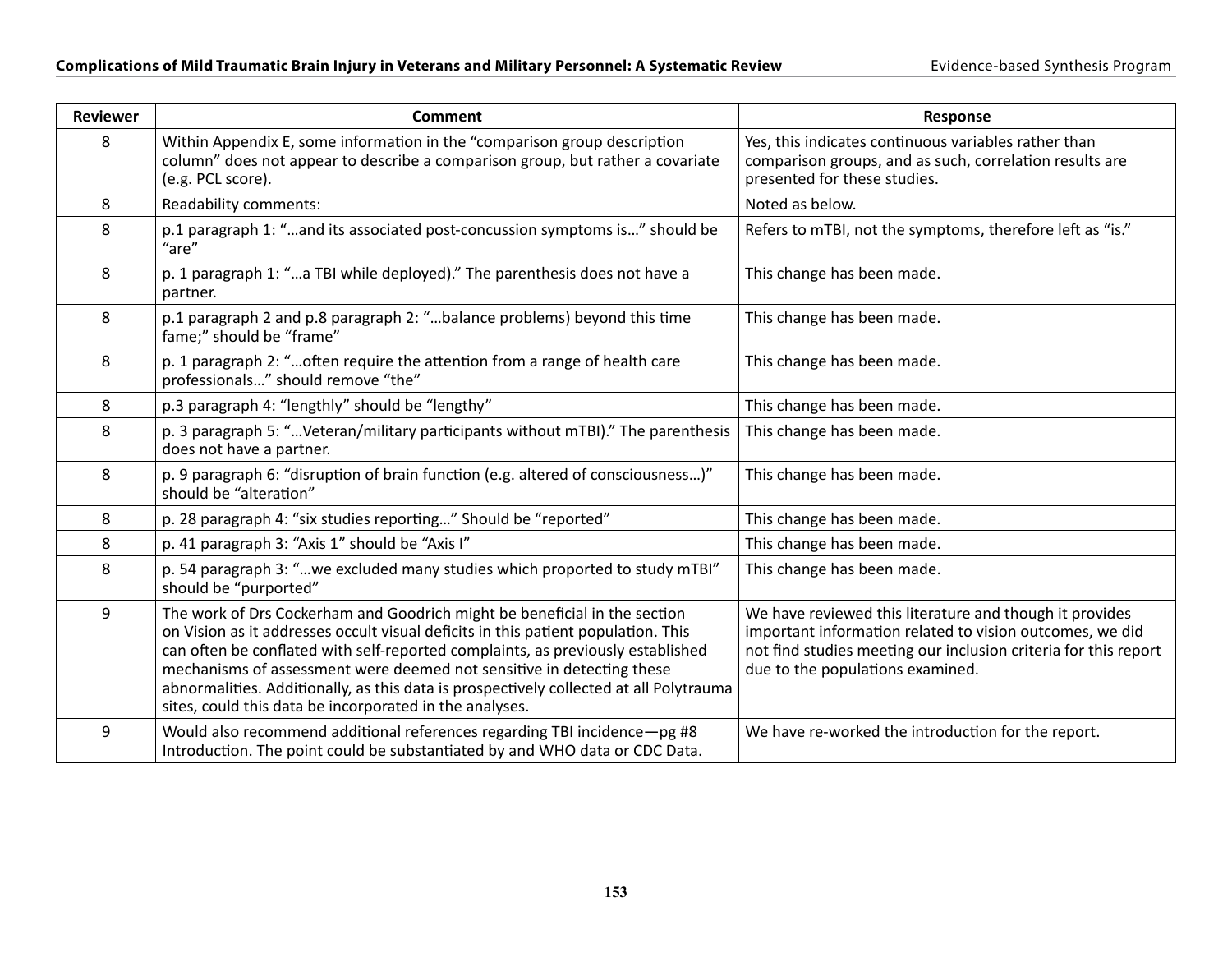| <b>Reviewer</b>                                                                                                                                                                                                  | <b>Comment</b>                                                                                                                                                                                                                                                                                                                                                                                                                                                                                                                                                                                                                                                                                                                                                                                                                                                                                                                                                                                                                                                                                                                                                                                                                                                                                                                                                                                                                                                                                                                                                                                                                                                                                                                                                                                                                                   | Response                                                                                                                                                                                                                                                                                   |
|------------------------------------------------------------------------------------------------------------------------------------------------------------------------------------------------------------------|--------------------------------------------------------------------------------------------------------------------------------------------------------------------------------------------------------------------------------------------------------------------------------------------------------------------------------------------------------------------------------------------------------------------------------------------------------------------------------------------------------------------------------------------------------------------------------------------------------------------------------------------------------------------------------------------------------------------------------------------------------------------------------------------------------------------------------------------------------------------------------------------------------------------------------------------------------------------------------------------------------------------------------------------------------------------------------------------------------------------------------------------------------------------------------------------------------------------------------------------------------------------------------------------------------------------------------------------------------------------------------------------------------------------------------------------------------------------------------------------------------------------------------------------------------------------------------------------------------------------------------------------------------------------------------------------------------------------------------------------------------------------------------------------------------------------------------------------------|--------------------------------------------------------------------------------------------------------------------------------------------------------------------------------------------------------------------------------------------------------------------------------------------|
| 10                                                                                                                                                                                                               | In a significant number of veterans and service members who have incurred a<br>blast or non-blast related mTBI have lead to persistent or chronic post-concussion<br>syndrome (PCS). Multiple studies have reported PCS-like symptoms among<br>Veterans many years after mTBI. Agree that published studies to date has been<br>unable to identify all the potential risk factors and a major causative role other<br>than mTBI. ICD-10 and DSM-4 criteria have been established for diagnosing PCS<br>and differ somewhat. There continues to be a lack of consensus regarding PCS,<br>ICD-10 guidelines limit the symptoms to within 4 weeks of injury, while DSM-4<br>criteria requires symptom onset shortly after injury, but persistence at least 3<br>months. Despite these diagnostic guidelines, evidence suggests that symptoms<br>can appear immediately, or weeks to months after the initial injury (Ryan et<br>al.2006) and recent studies have reported PCS-like symptoms among Veterans<br>many years after mTBI. (Scholten et al.2012). While these persistent symptoms<br>are known to complicate return to work/duty and negatively affect quality of life,<br>their trajectories and time courses are not understood and diagnosis remains<br>challenging and relies mostly on self-report of complex symptomatology rather<br>than objective, quantitative or biological measures. The reasons why people<br>recover slowly or fail to recover fully from mTBIs is not known and there are no<br>current methodologies for diagnosis or prognosis of PCS. Identifying the cognitive,<br>clinical, and serum biomarkers that accurately diagnose veterans or service<br>members with persistent symptoms is critical to our understanding of long-term<br>outcomes in this patient population and needs to explored further. | We have expanded the discussion section to include some of<br>these ideas.                                                                                                                                                                                                                 |
| 11                                                                                                                                                                                                               | This was a challenging area with limited available published studies. I would<br>suggest plainly stating in the early overview section that there are no prospective<br>randomized RCTs.                                                                                                                                                                                                                                                                                                                                                                                                                                                                                                                                                                                                                                                                                                                                                                                                                                                                                                                                                                                                                                                                                                                                                                                                                                                                                                                                                                                                                                                                                                                                                                                                                                                         | We have stated this in the executive summary and the body<br>of the report.                                                                                                                                                                                                                |
| 11                                                                                                                                                                                                               | The overview also seems somewhat contradictory when you report that imaging<br>findings are of low strength of evidence yet your recommendations indicate that<br>prospective studies should be designed to report imaging findings.                                                                                                                                                                                                                                                                                                                                                                                                                                                                                                                                                                                                                                                                                                                                                                                                                                                                                                                                                                                                                                                                                                                                                                                                                                                                                                                                                                                                                                                                                                                                                                                                             | We have rearranged and clarified the imaging findings and<br>recommendations.                                                                                                                                                                                                              |
| <b>Optional Dissemination and Implementation Questions</b>                                                                                                                                                       |                                                                                                                                                                                                                                                                                                                                                                                                                                                                                                                                                                                                                                                                                                                                                                                                                                                                                                                                                                                                                                                                                                                                                                                                                                                                                                                                                                                                                                                                                                                                                                                                                                                                                                                                                                                                                                                  |                                                                                                                                                                                                                                                                                            |
| 5. Are there any VA clinical performance measures, programs, quality improvement measures, patient care services, or conferences that will be directly<br>affected by this report? If so, please provide detail. |                                                                                                                                                                                                                                                                                                                                                                                                                                                                                                                                                                                                                                                                                                                                                                                                                                                                                                                                                                                                                                                                                                                                                                                                                                                                                                                                                                                                                                                                                                                                                                                                                                                                                                                                                                                                                                                  |                                                                                                                                                                                                                                                                                            |
| 5                                                                                                                                                                                                                | There really is no new information here. Conclusions are consistent with<br>other reviews. However, making this available to national Polytrauma calls or<br>conferences, and Mental Health/PTSD calls and conferences would help reinforce<br>these findings.                                                                                                                                                                                                                                                                                                                                                                                                                                                                                                                                                                                                                                                                                                                                                                                                                                                                                                                                                                                                                                                                                                                                                                                                                                                                                                                                                                                                                                                                                                                                                                                   | Noted. We plan to make the report findings available in a<br>variety of formats, including VA intranet, a published article,<br>presentation at a national neuropsychology conference, and<br>through a VA cyber-seminar. We will consider how to expand<br>the audience as you recommend. |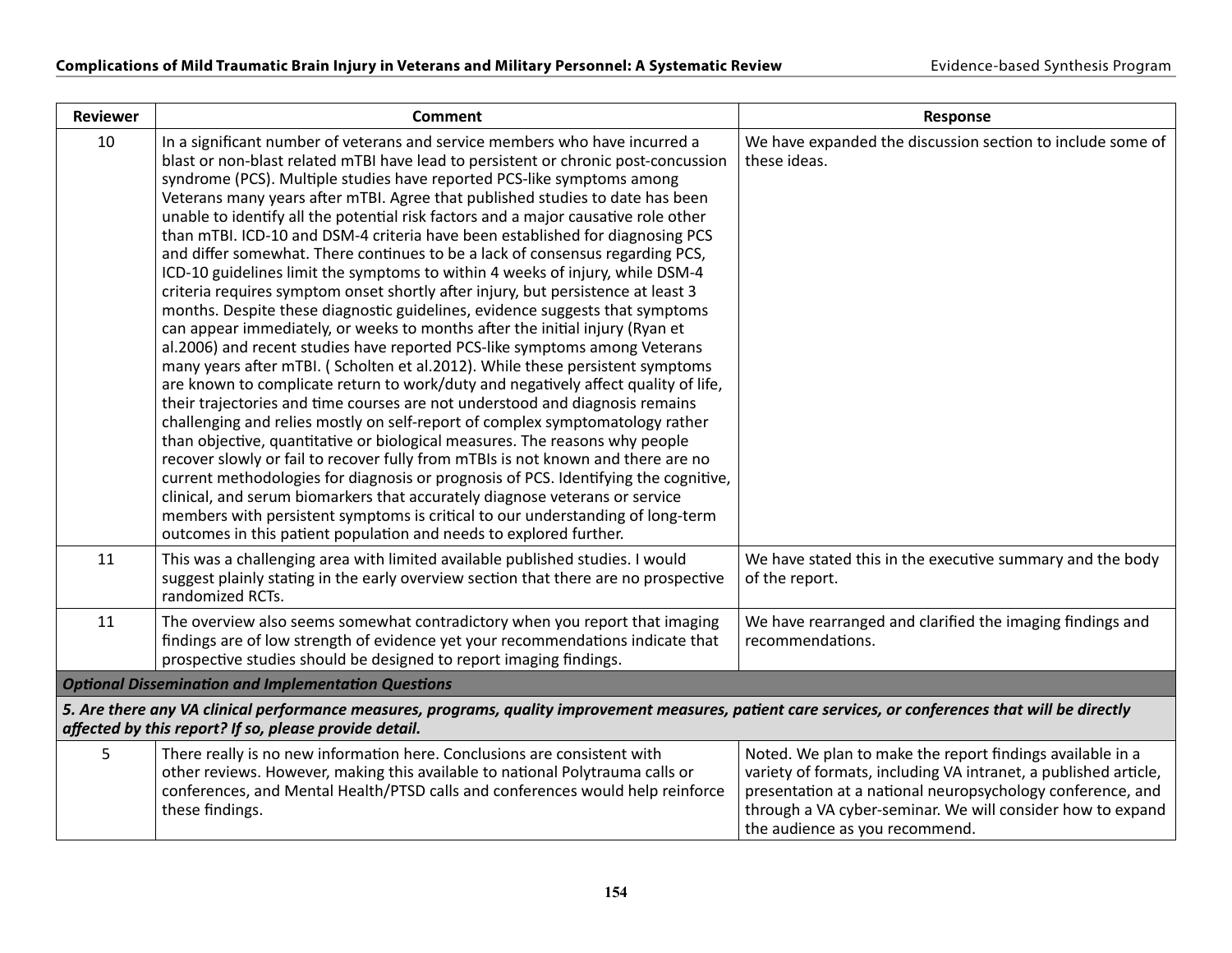| <b>Reviewer</b> | <b>Comment</b>                                                                                                                                                                                                                                                                                                                                                                                                                                                                                                                                                                                                                                                    | <b>Response</b>                                                                                                                                                                                                                                                                                                                                   |
|-----------------|-------------------------------------------------------------------------------------------------------------------------------------------------------------------------------------------------------------------------------------------------------------------------------------------------------------------------------------------------------------------------------------------------------------------------------------------------------------------------------------------------------------------------------------------------------------------------------------------------------------------------------------------------------------------|---------------------------------------------------------------------------------------------------------------------------------------------------------------------------------------------------------------------------------------------------------------------------------------------------------------------------------------------------|
| 6               | Yes. The results raise the question of the context in which mTBI may be best<br>treated within VA. The results also have implications for compensation and<br>pension decisions regarding mTBI.                                                                                                                                                                                                                                                                                                                                                                                                                                                                   | Noted, though we caution our readers not to make strong<br>inferences based on the low quality literature available for<br>synthesis in this report. Relying on these report findings in<br>conjunction with related research on civilian populations<br>with mTBI will provide the strongest available foundation for<br>such weighty decisions. |
| $\overline{7}$  | Because "time since injury" was cited throughout the document as being related<br>to impairment, but also noted to be missing in many studies, I think it would<br>be very important to capture this variable in national VA databases, such as the<br>Comprehensive TBI Evaluation database. If this information is available in any DoD<br>databases, like Defense Manpower Data Center (DMDC), then a data exchange<br>between DoD and VA would benefit studies by having these data located in one<br>central source, thus reducing the risk of error through patient self-report.                                                                            | We have added this to the discussion.                                                                                                                                                                                                                                                                                                             |
| 8               | Given the limited nature and low quality of literature, it is not possible to reach<br>firm conclusions. There is nothing to be implemented at this time.                                                                                                                                                                                                                                                                                                                                                                                                                                                                                                         | Noted, and we encourage readers of this report to consider the<br>results in conjunction with findings from civilian literature in<br>order to make conclusions based on the best available evidence.                                                                                                                                             |
| 9               | Vision Screening in the Inpatient/Polytrauma Units might be affected.                                                                                                                                                                                                                                                                                                                                                                                                                                                                                                                                                                                             | Noted.                                                                                                                                                                                                                                                                                                                                            |
| 10              | Yes. Polytrauma/ TBI System of Care.                                                                                                                                                                                                                                                                                                                                                                                                                                                                                                                                                                                                                              | Noted.                                                                                                                                                                                                                                                                                                                                            |
| 11              | Polytrauma System of Care, can be disseminated on one of the national calls and<br>emailing providers with link to report                                                                                                                                                                                                                                                                                                                                                                                                                                                                                                                                         | Noted.                                                                                                                                                                                                                                                                                                                                            |
|                 | 6. Please provide any recommendations on how this report can be revised to more directly address or assist implementation needs.                                                                                                                                                                                                                                                                                                                                                                                                                                                                                                                                  |                                                                                                                                                                                                                                                                                                                                                   |
| $\mathbf{1}$    | You might consider adding review of any studies that looked at multiple mTBI's. It<br>is a common "complication"<br>Also, on page 1, I'd suggest clearly delineating the difference between cognitive<br>performance and symptom complaints. While it's true that the literature<br>suggests complete cognitive performance recovery by 3 months (or even 7 days<br>in sports literature), there is a difference between performance and symptoms.<br>Furthermore, the civilian literature suggests that PCS symptoms in fact do<br>not *persist* (See Meares et al) and such the use of the term 'persist' may be<br>incorrect. "Presence" may be more accurate. | We have made these changes throughout the report.                                                                                                                                                                                                                                                                                                 |
| 5               | There is no "So What" section. However, one could potentially make the<br>suggestion that since outcomes do not differ following mTBI, that all the DoD/VHA<br>time, energy, and attention devoted to this matter may be a less than ideal use<br>of resources. For example: Do we really need to continue to screen for mTBI? Are<br>the required Comprehensive TBI Evaluations following a positive TBI screen, really<br>needed and a good use of resources?                                                                                                                                                                                                   | Noted, and we have expanded our discussion of these points<br>in the report.                                                                                                                                                                                                                                                                      |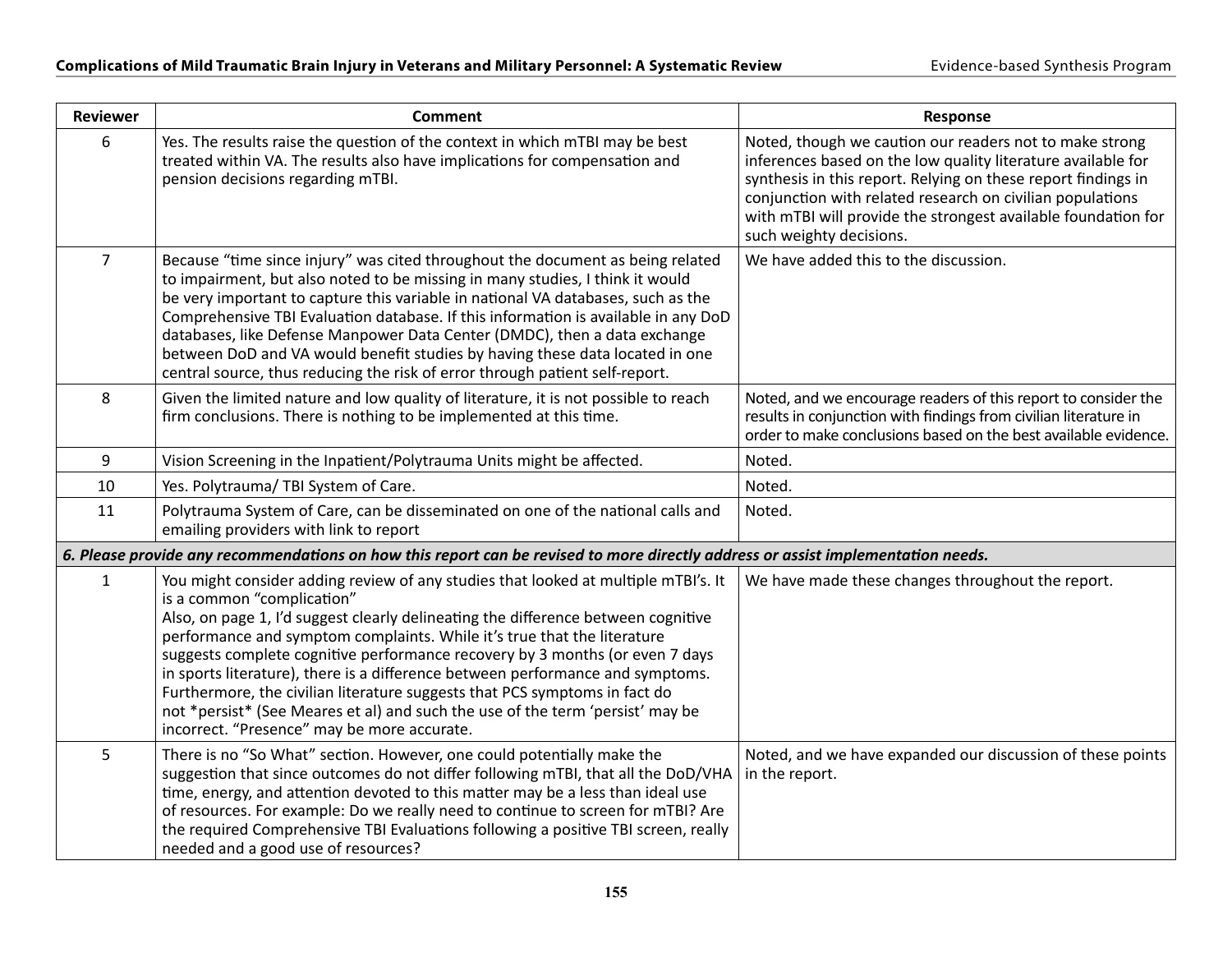| <b>Reviewer</b>                                                                                                               | <b>Comment</b>                                                                                                                                                                                                                                                                                                                                                                                                                                                                                                                                                                                                                                                                                                                 | Response                                                                                                                                                                                                                                                                                                                                                                                                                                                      |
|-------------------------------------------------------------------------------------------------------------------------------|--------------------------------------------------------------------------------------------------------------------------------------------------------------------------------------------------------------------------------------------------------------------------------------------------------------------------------------------------------------------------------------------------------------------------------------------------------------------------------------------------------------------------------------------------------------------------------------------------------------------------------------------------------------------------------------------------------------------------------|---------------------------------------------------------------------------------------------------------------------------------------------------------------------------------------------------------------------------------------------------------------------------------------------------------------------------------------------------------------------------------------------------------------------------------------------------------------|
| 5                                                                                                                             | Are there better ways to meet the needs of those symptomatic returning service<br>members and veterans than focusing on mTBI, when mTBI does not appear to be<br>the factor explaining the symptoms and problems?                                                                                                                                                                                                                                                                                                                                                                                                                                                                                                              | Noted, and we have expanded our discussion of this point in<br>the report.                                                                                                                                                                                                                                                                                                                                                                                    |
| 6                                                                                                                             | No recommendations. This is a thorough report with well-reasoned conclusions.                                                                                                                                                                                                                                                                                                                                                                                                                                                                                                                                                                                                                                                  | Noted. Thank you.                                                                                                                                                                                                                                                                                                                                                                                                                                             |
| $\overline{7}$                                                                                                                | This report indicates that many of the mTBI studies performed with service<br>members and Veterans are methodologically limited and provide low strength<br>evidence. Because implementation should be based on strong evidence, it doesn't<br>appear that this report should make any health services related recommendations<br>on implementation, but should recommend that VA leaders prioritize<br>research funding to ensure high quality research, and develop mechanisms<br>(e.g., databases, standard communications between DoD and VA) that assist<br>researchers in obtaining reliable data.                                                                                                                       | We agree that ideally, recommendations should be made<br>based on strong evidence. However, in the absence of strong<br>evidence, then the best available evidence should be the<br>basis on which treatment and policy decisions are made.<br>We have made cautious recommendations consistent with<br>the best available evidence for treatment and policy as well<br>as making strong recommendations for further high quality<br>research as you suggest. |
| 8                                                                                                                             | Readability and typographical errors should be addressed. Presentation of results<br>should be revised. Consider other data presentation modes in addition to tables.<br>Imaging and biomarkers could possibly be removed and examined in a separate<br>report with selection criteria that are more appropriate for these kinds of studies.                                                                                                                                                                                                                                                                                                                                                                                   | Noted, and we have incorporated your suggested edits.                                                                                                                                                                                                                                                                                                                                                                                                         |
| 10                                                                                                                            | The current focus in the TBI clinics is the CHRONIC effects of mTBI 3-10 years post<br>injury with retained sequale of the initial injury which does not completely follow<br>the recovery pattern of the civilian mTBI population. In the civilian population the<br>symptoms are transient and self-limiting, with apparent full recovery occurring<br>from minutes to several weeks following injury (Levin et al., 1997) which is distinct<br>from our veteran/service member population who have persistent symptoms and/<br>or functional limitations (Iverson et al., 2006; Ruff et al., 1996). There needs to be<br>further investigation into the etiology and treatment of these chronic/persistent PCS<br>symptoms. | We agree and have expanded our discussion of treatment<br>implications.                                                                                                                                                                                                                                                                                                                                                                                       |
| 7. Please provide us with contact details of any additional individuals/stakeholders who should be made aware of this report. |                                                                                                                                                                                                                                                                                                                                                                                                                                                                                                                                                                                                                                                                                                                                |                                                                                                                                                                                                                                                                                                                                                                                                                                                               |
| 5                                                                                                                             | DCoE, DVBIC, VBA?                                                                                                                                                                                                                                                                                                                                                                                                                                                                                                                                                                                                                                                                                                              | Noted.                                                                                                                                                                                                                                                                                                                                                                                                                                                        |
| 6                                                                                                                             | No specific recommendations other than VA polytrauma staff.                                                                                                                                                                                                                                                                                                                                                                                                                                                                                                                                                                                                                                                                    | Noted.                                                                                                                                                                                                                                                                                                                                                                                                                                                        |
| $\overline{7}$                                                                                                                | HSR&D/QUERI/RR&D leaders responsible for prioritizing funding, inclusive of and<br>addition to:<br>David X. Cifu, MD<br>Nina A. Sayer, PhD<br>Joel Scholten, MD<br>Doug Bidelspach, MPT<br>VA TBI/Polytrauma Clinic Directors                                                                                                                                                                                                                                                                                                                                                                                                                                                                                                  | Noted.                                                                                                                                                                                                                                                                                                                                                                                                                                                        |